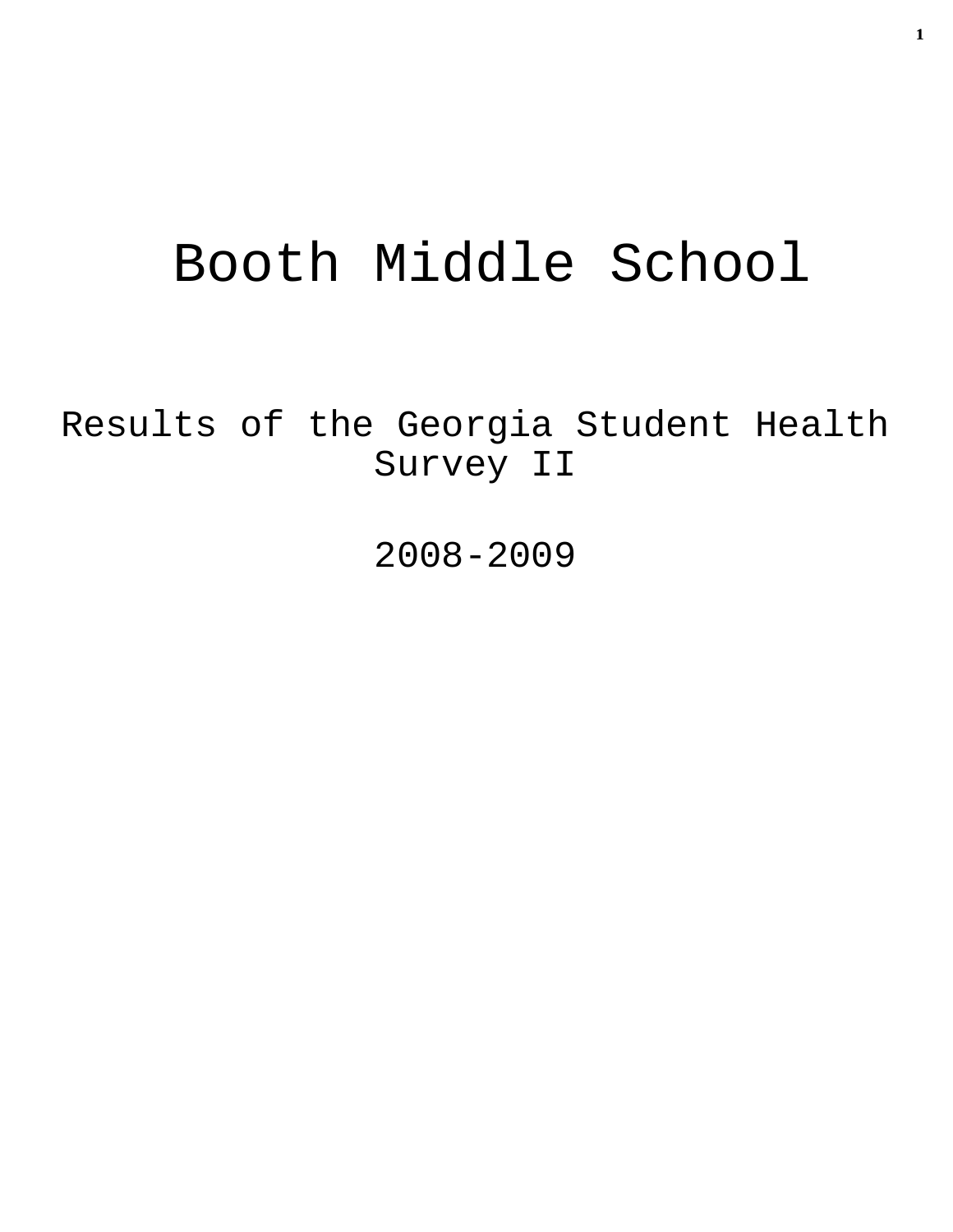# *Demographics* **2**

| Grade |                          |  |  |  |
|-------|--------------------------|--|--|--|
|       | <b>Grade   Frequency</b> |  |  |  |
| 6     | 362                      |  |  |  |
| 8     | 251                      |  |  |  |
| 10    |                          |  |  |  |

| Frequency      | <b>Table of Gender by Grade</b> |              |              |           |              |
|----------------|---------------------------------|--------------|--------------|-----------|--------------|
| <b>Col Pct</b> |                                 | Grade(Grade) |              |           |              |
|                | Gender(Gender)                  | 6            | 8            | <b>10</b> | <b>Total</b> |
|                | <b>Female</b>                   | 203<br>56.08 | 124<br>49.40 | 0<br>0.00 | 327          |
|                | <b>Male</b>                     | 159<br>43.92 | 127<br>50.60 | 100.00    | 287          |
|                | <b>Total</b>                    | 362          | 251          |           | 614          |

| Frequency      | <b>Table of Ethnicity by Grade</b> |              |              |                  |              |
|----------------|------------------------------------|--------------|--------------|------------------|--------------|
| <b>Col Pct</b> |                                    |              | Grade(Grade) |                  |              |
|                | <b>Ethnicity</b> (Ethnicity)       | 6            | 8            | 10               | <b>Total</b> |
|                | <b>Black</b>                       | 69<br>19.06  | 63<br>25.10  | 0<br>0.00        | 132          |
|                | <b>Hispanic</b>                    | 24<br>6.63   | 19<br>7.57   | $\Omega$<br>0.00 | 43           |
|                | <b>White</b>                       | 226<br>62.43 | 153<br>60.96 | 100.00           | 380          |
|                | Asian                              | 15<br>4.14   | 10<br>3.98   | $\Omega$<br>0.00 | 25           |
|                | <b>Other</b>                       | 28<br>7.73   | 6<br>2.39    | $\Omega$<br>0.00 | 34           |
|                | <b>Total</b>                       | 362          | 251          | 1                | 614          |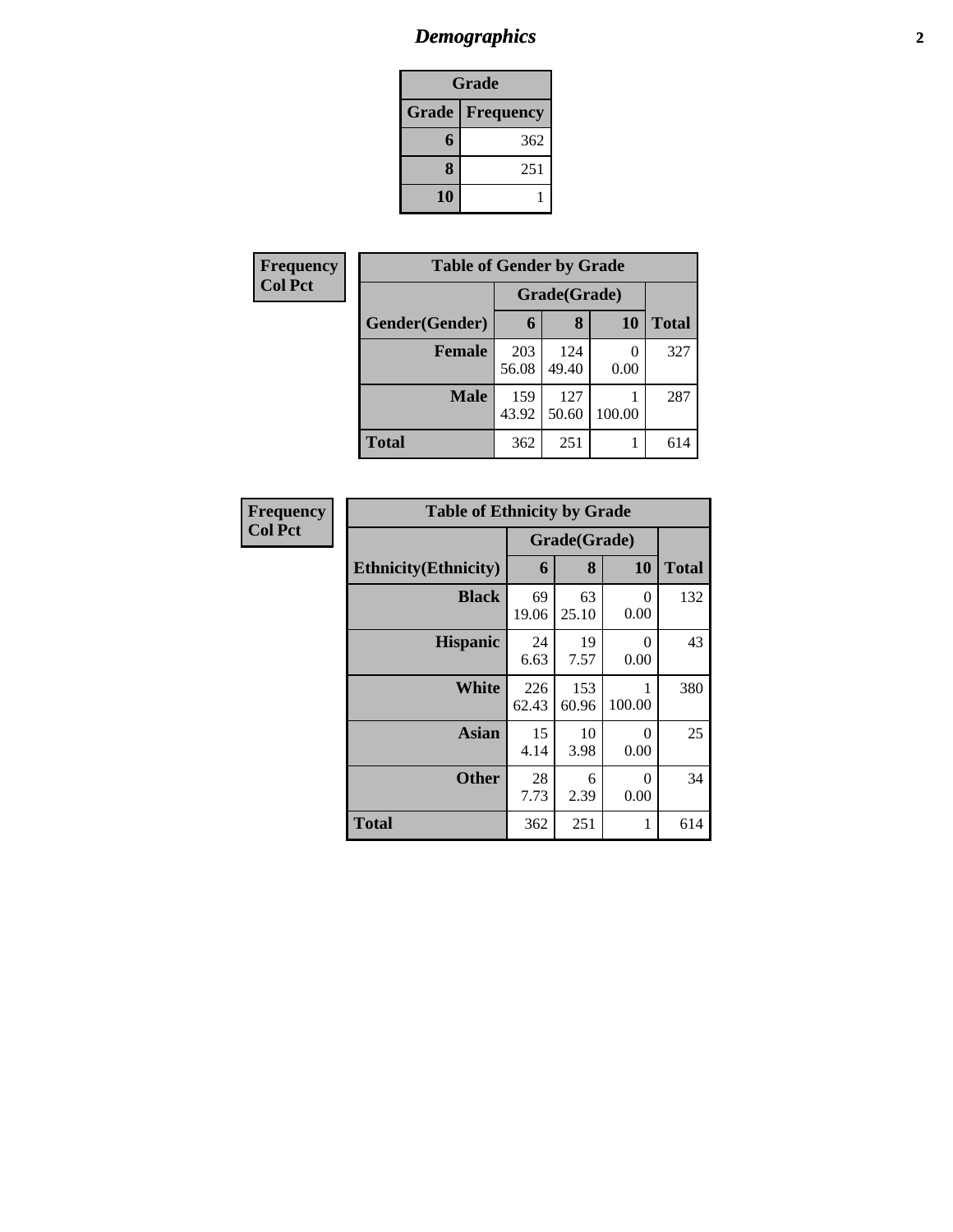#### *Title IV, Part A, Schedule A* **3** *Goal 1: Ensure that all schools are drug-free Baseline Data: Year 2008-2009 Prevalence of Drug Use*

| Frequency      | <b>Table of AlcoholAlt by Grade</b> |              |              |           |       |  |  |
|----------------|-------------------------------------|--------------|--------------|-----------|-------|--|--|
| <b>Col Pct</b> | AlcoholAlt(Alcohol                  |              | Grade(Grade) |           |       |  |  |
|                | use, past 30 days)                  | 6            | 8            | <b>10</b> | Total |  |  |
|                | <b>Yes</b>                          | 6<br>1.66    | 24<br>9.56   | 100.00    | 31    |  |  |
|                | N <sub>0</sub>                      | 356<br>98.34 | 227<br>90.44 | 0<br>0.00 | 583   |  |  |
|                | <b>Total</b>                        | 362          | 251          |           | 614   |  |  |

| Frequency<br><b>Col Pct</b> | <b>Table of TobaccoAny by Grade</b> |                        |              |           |              |
|-----------------------------|-------------------------------------|------------------------|--------------|-----------|--------------|
|                             | TobaccoAny(Tobacco                  | Grade(Grade)           |              |           |              |
|                             | use, past 30 days)                  | 6                      | 8            | 10        | <b>Total</b> |
|                             | Yes                                 | $\overline{c}$<br>0.55 | 13<br>5.18   | 100.00    | 16           |
|                             | N <sub>0</sub>                      | 360<br>99.45           | 238<br>94.82 | 0<br>0.00 | 598          |
|                             | <b>Total</b>                        | 362                    | 251          |           | 614          |

| Frequency      | <b>Table of MarijuanaAlt by Grade</b> |               |              |        |              |
|----------------|---------------------------------------|---------------|--------------|--------|--------------|
| <b>Col Pct</b> | MarijuanaAlt(Marijuana                | Grade(Grade)  |              |        |              |
|                | use, past 30 days)                    | 6             | 8            | 10     | <b>Total</b> |
|                | <b>Yes</b>                            | 0<br>0.00     | 11<br>4.38   | 100.00 | 12           |
|                | N <sub>0</sub>                        | 362<br>100.00 | 240<br>95.62 | 0.00   | 602          |
|                | <b>Total</b>                          | 362           | 251          |        | 614          |

| Frequency      | <b>Table of OtherDrugAny by Grade</b>  |              |              |           |              |
|----------------|----------------------------------------|--------------|--------------|-----------|--------------|
| <b>Col Pct</b> | <b>OtherDrugAny(Other</b><br>drug use, |              | Grade(Grade) |           |              |
|                | past 30 days)                          | 6            | 8            | 10        | <b>Total</b> |
|                | Yes                                    | 14<br>3.87   | 11<br>4.38   | 100.00    | 26           |
|                | N <sub>0</sub>                         | 348<br>96.13 | 240<br>95.62 | 0<br>0.00 | 588          |
|                | <b>Total</b>                           | 362          | 251          | 1         | 614          |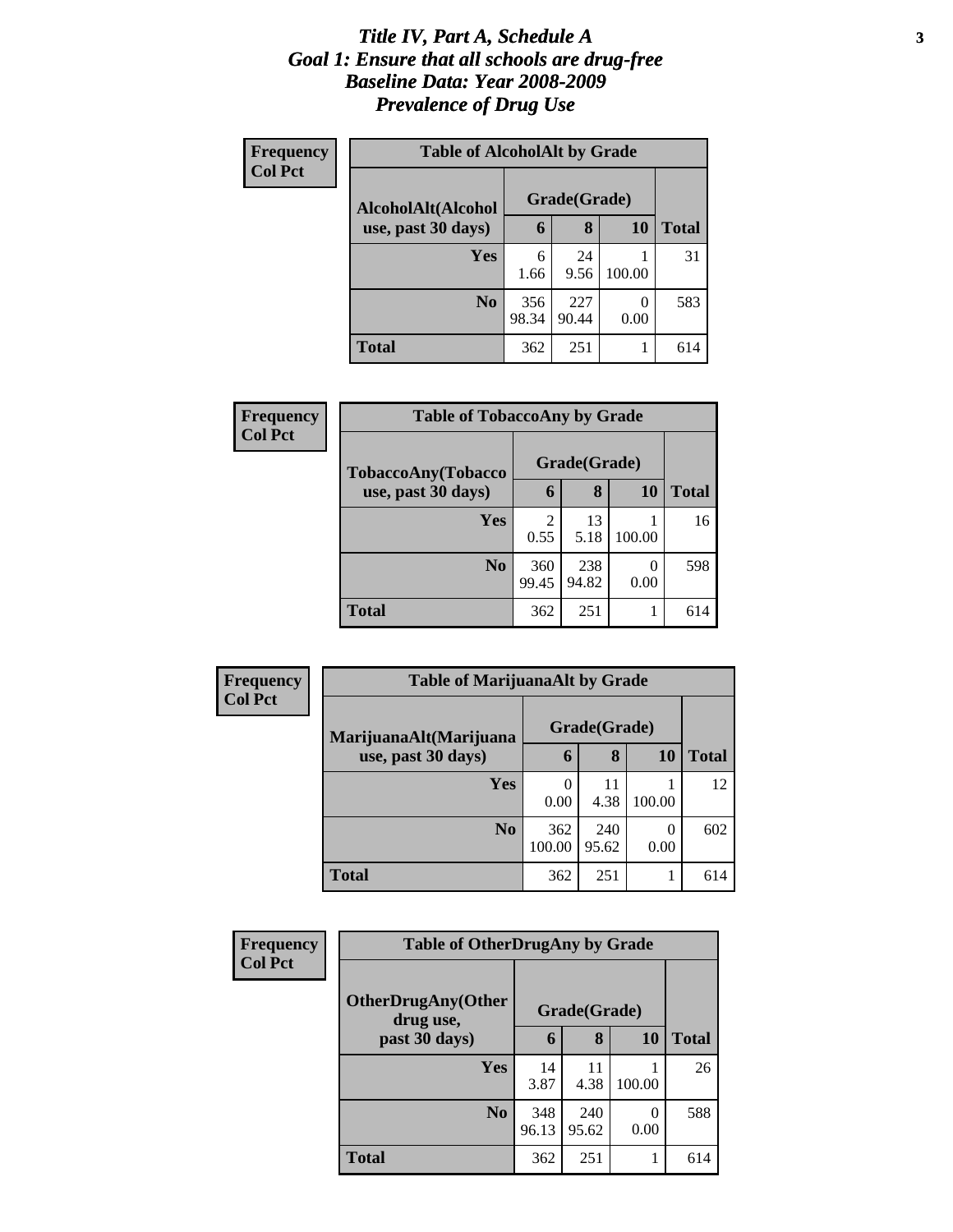#### *Average Age of Onset of Use* **4** *Results for "Average Age of Onset of Use" questions exclude students who said they did not use that substance*

| <b>Variable</b>    | Label                                                              | Mean  |
|--------------------|--------------------------------------------------------------------|-------|
| Alcoholinit2       | I started using alcohol when I was                                 | 10.65 |
| Cigarettesinit2    | I started smoking tobacco when I was                               | 11.20 |
| Smokelessinit2     | I started chewing tobacco when I was                               | 8.25  |
| Marijuanainit2     | I started using marijuana when I was                               | 10.77 |
| Cocaineinit2       | I started using cocaine when I was                                 | 9.67  |
| Inhalantsinit2     | I started using inhalants when I was                               | 9.44  |
| Steroidsinit2      | I started using steroids when I was                                | 8.75  |
| Ecstasyinit2       | I started using ecstasy when I was                                 | 10.25 |
| Methinit2          | I started using methamphetamines when I was                        | 10.50 |
| Hallucinogensinit2 | I started using hallucinogens when I was                           | 10.20 |
| Prescriptioninit2  | I started using prescription drugs not prescribed to me when I was | 10.17 |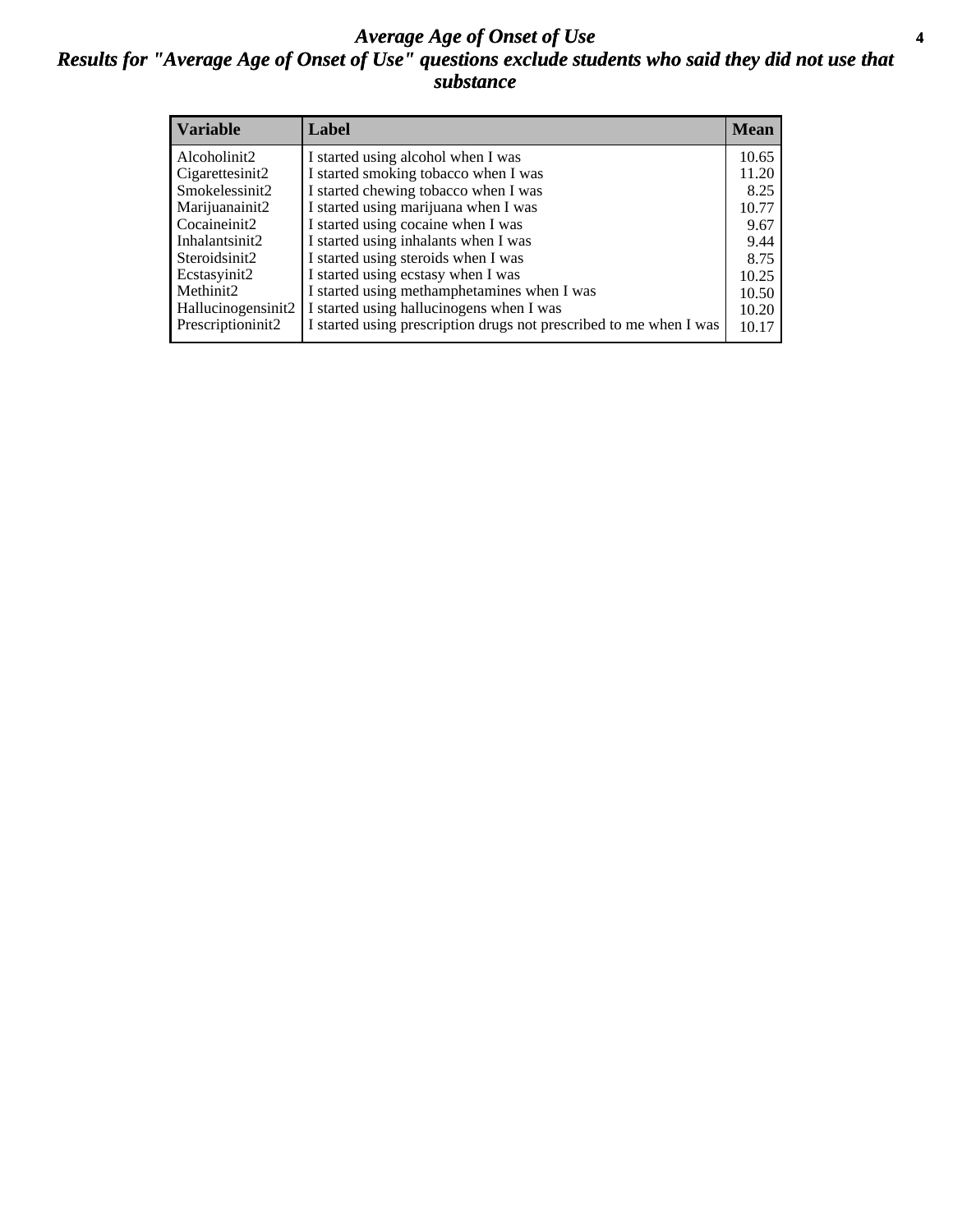# *Perception of Health Risk* **5**

| Frequency      | <b>Table of Alcoholharmdich by Grade</b> |              |              |           |              |
|----------------|------------------------------------------|--------------|--------------|-----------|--------------|
| <b>Col Pct</b> | Alcoholharmdich(I<br>think alcohol is    | Grade(Grade) |              |           |              |
|                | harmful)                                 | 6            | 8            | 10        | <b>Total</b> |
|                | Yes                                      | 317<br>87.57 | 204<br>81.27 | 0<br>0.00 | 521          |
|                | N <sub>0</sub>                           | 45<br>12.43  | 47<br>18.73  | 100.00    | 93           |
|                | <b>Total</b>                             | 362          | 251          |           | 614          |

| <b>Frequency</b> | <b>Table of Tobaccoharmdich by Grade</b> |              |              |           |              |
|------------------|------------------------------------------|--------------|--------------|-----------|--------------|
| <b>Col Pct</b>   | Tobaccoharmdich(I<br>think tobacco is    |              | Grade(Grade) |           |              |
|                  | harmful)                                 | 6            | 8            | 10        | <b>Total</b> |
|                  | Yes                                      | 326<br>90.06 | 225<br>89.64 | 0<br>0.00 | 551          |
|                  | N <sub>0</sub>                           | 36<br>9.94   | 26<br>10.36  | 100.00    | 63           |
|                  | <b>Total</b>                             | 362          | 251          |           | 614          |

| Frequency      | <b>Table of Marijuanaharmdich by Grade</b> |              |              |           |              |
|----------------|--------------------------------------------|--------------|--------------|-----------|--------------|
| <b>Col Pct</b> | Marijuanaharmdich(I<br>think marijuana is  |              | Grade(Grade) |           |              |
|                | harmful)                                   | 6            | 8            | 10        | <b>Total</b> |
|                | <b>Yes</b>                                 | 323<br>89.23 | 216<br>86.06 | 0<br>0.00 | 539          |
|                | N <sub>0</sub>                             | 39<br>10.77  | 35<br>13.94  | 100.00    | 75           |
|                | <b>Total</b>                               | 362          | 251          |           | 614          |

| Frequency      | <b>Table of Otherdrugharmdich by Grade</b>   |              |              |           |              |
|----------------|----------------------------------------------|--------------|--------------|-----------|--------------|
| <b>Col Pct</b> | Otherdrugharmdich(I<br>think other drugs are | Grade(Grade) |              |           |              |
|                | harmful)                                     | 6            | 8            | <b>10</b> | <b>Total</b> |
|                | Yes                                          | 325<br>89.78 | 230<br>91.63 | 0<br>0.00 | 555          |
|                | N <sub>0</sub>                               | 37<br>10.22  | 21<br>8.37   | 100.00    | 59           |
|                | <b>Total</b>                                 | 362          | 251          |           | 614          |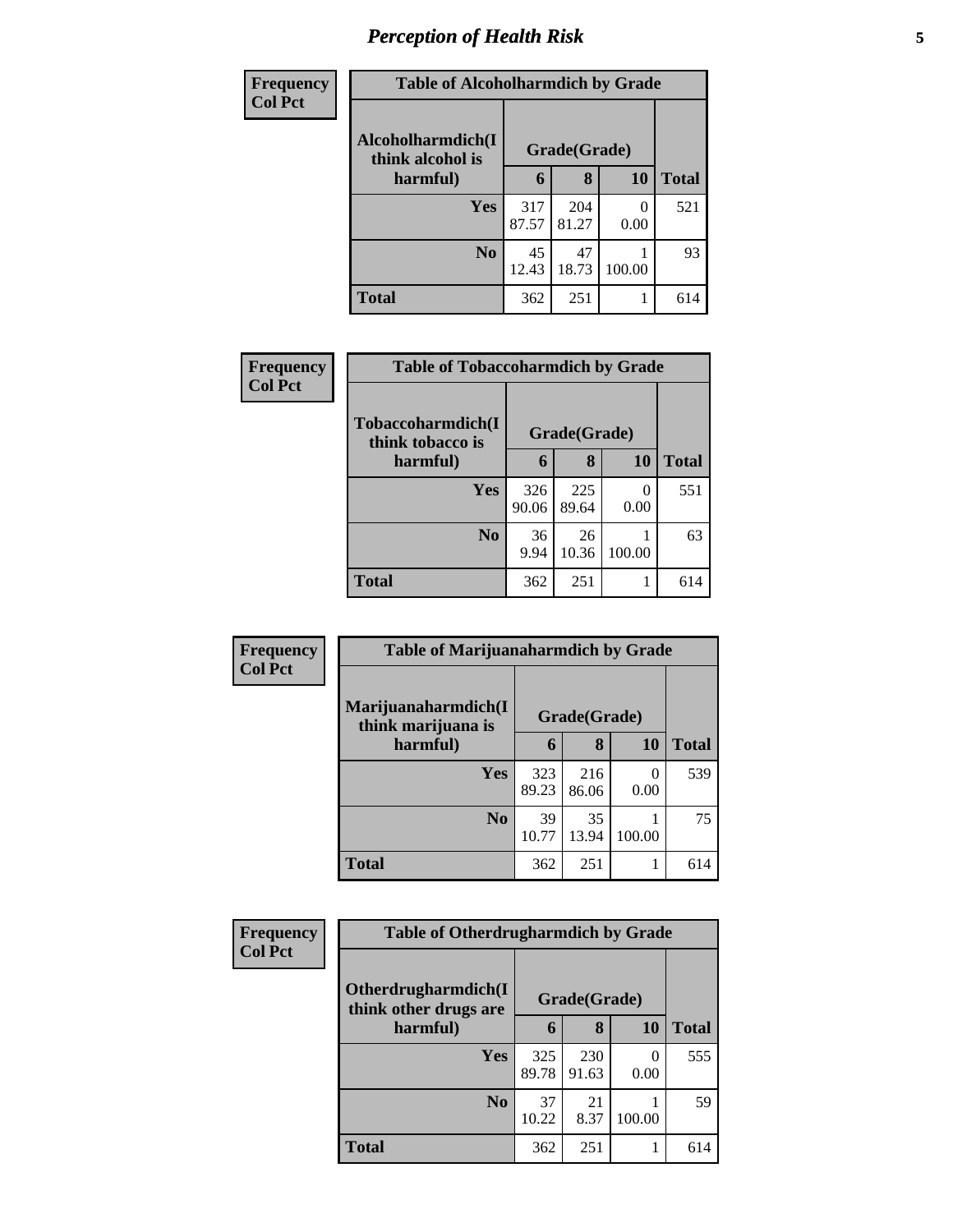### *Social Disapproval* **6**

| Frequency      | <b>Table of Alcoholpeerdich by Grade</b>                    |              |              |           |              |  |
|----------------|-------------------------------------------------------------|--------------|--------------|-----------|--------------|--|
| <b>Col Pct</b> | Alcoholpeerdich(My<br>friends would<br>disapprove if I used | Grade(Grade) |              |           |              |  |
|                | alcohol)                                                    | 6            | 8            | 10        | <b>Total</b> |  |
|                | Yes                                                         | 304<br>83.98 | 181<br>72.11 | 0<br>0.00 | 485          |  |
|                | N <sub>0</sub>                                              | 58<br>16.02  | 70<br>27.89  | 100.00    | 129          |  |
|                | <b>Total</b>                                                | 362          | 251          |           | 614          |  |

| <b>Frequency</b> | <b>Table of Tobaccopeerdich by Grade</b>                    |              |              |                  |              |  |
|------------------|-------------------------------------------------------------|--------------|--------------|------------------|--------------|--|
| <b>Col Pct</b>   | Tobaccopeerdich(My<br>friends would<br>disapprove if I used |              | Grade(Grade) |                  |              |  |
|                  | tobacco)                                                    | 6            | 8            | 10               | <b>Total</b> |  |
|                  | <b>Yes</b>                                                  | 305<br>84.25 | 199<br>79.28 | $\theta$<br>0.00 | 504          |  |
|                  | No                                                          | 57<br>15.75  | 52<br>20.72  | 100.00           | 110          |  |
|                  | <b>Total</b>                                                | 362          | 251          |                  | 614          |  |

| Frequency      | <b>Table of Marijuanapeerdich by Grade</b>                    |              |              |           |              |  |
|----------------|---------------------------------------------------------------|--------------|--------------|-----------|--------------|--|
| <b>Col Pct</b> | Marijuanapeerdich(My<br>friends would<br>disapprove if I used | Grade(Grade) |              |           |              |  |
|                | marijuana)                                                    | 6            | 8            | <b>10</b> | <b>Total</b> |  |
|                | <b>Yes</b>                                                    | 309<br>85.36 | 197<br>78.49 | 0<br>0.00 | 506          |  |
|                | N <sub>0</sub>                                                | 53<br>14.64  | 54<br>21.51  | 100.00    | 108          |  |
|                | <b>Total</b>                                                  | 362          | 251          |           | 614          |  |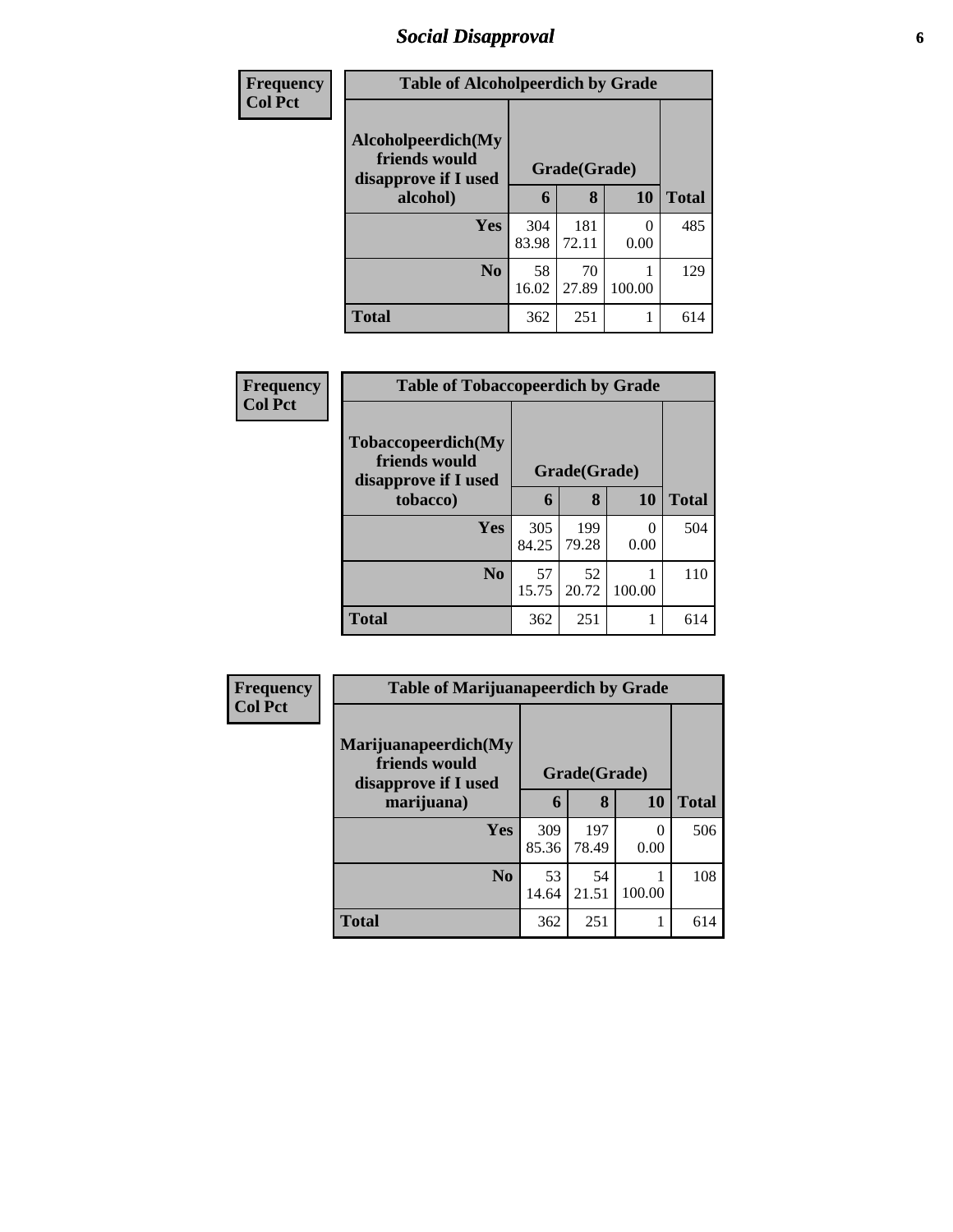### *Social Disapproval* **7**

| <b>Frequency</b> | <b>Table of Otherdrugpeerdich by Grade</b>                    |              |              |                  |              |
|------------------|---------------------------------------------------------------|--------------|--------------|------------------|--------------|
| <b>Col Pct</b>   | Otherdrugpeerdich(My<br>friends would<br>disapprove if I used | Grade(Grade) |              |                  |              |
|                  | other drugs)                                                  | 6            | 8            | 10               | <b>Total</b> |
|                  | <b>Yes</b>                                                    | 309<br>85.36 | 211<br>84.06 | $\theta$<br>0.00 | 520          |
|                  |                                                               |              |              |                  |              |
|                  | N <sub>0</sub>                                                | 53           | 40           |                  | 94           |
|                  |                                                               | 14.64        | 15.94        | 100.00           |              |
|                  | <b>Total</b>                                                  | 362          | 251          |                  | 614          |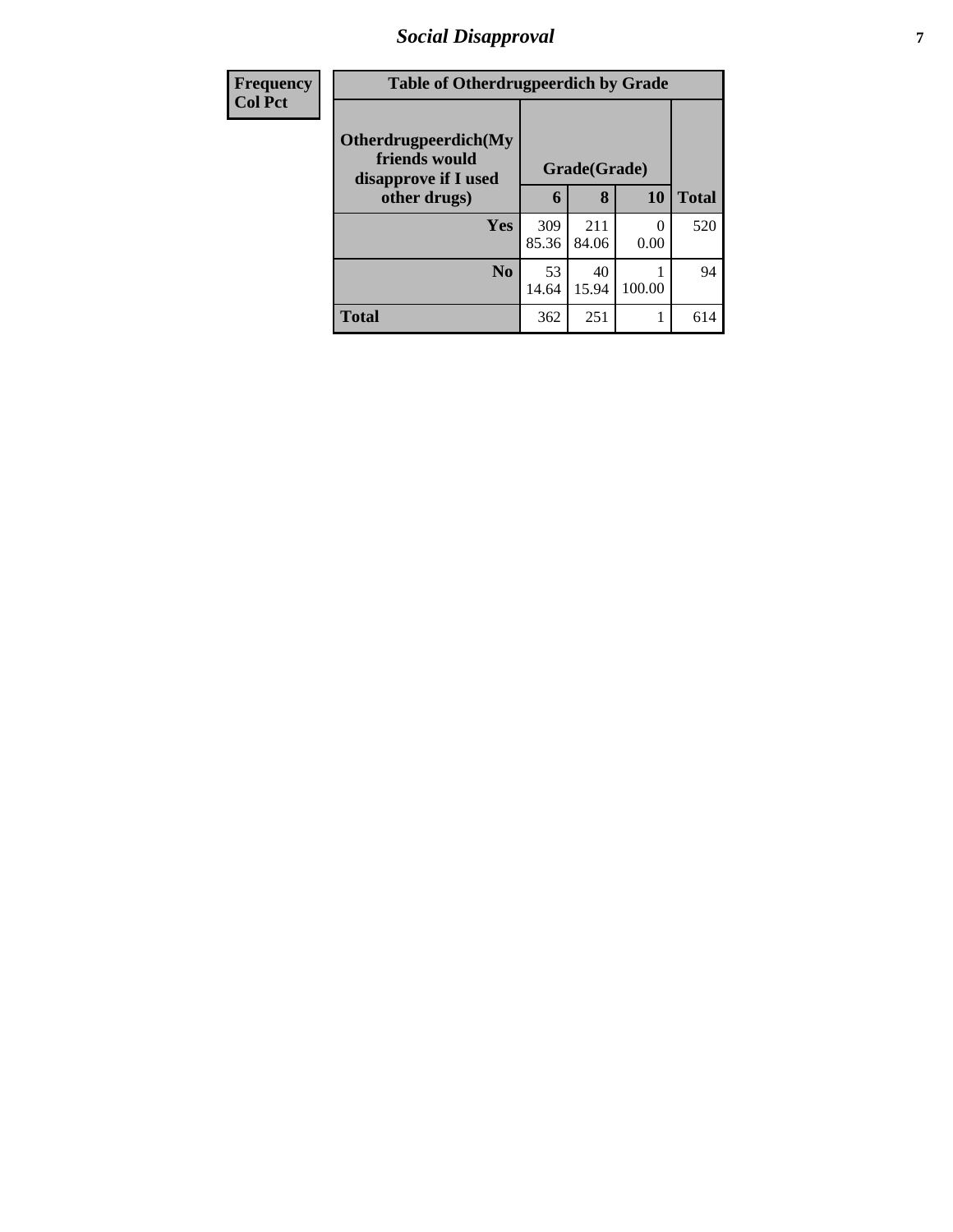#### Title IV, Part A, Schedule A **8** *Goal 2: To help ensure that all schools are safe and disciplined Baseline Data: Year 2008-2009 Student Involvement in Gang Activity*

| Frequency<br><b>Col Pct</b> | <b>Table of Gangself by Grade</b>                                                                 |              |                   |           |              |
|-----------------------------|---------------------------------------------------------------------------------------------------|--------------|-------------------|-----------|--------------|
|                             | Gangself(I<br>have<br>participated<br>in illegal<br>gang<br>activities in<br>the past 30<br>days) | 6            | Grade(Grade)<br>8 | 10        | <b>Total</b> |
|                             | Yes                                                                                               | 7<br>1.93    | 17<br>6.77        | 100.00    | 25           |
|                             | N <sub>0</sub>                                                                                    | 355<br>98.07 | 234<br>93.23      | 0<br>0.00 | 589          |
|                             | <b>Total</b>                                                                                      | 362          | 251               | 1         | 614          |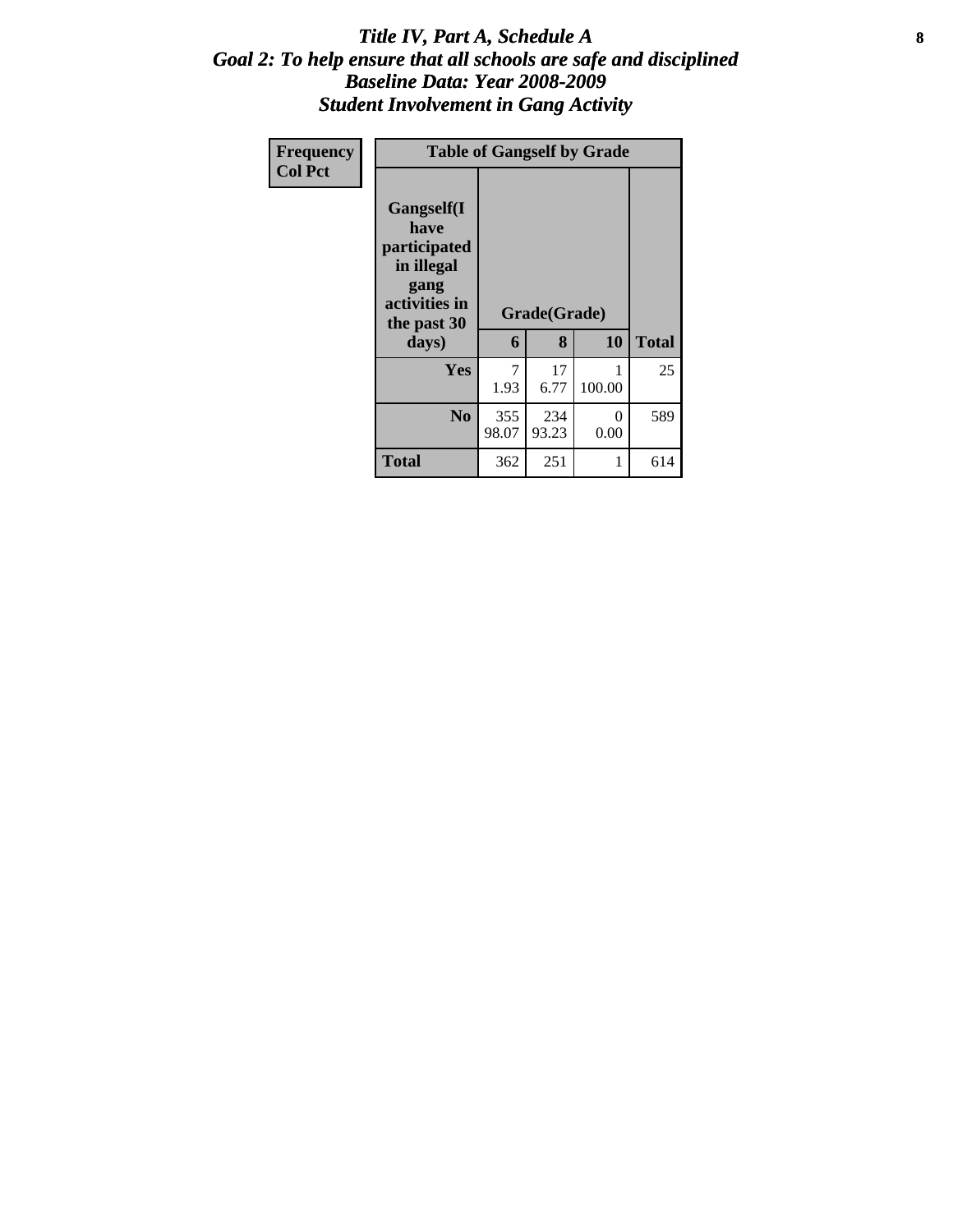### *Student Perception of School Safety* **9**

| <b>Frequency</b> |
|------------------|
| <b>Row Pct</b>   |

| <b>Table of Grade by Safeschool</b> |                          |                                                        |                                    |                                    |              |  |  |  |  |
|-------------------------------------|--------------------------|--------------------------------------------------------|------------------------------------|------------------------------------|--------------|--|--|--|--|
|                                     |                          | Safeschool (School is a place at which I feel<br>safe) |                                    |                                    |              |  |  |  |  |
| Grade(Grade)                        | <b>Strongly</b><br>Agree | Somewhat<br>Agree                                      | <b>Somewhat</b><br><b>Disagree</b> | <b>Strongly</b><br><b>Disagree</b> | <b>Total</b> |  |  |  |  |
| 6                                   | 142<br>39.23             | 155<br>42.82                                           | 42<br>11.60                        | 23<br>6.35                         | 362          |  |  |  |  |
| 8                                   | 76<br>30.28              | 129<br>51.39                                           | 28<br>11.16                        | 18<br>7.17                         | 251          |  |  |  |  |
| 10                                  | 0<br>0.00                | 0<br>0.00                                              | 0<br>0.00                          | 100.00                             |              |  |  |  |  |
| <b>Total</b>                        | 218                      | 284                                                    | 70                                 | 42                                 | 614          |  |  |  |  |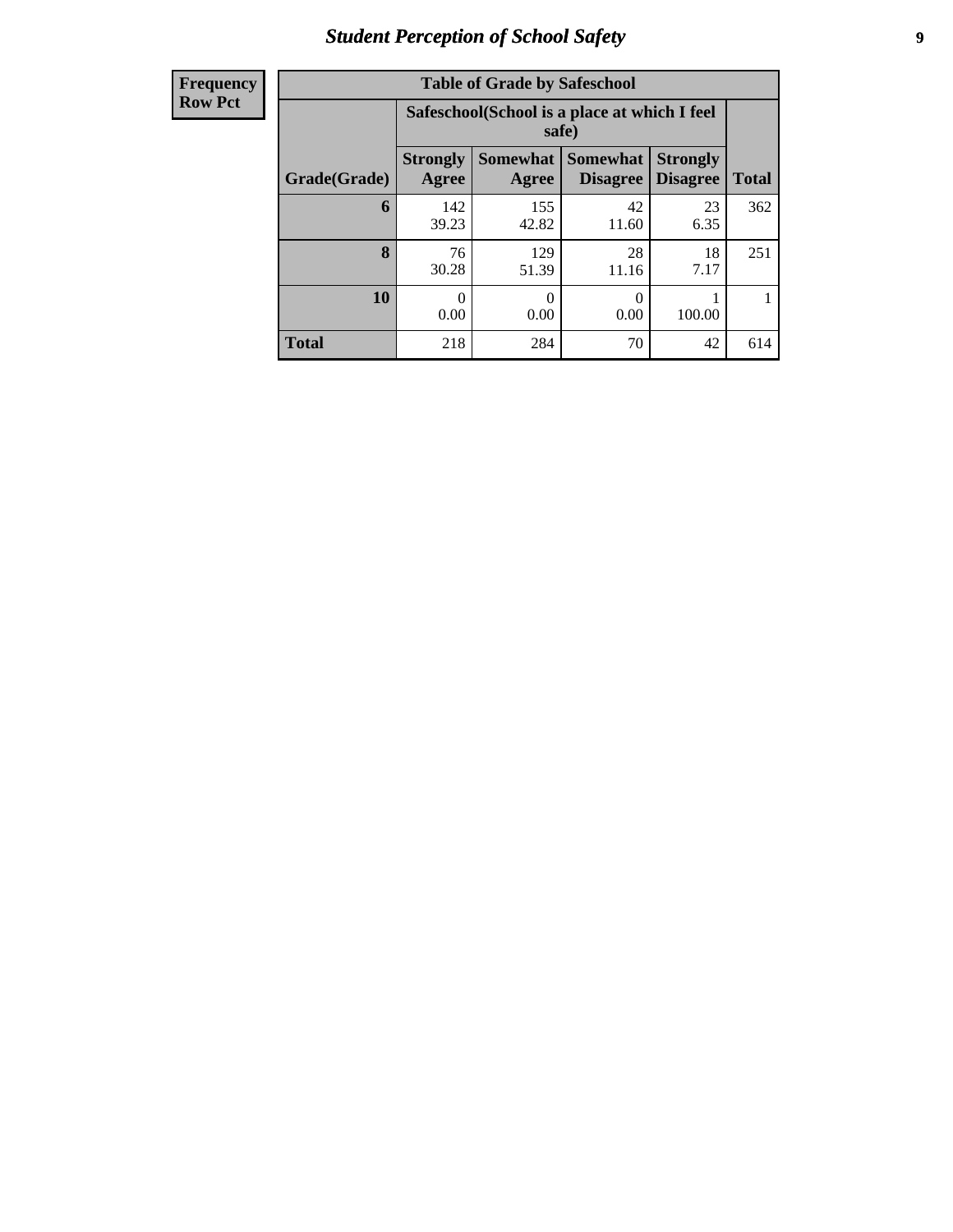#### *Students Who Have Been Bullied* **10**

| <b>Table of Grade by Bullied</b> |                    |                                                                               |                   |                   |                        |                                     |                   |       |
|----------------------------------|--------------------|-------------------------------------------------------------------------------|-------------------|-------------------|------------------------|-------------------------------------|-------------------|-------|
|                                  |                    | <b>Bullied</b> (I have been bullied by other<br>students in the past 30 days) |                   |                   |                        |                                     |                   |       |
| <b>Grade(Grade)</b>              | $\bf{0}$<br>  Davs | 1 or<br>2<br>days                                                             | 3 to<br>5<br>days | 6 to<br>9<br>days | 10<br>to<br>19<br>days | <b>20</b><br>to<br>29<br>days       | All<br>30<br>days | Total |
| 6                                | 290<br>80.11       | 18<br>4.97                                                                    | 19<br>5.25        | 8<br>2.21         | 13<br>3.59             | 5<br>1.38                           | 9<br>2.49         | 362   |
| 8                                | 217<br>86.45       | 16<br>6.37                                                                    | 6<br>2.39         | 0.40              | 3<br>1.20              | $\mathcal{D}_{\mathcal{L}}$<br>0.80 | 6<br>2.39         | 251   |
| 10                               | $\Omega$<br>0.00   | $\Omega$<br>0.00                                                              | $\Omega$<br>0.00  | 0<br>0.00         | $\Omega$<br>0.00       | ∩<br>0.00                           | 100.00            |       |
| <b>Total</b>                     | 507                | 34                                                                            | 25                | 9                 | 16                     |                                     | 16                | 614   |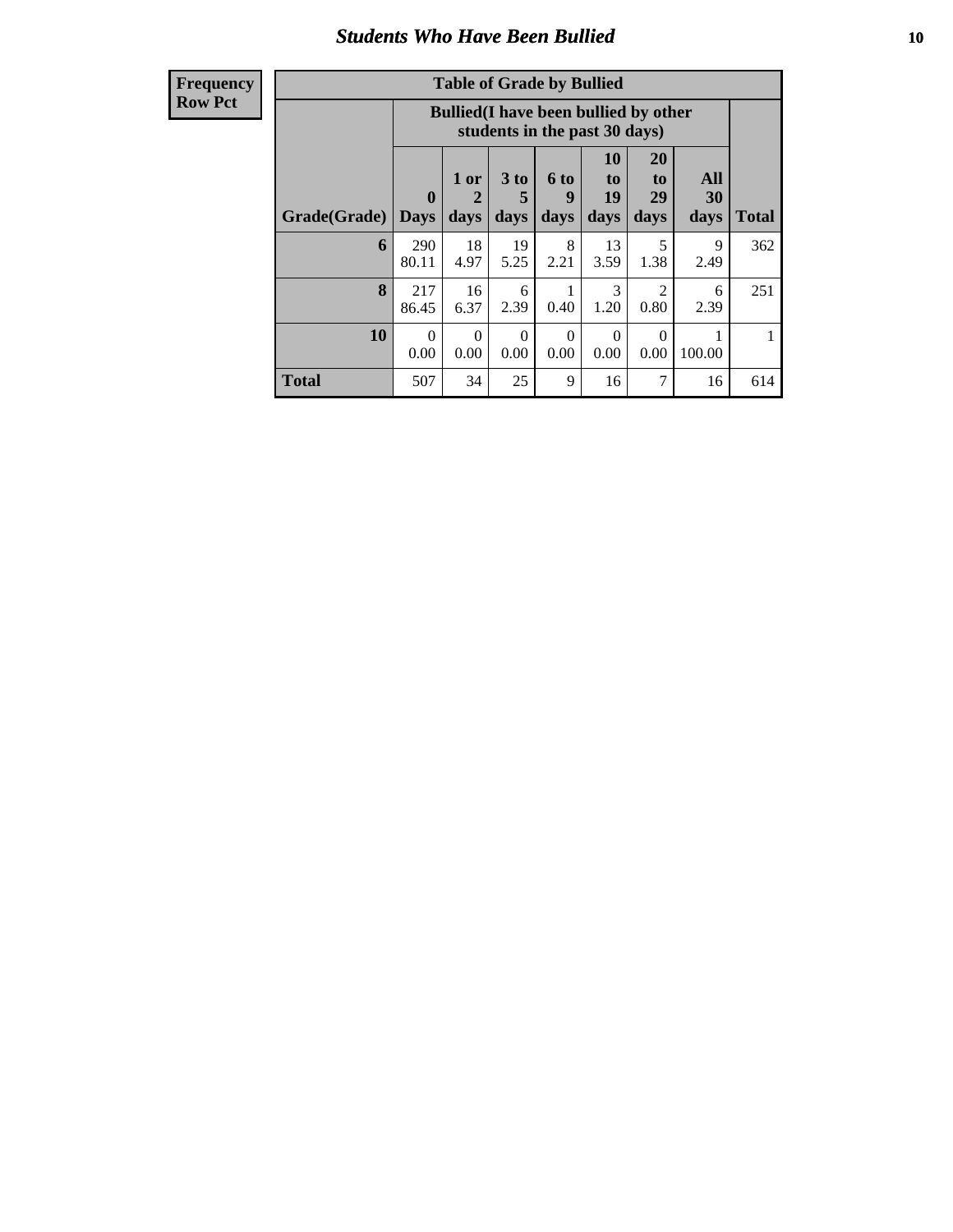#### *School Climate* **11**

| Frequency      | <b>Table of SchoolClimate1 by Grade</b> |              |              |                  |       |  |  |
|----------------|-----------------------------------------|--------------|--------------|------------------|-------|--|--|
| <b>Col Pct</b> | SchoolClimate1(I                        |              | Grade(Grade) |                  |       |  |  |
|                | like school)                            | 6            | 8            | <b>10</b>        | Total |  |  |
|                | <b>Strongly Agree</b>                   | 84<br>23.20  | 40<br>15.94  | 0<br>0.00        | 124   |  |  |
|                | <b>Somewhat Agree</b>                   | 209<br>57.73 | 161<br>64.14 | 100.00           | 371   |  |  |
|                | <b>Somewhat Disagree</b>                | 52<br>14.36  | 33<br>13.15  | 0<br>0.00        | 85    |  |  |
|                | <b>Strongly Disagree</b>                | 17<br>4.70   | 17<br>6.77   | $\Omega$<br>0.00 | 34    |  |  |
|                | <b>Total</b>                            | 362          | 251          |                  | 614   |  |  |

| Frequency      | <b>Table of SchoolClimate2 by Grade</b>           |              |                   |                           |              |
|----------------|---------------------------------------------------|--------------|-------------------|---------------------------|--------------|
| <b>Col Pct</b> | SchoolClimate2(I<br>feel successful at<br>school) | 6            | Grade(Grade)<br>8 | <b>10</b>                 | <b>Total</b> |
|                | <b>Strongly Agree</b>                             | 159<br>43.92 | 86<br>34.26       | 0<br>0.00                 | 245          |
|                | <b>Somewhat Agree</b>                             | 169<br>46.69 | 134<br>53.39      | 100.00                    | 304          |
|                | <b>Somewhat Disagree</b>                          | 31<br>8.56   | 25<br>9.96        | $\mathbf{\Omega}$<br>0.00 | 56           |
|                | <b>Strongly Disagree</b>                          | 3<br>0.83    | 6<br>2.39         | $\mathbf{\Omega}$<br>0.00 | 9            |
|                | <b>Total</b>                                      | 362          | 251               | 1                         | 614          |

| Frequency<br>Col Pct | <b>Table of SchoolClimate3 by Grade</b>                               |                        |                   |                  |              |  |
|----------------------|-----------------------------------------------------------------------|------------------------|-------------------|------------------|--------------|--|
|                      | SchoolClimate3(My<br>school has high<br>standards for<br>achievement) | 6                      | Grade(Grade)<br>8 | 10               | <b>Total</b> |  |
|                      | <b>Strongly Agree</b>                                                 | 228                    | 145               | 0                | 373          |  |
|                      |                                                                       | 62.98                  | 57.77             | 0.00             |              |  |
|                      | <b>Somewhat Agree</b>                                                 | 118<br>32.60           | 86<br>34.26       | 0<br>0.00        | 204          |  |
|                      | <b>Somewhat Disagree</b>                                              | 12<br>3.31             | 16<br>6.37        | $\Omega$<br>0.00 | 28           |  |
|                      | <b>Strongly Disagree</b>                                              | $\overline{4}$<br>1.10 | 4<br>1.59         | 1<br>100.00      | 9            |  |
|                      | <b>Total</b>                                                          | 362                    | 251               | 1                | 614          |  |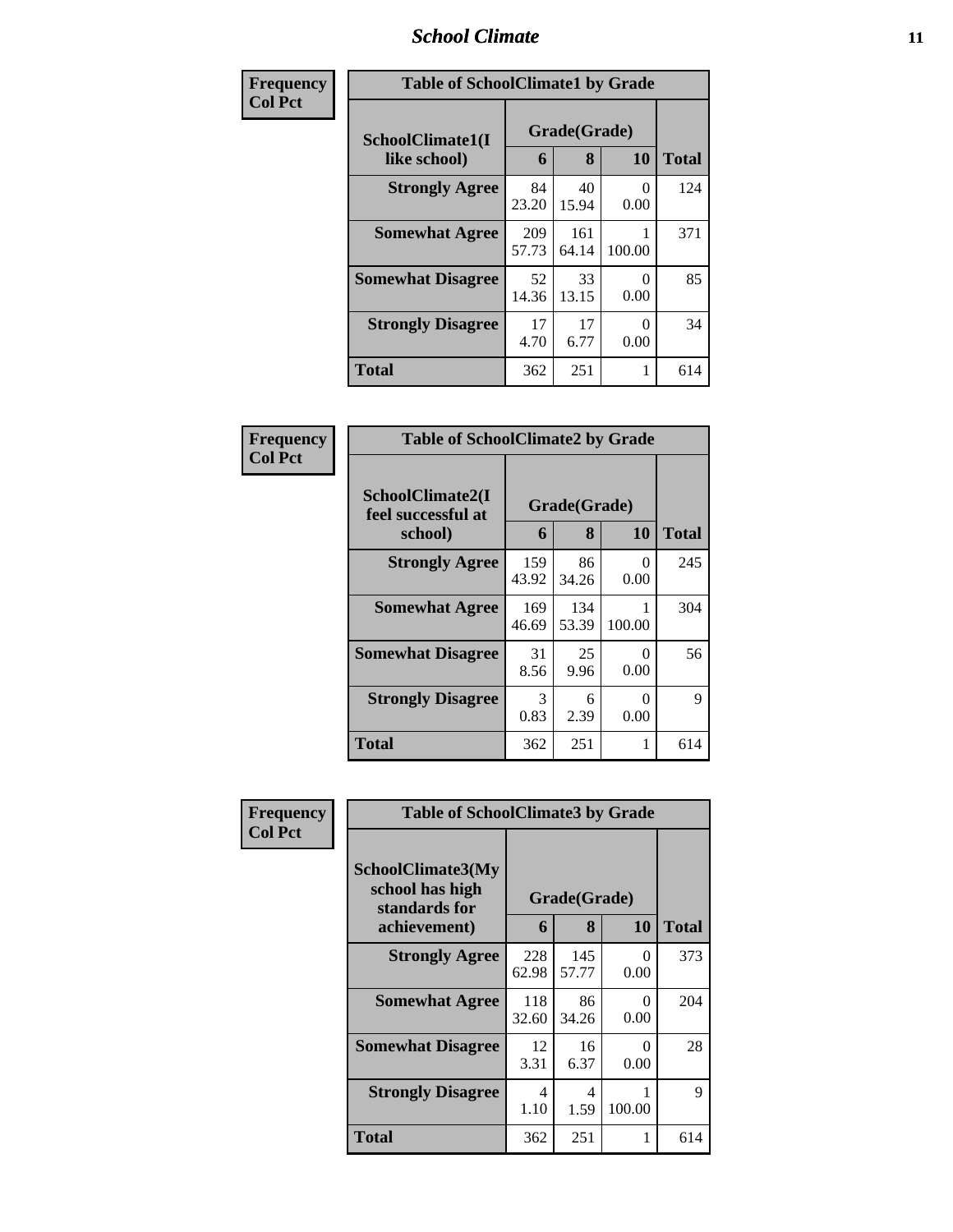### *School Climate* **12**

| Frequency      | <b>Table of SchoolClimate4 by Grade</b>                       |              |                   |           |              |
|----------------|---------------------------------------------------------------|--------------|-------------------|-----------|--------------|
| <b>Col Pct</b> | SchoolClimate4(My<br>school sets clear<br>rules for behavior) | 6            | Grade(Grade)<br>8 | <b>10</b> | <b>Total</b> |
|                | <b>Strongly Agree</b>                                         | 283<br>78.18 | 160<br>63.75      | 0<br>0.00 | 443          |
|                | <b>Somewhat Agree</b>                                         | 65<br>17.96  | 69<br>27.49       | 0<br>0.00 | 134          |
|                | <b>Somewhat Disagree</b>                                      | 6<br>1.66    | 15<br>5.98        | 100.00    | 22           |
|                | <b>Strongly Disagree</b>                                      | 8<br>2.21    | 2.79              | 0<br>0.00 | 15           |
|                | Total                                                         | 362          | 251               | 1         | 614          |

| <b>Frequency<br/>Col Pct</b> |
|------------------------------|
|                              |

| <b>Table of SchoolClimate5 by Grade</b>                   |              |              |           |       |  |  |  |
|-----------------------------------------------------------|--------------|--------------|-----------|-------|--|--|--|
| SchoolClimate5(I<br>know what to do in<br>an emergency at | Grade(Grade) |              |           |       |  |  |  |
| school)                                                   | 6            | 8            | 10        | Total |  |  |  |
| <b>Strongly Agree</b>                                     | 239<br>66.02 | 178<br>70.92 | 0<br>0.00 | 417   |  |  |  |
| <b>Somewhat Agree</b>                                     | 102<br>28.18 | 65<br>25.90  | 100.00    | 168   |  |  |  |
| <b>Somewhat Disagree</b>                                  | 16<br>4.42   | 5<br>1.99    | 0<br>0.00 | 21    |  |  |  |
| <b>Strongly Disagree</b>                                  | 5<br>1.38    | 3<br>1.20    | 0<br>0.00 | 8     |  |  |  |
| Total                                                     | 362          | 251          | 1         | 614   |  |  |  |

| Frequency      | <b>Table of SchoolClimate6 by Grade</b> |              |              |           |              |  |
|----------------|-----------------------------------------|--------------|--------------|-----------|--------------|--|
| <b>Col Pct</b> | <b>SchoolClimate6(Teachers</b>          | Grade(Grade) |              |           |              |  |
|                | treat me with respect)                  | 6            | 8            | 10        | <b>Total</b> |  |
|                | <b>Strongly Agree</b>                   | 183<br>50.55 | 117<br>46.61 | 0<br>0.00 | 300          |  |
|                | <b>Somewhat Agree</b>                   | 130<br>35.91 | 92<br>36.65  | 100.00    | 223          |  |
|                | <b>Somewhat Disagree</b>                | 38<br>10.50  | 27<br>10.76  | ∩<br>0.00 | 65           |  |
|                | <b>Strongly Disagree</b>                | 11<br>3.04   | 15<br>5.98   | ∩<br>0.00 | 26           |  |
|                | <b>Total</b>                            | 362          | 251          |           | 614          |  |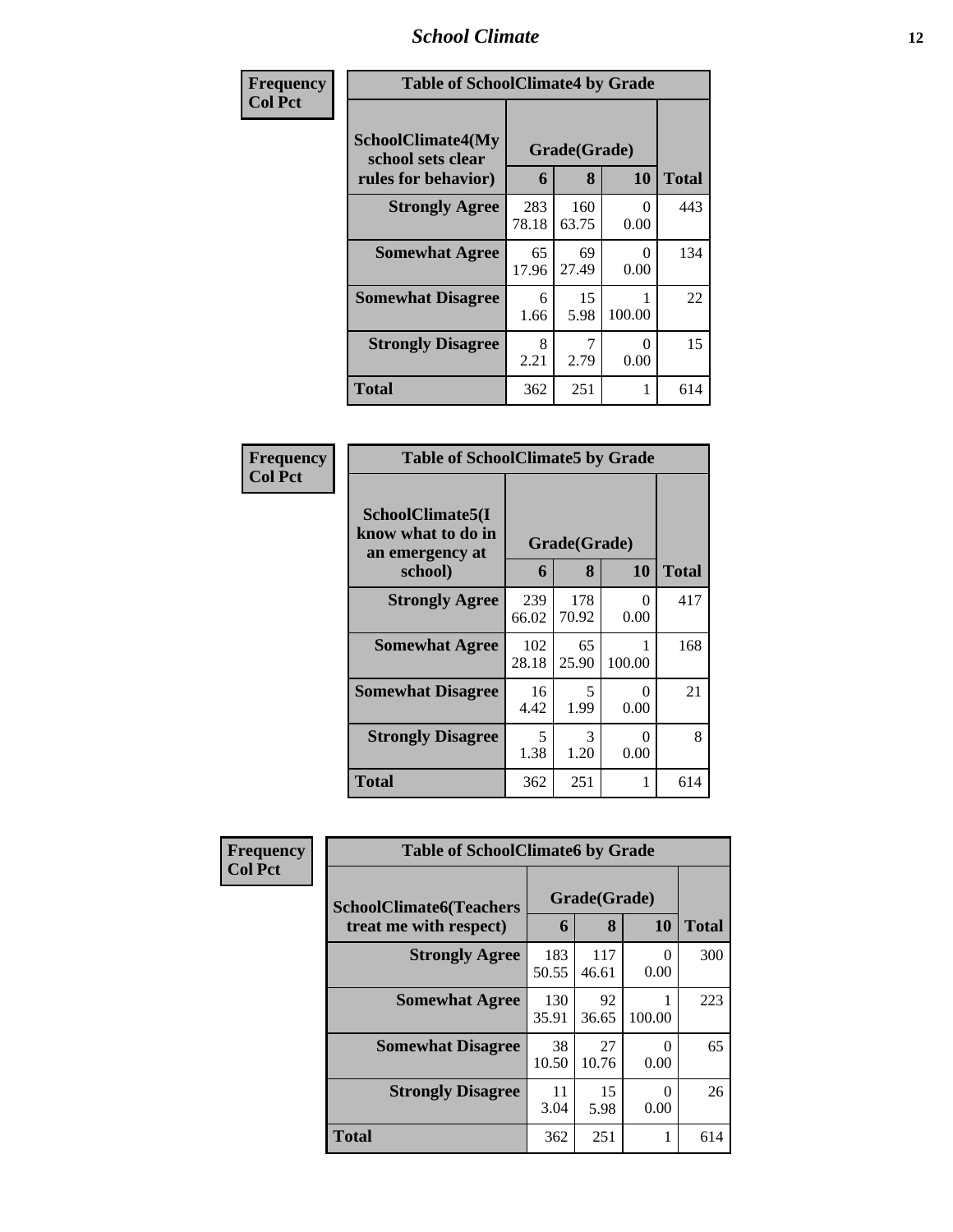#### *School Climate* **13**

| Frequency<br><b>Col Pct</b> | <b>Table of SchoolClimate7 by Grade</b>                                       |              |                   |                  |              |
|-----------------------------|-------------------------------------------------------------------------------|--------------|-------------------|------------------|--------------|
|                             | <b>SchoolClimate7(Behaviors</b><br>in my class allow the<br>teacher to teach) | 6            | Grade(Grade)<br>8 | <b>10</b>        | <b>Total</b> |
|                             | <b>Strongly Agree</b>                                                         | 124<br>34.25 | 62<br>24.70       | 0<br>0.00        | 186          |
|                             | <b>Somewhat Agree</b>                                                         | 172<br>47.51 | 136<br>54.18      | $\Omega$<br>0.00 | 308          |
|                             | <b>Somewhat Disagree</b>                                                      | 49<br>13.54  | 39<br>15.54       | 100.00           | 89           |
|                             | <b>Strongly Disagree</b>                                                      | 17<br>4.70   | 14<br>5.58        | 0<br>0.00        | 31           |
|                             | <b>Total</b>                                                                  | 362          | 251               |                  | 614          |

| <b>Frequency</b> | <b>Table of SchoolClimate8 by Grade</b>                                 |              |              |           |              |  |
|------------------|-------------------------------------------------------------------------|--------------|--------------|-----------|--------------|--|
| <b>Col Pct</b>   | <b>SchoolClimate8(Students</b><br>are frequently<br>recognized for good |              | Grade(Grade) |           |              |  |
|                  | behavior)                                                               | 6            | 8            | <b>10</b> | <b>Total</b> |  |
|                  | <b>Strongly Agree</b>                                                   | 104<br>28.73 | 62<br>24.70  | 0<br>0.00 | 166          |  |
|                  | <b>Somewhat Agree</b>                                                   | 182<br>50.28 | 110<br>43.82 | 0<br>0.00 | 292          |  |
|                  | <b>Somewhat Disagree</b>                                                | 60<br>16.57  | 58<br>23.11  | 0<br>0.00 | 118          |  |
|                  | <b>Strongly Disagree</b>                                                | 16<br>4.42   | 21<br>8.37   | 100.00    | 38           |  |
|                  | Total                                                                   | 362          | 251          |           | 614          |  |

| Frequency      | <b>Table of SchoolClimate9 by Grade</b>                                           |              |                   |                  |              |
|----------------|-----------------------------------------------------------------------------------|--------------|-------------------|------------------|--------------|
| <b>Col Pct</b> | SchoolClimate9(School<br>counselor would be<br>helpful if I needed<br>assistance) | 6            | Grade(Grade)<br>8 | <b>10</b>        | <b>Total</b> |
|                | <b>Strongly Agree</b>                                                             | 251<br>69.34 | 151<br>60.16      | 0<br>0.00        | 402          |
|                | <b>Somewhat Agree</b>                                                             | 83<br>22.93  | 74<br>29.48       | $\Omega$<br>0.00 | 157          |
|                | <b>Somewhat Disagree</b>                                                          | 13<br>3.59   | 13<br>5.18        | 0<br>0.00        | 26           |
|                | <b>Strongly Disagree</b>                                                          | 15<br>4.14   | 13<br>5.18        | 100.00           | 29           |
|                | Total                                                                             | 362          | 251               |                  | 614          |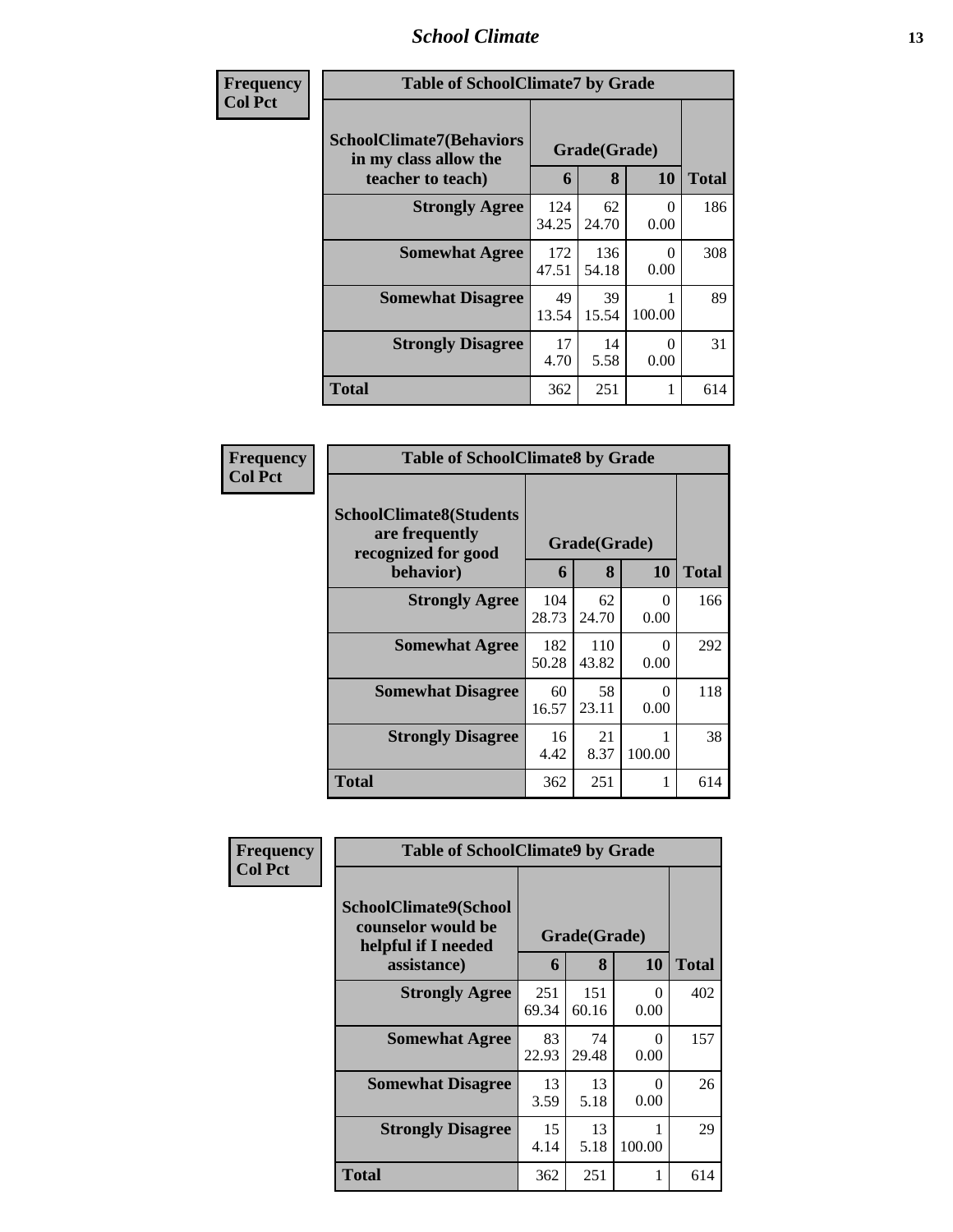#### *Reasons for Dropping Out* **14**

| Frequency      | <b>Table of Dropoutreason by Grade</b>                                   |              |                   |                  |              |
|----------------|--------------------------------------------------------------------------|--------------|-------------------|------------------|--------------|
| <b>Col Pct</b> | Dropoutreason(If<br>I dropped out the<br>reason would<br>most likely be) | 6            | Grade(Grade)<br>8 | 10               | <b>Total</b> |
|                | <b>Won't Drop out</b>                                                    | 225<br>62.15 | 164<br>65.34      | 0<br>0.00        | 389          |
|                | <b>Bored</b>                                                             | 43<br>11.88  | 40<br>15.94       | 0<br>0.00        | 83           |
|                | <b>Family Reasons</b>                                                    | 36<br>9.94   | 10<br>3.98        | $\Omega$<br>0.00 | 46           |
|                | <b>Being Bullied</b>                                                     | 19<br>5.25   | 8<br>3.19         | 100.00           | 28           |
|                | <b>Other</b>                                                             | 39<br>10.77  | 29<br>11.55       | 0<br>0.00        | 68           |
|                | Total                                                                    | 362          | 251               | 1                | 614          |

| Frequency      | <b>Table of Dropout by Grade</b>                                       |              |                   |           |              |  |  |
|----------------|------------------------------------------------------------------------|--------------|-------------------|-----------|--------------|--|--|
| <b>Col Pct</b> | Dropout(I<br>have<br>thought<br>about<br>dropping<br>out of<br>school) | 6            | Grade(Grade)<br>8 | 10        | <b>Total</b> |  |  |
|                | Yes                                                                    | 61<br>16.85  | 53<br>21.12       | 0<br>0.00 | 114          |  |  |
|                | N <sub>0</sub>                                                         | 301<br>83.15 | 198<br>78.88      | 100.00    | 500          |  |  |
|                | <b>Total</b>                                                           | 362          | 251               | 1         | 614          |  |  |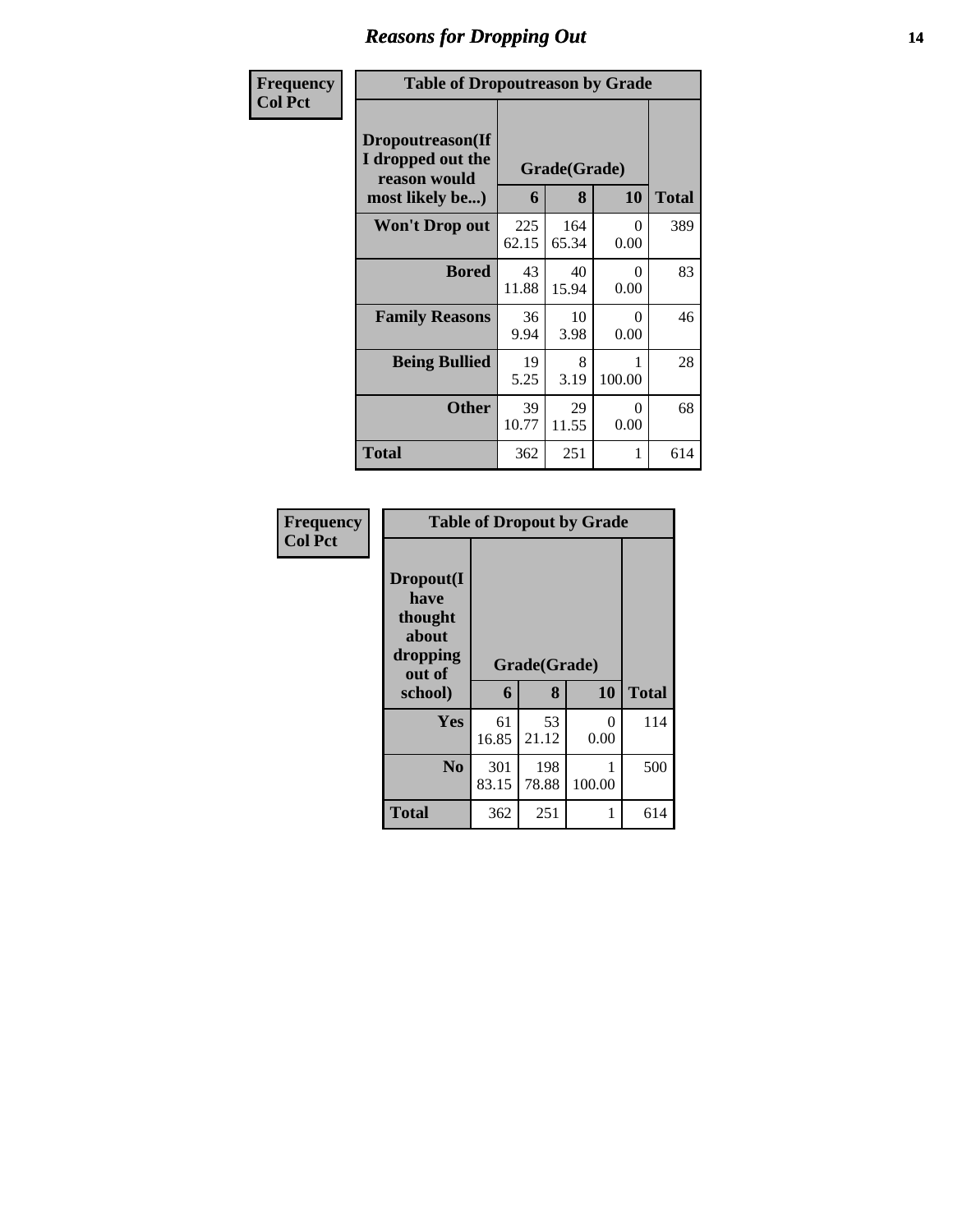*School Safety* **15**

| <b>Frequency</b> | <b>Table of Gangself by Grade</b>                                                                 |              |                   |           |              |  |  |
|------------------|---------------------------------------------------------------------------------------------------|--------------|-------------------|-----------|--------------|--|--|
| <b>Col Pct</b>   | Gangself(I<br>have<br>participated<br>in illegal<br>gang<br>activities in<br>the past 30<br>days) | 6            | Grade(Grade)<br>8 | 10        | <b>Total</b> |  |  |
|                  |                                                                                                   |              |                   |           |              |  |  |
|                  | Yes                                                                                               | 7<br>1.93    | 17<br>6.77        | 100.00    | 25           |  |  |
|                  | N <sub>0</sub>                                                                                    | 355<br>98.07 | 234<br>93.23      | 0<br>0.00 | 589          |  |  |
|                  | <b>Total</b>                                                                                      | 362          | 251               | 1         | 614          |  |  |

#### **Frequency Col Pct**

| <b>Table of Gangpeers by Grade</b>                                                                                    |              |              |             |              |  |  |  |
|-----------------------------------------------------------------------------------------------------------------------|--------------|--------------|-------------|--------------|--|--|--|
| <b>Gangpeers</b> (I<br>have friends<br>who have<br>participated<br>in illegal<br>gang<br>activities in<br>the past 30 |              | Grade(Grade) |             |              |  |  |  |
| days)                                                                                                                 | 6            | 8            | 10          | <b>Total</b> |  |  |  |
| Yes                                                                                                                   | 24<br>6.63   | 53<br>21.12  | 1<br>100.00 | 78           |  |  |  |
| N <sub>0</sub>                                                                                                        | 338<br>93.37 | 198<br>78.88 | 0<br>0.00   | 536          |  |  |  |
| Total                                                                                                                 | 362          | 251          | 1           | 614          |  |  |  |

| Frequency      |                                                                     | <b>Table of Pickedon by Grade</b> |              |                  |              |  |
|----------------|---------------------------------------------------------------------|-----------------------------------|--------------|------------------|--------------|--|
| <b>Col Pct</b> | <b>Pickedon</b> (I have<br>been picked on or<br>teased at school in |                                   | Grade(Grade) |                  |              |  |
|                | the past 30 days)                                                   | 6                                 | 8            | <b>10</b>        | <b>Total</b> |  |
|                | <b>Strongly Agree</b>                                               | 55<br>15.19                       | 35<br>13.94  | 100.00           | 91           |  |
|                | <b>Somewhat Agree</b>                                               | 85<br>23.48                       | 50<br>19.92  | 0<br>0.00        | 135          |  |
|                | <b>Somewhat Disagree</b>                                            | 50<br>13.81                       | 35<br>13.94  | $\Omega$<br>0.00 | 85           |  |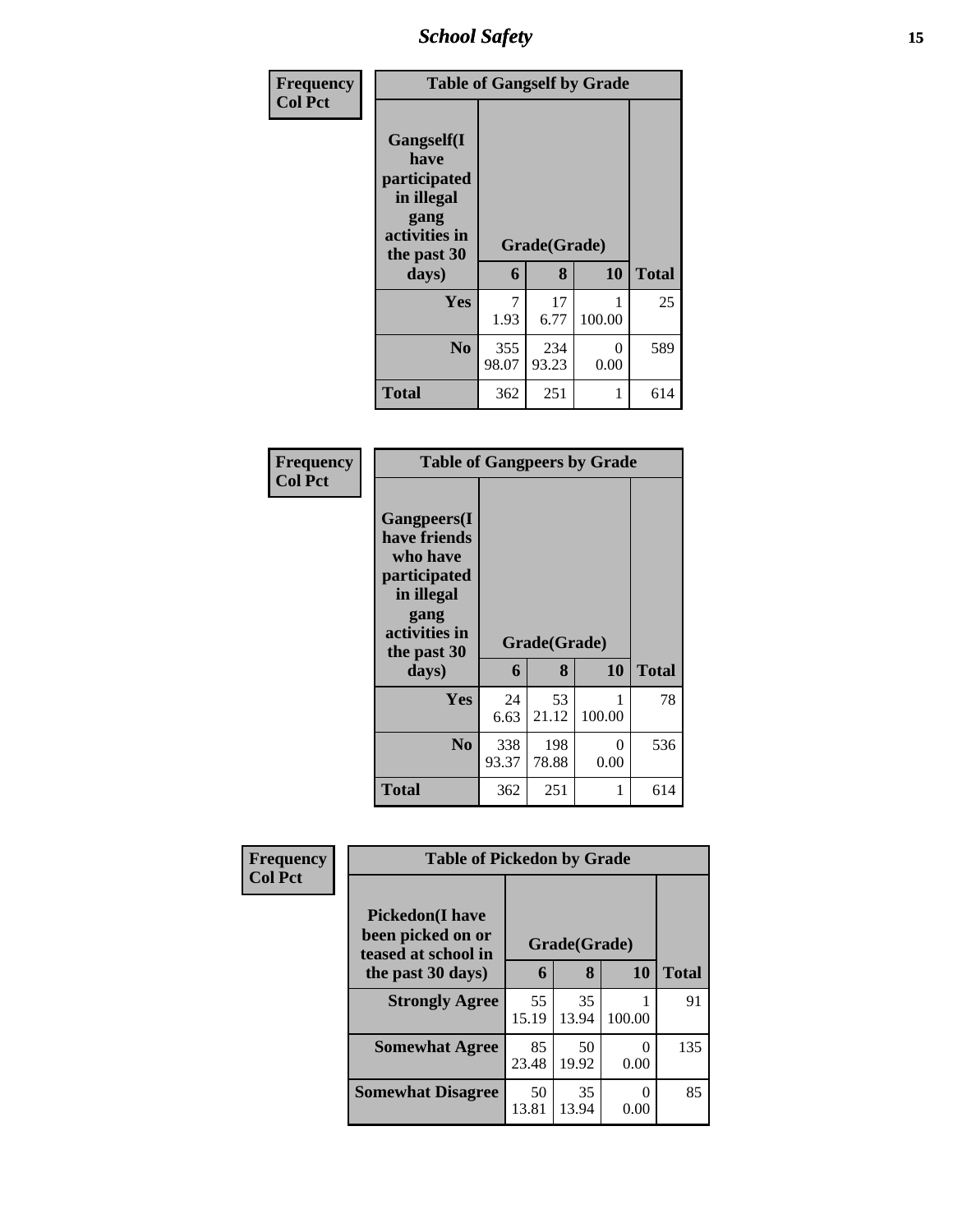# *School Safety* **16**

| <b>Frequency</b> | <b>Table of Pickedon by Grade</b>                                                        |              |                   |           |              |
|------------------|------------------------------------------------------------------------------------------|--------------|-------------------|-----------|--------------|
| <b>Col Pct</b>   | <b>Pickedon</b> (I have<br>been picked on or<br>teased at school in<br>the past 30 days) | 6            | Grade(Grade)<br>8 | <b>10</b> | <b>Total</b> |
|                  | <b>Strongly Disagree</b>                                                                 | 172<br>47.51 | 131<br>52.19      | 0<br>0.00 | 303          |
|                  | <b>Total</b>                                                                             | 362          | 251               |           | 614          |

| <b>Frequency</b> | <b>Table of Safeschool by Grade</b>        |              |              |           |              |  |  |  |  |
|------------------|--------------------------------------------|--------------|--------------|-----------|--------------|--|--|--|--|
| <b>Col Pct</b>   | Safeschool(School<br>is a place at which I | Grade(Grade) |              |           |              |  |  |  |  |
|                  | feel safe)                                 | 6            | 8            | 10        | <b>Total</b> |  |  |  |  |
|                  | <b>Strongly Agree</b>                      | 142<br>39.23 | 76<br>30.28  | 0<br>0.00 | 218          |  |  |  |  |
|                  | <b>Somewhat Agree</b>                      | 155<br>42.82 | 129<br>51.39 | 0<br>0.00 | 284          |  |  |  |  |
|                  | <b>Somewhat Disagree</b>                   | 42<br>11.60  | 28<br>11.16  | 0<br>0.00 | 70           |  |  |  |  |
|                  | <b>Strongly Disagree</b>                   | 23<br>6.35   | 18<br>7.17   | 100.00    | 42           |  |  |  |  |
|                  | <b>Total</b>                               | 362          | 251          |           | 614          |  |  |  |  |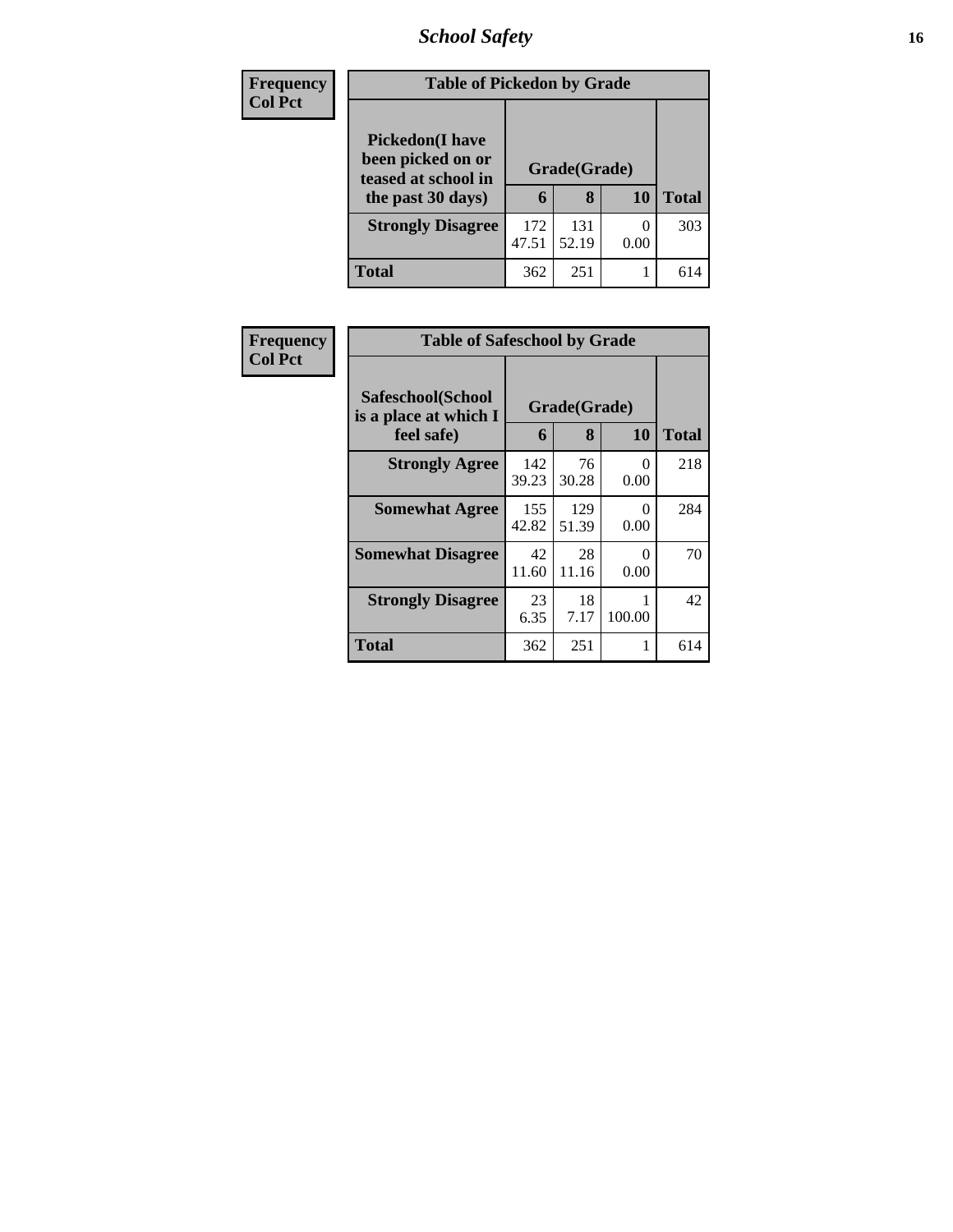*School Safety* **17**

**Frequency Row Pct**

| <b>Table of Grade by Bullied</b> |                            |                                                                               |                              |                   |                        |                        |                   |              |  |  |
|----------------------------------|----------------------------|-------------------------------------------------------------------------------|------------------------------|-------------------|------------------------|------------------------|-------------------|--------------|--|--|
|                                  |                            | <b>Bullied</b> (I have been bullied by other<br>students in the past 30 days) |                              |                   |                        |                        |                   |              |  |  |
| Grade(Grade)                     | $\mathbf 0$<br><b>Days</b> | 1 or<br>2<br>days                                                             | 3 <sub>to</sub><br>5<br>days | 6 to<br>9<br>days | 10<br>to<br>19<br>days | 20<br>to<br>29<br>days | All<br>30<br>days | <b>Total</b> |  |  |
| 6                                | 290<br>80.11               | 18<br>4.97                                                                    | 19<br>5.25                   | 8<br>2.21         | 13<br>3.59             | 5<br>1.38              | 9<br>2.49         | 362          |  |  |
| 8                                | 217<br>86.45               | 16<br>6.37                                                                    | 6<br>2.39                    | 0.40              | 3<br>1.20              | $\mathfrak{D}$<br>0.80 | 6<br>2.39         | 251          |  |  |
| 10                               | $\Omega$<br>0.00           | $\Omega$<br>0.00                                                              | $\Omega$<br>0.00             | 0<br>0.00         | $\Omega$<br>0.00       | 0<br>0.00              | 100.00            |              |  |  |
| <b>Total</b>                     | 507                        | 34                                                                            | 25                           | 9                 | 16                     | 7                      | 16                | 614          |  |  |

| <b>Table of Grade by Bulliedothers</b> |                        |                                                         |                        |                          |                               |                        |                          |              |  |  |
|----------------------------------------|------------------------|---------------------------------------------------------|------------------------|--------------------------|-------------------------------|------------------------|--------------------------|--------------|--|--|
|                                        |                        | Bulliedothers (I bullied others in the past 30<br>days) |                        |                          |                               |                        |                          |              |  |  |
| Grade(Grade)                           | $\mathbf{0}$<br>  Days | 1 or<br>2<br>days                                       | 3 to<br>days           | <b>6 to</b><br>9<br>days | <b>10</b><br>to<br>19<br>days | 20<br>to<br>29<br>days | All<br><b>30</b><br>days | <b>Total</b> |  |  |
| 6                                      | 335<br>92.54           | 13<br>3.59                                              | $\overline{4}$<br>1.10 | $\Omega$<br>0.00         | 3<br>0.83                     | 5<br>1.38              | 2<br>0.55                | 362          |  |  |
| 8                                      | 234<br>93.23           | 8<br>3.19                                               | $\mathfrak{D}$<br>0.80 | 0.40                     | 0.40                          | 0<br>0.00              | 5<br>1.99                | 251          |  |  |
| 10                                     | $\Omega$<br>0.00       | $\Omega$<br>0.00                                        | $\Omega$<br>0.00       | $\Omega$<br>0.00         | $\Omega$<br>0.00              | 0<br>0.00              | 100.00                   |              |  |  |
| <b>Total</b>                           | 569                    | 21                                                      | 6                      | 1                        | 4                             | 5                      | 8                        | 614          |  |  |

| Frequency      |              | <b>Table of Grade by Weaponschool</b> |                   |                              |                                  |                                 |              |  |  |  |
|----------------|--------------|---------------------------------------|-------------------|------------------------------|----------------------------------|---------------------------------|--------------|--|--|--|
| <b>Row Pct</b> |              |                                       |                   | days)                        | <b>Weaponschool</b> (I brought a | weapon to school in the past 30 |              |  |  |  |
|                | Grade(Grade) | $\mathbf 0$<br><b>Days</b>            | 1 or<br>2<br>days | 3 <sub>to</sub><br>5<br>days | 20<br>to<br>29<br>days           | All<br>30<br>days               | <b>Total</b> |  |  |  |
|                | 6            | 361<br>99.72                          | 0<br>0.00         | 0.28                         | 0<br>0.00                        | 0<br>0.00                       | 362          |  |  |  |
|                | 8            | 246<br>98.01                          | 3<br>1.20         | 0.40                         | 0.40                             | 0<br>0.00                       | 251          |  |  |  |
|                | 10           | $\Omega$<br>0.00                      | $\Omega$<br>0.00  | $\Omega$<br>0.00             | $\Omega$<br>0.00                 | 100.00                          |              |  |  |  |
|                | <b>Total</b> | 607                                   | 3                 | $\overline{2}$               |                                  |                                 | 614          |  |  |  |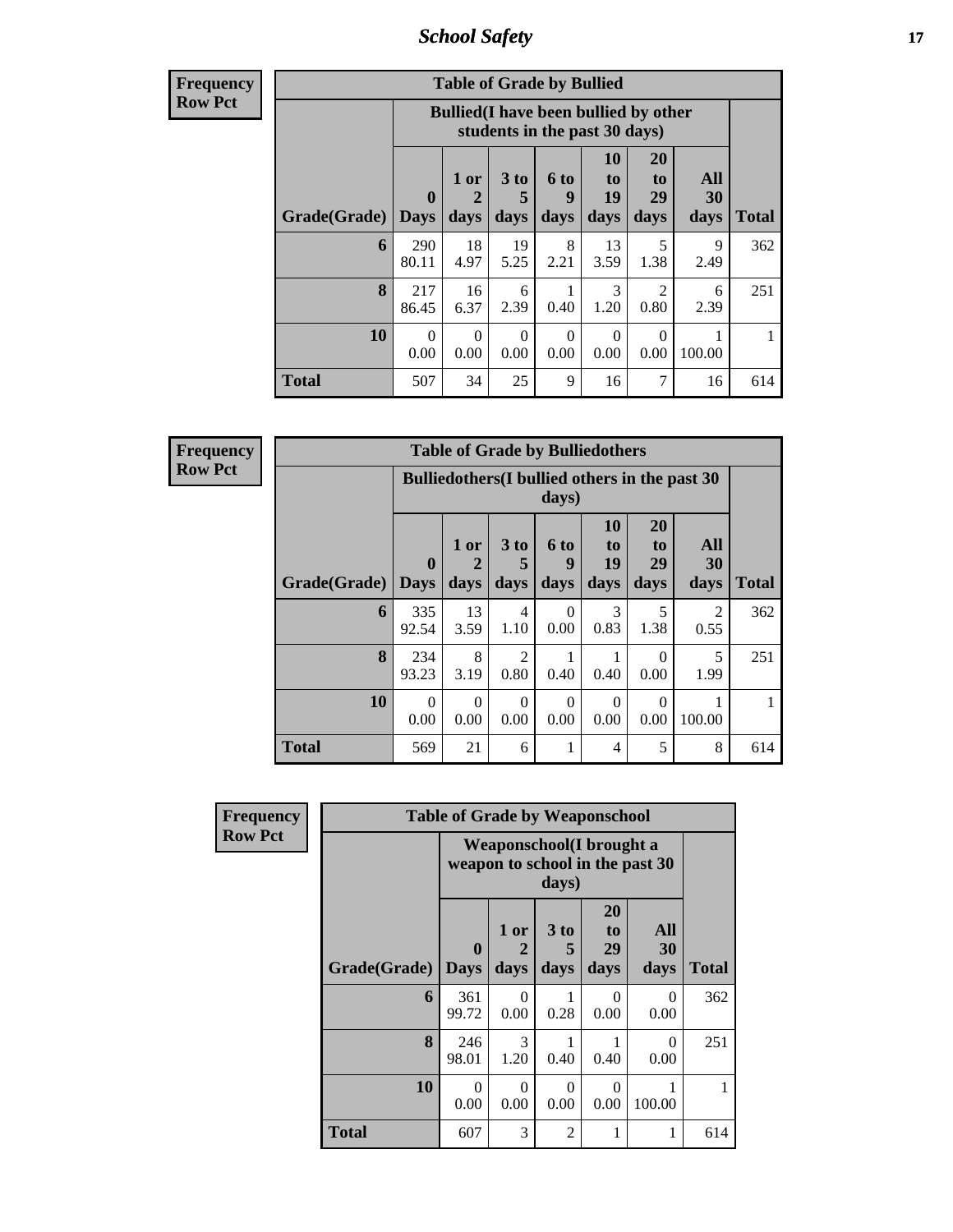*School Safety* **18**

| Frequency<br>Row Pct |
|----------------------|
|                      |

| <b>Table of Grade by Absentunsafe</b> |                  |                                                                                 |                              |                   |                               |                               |                   |       |  |  |
|---------------------------------------|------------------|---------------------------------------------------------------------------------|------------------------------|-------------------|-------------------------------|-------------------------------|-------------------|-------|--|--|
|                                       |                  | Absentunsafe(I have missed school because<br>I felt unsafe in the past 30 days) |                              |                   |                               |                               |                   |       |  |  |
| Grade(Grade)                          | 0<br><b>Days</b> | 1 or<br>2<br>days                                                               | 3 <sub>to</sub><br>5<br>days | 6 to<br>9<br>days | <b>10</b><br>to<br>19<br>days | <b>20</b><br>to<br>29<br>days | All<br>30<br>days | Total |  |  |
| 6                                     | 352<br>97.24     | 4<br>1.10                                                                       | 0.28                         | 0.28              | 3<br>0.83                     | 0.00                          | 0.28              | 362   |  |  |
| 8                                     | 247<br>98.41     | 2<br>0.80                                                                       | $\Omega$<br>0.00             | 0<br>0.00         | $\Omega$<br>0.00              | $\mathfrak{D}$<br>0.80        | 0<br>0.00         | 251   |  |  |
| 10                                    | 0<br>0.00        | $\Omega$<br>0.00                                                                | $\Omega$<br>0.00             | 0<br>0.00         | $\Omega$<br>0.00              | 0.00                          | 100.00            |       |  |  |
| <b>Total</b>                          | 599              | 6                                                                               | 1                            |                   | 3                             | $\overline{c}$                | $\overline{c}$    | 614   |  |  |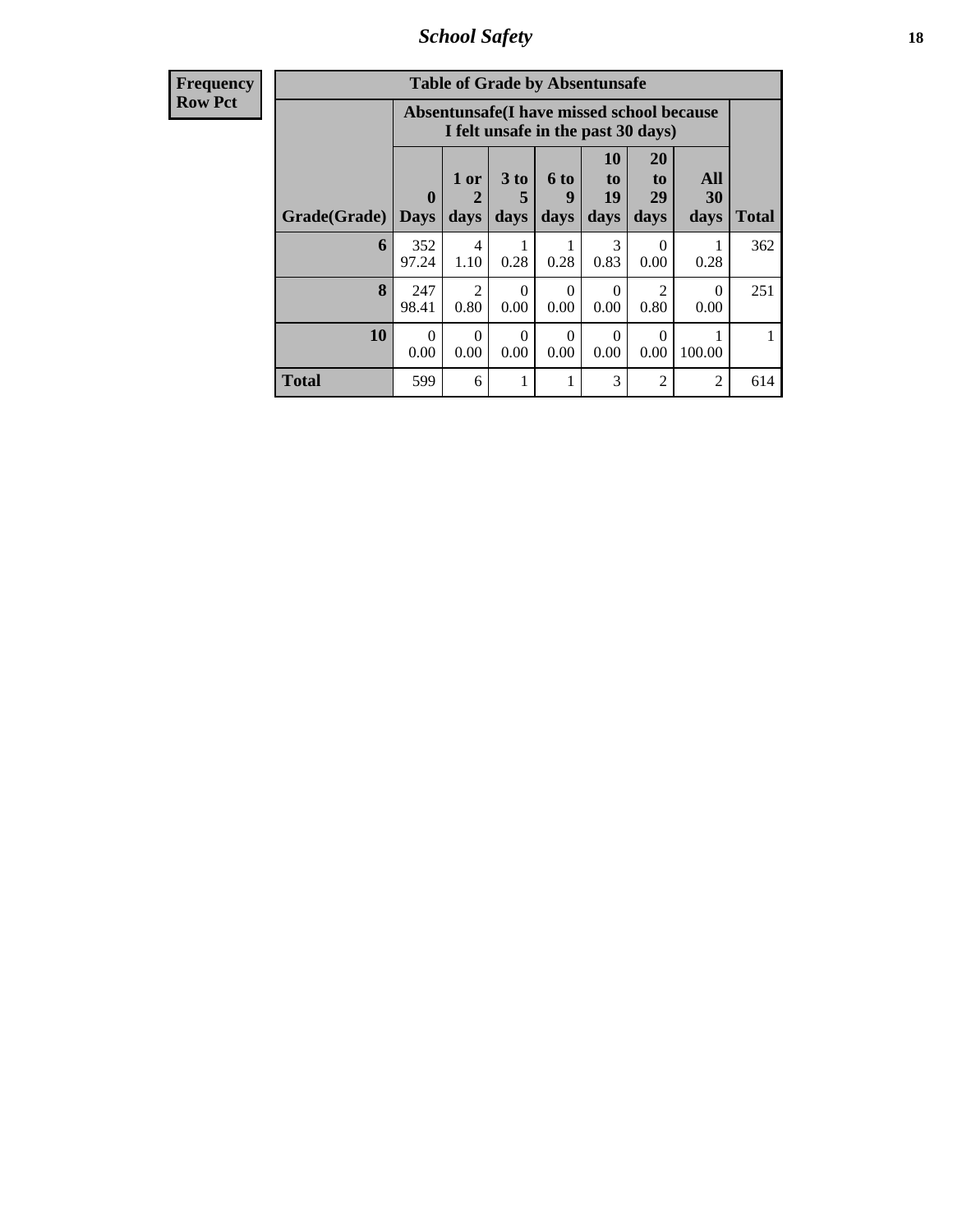### *Drug Use During Last 30 Days* **19**

#### **Frequency Row Pct**

| <b>Table of Grade by Alcohol</b> |                                                                                                                                                  |                  |                        |                       |                                    |           |     |  |  |  |  |
|----------------------------------|--------------------------------------------------------------------------------------------------------------------------------------------------|------------------|------------------------|-----------------------|------------------------------------|-----------|-----|--|--|--|--|
|                                  |                                                                                                                                                  |                  |                        |                       | Alcohol(Alcohol use, past 30 days) |           |     |  |  |  |  |
| Grade(Grade)                     | <b>Did</b><br>$6 - 9$<br>20-29<br>$1 - 2$<br>$3 - 5$<br><b>Every</b><br>not<br>days<br>days<br>day<br><b>Total</b><br>days<br>days<br><b>use</b> |                  |                        |                       |                                    |           |     |  |  |  |  |
| 6                                | 356<br>98.34                                                                                                                                     | 5<br>1.38        | 0.28                   | 0<br>0.00             | 0<br>0.00                          | 0<br>0.00 | 362 |  |  |  |  |
| 8                                | 227<br>90.44                                                                                                                                     | 10<br>3.98       | $\overline{4}$<br>1.59 | $\mathcal{R}$<br>1.20 | $\mathfrak{D}$<br>0.80             | 5<br>1.99 | 251 |  |  |  |  |
| 10                               | 0<br>0.00                                                                                                                                        | $\Omega$<br>0.00 | $\Omega$<br>0.00       | 0<br>0.00             | 0<br>0.00                          | 100.00    | 1   |  |  |  |  |
| <b>Total</b>                     | 583                                                                                                                                              | 15               | 5                      | 3                     | 2                                  | 6         | 614 |  |  |  |  |

| <b>Table of Grade by Cigarettes</b> |                          |                                                          |                  |                  |                  |                  |                     |              |  |  |  |
|-------------------------------------|--------------------------|----------------------------------------------------------|------------------|------------------|------------------|------------------|---------------------|--------------|--|--|--|
|                                     |                          | <b>Cigarettes</b> (Smoking tobacco use,<br>past 30 days) |                  |                  |                  |                  |                     |              |  |  |  |
| Grade(Grade)                        | Did<br>not<br><b>use</b> | $1 - 2$<br>days                                          | $3 - 5$<br>days  | $6-9$<br>days    | $10-19$<br>days  | 20-29<br>days    | <b>Every</b><br>day | <b>Total</b> |  |  |  |
| 6                                   | 361<br>99.72             | 0.28                                                     | $\Omega$<br>0.00 | $\Omega$<br>0.00 | $\theta$<br>0.00 | 0<br>0.00        | $\Omega$<br>0.00    | 362          |  |  |  |
| 8                                   | 238<br>94.82             | $\mathfrak{D}$<br>0.80                                   | 3<br>1.20        | 0.40             | 3<br>1.20        | 0.40             | 3<br>1.20           | 251          |  |  |  |
| 10                                  | $\Omega$<br>0.00         | 0<br>0.00                                                | $\Omega$<br>0.00 | $\Omega$<br>0.00 | $\theta$<br>0.00 | $\Omega$<br>0.00 | 100.00              |              |  |  |  |
| <b>Total</b>                        | 599                      | 3                                                        | 3                | 1                | 3                |                  | $\overline{4}$      | 614          |  |  |  |

| Frequency      | <b>Table of Grade by Smokeless</b> |                                 |                                                         |                 |                     |              |  |  |  |
|----------------|------------------------------------|---------------------------------|---------------------------------------------------------|-----------------|---------------------|--------------|--|--|--|
| <b>Row Pct</b> |                                    |                                 | <b>Smokeless</b> (Chewing<br>tobacco use, past 30 days) |                 |                     |              |  |  |  |
|                | Grade(Grade)                       | <b>Did</b><br>not<br><b>use</b> | $1-2$<br>days                                           | $10-19$<br>days | <b>Every</b><br>day | <b>Total</b> |  |  |  |
|                | 6                                  | 361<br>99.72                    | 0<br>0.00                                               | 0.28            | 0<br>0.00           | 362          |  |  |  |
|                | 8                                  | 250<br>99.60                    | 0.40                                                    | ∩<br>0.00       | $\Omega$<br>0.00    | 251          |  |  |  |
|                | 10                                 | $\Omega$<br>0.00                | 0<br>0.00                                               | 0<br>0.00       | 100.00              |              |  |  |  |
|                | <b>Total</b>                       | 611                             |                                                         | 1               |                     | 614          |  |  |  |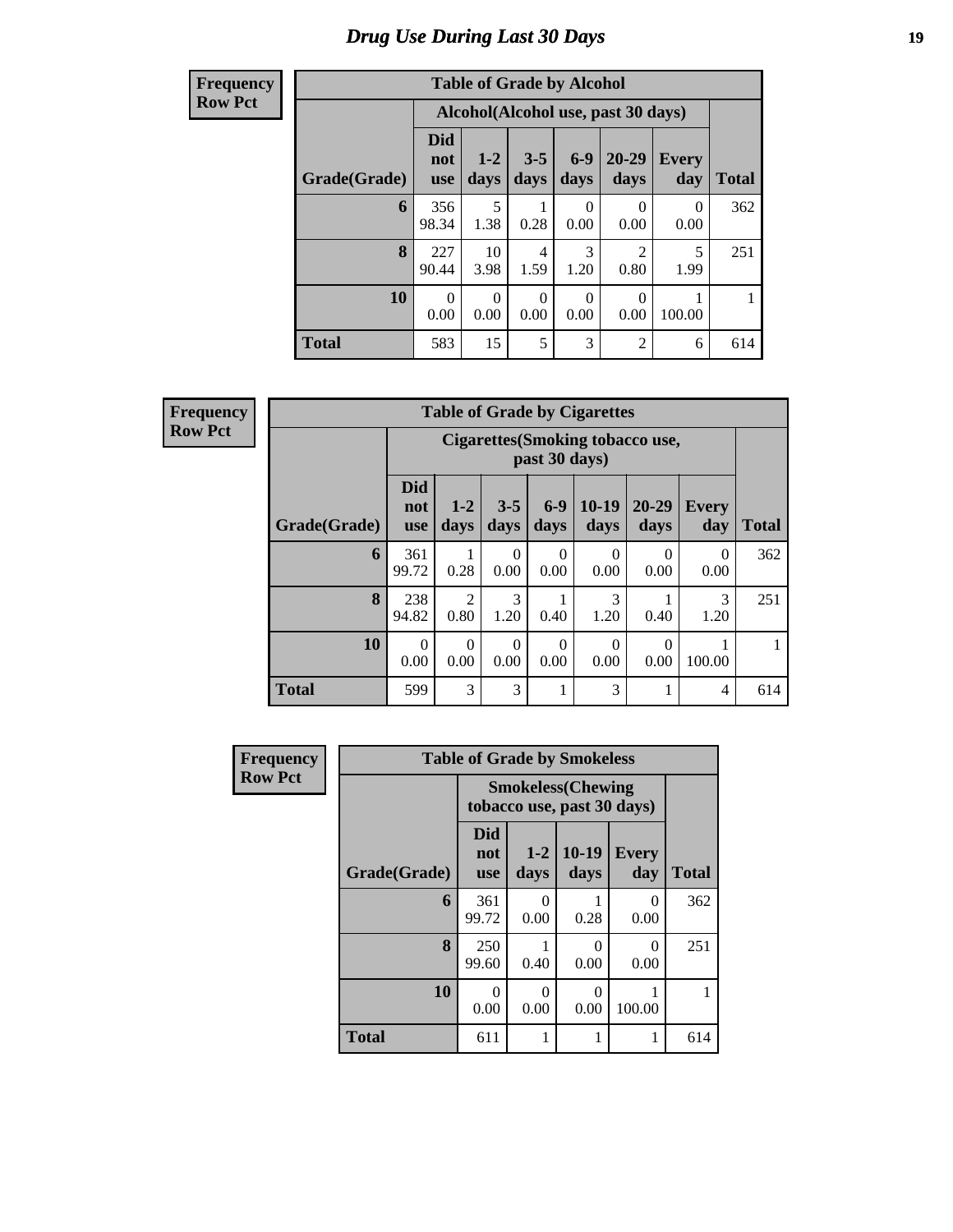| <b>Table of Grade by Marijuana</b> |                          |                                            |                 |                 |                                     |                        |              |  |  |  |
|------------------------------------|--------------------------|--------------------------------------------|-----------------|-----------------|-------------------------------------|------------------------|--------------|--|--|--|
|                                    |                          | Marijuana (Marijuana use,<br>past 30 days) |                 |                 |                                     |                        |              |  |  |  |
| Grade(Grade)                       | <b>Did</b><br>not<br>use | $1 - 2$<br>days                            | $3 - 5$<br>days | $6 - 9$<br>days | $10-19$<br>days                     | <b>Every</b><br>day    | <b>Total</b> |  |  |  |
| 6                                  | 362<br>100.00            | $\theta$<br>0.00                           | 0<br>0.00       | 0<br>0.00       | 0<br>0.00                           | 0<br>0.00              | 362          |  |  |  |
| 8                                  | 240<br>95.62             | 5<br>1.99                                  | 0.40            | 0.40            | $\mathcal{D}_{\mathcal{L}}$<br>0.80 | $\mathfrak{D}$<br>0.80 | 251          |  |  |  |
| 10                                 | 0<br>0.00                | $\theta$<br>0.00                           | 0<br>0.00       | 0<br>0.00       | 0<br>0.00                           | 100.00                 |              |  |  |  |
| <b>Total</b>                       | 602                      | 5                                          | 1               |                 | 2                                   | 3                      | 614          |  |  |  |

| Frequency      | <b>Table of Grade by Cocaine</b> |                          |                                               |                     |              |  |  |  |  |
|----------------|----------------------------------|--------------------------|-----------------------------------------------|---------------------|--------------|--|--|--|--|
| <b>Row Pct</b> |                                  |                          | <b>Cocaine</b> (Cocaine<br>use, past 30 days) |                     |              |  |  |  |  |
|                | Grade(Grade)                     | Did<br>not<br><b>use</b> | $1 - 2$<br>days                               | <b>Every</b><br>day | <b>Total</b> |  |  |  |  |
|                | 6                                | 362<br>100.00            | 0<br>0.00                                     | 0<br>0.00           | 362          |  |  |  |  |
|                | 8                                | 249<br>99.20             | $\mathfrak{D}$<br>0.80                        | 0<br>0.00           | 251          |  |  |  |  |
|                | 10                               | 0<br>0.00                | $\Omega$<br>0.00                              | 100.00              |              |  |  |  |  |
|                | <b>Total</b>                     | 611                      | 2                                             | 1                   | 614          |  |  |  |  |

| <b>Frequency</b> |              | <b>Table of Grade by Inhalants</b> |                                                  |                  |                  |                     |              |  |  |
|------------------|--------------|------------------------------------|--------------------------------------------------|------------------|------------------|---------------------|--------------|--|--|
| <b>Row Pct</b>   |              |                                    | <b>Inhalants</b> (Inhalant use,<br>past 30 days) |                  |                  |                     |              |  |  |
|                  | Grade(Grade) | <b>Did</b><br>not<br><b>use</b>    | $1 - 2$<br>days                                  | $3 - 5$<br>days  | $6 - 9$<br>days  | <b>Every</b><br>day | <b>Total</b> |  |  |
|                  | 6            | 357<br>98.62                       | 1<br>0.28                                        | 3<br>0.83        | 0.28             | $\Omega$<br>0.00    | 362          |  |  |
|                  | 8            | 249<br>99.20                       | 0.40                                             | 0.40             | 0<br>0.00        | $\Omega$<br>0.00    | 251          |  |  |
|                  | 10           | $\Omega$<br>0.00                   | $\Omega$<br>0.00                                 | $\Omega$<br>0.00 | $\Omega$<br>0.00 | 100.00              |              |  |  |
|                  | <b>Total</b> | 606                                | 2                                                | 4                |                  |                     | 614          |  |  |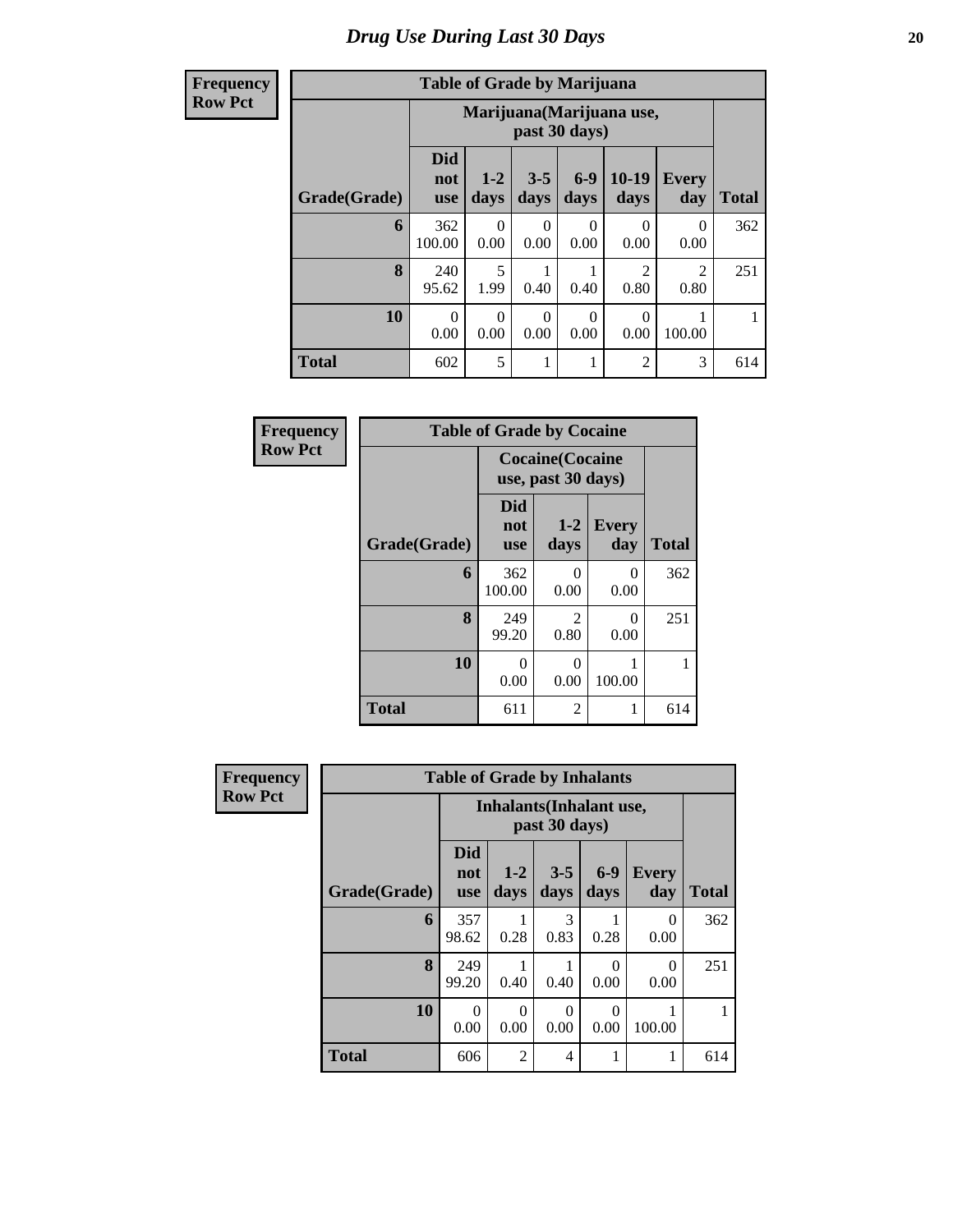| <b>Frequency</b> | <b>Table of Grade by Steroids</b> |                                 |                                                |                     |              |  |  |  |
|------------------|-----------------------------------|---------------------------------|------------------------------------------------|---------------------|--------------|--|--|--|
| <b>Row Pct</b>   |                                   |                                 | <b>Steroids</b> (Steroid<br>use, past 30 days) |                     |              |  |  |  |
|                  | Grade(Grade)                      | <b>Did</b><br>not<br><b>use</b> | $1 - 2$<br>days                                | <b>Every</b><br>day | <b>Total</b> |  |  |  |
|                  | 6                                 | 361<br>99.72                    | ∩<br>0.00                                      | 0.28                | 362          |  |  |  |
|                  | 8                                 | 250<br>99.60                    | 0.40                                           | $\Omega$<br>0.00    | 251          |  |  |  |
|                  | 10                                | 0<br>0.00                       | 100.00                                         | 1                   |              |  |  |  |
|                  | <b>Total</b>                      | 611                             | 1                                              | $\overline{2}$      | 614          |  |  |  |

| <b>Frequency</b> | <b>Table of Grade by Ecstasy</b> |                          |                        |                                        |                     |              |  |
|------------------|----------------------------------|--------------------------|------------------------|----------------------------------------|---------------------|--------------|--|
| <b>Row Pct</b>   |                                  |                          |                        | Ecstasy (Ecstasy use,<br>past 30 days) |                     |              |  |
|                  | Grade(Grade)                     | Did<br>not<br><b>use</b> | $1 - 2$<br>days        | $10-19$<br>days                        | <b>Every</b><br>day | <b>Total</b> |  |
|                  | 6                                | 362<br>100.00            | 0<br>0.00              | 0<br>0.00                              | $\theta$<br>0.00    | 362          |  |
|                  | 8                                | 248<br>98.80             | $\mathfrak{D}$<br>0.80 | 0.40                                   | $\Omega$<br>0.00    | 251          |  |
|                  | 10                               | 0<br>0.00                | $\Omega$<br>0.00       | $\Omega$<br>0.00                       | 100.00              |              |  |
|                  | <b>Total</b>                     | 610                      | $\overline{2}$         | 1                                      |                     | 614          |  |

| <b>Frequency</b> | <b>Table of Grade by Meth</b> |                                                    |                  |                     |              |  |  |  |
|------------------|-------------------------------|----------------------------------------------------|------------------|---------------------|--------------|--|--|--|
| <b>Row Pct</b>   |                               | <b>Meth</b> (Methamphetamine<br>use, past 30 days) |                  |                     |              |  |  |  |
|                  | Grade(Grade)                  | Did not<br><b>use</b>                              | $1-2$ days       | <b>Every</b><br>day | <b>Total</b> |  |  |  |
|                  | 6                             | 362<br>100.00                                      | $\Omega$<br>0.00 | $\theta$<br>0.00    | 362          |  |  |  |
|                  | 8                             | 250<br>99.60                                       | 0.40             | 0<br>0.00           | 251          |  |  |  |
|                  | 10                            | 0<br>0.00                                          | 0<br>0.00        | 100.00              |              |  |  |  |
|                  | <b>Total</b>                  | 612                                                | 1                |                     | 614          |  |  |  |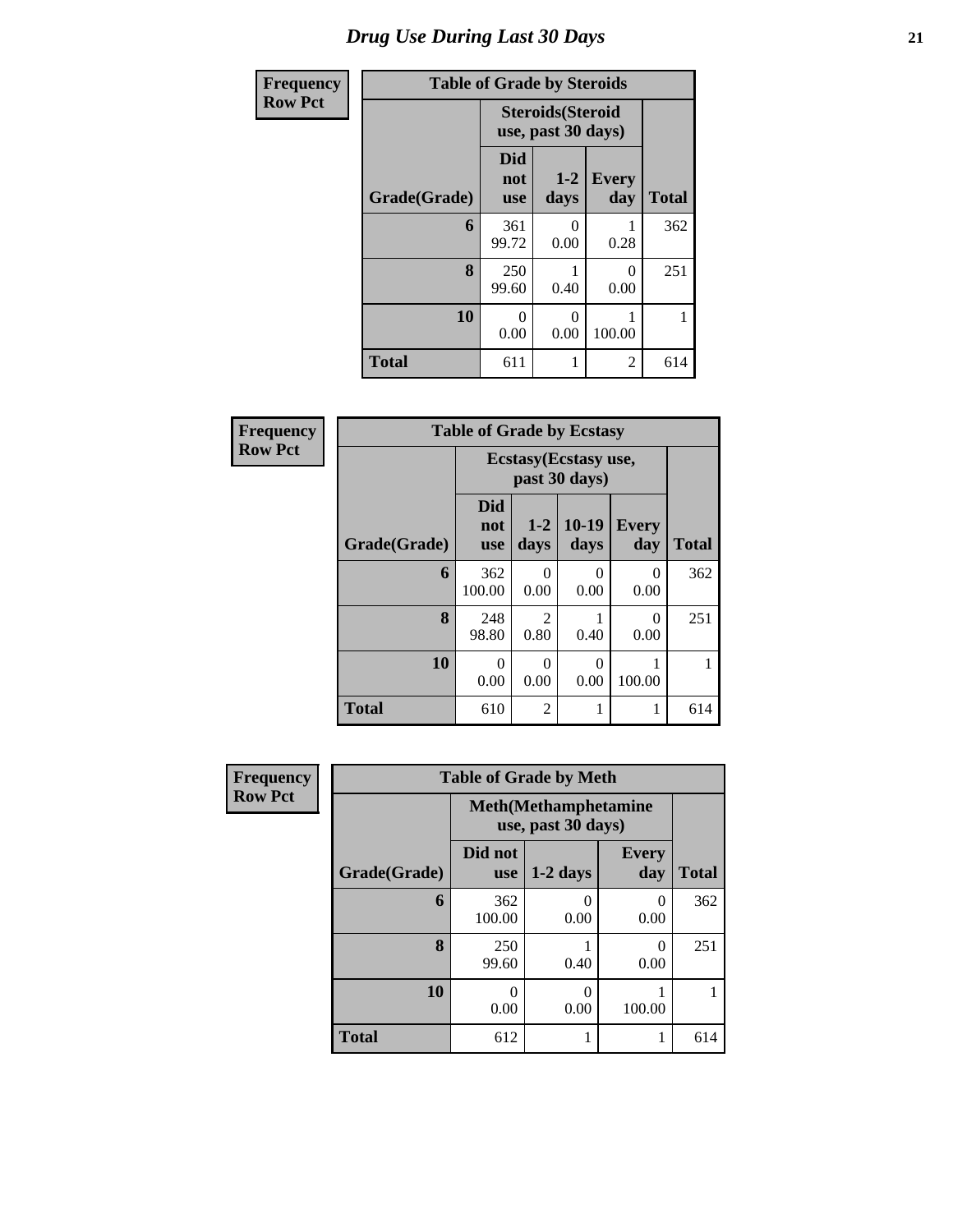| <b>Frequency</b> |              | <b>Table of Grade by Hallucinogens</b> |                                                   |                   |                     |              |  |
|------------------|--------------|----------------------------------------|---------------------------------------------------|-------------------|---------------------|--------------|--|
| <b>Row Pct</b>   |              |                                        | Hallucinogens (Hallucinogen use,<br>past 30 days) |                   |                     |              |  |
|                  | Grade(Grade) | <b>Did</b><br>not use                  | $1-2$<br>days                                     | $20 - 29$<br>days | <b>Every</b><br>day | <b>Total</b> |  |
|                  | 6            | 362<br>100.00                          | 0<br>0.00                                         | 0<br>0.00         | 0<br>0.00           | 362          |  |
|                  | 8            | 247<br>98.41                           | 3<br>1.20                                         | 0.40              | 0<br>0.00           | 251          |  |
|                  | 10           | $\Omega$<br>0.00                       | 0<br>0.00                                         | $\Omega$<br>0.00  | 100.00              |              |  |
|                  | <b>Total</b> | 609                                    | 3                                                 |                   |                     | 614          |  |

| <b>Frequency</b> |  |
|------------------|--|
| <b>Row Pct</b>   |  |

| <b>Table of Grade by Prescription</b> |                                                                                |                           |                 |                  |                        |                     |              |  |
|---------------------------------------|--------------------------------------------------------------------------------|---------------------------|-----------------|------------------|------------------------|---------------------|--------------|--|
|                                       | <b>Prescription</b> (Prescription drugs not<br>prescribed to me, past 30 days) |                           |                 |                  |                        |                     |              |  |
| Grade(Grade)                          | Did<br>not<br>use                                                              | $1 - 2$<br>days           | $3 - 5$<br>days | $10-19$<br>days  | $20 - 29$<br>days      | <b>Every</b><br>day | <b>Total</b> |  |
| 6                                     | 354<br>97.79                                                                   | $\mathbf{\Omega}$<br>0.00 | 4<br>1.10       | 0<br>0.00        | 0.28                   | 3<br>0.83           | 362          |  |
| 8                                     | 246<br>98.01                                                                   | 0.40                      | 0<br>0.00       | 0.40             | $\mathfrak{D}$<br>0.80 | 0.40                | 251          |  |
| 10                                    | 0<br>0.00                                                                      | $\mathbf{\Omega}$<br>0.00 | 0<br>0.00       | $\theta$<br>0.00 | $\theta$<br>0.00       | 100.00              |              |  |
| <b>Total</b>                          | 600                                                                            |                           | $\overline{4}$  |                  | 3                      | 5                   | 614          |  |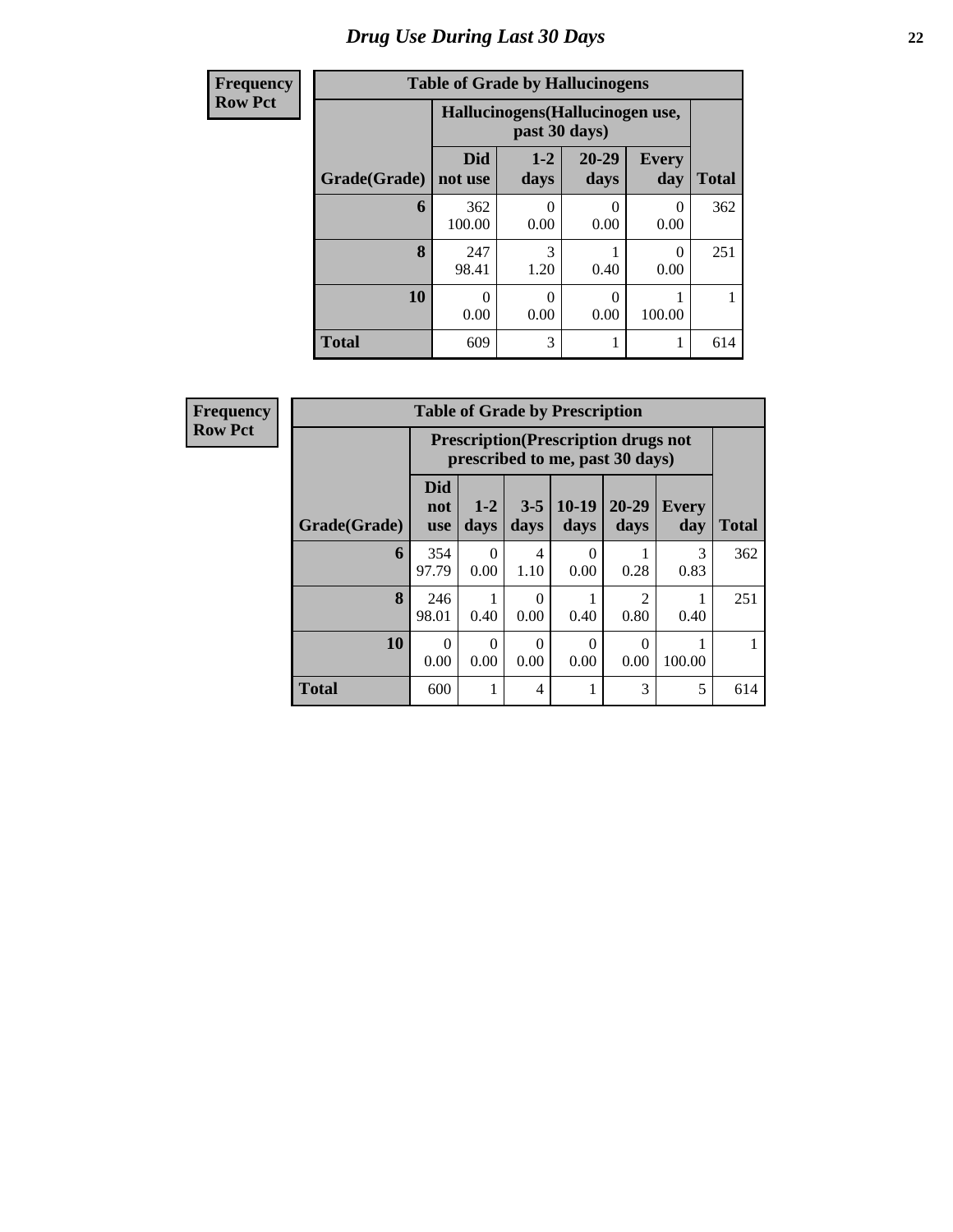| <b>Frequency</b>                                            | <b>Table of Alcoholease by Grade</b> |              |                   |           |              |
|-------------------------------------------------------------|--------------------------------------|--------------|-------------------|-----------|--------------|
| <b>Col Pct</b><br>Alcoholease(It is<br>easy to get alcohol) |                                      | 6            | Grade(Grade)<br>8 | 10        | <b>Total</b> |
|                                                             | <b>Strongly Agree</b>                | 74<br>20.44  | 50<br>19.92       | 100.00    | 125          |
|                                                             | <b>Somewhat Agree</b>                | 62<br>17.13  | 55<br>21.91       | 0<br>0.00 | 117          |
|                                                             | <b>Somewhat Disagree</b>             | 56<br>15.47  | 31<br>12.35       | 0<br>0.00 | 87           |
|                                                             | <b>Strongly Disagree</b>             | 170<br>46.96 | 115<br>45.82      | 0<br>0.00 | 285          |
|                                                             | <b>Total</b>                         | 362          | 251               | 1         | 614          |

| Frequency      | <b>Table of Cigarettesease by Grade</b>                 |              |                   |                           |              |
|----------------|---------------------------------------------------------|--------------|-------------------|---------------------------|--------------|
| <b>Col Pct</b> | Cigarettesease(It is<br>easy to get smoking<br>tobacco) | 6            | Grade(Grade)<br>8 | 10                        | <b>Total</b> |
|                | <b>Strongly Agree</b>                                   | 49<br>13.54  | 36<br>14.34       | 100.00                    | 86           |
|                | <b>Somewhat Agree</b>                                   | 46<br>12.71  | 35<br>13.94       | 0<br>0.00                 | 81           |
|                | <b>Somewhat Disagree</b>                                | 32<br>8.84   | 37<br>14.74       | $\mathbf{\Omega}$<br>0.00 | 69           |
|                | <b>Strongly Disagree</b>                                | 235<br>64.92 | 143<br>56.97      | 0<br>0.00                 | 378          |
|                | <b>Total</b>                                            | 362          | 251               |                           | 614          |

| Frequency      | <b>Table of Smokelessease by Grade</b>                         |              |                   |           |              |
|----------------|----------------------------------------------------------------|--------------|-------------------|-----------|--------------|
| <b>Col Pct</b> | <b>Smokelessease</b> (It is<br>easy to get chewing<br>tobacco) | 6            | Grade(Grade)<br>8 | 10        | <b>Total</b> |
|                | <b>Strongly Agree</b>                                          | 24<br>6.63   | 21<br>8.37        | 100.00    | 46           |
|                | <b>Somewhat Agree</b>                                          | 45<br>12.43  | 31<br>12.35       | 0<br>0.00 | 76           |
|                | <b>Somewhat Disagree</b>                                       | 32<br>8.84   | 33<br>13.15       | 0<br>0.00 | 65           |
|                | <b>Strongly Disagree</b>                                       | 261<br>72.10 | 166<br>66.14      | 0<br>0.00 | 427          |
|                | Total                                                          | 362          | 251               | 1         | 614          |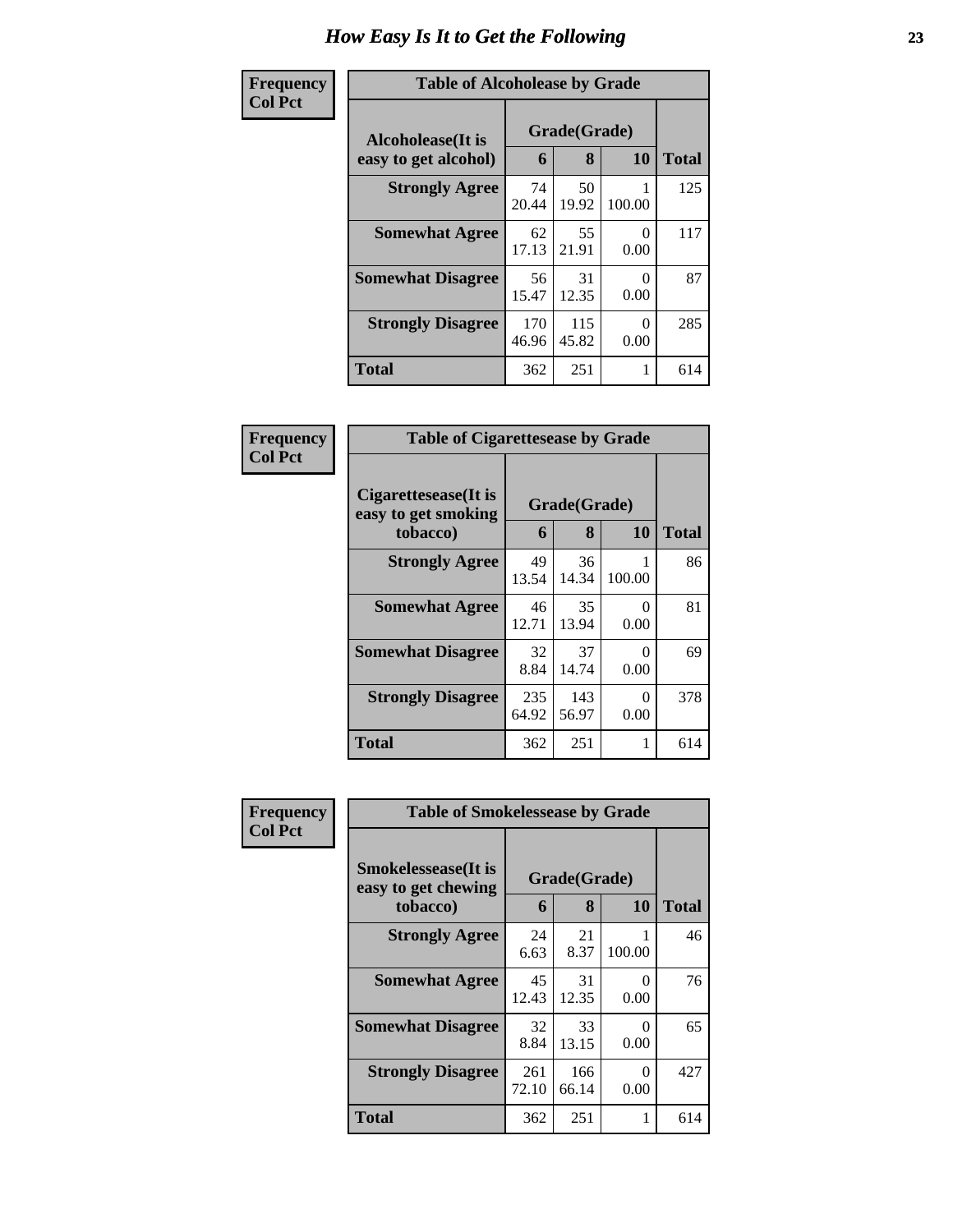| Frequency      | <b>Table of Marijuanaease by Grade</b>           |              |                   |           |              |
|----------------|--------------------------------------------------|--------------|-------------------|-----------|--------------|
| <b>Col Pct</b> | Marijuanaease(It is<br>easy to get<br>marijuana) | 6            | Grade(Grade)<br>8 | 10        | <b>Total</b> |
|                | <b>Strongly Agree</b>                            | 18<br>4.97   | 28<br>11.16       | 100.00    | 47           |
|                | <b>Somewhat Agree</b>                            | 13<br>3.59   | 33<br>13.15       | 0<br>0.00 | 46           |
|                | <b>Somewhat Disagree</b>                         | 27<br>7.46   | 22<br>8.76        | 0<br>0.00 | 49           |
|                | <b>Strongly Disagree</b>                         | 304<br>83.98 | 168<br>66.93      | 0<br>0.00 | 472          |
|                | <b>Total</b>                                     | 362          | 251               | 1         | 614          |

| Frequency      |                                                   | <b>Table of Cocaineease by Grade</b> |                   |                           |              |  |
|----------------|---------------------------------------------------|--------------------------------------|-------------------|---------------------------|--------------|--|
| <b>Col Pct</b> | <b>Cocaineease</b> (It is<br>easy to get cocaine) | 6                                    | Grade(Grade)<br>8 | <b>10</b>                 | <b>Total</b> |  |
|                | <b>Strongly Agree</b>                             | 17<br>4.70                           | 12<br>4.78        | 100.00                    | 30           |  |
|                | <b>Somewhat Agree</b>                             | 13<br>3.59                           | 21<br>8.37        | ∩<br>0.00                 | 34           |  |
|                | <b>Somewhat Disagree</b>                          | 38<br>10.50                          | 32<br>12.75       | $\mathbf{\Omega}$<br>0.00 | 70           |  |
|                | <b>Strongly Disagree</b>                          | 294<br>81.22                         | 186<br>74.10      | 0<br>0.00                 | 480          |  |
|                | <b>Total</b>                                      | 362                                  | 251               | 1                         | 614          |  |

| Frequency      | <b>Table of Inhalantsease by Grade</b> |              |              |                  |              |
|----------------|----------------------------------------|--------------|--------------|------------------|--------------|
| <b>Col Pct</b> | Inhalantsease(It is<br>easy to get     | Grade(Grade) |              |                  |              |
|                | inhalants)                             | 6            | 8            | 10               | <b>Total</b> |
|                | <b>Strongly Agree</b>                  | 80<br>22.10  | 42<br>16.73  | 100.00           | 123          |
|                | <b>Somewhat Agree</b>                  | 66<br>18.23  | 39<br>15.54  | 0<br>0.00        | 105          |
|                | <b>Somewhat Disagree</b>               | 36<br>9.94   | 31<br>12.35  | $\theta$<br>0.00 | 67           |
|                | <b>Strongly Disagree</b>               | 180<br>49.72 | 139<br>55.38 | 0<br>0.00        | 319          |
|                | <b>Total</b>                           | 362          | 251          | 1                | 614          |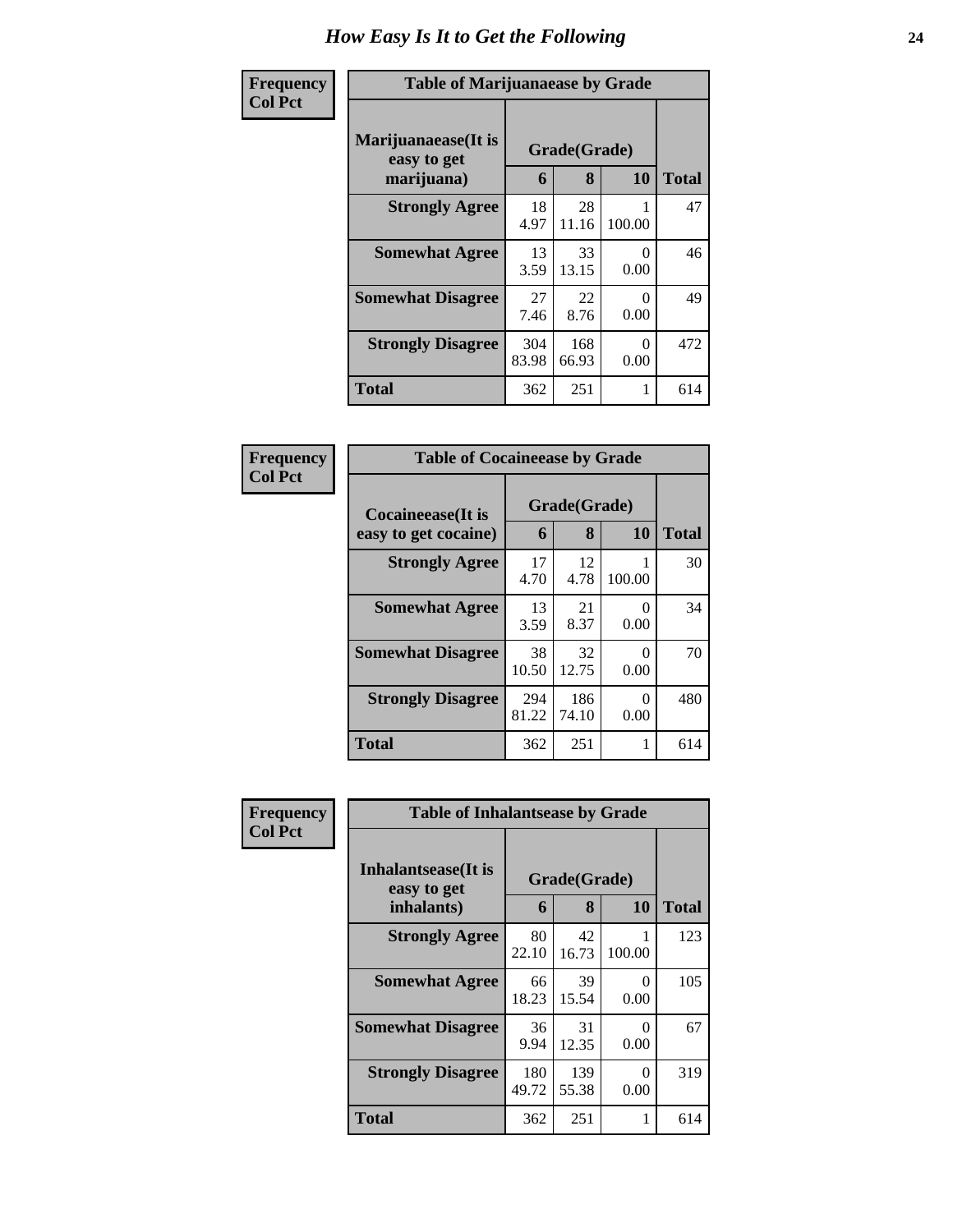| Frequency      |                            | <b>Table of Steroidsease by Grade</b> |              |           |              |  |  |  |  |
|----------------|----------------------------|---------------------------------------|--------------|-----------|--------------|--|--|--|--|
| <b>Col Pct</b> | <b>Steroidsease</b> (It is | Grade(Grade)                          |              |           |              |  |  |  |  |
|                | easy to get steroids)      | 6                                     | 8            | <b>10</b> | <b>Total</b> |  |  |  |  |
|                | <b>Strongly Agree</b>      | 23<br>6.35                            | 12<br>4.78   | 100.00    | 36           |  |  |  |  |
|                | <b>Somewhat Agree</b>      | 43<br>11.88                           | 25<br>9.96   | 0<br>0.00 | 68           |  |  |  |  |
|                | <b>Somewhat Disagree</b>   | 45<br>12.43                           | 34<br>13.55  | 0<br>0.00 | 79           |  |  |  |  |
|                | <b>Strongly Disagree</b>   | 251<br>69.34                          | 180<br>71.71 | 0<br>0.00 | 431          |  |  |  |  |
|                | <b>Total</b>               | 362                                   | 251          | 1         | 614          |  |  |  |  |

| Frequency      | <b>Table of Ecstasyease by Grade</b>              |                   |              |           |     |  |  |  |
|----------------|---------------------------------------------------|-------------------|--------------|-----------|-----|--|--|--|
| <b>Col Pct</b> | <b>Ecstasyease</b> (It is<br>easy to get ecstasy) | Grade(Grade)<br>6 | <b>Total</b> |           |     |  |  |  |
|                | <b>Strongly Agree</b>                             | 19<br>5.25        | 10<br>3.98   | 100.00    | 30  |  |  |  |
|                | <b>Somewhat Agree</b>                             | 14<br>3.87        | 23<br>9.16   | 0<br>0.00 | 37  |  |  |  |
|                | <b>Somewhat Disagree</b>                          | 40<br>11.05       | 27<br>10.76  | 0<br>0.00 | 67  |  |  |  |
|                | <b>Strongly Disagree</b>                          | 289<br>79.83      | 191<br>76.10 | 0<br>0.00 | 480 |  |  |  |
|                | <b>Total</b>                                      | 362               | 251          |           | 614 |  |  |  |

| Frequency      |                                                            | <b>Table of Methease by Grade</b> |                   |           |              |  |  |  |  |  |
|----------------|------------------------------------------------------------|-----------------------------------|-------------------|-----------|--------------|--|--|--|--|--|
| <b>Col Pct</b> | <b>Methease</b> (It is easy<br>to get<br>methamphetamines) | 6                                 | Grade(Grade)<br>8 | 10        | <b>Total</b> |  |  |  |  |  |
|                | <b>Strongly Agree</b>                                      | 20<br>5.52                        | 12<br>4.78        | 100.00    | 33           |  |  |  |  |  |
|                | <b>Somewhat Agree</b>                                      | 28<br>7.73                        | 18<br>7.17        | 0<br>0.00 | 46           |  |  |  |  |  |
|                | <b>Somewhat Disagree</b>                                   | 34<br>9.39                        | 31<br>12.35       | 0<br>0.00 | 65           |  |  |  |  |  |
|                | <b>Strongly Disagree</b>                                   | 280<br>77.35                      | 190<br>75.70      | 0<br>0.00 | 470          |  |  |  |  |  |
|                | <b>Total</b>                                               | 362                               | 251               | 1         | 614          |  |  |  |  |  |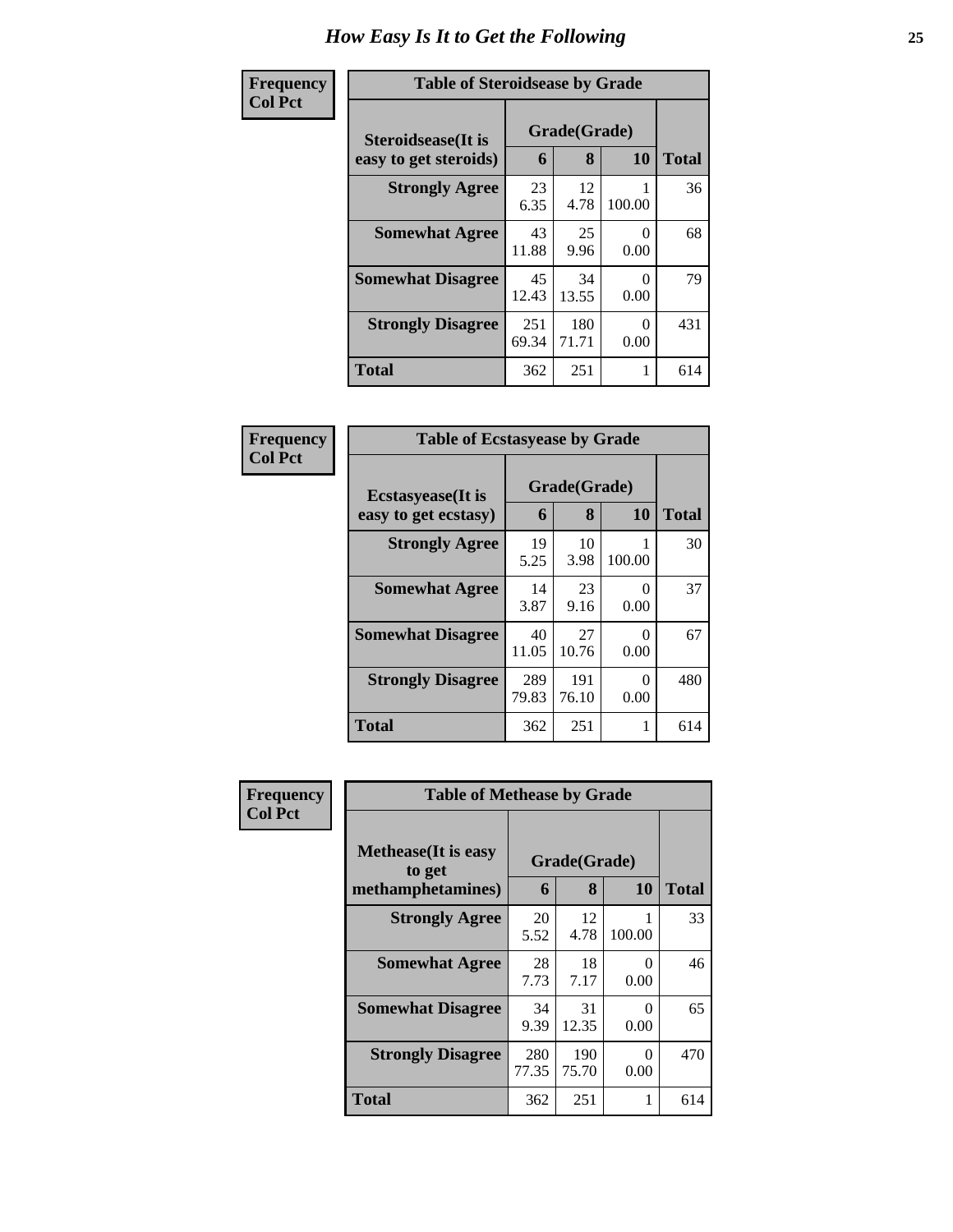| Frequency      | <b>Table of Hallucinogensease by Grade</b>               |              |                   |                  |              |  |  |  |  |
|----------------|----------------------------------------------------------|--------------|-------------------|------------------|--------------|--|--|--|--|
| <b>Col Pct</b> | Hallucinogensease(It<br>is easy to get<br>hallucinogens) | 6            | Grade(Grade)<br>8 | 10               | <b>Total</b> |  |  |  |  |
|                | <b>Strongly Agree</b>                                    | 15<br>4.14   | 12<br>4.78        | 100.00           | 28           |  |  |  |  |
|                | <b>Somewhat Agree</b>                                    | 15<br>4.14   | 17<br>6.77        | $\Omega$<br>0.00 | 32           |  |  |  |  |
|                | <b>Somewhat Disagree</b>                                 | 45<br>12.43  | 28<br>11.16       | 0<br>0.00        | 73           |  |  |  |  |
|                | <b>Strongly Disagree</b>                                 | 287<br>79.28 | 194<br>77.29      | $\Omega$<br>0.00 | 481          |  |  |  |  |
|                | <b>Total</b>                                             | 362          | 251               | 1                | 614          |  |  |  |  |

| Frequency      | <b>Table of Prescriptionease by Grade</b>                                                |              |              |                  |              |
|----------------|------------------------------------------------------------------------------------------|--------------|--------------|------------------|--------------|
| <b>Col Pct</b> | <b>Prescriptionease</b> (It<br>is easy to get<br>prescription drugs<br>not prescribed to | Grade(Grade) |              |                  |              |
|                | me)                                                                                      | 6            | 8            | <b>10</b>        | <b>Total</b> |
|                | <b>Strongly Agree</b>                                                                    | 73<br>20.17  | 49<br>19.52  | 100.00           | 123          |
|                | <b>Somewhat Agree</b>                                                                    | 51<br>14.09  | 40<br>15.94  | 0<br>0.00        | 91           |
|                | <b>Somewhat Disagree</b>                                                                 | 42<br>11.60  | 32<br>12.75  | $\Omega$<br>0.00 | 74           |
|                | <b>Strongly Disagree</b>                                                                 | 196<br>54.14 | 130<br>51.79 | 0<br>0.00        | 326          |
|                | Total                                                                                    | 362          | 251          | 1                | 614          |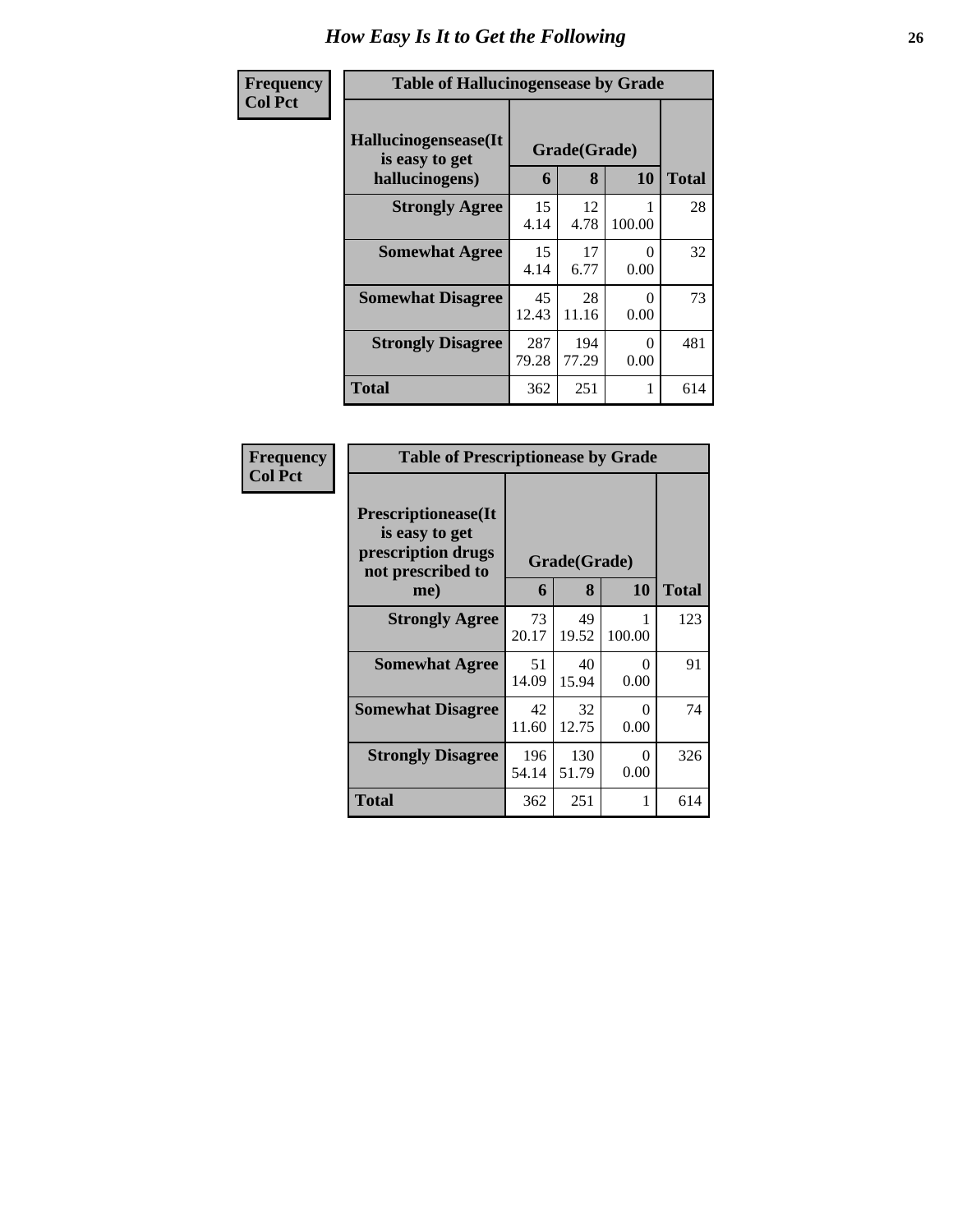#### *Age at Onset of Use* **27** *Results for "Age at Onset of Use" questions exclude students who said they did not use that substance*

| <b>Frequency</b> | <b>Table of Grade by Alcoholinit</b> |                                                  |                        |                        |                         |                           |            |                  |                       |              |
|------------------|--------------------------------------|--------------------------------------------------|------------------------|------------------------|-------------------------|---------------------------|------------|------------------|-----------------------|--------------|
| <b>Row Pct</b>   |                                      | Alcoholinit (I started using alcohol when I was) |                        |                        |                         |                           |            |                  |                       |              |
|                  | Grade(Grade)   younger               | 8 or                                             | 9                      | 10                     | 11                      | <b>12</b>                 | 13         | 14               | <b>18 or</b><br>older | <b>Total</b> |
|                  | 6                                    | 10<br>52.63                                      | $\Omega$<br>0.00       | $\mathcal{R}$<br>15.79 | $\overline{4}$<br>21.05 | 5.26                      | 0<br>0.00  | $\Omega$<br>0.00 | 5.26                  | 19           |
|                  | 8                                    | 15.63                                            | $\overline{2}$<br>6.25 | 2<br>6.25              | $\overline{4}$<br>12.50 | 9<br>28.13                | 8<br>25.00 | 2<br>6.25        | 0<br>0.00             | 32           |
|                  | 10                                   | 100.00                                           | $\Omega$<br>0.00       | $\Omega$<br>0.00       | $\Omega$<br>0.00        | $\theta$<br>0.00          | 0.00       | 0<br>0.00        | $\Omega$<br>0.00      | 1            |
|                  | <b>Total</b>                         | 16                                               | $\overline{2}$         | 5                      | 8                       | 10                        | 8          | $\overline{2}$   |                       | 52           |
|                  |                                      |                                                  |                        |                        |                         | Frequency Missing $= 562$ |            |                  |                       |              |

**Frequency Row Pct**

| <b>Table of Grade by Cigarettesinit</b> |                         |                                                         |                  |                                |            |            |                         |    |  |  |
|-----------------------------------------|-------------------------|---------------------------------------------------------|------------------|--------------------------------|------------|------------|-------------------------|----|--|--|
|                                         |                         | Cigarettesinit(I started smoking tobacco when<br>I was) |                  |                                |            |            |                         |    |  |  |
| Grade(Grade)   younger                  | 8 or                    | 9<br>10<br>12<br>13<br><b>11</b><br><b>Total</b><br>14  |                  |                                |            |            |                         |    |  |  |
| 6                                       | 0<br>0.00               | 0<br>0.00                                               | $\Omega$<br>0.00 | 100.00                         | 0<br>0.00  | 0.00       | 0<br>0.00               |    |  |  |
| 8                                       | $\overline{4}$<br>22.22 | 5.56                                                    | 5.56             | 0<br>0.00                      | 4<br>22.22 | 6<br>33.33 | $\mathfrak{D}$<br>11.11 | 18 |  |  |
| 10                                      | 100.00                  | 0<br>0.00                                               | $\Omega$<br>0.00 | 0<br>0.00                      | 0<br>0.00  | 0.00       | 0<br>0.00               |    |  |  |
| <b>Total</b>                            | 5                       | 1                                                       | 1                | 1                              | 4          | 6          | $\overline{2}$          | 20 |  |  |
|                                         |                         |                                                         |                  | <b>Frequency Missing = 594</b> |            |            |                         |    |  |  |

| <b>Frequency</b> | <b>Table of Grade by Smokelessinit</b> |                           |                                                              |               |  |  |
|------------------|----------------------------------------|---------------------------|--------------------------------------------------------------|---------------|--|--|
| <b>Row Pct</b>   |                                        |                           | Smokelessinit(I<br>started chewing<br>tobacco when I<br>was) |               |  |  |
|                  | Grade(Grade)   younger                 | 8 or                      | 9                                                            | <b>Total</b>  |  |  |
|                  | 6                                      | 0<br>0.00                 | 100.00                                                       |               |  |  |
|                  | 8                                      | $\mathfrak{D}$<br>100.00  | 0<br>0.00                                                    | $\mathcal{L}$ |  |  |
|                  | 10                                     | 100.00                    | 0<br>0.00                                                    |               |  |  |
|                  | <b>Total</b><br>3<br>1                 |                           |                                                              |               |  |  |
|                  |                                        | Frequency Missing $= 610$ |                                                              |               |  |  |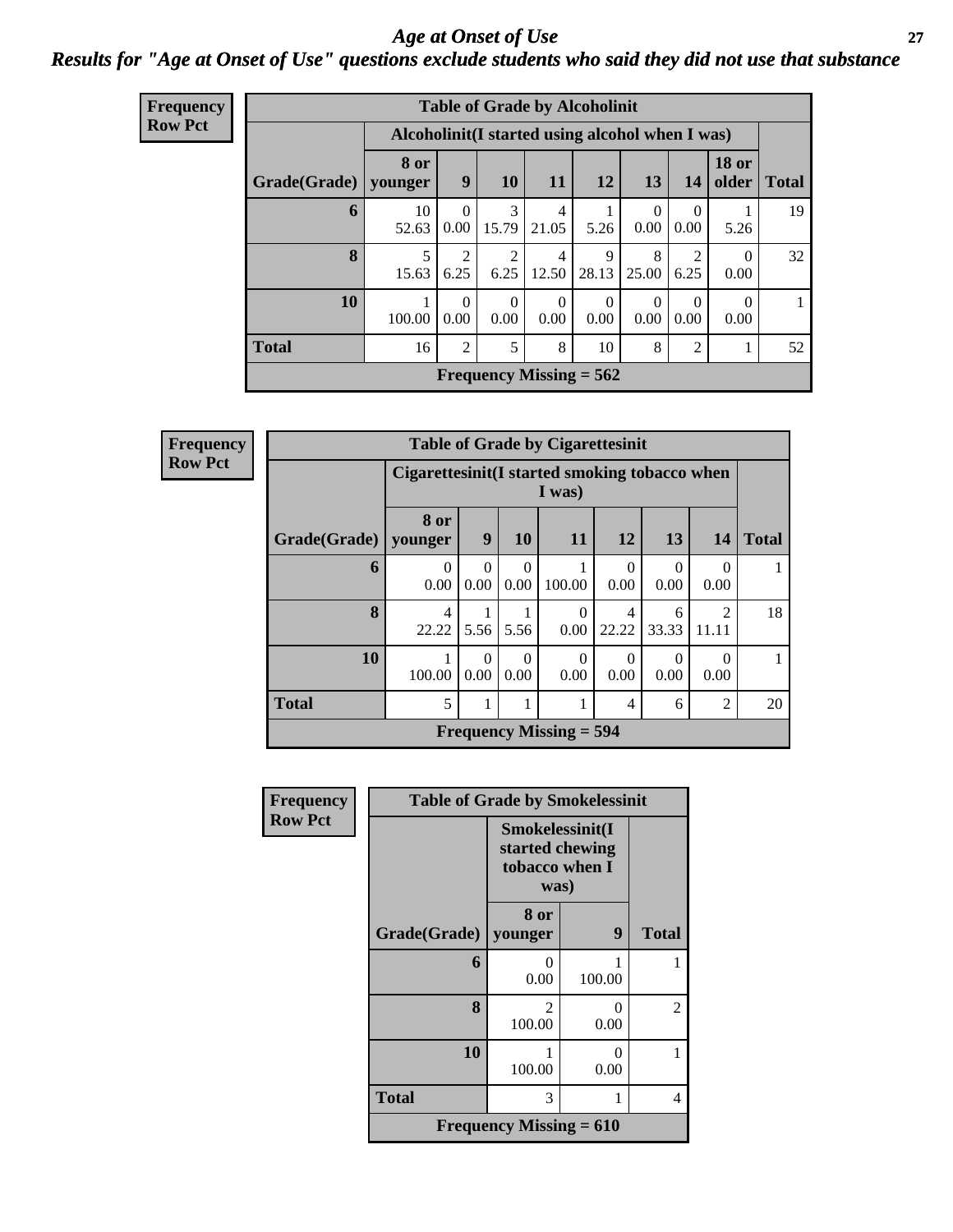#### *Age at Onset of Use* **28**

#### *Results for "Age at Onset of Use" questions exclude students who said they did not use that substance*

| Frequency      | <b>Table of Grade by Marijuanainit</b> |                                |                                      |                         |                       |                                      |              |  |  |
|----------------|----------------------------------------|--------------------------------|--------------------------------------|-------------------------|-----------------------|--------------------------------------|--------------|--|--|
| <b>Row Pct</b> |                                        | Marijuanainit (I started using |                                      |                         | marijuana when I was) |                                      |              |  |  |
|                | Grade(Grade)                           | 8 or<br>younger                | <b>10</b>                            | <b>11</b>               | 12                    | 13                                   | <b>Total</b> |  |  |
|                | 6                                      | $\Omega$                       | $\Omega$                             | $\theta$                | $\Omega$              | 0                                    | $\Omega$     |  |  |
|                | 8                                      | $\overline{2}$<br>16.67        | $\mathcal{D}_{\mathcal{L}}$<br>16.67 | $\mathfrak{D}$<br>16.67 | 4<br>33.33            | $\mathcal{D}_{\mathcal{L}}$<br>16.67 | 12           |  |  |
|                | 10                                     | 100.00                         | $\theta$<br>0.00                     | 0<br>0.00               | $\Omega$<br>0.00      | 0<br>0.00                            |              |  |  |
|                | <b>Total</b>                           | 3                              | $\mathfrak{D}$                       | $\mathfrak{D}$          | 4                     | $\overline{2}$                       | 13           |  |  |
|                |                                        | Frequency Missing $= 601$      |                                      |                         |                       |                                      |              |  |  |

| <b>Frequency</b> | <b>Table of Grade by Cocaineinit</b> |                                                          |           |              |  |  |  |  |
|------------------|--------------------------------------|----------------------------------------------------------|-----------|--------------|--|--|--|--|
| <b>Row Pct</b>   |                                      | Cocaineinit(I<br>started using<br>cocaine when I<br>was) |           |              |  |  |  |  |
|                  | Grade(Grade)   younger               | 8 or                                                     | 13        | <b>Total</b> |  |  |  |  |
|                  | 6                                    | 0                                                        | 0         | 0            |  |  |  |  |
|                  | 8                                    | 50.00                                                    | 50.00     | 2            |  |  |  |  |
|                  | 10                                   | 100.00                                                   | 0<br>0.00 |              |  |  |  |  |
|                  | <b>Total</b>                         | $\overline{c}$                                           | 3         |              |  |  |  |  |
|                  |                                      | Frequency Missing $= 611$                                |           |              |  |  |  |  |

| Frequency      | <b>Table of Grade by Inhalantsinit</b> |                           |                                                         |                  |                        |           |                |  |  |
|----------------|----------------------------------------|---------------------------|---------------------------------------------------------|------------------|------------------------|-----------|----------------|--|--|
| <b>Row Pct</b> |                                        |                           | Inhalantsinit (I started using<br>inhalants when I was) |                  |                        |           |                |  |  |
|                | Grade(Grade)                           | 8 or<br>younger           | 9                                                       | 10               | 11                     | <b>12</b> | <b>Total</b>   |  |  |
|                | 6                                      | $\mathfrak{D}$<br>33.33   | 16.67                                                   | 16.67            | $\mathcal{D}$<br>33.33 | 0<br>0.00 | 6              |  |  |
|                | 8                                      | 50.00                     | $\Omega$<br>0.00                                        | $\Omega$<br>0.00 | 0.00                   | 50.00     | $\overline{2}$ |  |  |
|                | 10                                     | 1<br>100.00               | 0<br>0.00                                               | $\Omega$<br>0.00 | $\Omega$<br>0.00       | 0<br>0.00 | 1              |  |  |
|                | <b>Total</b>                           | 4                         |                                                         |                  | $\overline{c}$         |           | 9              |  |  |
|                |                                        | Frequency Missing $= 605$ |                                                         |                  |                        |           |                |  |  |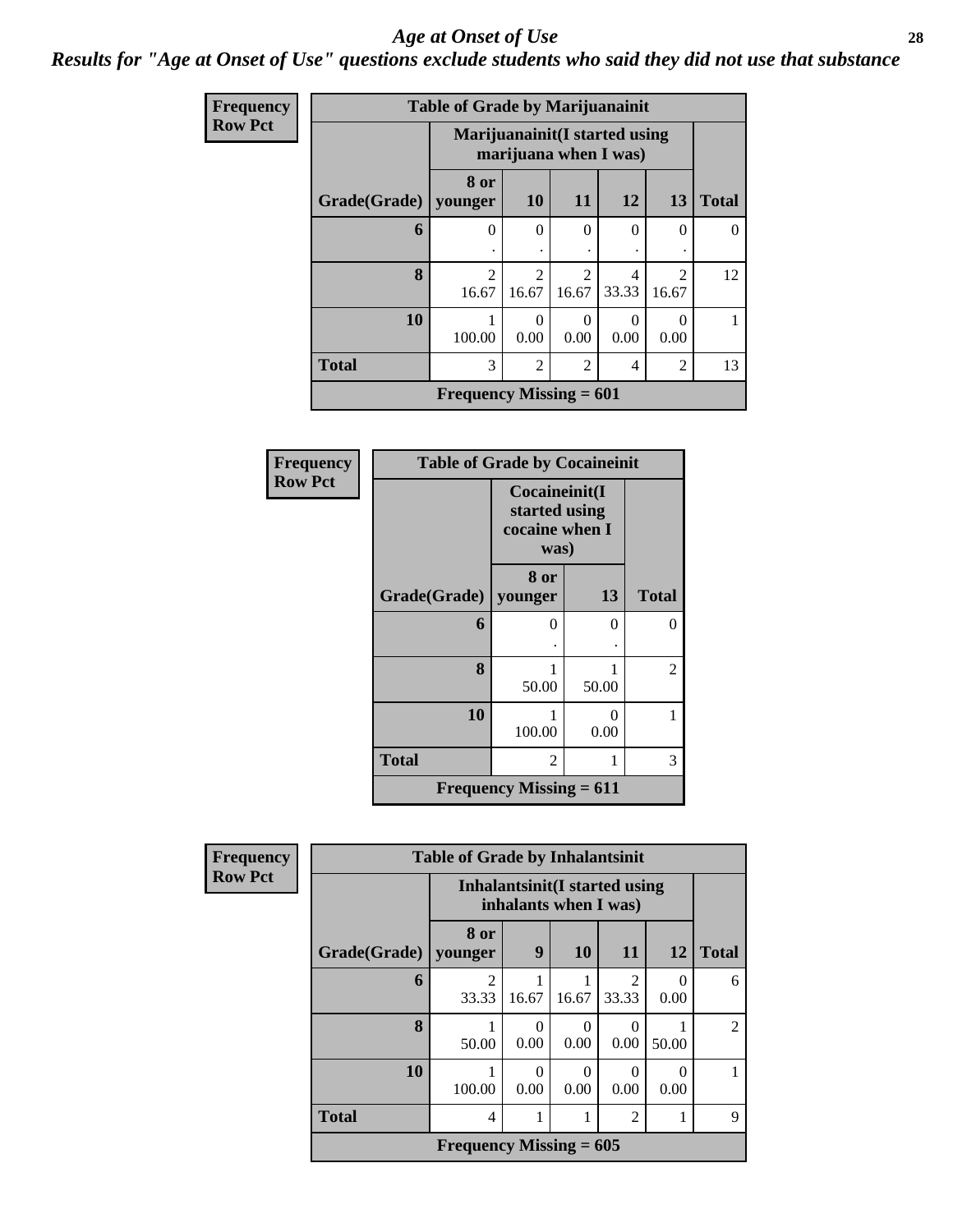#### *Age at Onset of Use* **29**

#### *Results for "Age at Onset of Use" questions exclude students who said they did not use that substance*

| Frequency      |              | <b>Table of Grade by Steroidsinit</b>       |                                                             |                           |           |                |  |  |  |
|----------------|--------------|---------------------------------------------|-------------------------------------------------------------|---------------------------|-----------|----------------|--|--|--|
| <b>Row Pct</b> |              |                                             | <b>Steroidsinit(I started using</b><br>steroids when I was) |                           |           |                |  |  |  |
|                | Grade(Grade) | 8 or<br>younger                             | 9                                                           | 10                        | <b>11</b> | <b>Total</b>   |  |  |  |
|                | 6            | $\mathfrak{D}$<br>40.00                     | 20.00                                                       | 20.00                     | 20.00     | 5              |  |  |  |
|                | 8            | $\overline{2}$<br>100.00                    | 0<br>0.00                                                   | $\mathbf{\Omega}$<br>0.00 | 0<br>0.00 | $\overline{2}$ |  |  |  |
|                | 10           | 100.00                                      | $\mathbf{0}$<br>0.00                                        | $\Omega$<br>0.00          | 0<br>0.00 |                |  |  |  |
|                | <b>Total</b> | 5                                           | 1                                                           |                           |           | 8              |  |  |  |
|                |              | <b>Frequency Missing = <math>606</math></b> |                                                             |                           |           |                |  |  |  |

| Frequency      |              | <b>Table of Grade by Ecstasyinit</b>                         |       |                      |              |
|----------------|--------------|--------------------------------------------------------------|-------|----------------------|--------------|
| <b>Row Pct</b> |              | <b>Ecstasyinit(I started</b><br>using ecstasy when I<br>was) |       |                      |              |
|                | Grade(Grade) | 8 or<br>younger                                              | 12    | 13                   | <b>Total</b> |
|                | 6            | 0                                                            | 0     | $\Omega$             | 0            |
|                | 8            | 33.33                                                        | 33.33 | 33.33                | 3            |
|                | 10           | 100.00                                                       | 0.00  | $\mathbf{0}$<br>0.00 |              |
|                | <b>Total</b> | 2                                                            |       |                      | 4            |
|                |              | Frequency Missing $= 610$                                    |       |                      |              |

| <b>Frequency</b> | <b>Table of Grade by Methinit</b> |                                                                       |           |                |  |
|------------------|-----------------------------------|-----------------------------------------------------------------------|-----------|----------------|--|
| <b>Row Pct</b>   |                                   | <b>Methinit(I started</b><br>using<br>methamphetamines<br>when I was) |           |                |  |
|                  | Grade(Grade)                      | 8 or<br>younger                                                       | 13        | <b>Total</b>   |  |
|                  | 6                                 | 0                                                                     | 0         | 0              |  |
|                  | 8                                 | 0<br>0.00                                                             | 100.00    |                |  |
|                  | 10                                | 100.00                                                                | 0<br>0.00 |                |  |
|                  | <b>Total</b>                      | 1                                                                     | 1         | $\overline{2}$ |  |
|                  |                                   | Frequency Missing $= 612$                                             |           |                |  |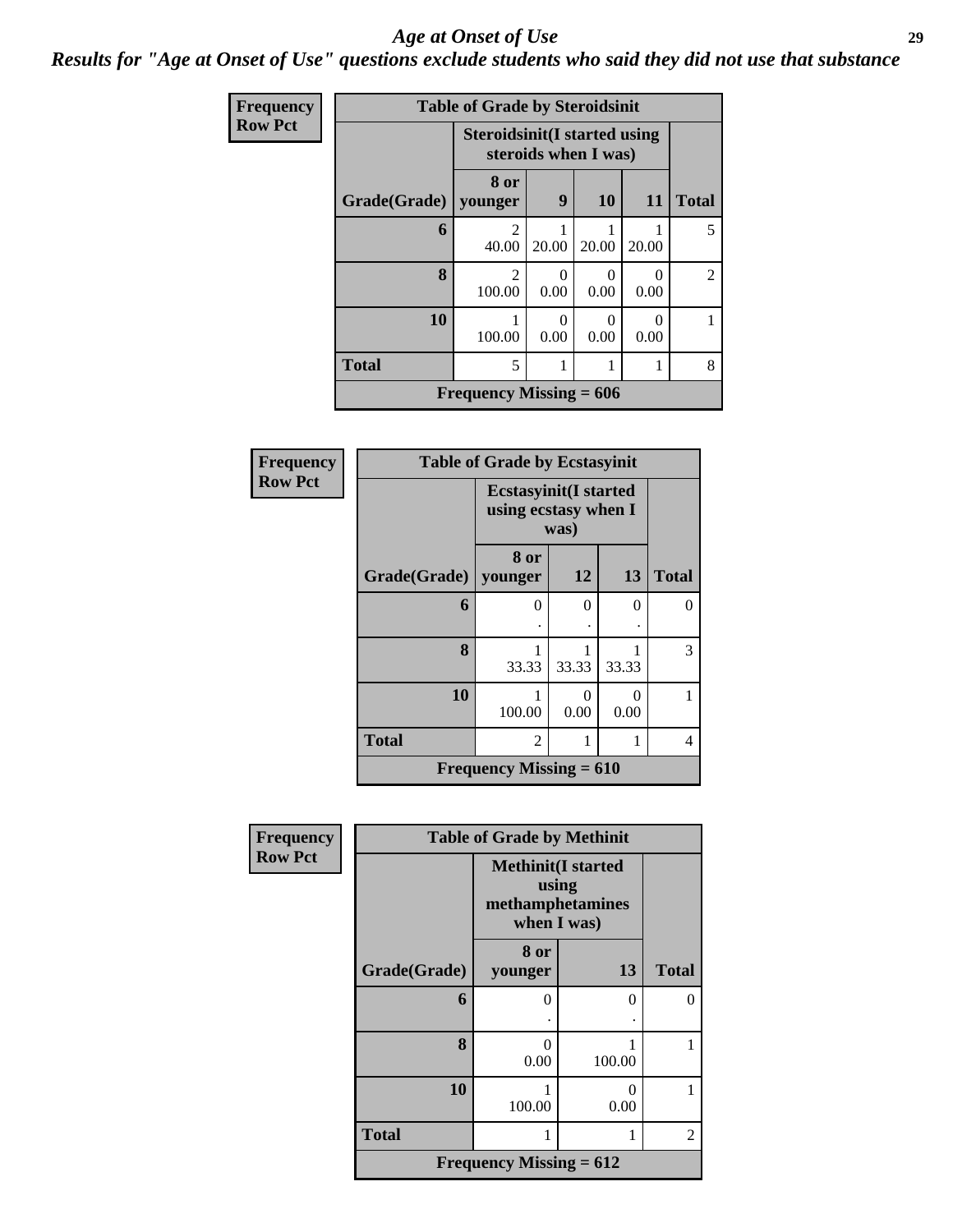#### Age at Onset of Use **30**

*Results for "Age at Onset of Use" questions exclude students who said they did not use that substance*

| Frequency      | <b>Table of Grade by Hallucinogensinit</b> |                                                              |           |                         |              |  |
|----------------|--------------------------------------------|--------------------------------------------------------------|-----------|-------------------------|--------------|--|
| <b>Row Pct</b> |                                            | Hallucinogensinit(I<br>started using<br>hallucinogens when I |           |                         |              |  |
|                | Grade(Grade)                               | 8 or<br>younger                                              | 11        | 12                      | <b>Total</b> |  |
|                | 6                                          | 0<br>0.00                                                    | 100.00    | 0<br>0.00               |              |  |
|                | 8                                          | 33.33                                                        | 0<br>0.00 | $\mathfrak{D}$<br>66.67 | 3            |  |
|                | 10                                         | 100.00                                                       | 0<br>0.00 | 0<br>0.00               | 1            |  |
|                | <b>Total</b>                               | $\overline{2}$                                               | 1         | $\overline{c}$          | 5            |  |
|                |                                            | <b>Frequency Missing = <math>609</math></b>                  |           |                         |              |  |

| Frequency      | <b>Table of Grade by Prescriptioninit</b> |                         |                                                                                                 |                           |                  |                  |                  |                       |              |
|----------------|-------------------------------------------|-------------------------|-------------------------------------------------------------------------------------------------|---------------------------|------------------|------------------|------------------|-----------------------|--------------|
| <b>Row Pct</b> |                                           |                         | <b>Prescriptioninit (I started using prescription</b><br>drugs not prescribed to me when I was) |                           |                  |                  |                  |                       |              |
|                | Grade(Grade)                              | 8 or<br>younger         | 9                                                                                               | 10                        | 11               | 12               | 13               | <b>18 or</b><br>older | <b>Total</b> |
|                | 6                                         | $\mathfrak{D}$<br>40.00 | 20.00                                                                                           | 20.00                     | 20.00            | 0<br>0.00        | $\theta$<br>0.00 | $\Omega$<br>0.00      | 5            |
|                | 8                                         | $\mathfrak{D}$<br>33.33 | 16.67                                                                                           | 0<br>0.00                 | 0<br>0.00        | 16.67            | 16.67            | 16.67                 | 6            |
|                | 10                                        | 100.00                  | 0<br>0.00                                                                                       | $\Omega$<br>0.00          | $\theta$<br>0.00 | $\Omega$<br>0.00 | 0<br>0.00        | $\Omega$<br>0.00      |              |
|                | <b>Total</b>                              | 5                       | $\overline{2}$                                                                                  |                           |                  |                  |                  |                       | 12           |
|                |                                           |                         |                                                                                                 | Frequency Missing $= 602$ |                  |                  |                  |                       |              |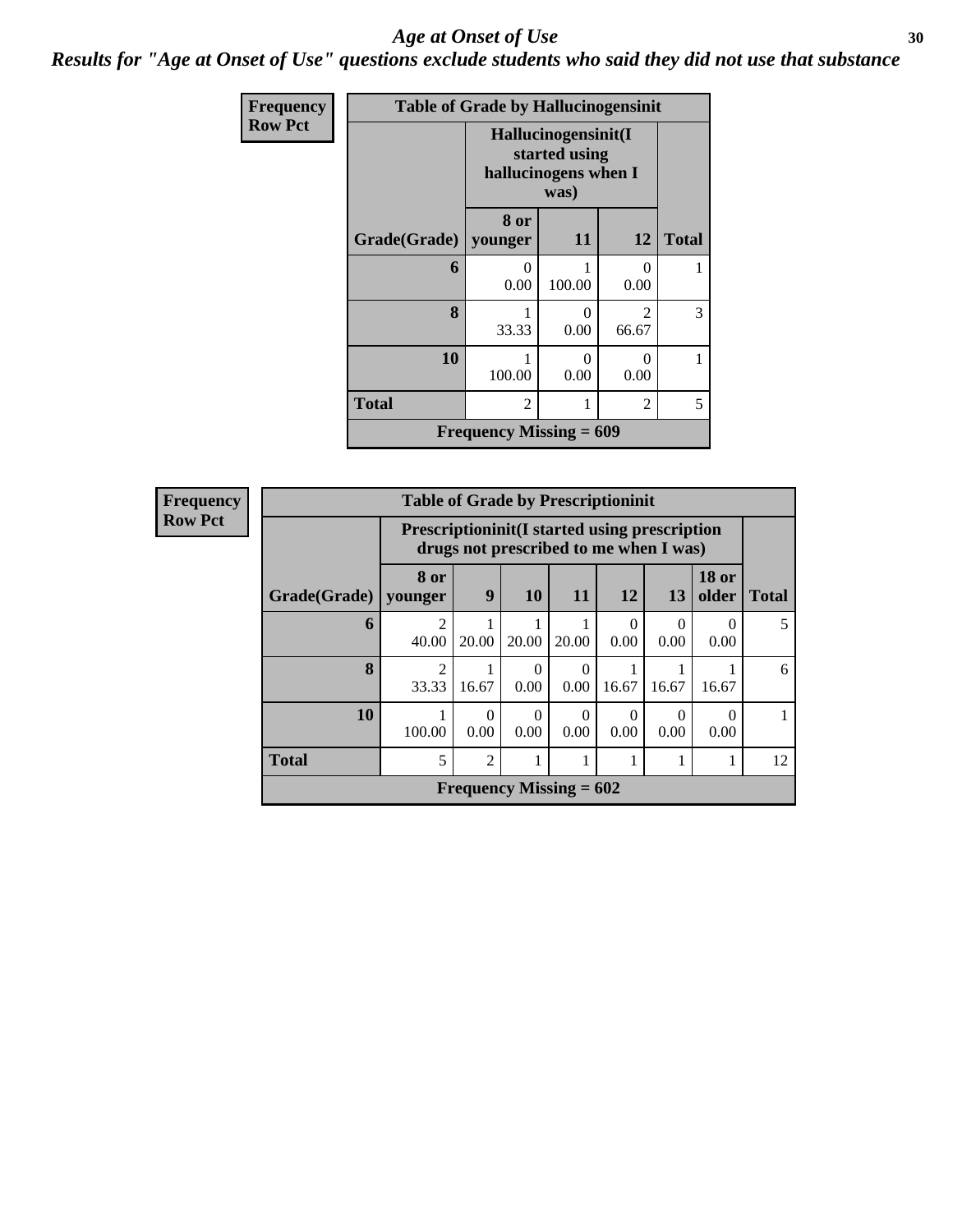| Frequency      | <b>Table of Alcoholharm by Grade</b>          |              |                   |                  |              |  |
|----------------|-----------------------------------------------|--------------|-------------------|------------------|--------------|--|
| <b>Col Pct</b> | Alcoholharm(I<br>think alcohol is<br>harmful) | 6            | Grade(Grade)<br>8 | 10               | <b>Total</b> |  |
|                | <b>Strongly Agree</b>                         | 286<br>79.01 | 147<br>58.57      | 0<br>0.00        | 433          |  |
|                | <b>Somewhat Agree</b>                         | 31<br>8.56   | 57<br>22.71       | $\Omega$<br>0.00 | 88           |  |
|                | <b>Somewhat Disagree</b>                      | 10<br>2.76   | 21<br>8.37        | 0<br>0.00        | 31           |  |
|                | <b>Strongly Disagree</b>                      | 35<br>9.67   | 26<br>10.36       | 100.00           | 62           |  |
|                | <b>Total</b>                                  | 362          | 251               |                  | 614          |  |

| Frequency<br>Col Pct |  |
|----------------------|--|

| <b>Table of Cigarettesharm by Grade</b>                  |                   |              |           |     |  |  |  |
|----------------------------------------------------------|-------------------|--------------|-----------|-----|--|--|--|
| Cigarettesharm(I<br>think smoking<br>tobacco is harmful) | Grade(Grade)<br>6 | Total        |           |     |  |  |  |
| <b>Strongly Agree</b>                                    | 318<br>87.85      | 212<br>84.46 | 0<br>0.00 | 530 |  |  |  |
| <b>Somewhat Agree</b>                                    | 8<br>2.21         | 13<br>5.18   | 0<br>0.00 | 21  |  |  |  |
| <b>Somewhat Disagree</b>                                 | 4<br>1.10         | 0.40         | 0<br>0.00 | 5   |  |  |  |
| <b>Strongly Disagree</b>                                 | 32<br>8.84        | 25<br>9.96   | 100.00    | 58  |  |  |  |
| <b>Total</b>                                             | 362               | 251          | 1         | 614 |  |  |  |

| Frequency      | <b>Table of Smokelessharm by Grade</b> |                        |              |           |              |  |  |
|----------------|----------------------------------------|------------------------|--------------|-----------|--------------|--|--|
| <b>Col Pct</b> | Smokelessharm(I<br>think chewing       | Grade(Grade)           |              |           |              |  |  |
|                | tobacco is harmful)                    | 6                      | 8            | <b>10</b> | <b>Total</b> |  |  |
|                | <b>Strongly Agree</b>                  | 316<br>87.29           | 209<br>83.27 | 0<br>0.00 | 525          |  |  |
|                | <b>Somewhat Agree</b>                  | 7<br>1.93              | 13<br>5.18   | 0<br>0.00 | 20           |  |  |
|                | <b>Somewhat Disagree</b>               | $\mathfrak{D}$<br>0.55 | 3<br>1.20    | ∩<br>0.00 | 5            |  |  |
|                | <b>Strongly Disagree</b>               | 37<br>10.22            | 26<br>10.36  | 100.00    | 64           |  |  |
|                | <b>Total</b>                           | 362                    | 251          | 1         | 614          |  |  |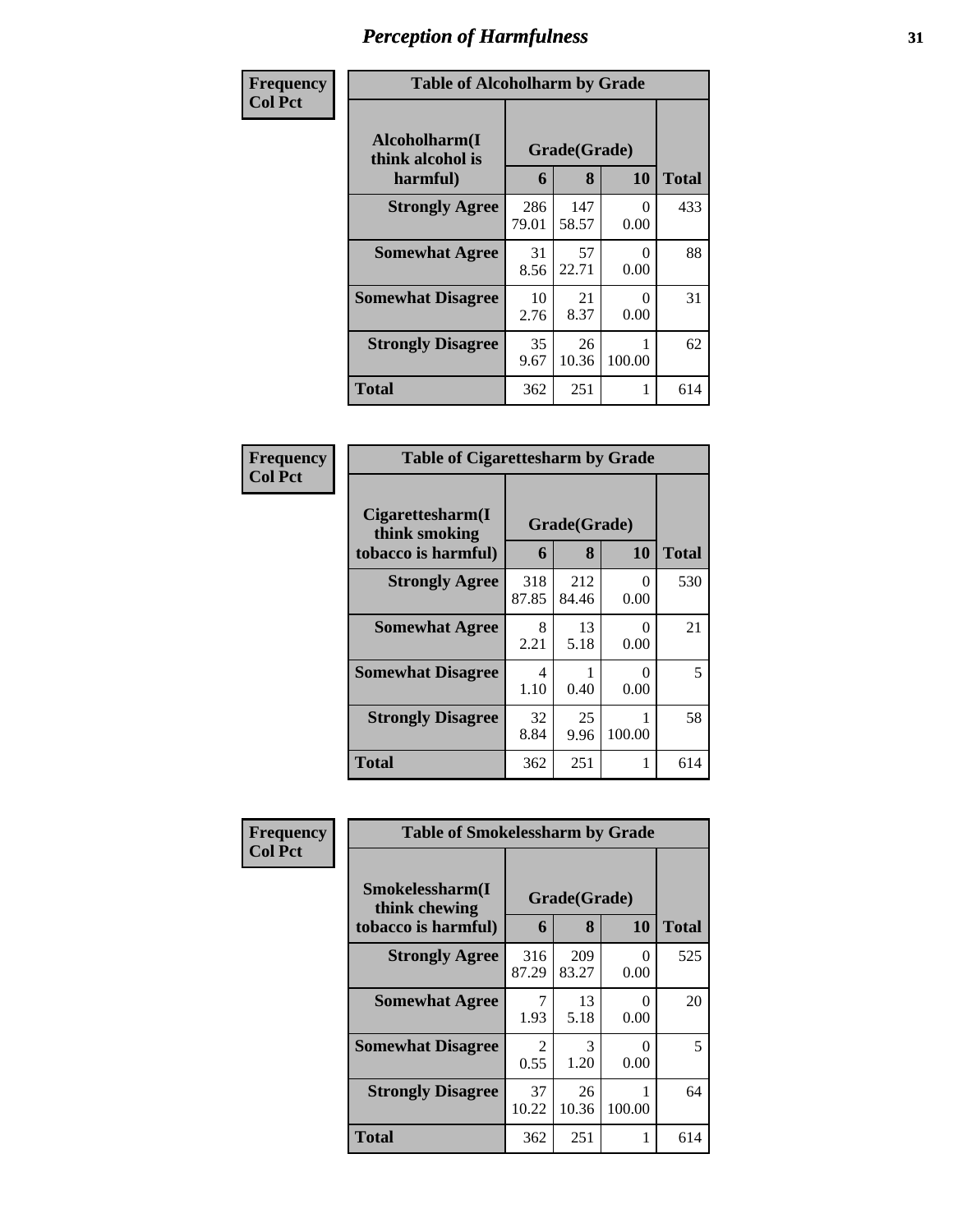| Frequency      | <b>Table of Marijuanaharm by Grade</b>                |                       |                                  |           |              |
|----------------|-------------------------------------------------------|-----------------------|----------------------------------|-----------|--------------|
| <b>Col Pct</b> | Marijuanaharm(I<br>Grade(Grade)<br>think marijuana is |                       |                                  |           |              |
|                | harmful)                                              | 6                     | 8                                | 10        | <b>Total</b> |
|                | <b>Strongly Agree</b>                                 | 320<br>88.40          | 207<br>82.47                     | 0<br>0.00 | 527          |
|                | <b>Somewhat Agree</b>                                 | $\mathcal{R}$<br>0.83 | 9<br>3.59                        | 0<br>0.00 | 12           |
|                | <b>Somewhat Disagree</b>                              | $\mathcal{F}$<br>0.83 | $\overline{\phantom{1}}$<br>1.99 | 0<br>0.00 | 8            |
|                | <b>Strongly Disagree</b>                              | 36<br>9.94            | 30<br>11.95                      | 100.00    | 67           |
|                | <b>Total</b>                                          | 362                   | 251                              | 1         | 614          |

| Frequency<br>Col Pct |
|----------------------|
|                      |

| <b>Table of Cocaineharm by Grade</b>          |                   |              |                  |     |  |  |  |  |
|-----------------------------------------------|-------------------|--------------|------------------|-----|--|--|--|--|
| Cocaineharm(I<br>think cocaine is<br>harmful) | Grade(Grade)<br>6 | <b>Total</b> |                  |     |  |  |  |  |
| <b>Strongly Agree</b>                         | 321<br>88.67      | 220<br>87.65 | $\Omega$<br>0.00 | 541 |  |  |  |  |
| <b>Somewhat Agree</b>                         | 3<br>0.83         | 6<br>2.39    | 0<br>0.00        | 9   |  |  |  |  |
| <b>Somewhat Disagree</b>                      | 2<br>0.55         | 2<br>0.80    | 0<br>0.00        | 4   |  |  |  |  |
| <b>Strongly Disagree</b>                      | 36<br>9.94        | 23<br>9.16   | 100.00           | 60  |  |  |  |  |
| <b>Total</b>                                  | 362               | 251          | 1                | 614 |  |  |  |  |

| Frequency      | <b>Table of Inhalantsharm by Grade</b>  |              |              |           |              |  |  |
|----------------|-----------------------------------------|--------------|--------------|-----------|--------------|--|--|
| <b>Col Pct</b> | Inhalantsharm(I)<br>think inhalants are | Grade(Grade) |              |           |              |  |  |
|                | harmful)                                | 6            | 8            | 10        | <b>Total</b> |  |  |
|                | <b>Strongly Agree</b>                   | 297<br>82.04 | 209<br>83.27 | 0<br>0.00 | 506          |  |  |
|                | <b>Somewhat Agree</b>                   | 25<br>6.91   | 14<br>5.58   | 0<br>0.00 | 39           |  |  |
|                | <b>Somewhat Disagree</b>                | 5<br>1.38    | 3<br>1.20    | 0<br>0.00 | 8            |  |  |
|                | <b>Strongly Disagree</b>                | 35<br>9.67   | 25<br>9.96   | 100.00    | 61           |  |  |
|                | <b>Total</b>                            | 362          | 251          | 1         | 614          |  |  |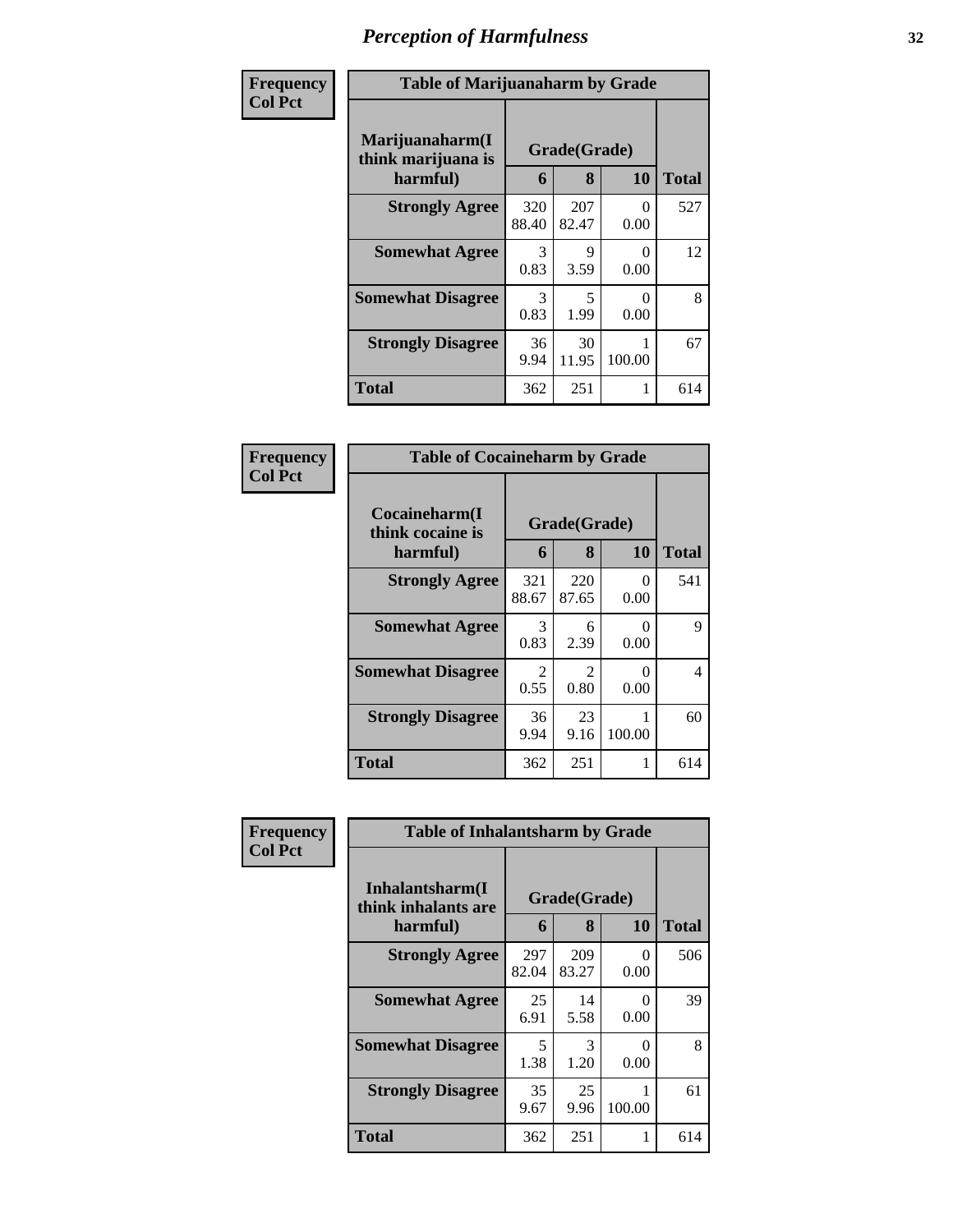| Frequency      | <b>Table of Steroidsharm by Grade</b>            |              |                   |           |              |
|----------------|--------------------------------------------------|--------------|-------------------|-----------|--------------|
| <b>Col Pct</b> | Steroidsharm(I<br>think steroids are<br>harmful) | 6            | Grade(Grade)<br>8 | <b>10</b> | <b>Total</b> |
|                | <b>Strongly Agree</b>                            | 294<br>81.22 | 203<br>80.88      | 0<br>0.00 | 497          |
|                | <b>Somewhat Agree</b>                            | 25<br>6.91   | 20<br>7.97        | 0<br>0.00 | 45           |
|                | <b>Somewhat Disagree</b>                         | 5<br>1.38    | 4<br>1.59         | 0<br>0.00 | 9            |
|                | <b>Strongly Disagree</b>                         | 38<br>10.50  | 24<br>9.56        | 100.00    | 63           |
|                | <b>Total</b>                                     | 362          | 251               | 1         | 614          |

| Frequency |  |
|-----------|--|
| Col Pct   |  |

| <b>Table of Ecstasyharm by Grade</b>          |                   |              |           |     |  |  |
|-----------------------------------------------|-------------------|--------------|-----------|-----|--|--|
| Ecstasyharm(I<br>think ecstasy is<br>harmful) | Grade(Grade)<br>6 | <b>Total</b> |           |     |  |  |
| <b>Strongly Agree</b>                         | 314<br>86.74      | 213<br>84.86 | 0<br>0.00 | 527 |  |  |
| <b>Somewhat Agree</b>                         | 9<br>2.49         | 7<br>2.79    | ∩<br>0.00 | 16  |  |  |
| <b>Somewhat Disagree</b>                      | 2<br>0.55         | 5<br>1.99    | 0<br>0.00 |     |  |  |
| <b>Strongly Disagree</b>                      | 37<br>10.22       | 26<br>10.36  | 100.00    | 64  |  |  |
| <b>Total</b>                                  | 362               | 251          | 1         | 614 |  |  |

| Frequency      | <b>Table of Methharm by Grade</b>            |                        |              |           |              |  |  |  |
|----------------|----------------------------------------------|------------------------|--------------|-----------|--------------|--|--|--|
| <b>Col Pct</b> | <b>Methharm</b> (I think<br>methamphetamines |                        | Grade(Grade) |           |              |  |  |  |
|                | are harmful)                                 | 6                      | 8            | 10        | <b>Total</b> |  |  |  |
|                | <b>Strongly Agree</b>                        | 315<br>87.02           | 217<br>86.45 | 0<br>0.00 | 532          |  |  |  |
|                | <b>Somewhat Agree</b>                        | 9<br>2.49              | 6<br>2.39    | 0<br>0.00 | 15           |  |  |  |
|                | <b>Somewhat Disagree</b>                     | $\mathfrak{D}$<br>0.55 | 0.40         | 0<br>0.00 | 3            |  |  |  |
|                | <b>Strongly Disagree</b>                     | 36<br>9.94             | 27<br>10.76  | 100.00    | 64           |  |  |  |
|                | <b>Total</b>                                 | 362                    | 251          | 1         | 614          |  |  |  |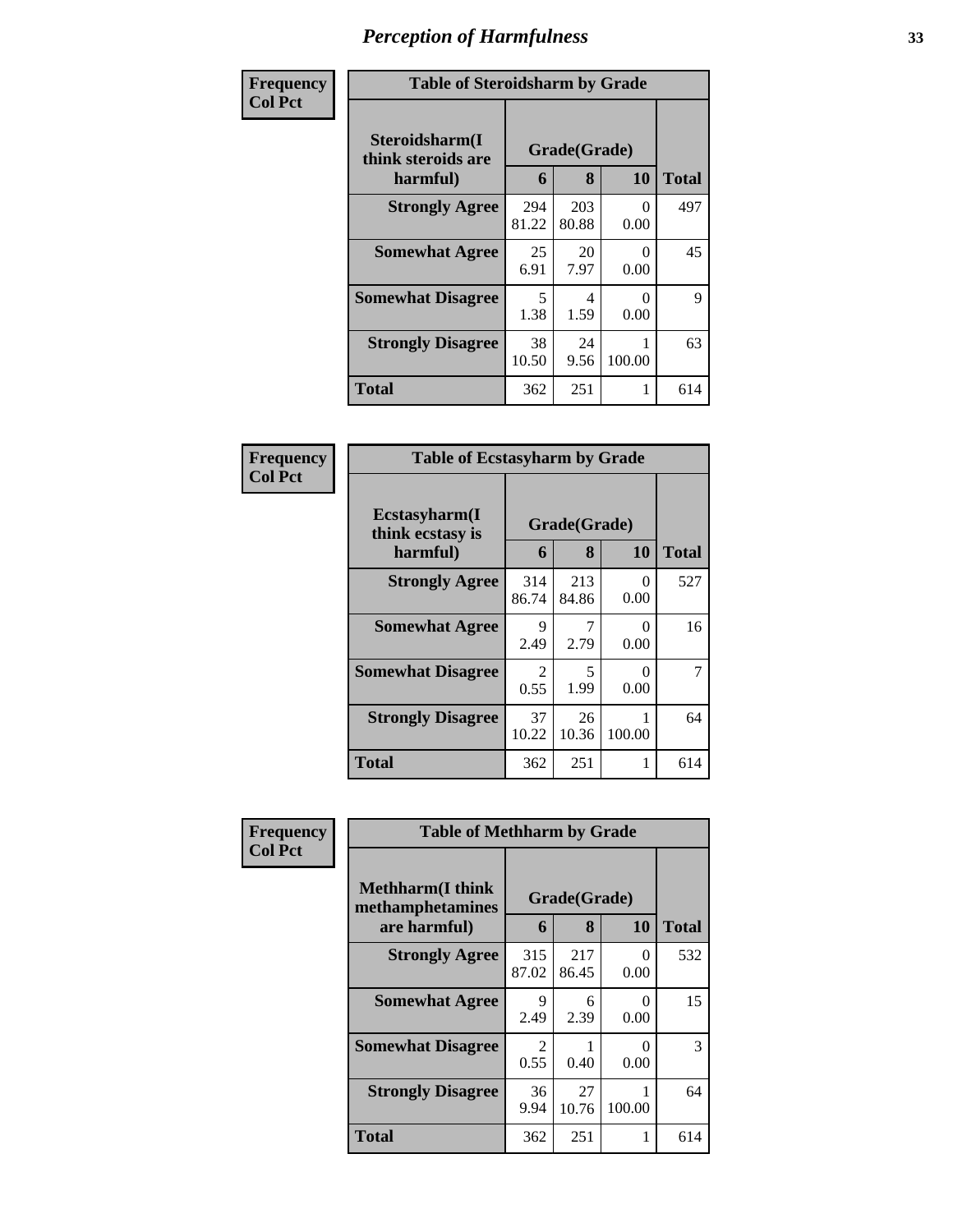| Frequency      | <b>Table of Hallucinogensharm by Grade</b>                 |              |                   |                  |              |
|----------------|------------------------------------------------------------|--------------|-------------------|------------------|--------------|
| <b>Col Pct</b> | Hallucinogensharm(I<br>think hallucinogens<br>are harmful) | 6            | Grade(Grade)<br>8 | 10               | <b>Total</b> |
|                | <b>Strongly Agree</b>                                      | 311<br>85.91 | 210<br>83.67      | $\Omega$<br>0.00 | 521          |
|                | <b>Somewhat Agree</b>                                      | 10<br>2.76   | 11<br>4.38        | 0<br>0.00        | 21           |
|                | <b>Somewhat Disagree</b>                                   | 3<br>0.83    | 5<br>1.99         | $\Omega$<br>0.00 | 8            |
|                | <b>Strongly Disagree</b>                                   | 38<br>10.50  | 25<br>9.96        | 100.00           | 64           |
|                | <b>Total</b>                                               | 362          | 251               |                  | 614          |

| Frequency      | <b>Table of Prescriptionharm by Grade</b>                                                 |              |                   |             |              |
|----------------|-------------------------------------------------------------------------------------------|--------------|-------------------|-------------|--------------|
| <b>Col Pct</b> | Prescriptionharm(I<br>think prescription<br>drugs not<br>prescribed to me<br>are harmful) | 6            | Grade(Grade)<br>8 | 10          | <b>Total</b> |
|                | <b>Strongly Agree</b>                                                                     | 288<br>79.56 | 194<br>77.29      | 0<br>0.00   | 482          |
|                | <b>Somewhat Agree</b>                                                                     | 28<br>7.73   | 24<br>9.56        | 0<br>0.00   | 52           |
|                | <b>Somewhat Disagree</b>                                                                  | 6<br>1.66    | 9<br>3.59         | 0<br>0.00   | 15           |
|                | <b>Strongly Disagree</b>                                                                  | 40<br>11.05  | 24<br>9.56        | 1<br>100.00 | 65           |
|                | Total                                                                                     | 362          | 251               | 1           | 614          |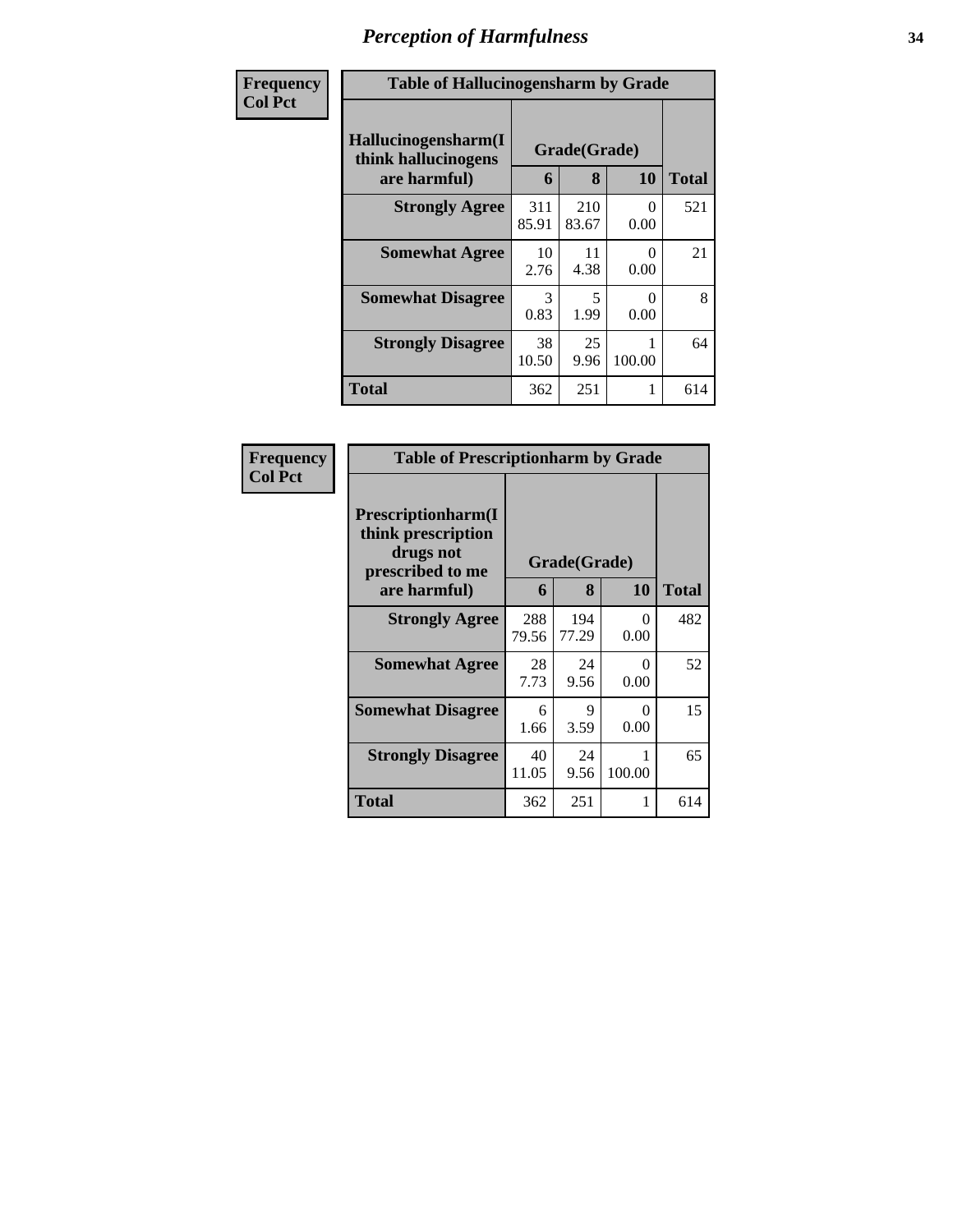### *Disapproval by Adults* **35**

| Frequency      | <b>Table of Alcoholadult by Grade</b>                                 |              |                   |                      |              |  |
|----------------|-----------------------------------------------------------------------|--------------|-------------------|----------------------|--------------|--|
| <b>Col Pct</b> | <b>Alcoholadult</b> (Adults<br>would disapprove if<br>I used alcohol) | 6            | Grade(Grade)<br>8 | 10                   | <b>Total</b> |  |
|                | <b>Strongly Agree</b>                                                 | 281<br>77.62 | 174<br>69.32      | $\theta$<br>0.00     | 455          |  |
|                | <b>Somewhat Agree</b>                                                 | 27<br>7.46   | 31<br>12.35       | 0<br>0.00            | 58           |  |
|                | <b>Somewhat Disagree</b>                                              | 19<br>5.25   | 19<br>7.57        | $\mathbf{0}$<br>0.00 | 38           |  |
|                | <b>Strongly Disagree</b>                                              | 35<br>9.67   | 27<br>10.76       | 100.00               | 63           |  |
|                | <b>Total</b>                                                          | 362          | 251               | 1                    | 614          |  |

| Frequency      | <b>Table of Tobaccoadult by Grade</b>                                 |              |                   |           |              |
|----------------|-----------------------------------------------------------------------|--------------|-------------------|-----------|--------------|
| <b>Col Pct</b> | <b>Tobaccoadult</b> (Adults<br>would disapprove if<br>I used tobacco) | 6            | Grade(Grade)<br>8 | 10        | <b>Total</b> |
|                | <b>Strongly Agree</b>                                                 | 307<br>84.81 | 212<br>84.46      | 0<br>0.00 | 519          |
|                | <b>Somewhat Agree</b>                                                 | 10<br>2.76   | 9<br>3.59         | 0<br>0.00 | 19           |
|                | <b>Somewhat Disagree</b>                                              | 4<br>1.10    | 3<br>1.20         | 0<br>0.00 | 7            |
|                | <b>Strongly Disagree</b>                                              | 41<br>11.33  | 27<br>10.76       | 100.00    | 69           |
|                | <b>Total</b>                                                          | 362          | 251               | 1         | 614          |

| Frequency      | <b>Table of Marijuanaadult by Grade</b>        |                        |                        |                  |              |
|----------------|------------------------------------------------|------------------------|------------------------|------------------|--------------|
| <b>Col Pct</b> | Marijuanaadult(Adults<br>would disapprove if I |                        | Grade(Grade)           |                  |              |
|                | used marijuana)                                | 6                      | 8                      | 10               | <b>Total</b> |
|                | <b>Strongly Agree</b>                          | 316<br>87.29           | 217<br>86.45           | $\theta$<br>0.00 | 533          |
|                | <b>Somewhat Agree</b>                          | 2<br>0.55              | 3<br>1.20              | $\Omega$<br>0.00 | 5            |
|                | <b>Somewhat Disagree</b>                       | $\overline{4}$<br>1.10 | $\mathfrak{D}$<br>0.80 | $\Omega$<br>0.00 | 6            |
|                | <b>Strongly Disagree</b>                       | 40<br>11.05            | 29<br>11.55            | 100.00           | 70           |
|                | <b>Total</b>                                   | 362                    | 251                    |                  | 614          |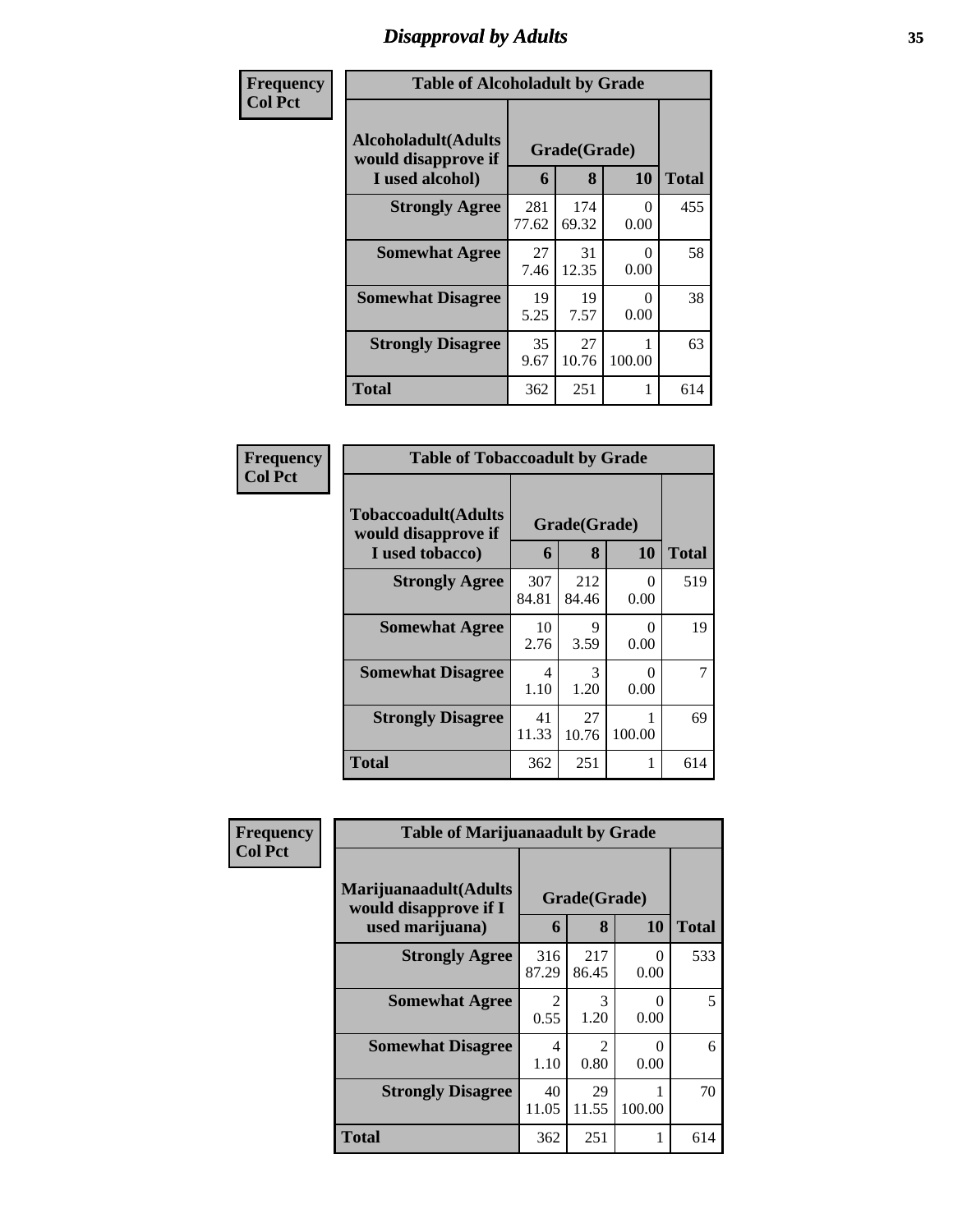### *Disapproval by Adults* **36**

| Frequency      | <b>Table of Otherdrugadult by Grade</b>                                     |              |                   |                       |                |
|----------------|-----------------------------------------------------------------------------|--------------|-------------------|-----------------------|----------------|
| <b>Col Pct</b> | <b>Otherdrugadult</b> (Adults<br>would disapprove if I<br>used other drugs) | 6            | Grade(Grade)<br>8 | 10                    | <b>Total</b>   |
|                | <b>Strongly Agree</b>                                                       | 314<br>86.74 | 219<br>87.25      | 0<br>0.00             | 533            |
|                | <b>Somewhat Agree</b>                                                       | 5<br>1.38    | 1.59              | 0.00                  | 9              |
|                | <b>Somewhat Disagree</b>                                                    | 0.28         | 0.40              | $\mathcal{O}$<br>0.00 | $\overline{2}$ |
|                | <b>Strongly Disagree</b>                                                    | 42<br>11.60  | 27<br>10.76       | 100.00                | 70             |
|                | <b>Total</b>                                                                | 362          | 251               | 1                     | 614            |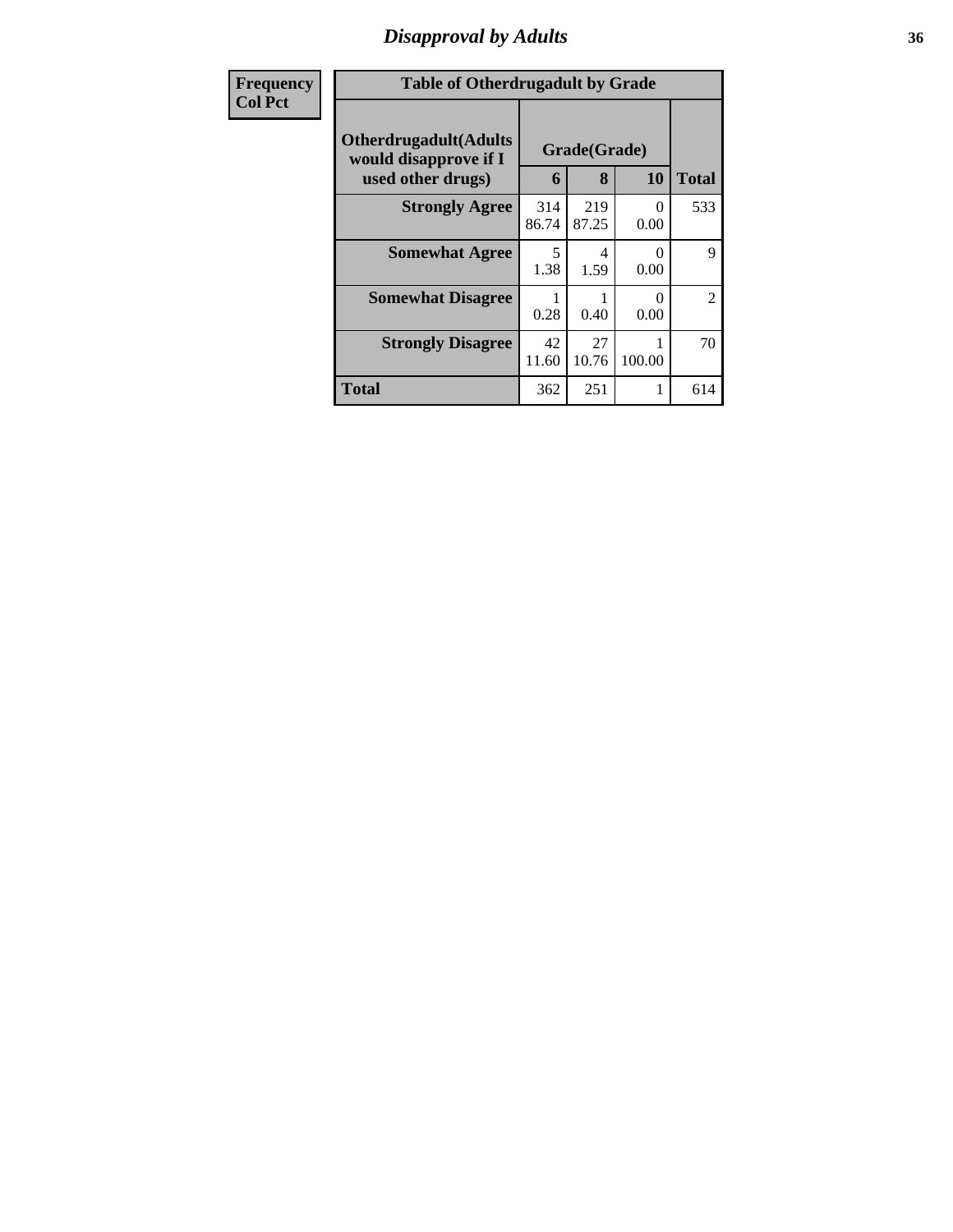## *Disapproval by Peers* **37**

| Frequency      | <b>Table of Alcoholpeer by Grade</b>                    |              |              |           |              |  |  |  |
|----------------|---------------------------------------------------------|--------------|--------------|-----------|--------------|--|--|--|
| <b>Col Pct</b> | Alcoholpeer(My<br>friends would<br>disapprove if I used | Grade(Grade) |              |           |              |  |  |  |
|                | alcohol)                                                | 6            | 8            | 10        | <b>Total</b> |  |  |  |
|                | <b>Strongly Agree</b>                                   | 259<br>71.55 | 132<br>52.59 | 0<br>0.00 | 391          |  |  |  |
|                | <b>Somewhat Agree</b>                                   | 45<br>12.43  | 49<br>19.52  | 0<br>0.00 | 94           |  |  |  |
|                | <b>Somewhat Disagree</b>                                | 18<br>4.97   | 34<br>13.55  | 0<br>0.00 | 52           |  |  |  |
|                | <b>Strongly Disagree</b>                                | 40<br>11.05  | 36<br>14.34  | 100.00    | 77           |  |  |  |
|                | <b>Total</b>                                            | 362          | 251          | 1         | 614          |  |  |  |

| Frequency      | <b>Table of Tobaccopeer by Grade</b>                                |              |                   |             |              |  |  |
|----------------|---------------------------------------------------------------------|--------------|-------------------|-------------|--------------|--|--|
| <b>Col Pct</b> | Tobaccopeer(My<br>friends would<br>disapprove if I used<br>tobacco) | 6            | Grade(Grade)<br>8 | 10          | <b>Total</b> |  |  |
|                | <b>Strongly Agree</b>                                               | 281<br>77.62 | 172<br>68.53      | 0<br>0.00   | 453          |  |  |
|                | <b>Somewhat Agree</b>                                               | 24<br>6.63   | 27<br>10.76       | ∩<br>0.00   | 51           |  |  |
|                | <b>Somewhat Disagree</b>                                            | 12<br>3.31   | 20<br>7.97        | 0<br>0.00   | 32           |  |  |
|                | <b>Strongly Disagree</b>                                            | 45<br>12.43  | 32<br>12.75       | 1<br>100.00 | 78           |  |  |
|                | Total                                                               | 362          | 251               | 1           | 614          |  |  |

| Frequency      |                                                           | <b>Table of Marijuanapeer by Grade</b> |              |           |              |  |
|----------------|-----------------------------------------------------------|----------------------------------------|--------------|-----------|--------------|--|
| <b>Col Pct</b> | Marijuanapeer(My<br>friends would<br>disapprove if I used | Grade(Grade)                           |              |           |              |  |
|                | marijuana)                                                | 6                                      | 8            | 10        | <b>Total</b> |  |
|                | <b>Strongly Agree</b>                                     | 292<br>80.66                           | 177<br>70.52 | 0<br>0.00 | 469          |  |
|                | <b>Somewhat Agree</b>                                     | 17<br>4.70                             | 20<br>7.97   | 0.00      | 37           |  |
|                | <b>Somewhat Disagree</b>                                  | 8<br>2.21                              | 17<br>6.77   | 0.00      | 25           |  |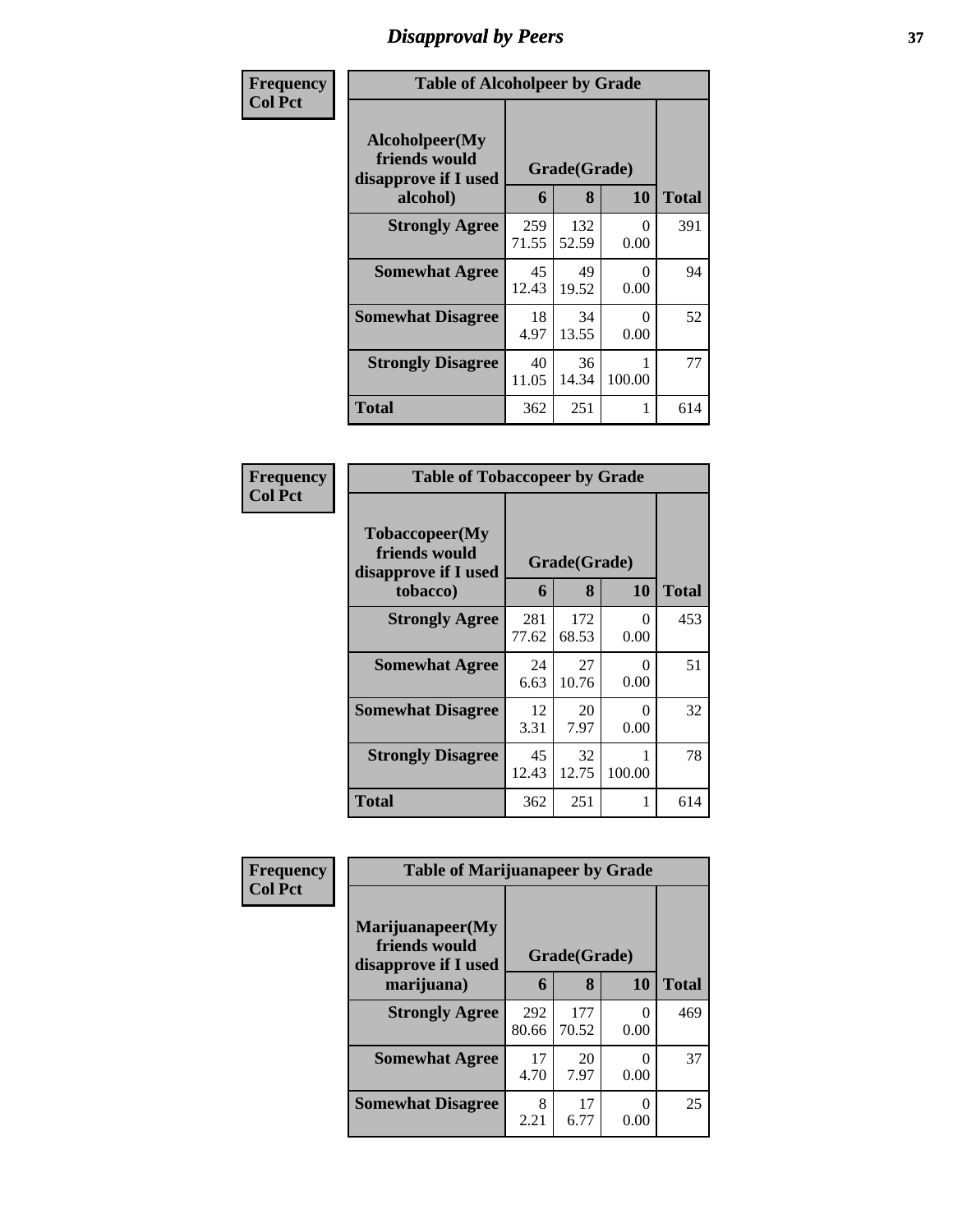## *Disapproval by Peers* **38**

| <b>Frequency</b> | <b>Table of Marijuanapeer by Grade</b>                                  |             |                   |        |              |  |  |  |
|------------------|-------------------------------------------------------------------------|-------------|-------------------|--------|--------------|--|--|--|
| <b>Col Pct</b>   | Marijuanapeer(My<br>friends would<br>disapprove if I used<br>marijuana) | 6           | Grade(Grade)<br>8 | 10     | <b>Total</b> |  |  |  |
|                  | <b>Strongly Disagree</b>                                                | 45<br>12.43 | 37<br>14.74       | 100.00 | 83           |  |  |  |
|                  | Total                                                                   | 362         | 251               |        | 614          |  |  |  |

| <b>Frequency</b> | <b>Table of Otherdrugpeer by Grade</b>                                    |              |                   |                      |       |
|------------------|---------------------------------------------------------------------------|--------------|-------------------|----------------------|-------|
| <b>Col Pct</b>   | Otherdrugpeer(My<br>friends would<br>disapprove if I used<br>other drugs) | 6            | Grade(Grade)<br>8 | 10                   | Total |
|                  | <b>Strongly Agree</b>                                                     | 292<br>80.66 | 187<br>74.50      | $\mathbf{0}$<br>0.00 | 479   |
|                  | <b>Somewhat Agree</b>                                                     | 17<br>4.70   | 24<br>9.56        | 0<br>0.00            | 41    |
|                  | <b>Somewhat Disagree</b>                                                  | 10<br>2.76   | 13<br>5.18        | $\Omega$<br>0.00     | 23    |
|                  | <b>Strongly Disagree</b>                                                  | 43<br>11.88  | 27<br>10.76       | 100.00               | 71    |
|                  | Total                                                                     | 362          | 251               |                      | 614   |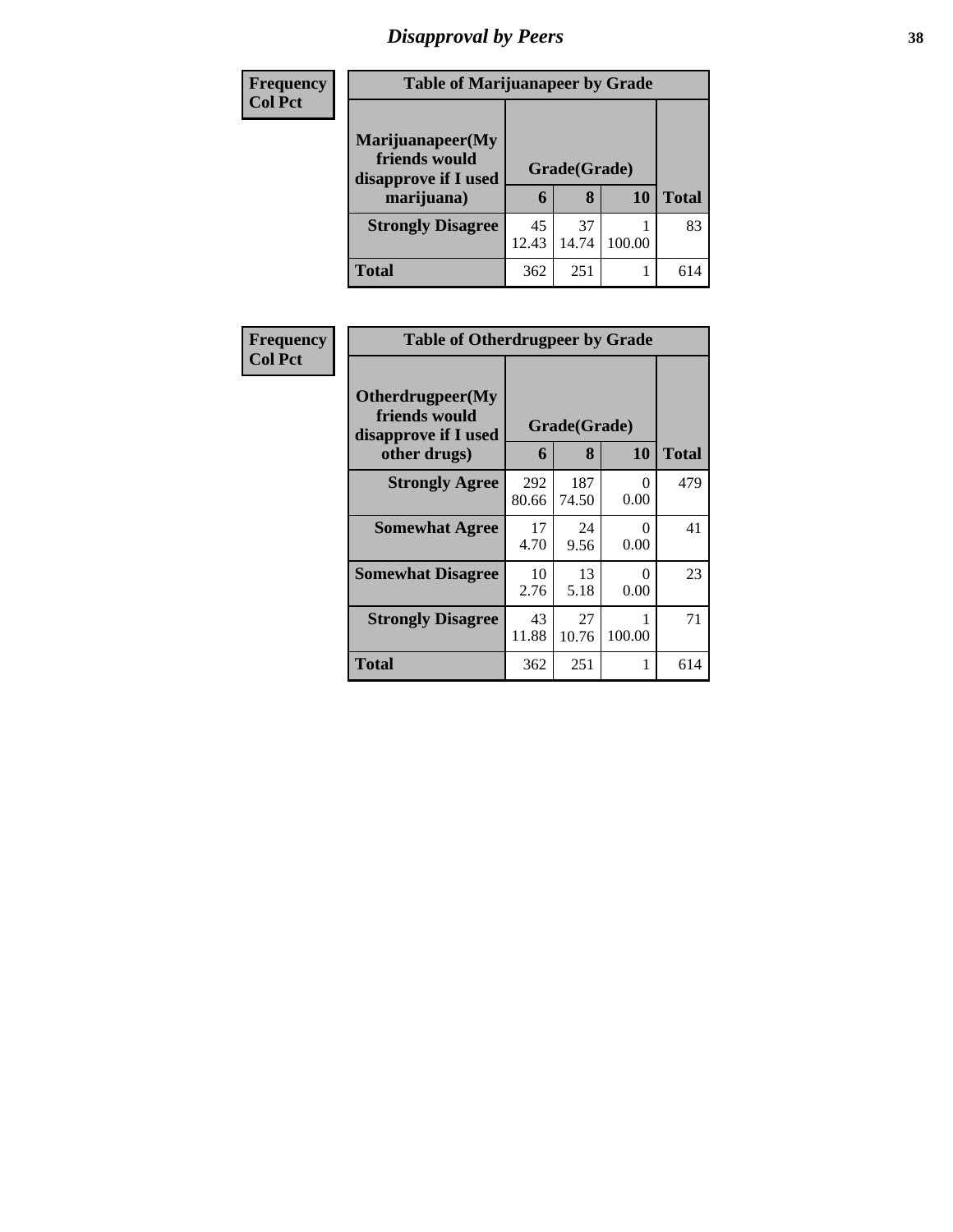| Frequency      | <b>Table of Alcohollocation1 by Grade</b> |              |              |           |              |  |  |  |
|----------------|-------------------------------------------|--------------|--------------|-----------|--------------|--|--|--|
| <b>Col Pct</b> | <b>Alcohollocation1(Places</b>            |              | Grade(Grade) |           |              |  |  |  |
|                | <b>Friends Use Alcohol)</b>               | 6            | 8            | 10        | <b>Total</b> |  |  |  |
|                |                                           | 25<br>6.91   | 66<br>26.29  | 100.00    | 92           |  |  |  |
|                | Do Not Use                                | 337<br>93.09 | 185<br>73.71 | 0<br>0.00 | 522          |  |  |  |
|                | <b>Total</b>                              | 362          | 251          |           | 614          |  |  |  |

| Frequency      | <b>Table of Alcohollocation2 by Grade</b> |              |              |           |       |  |  |  |
|----------------|-------------------------------------------|--------------|--------------|-----------|-------|--|--|--|
| <b>Col Pct</b> | <b>Alcohollocation2(Places</b>            |              | Grade(Grade) |           |       |  |  |  |
|                | <b>Friends Use Alcohol)</b>               | 6            | 8            | <b>10</b> | Total |  |  |  |
|                |                                           | 347<br>95.86 | 213<br>84.86 | 0.00      | 560   |  |  |  |
|                | Home                                      | 15<br>4.14   | 38<br>15.14  | 100.00    | 54    |  |  |  |
|                | <b>Total</b>                              | 362          | 251          |           | 614   |  |  |  |

| Frequency<br><b>Col Pct</b> | <b>Table of Alcohollocation 3 by Grade</b> |              |              |        |              |  |
|-----------------------------|--------------------------------------------|--------------|--------------|--------|--------------|--|
|                             | <b>Alcohollocation3(Places</b>             |              | Grade(Grade) |        |              |  |
|                             | <b>Friends Use Alcohol)</b>                | 6            | 8            | 10     | <b>Total</b> |  |
|                             |                                            | 361<br>99.72 | 247<br>98.41 | 0.00   | 608          |  |
|                             | <b>School</b>                              | 0.28         | 4<br>1.59    | 100.00 | 6            |  |
|                             | <b>Total</b>                               | 362          | 251          |        | 614          |  |

| Frequency      | <b>Table of Alcohollocation4 by Grade</b> |              |              |        |              |  |
|----------------|-------------------------------------------|--------------|--------------|--------|--------------|--|
| <b>Col Pct</b> | <b>Alcohollocation4(Places</b>            |              | Grade(Grade) |        |              |  |
|                | <b>Friends Use Alcohol)</b>               | 6            | 8            | 10     | <b>Total</b> |  |
|                |                                           | 361<br>99.72 | 245<br>97.61 | 0.00   | 606          |  |
|                | Car                                       | 0.28         | 6<br>2.39    | 100.00 | 8            |  |
|                | <b>Total</b>                              | 362          | 251          |        | 614          |  |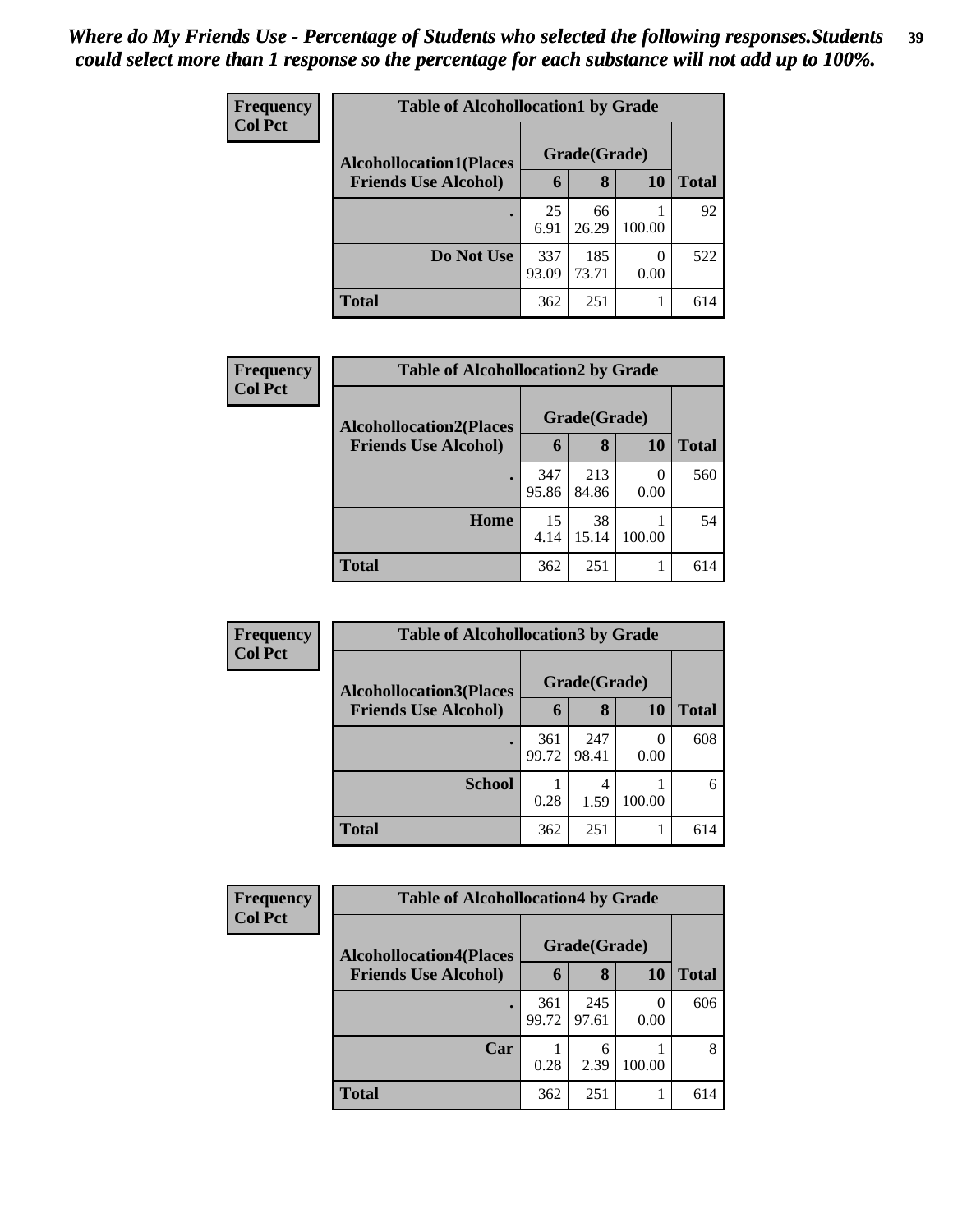| <b>Frequency</b><br><b>Col Pct</b> | <b>Table of Alcohollocation5 by Grade</b> |              |              |        |              |  |
|------------------------------------|-------------------------------------------|--------------|--------------|--------|--------------|--|
|                                    | <b>Alcohollocation5</b> (Places           |              | Grade(Grade) |        |              |  |
|                                    | <b>Friends Use Alcohol)</b>               | 6            | 8            | 10     | <b>Total</b> |  |
|                                    |                                           | 351<br>96.96 | 214<br>85.26 | 0.00   | 565          |  |
|                                    | <b>Friend's House</b>                     | 11<br>3.04   | 37<br>14.74  | 100.00 | 49           |  |
|                                    | <b>Total</b>                              | 362          | 251          |        | 614          |  |

| Frequency      | <b>Table of Alcohollocation6 by Grade</b> |       |              |           |              |
|----------------|-------------------------------------------|-------|--------------|-----------|--------------|
| <b>Col Pct</b> | <b>Alcohollocation6(Places</b>            |       | Grade(Grade) |           |              |
|                | <b>Friends Use Alcohol)</b>               | 6     | 8            | <b>10</b> | <b>Total</b> |
|                |                                           | 356   | 219          |           | 575          |
|                |                                           | 98.34 | 87.25        | 0.00      |              |
|                | <b>Other</b>                              | 6     | 32           |           | 39           |
|                |                                           | 1.66  | 12.75        | 100.00    |              |
|                | <b>Total</b>                              | 362   | 251          |           | 614          |

| Frequency      | <b>Table of Tobaccolocation1 by Grade</b> |              |              |        |       |  |
|----------------|-------------------------------------------|--------------|--------------|--------|-------|--|
| <b>Col Pct</b> | <b>Tobaccolocation1(Places</b>            | Grade(Grade) |              |        |       |  |
|                | <b>Friends Use Tobacco)</b>               | 6            | 8            | 10     | Total |  |
|                |                                           | 16<br>4.42   | 34<br>13.55  | 100.00 | 51    |  |
|                | Do Not Use                                | 346<br>95.58 | 217<br>86.45 | 0.00   | 563   |  |
|                | <b>Total</b>                              | 362          | 251          |        | 614   |  |

| Frequency<br><b>Col Pct</b> | <b>Table of Tobaccolocation2 by Grade</b> |              |              |        |              |  |  |  |
|-----------------------------|-------------------------------------------|--------------|--------------|--------|--------------|--|--|--|
|                             | <b>Tobaccolocation2(Places</b>            |              | Grade(Grade) |        |              |  |  |  |
|                             | <b>Friends Use Tobacco)</b>               | 6            | 8            | 10     | <b>Total</b> |  |  |  |
|                             |                                           | 355<br>98.07 | 236<br>94.02 | 0.00   | 591          |  |  |  |
|                             | Home                                      | 1.93         | 15<br>5.98   | 100.00 | 23           |  |  |  |
|                             | Total                                     | 362          | 251          |        | 614          |  |  |  |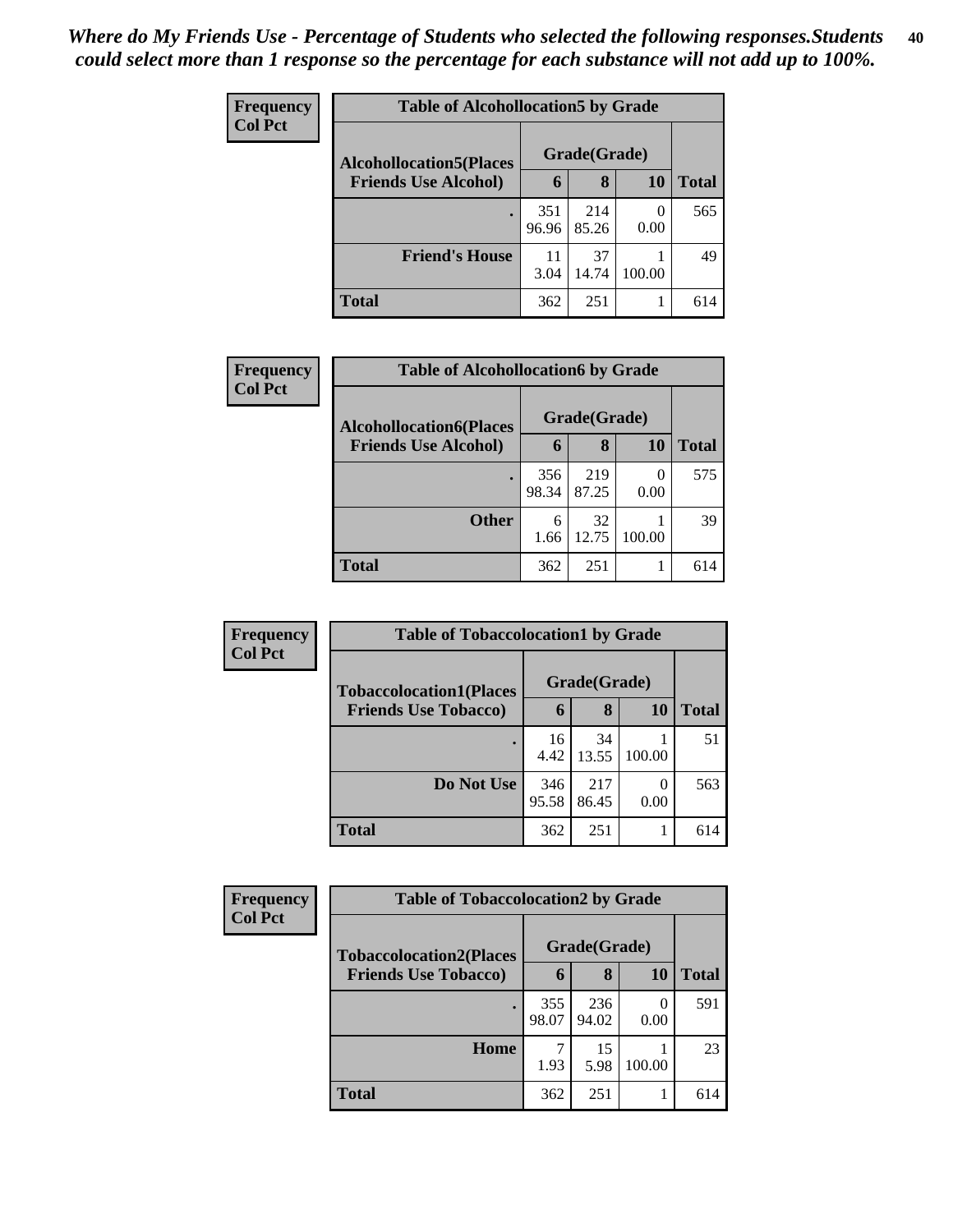| <b>Frequency</b> | <b>Table of Tobaccolocation 3 by Grade</b>                    |              |              |        |              |  |
|------------------|---------------------------------------------------------------|--------------|--------------|--------|--------------|--|
| <b>Col Pct</b>   | <b>Tobaccolocation3(Places</b><br><b>Friends Use Tobacco)</b> |              | Grade(Grade) |        |              |  |
|                  |                                                               | 6            | 8            | 10     | <b>Total</b> |  |
|                  |                                                               | 361<br>99.72 | 247<br>98.41 | 0.00   | 608          |  |
|                  | <b>School</b>                                                 | 0.28         | 4<br>1.59    | 100.00 | 6            |  |
|                  | <b>Total</b>                                                  | 362          | 251          |        | 614          |  |

| Frequency      | <b>Table of Tobaccolocation4 by Grade</b> |       |              |        |              |  |  |  |
|----------------|-------------------------------------------|-------|--------------|--------|--------------|--|--|--|
| <b>Col Pct</b> | <b>Tobaccolocation4(Places</b>            |       | Grade(Grade) |        |              |  |  |  |
|                | <b>Friends Use Tobacco)</b>               | 6     | 8            | 10     | <b>Total</b> |  |  |  |
|                | $\bullet$                                 | 359   | 246          |        | 605          |  |  |  |
|                |                                           | 99.17 | 98.01        | 0.00   |              |  |  |  |
|                | Car                                       | 3     |              |        | Q            |  |  |  |
|                |                                           | 0.83  | 1.99         | 100.00 |              |  |  |  |
|                | <b>Total</b>                              | 362   | 251          |        | 614          |  |  |  |

| <b>Frequency</b> | <b>Table of Tobaccolocation5 by Grade</b>                     |              |              |        |              |  |
|------------------|---------------------------------------------------------------|--------------|--------------|--------|--------------|--|
| <b>Col Pct</b>   | <b>Tobaccolocation5(Places</b><br><b>Friends Use Tobacco)</b> |              | Grade(Grade) |        |              |  |
|                  |                                                               | 6            | 8            | 10     | <b>Total</b> |  |
|                  |                                                               | 358<br>98.90 | 234<br>93.23 | 0.00   | 592          |  |
|                  | <b>Friend's House</b>                                         | 4<br>1.10    | 17<br>6.77   | 100.00 | 22           |  |
|                  | <b>Total</b>                                                  | 362          | 251          |        | 614          |  |

| <b>Frequency</b> | <b>Table of Tobaccolocation6 by Grade</b>                     |              |              |        |       |
|------------------|---------------------------------------------------------------|--------------|--------------|--------|-------|
| <b>Col Pct</b>   | <b>Tobaccolocation6(Places</b><br><b>Friends Use Tobacco)</b> |              | Grade(Grade) |        |       |
|                  |                                                               | 6            | 8            | 10     | Total |
|                  |                                                               | 351<br>96.96 | 232<br>92.43 | 0.00   | 583   |
|                  | <b>Other</b>                                                  | 11<br>3.04   | 19<br>7.57   | 100.00 | 31    |
|                  | Total                                                         | 362          | 251          |        | 614   |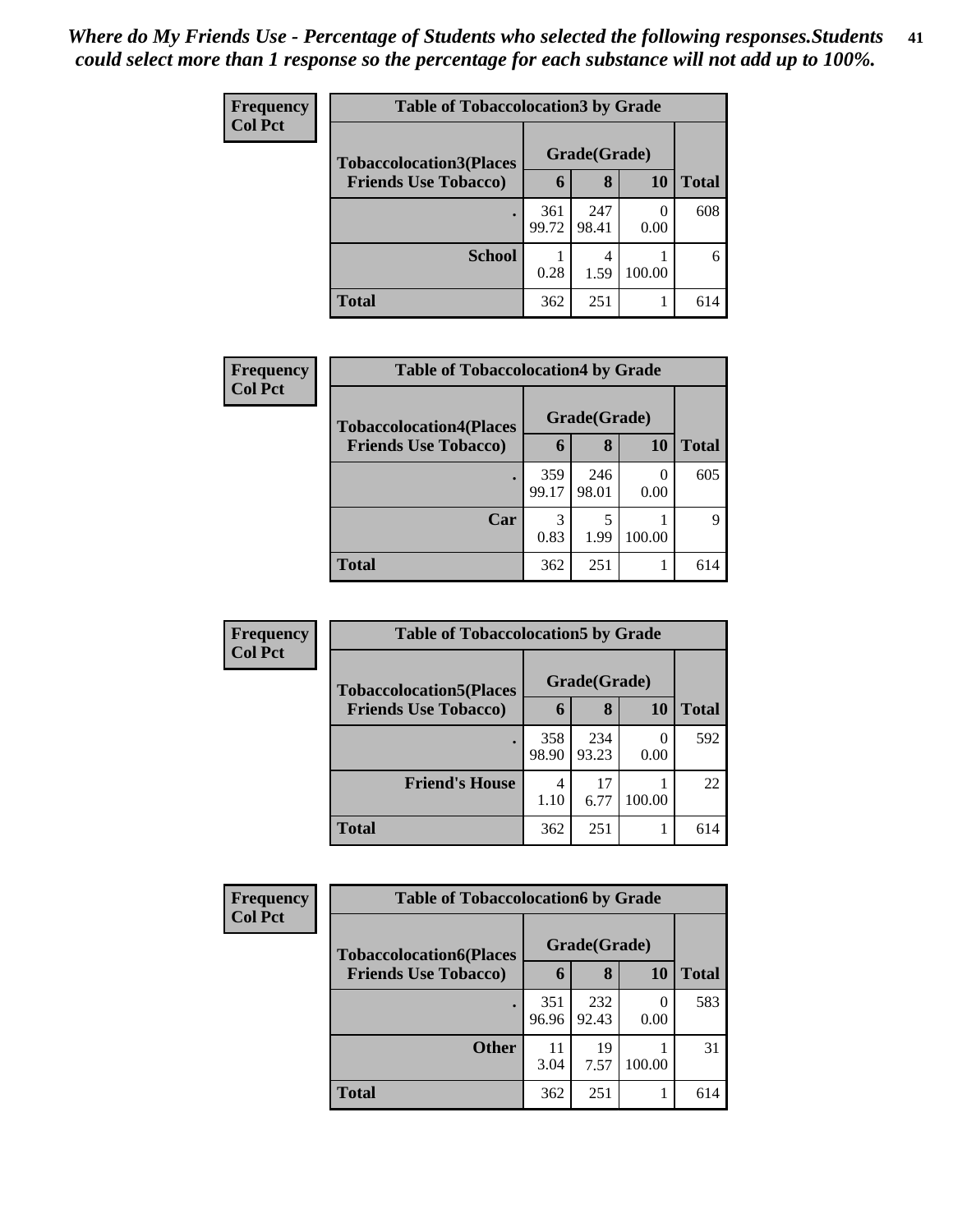| Frequency      | <b>Table of Marijuanalocation1 by Grade</b> |              |              |        |              |  |  |  |  |
|----------------|---------------------------------------------|--------------|--------------|--------|--------------|--|--|--|--|
| <b>Col Pct</b> | <b>Marijuanalocation1(Places</b>            |              | Grade(Grade) |        |              |  |  |  |  |
|                | <b>Friends Use Marijuana</b> )              | 6            | 8            | 10     | <b>Total</b> |  |  |  |  |
|                |                                             | 12<br>3.31   | 39<br>15.54  | 100.00 | 52           |  |  |  |  |
|                | Do Not Use                                  | 350<br>96.69 | 212<br>84.46 | 0.00   | 562          |  |  |  |  |
|                | <b>Total</b>                                | 362          | 251          |        | 614          |  |  |  |  |

| <b>Frequency</b> | <b>Table of Marijuanalocation2 by Grade</b>                        |              |              |        |              |  |  |
|------------------|--------------------------------------------------------------------|--------------|--------------|--------|--------------|--|--|
| <b>Col Pct</b>   | <b>Marijuanalocation2(Places</b><br><b>Friends Use Marijuana</b> ) |              | Grade(Grade) |        |              |  |  |
|                  |                                                                    | 6            | 8            | 10     | <b>Total</b> |  |  |
|                  |                                                                    | 357<br>98.62 | 229<br>91.24 | 0.00   | 586          |  |  |
|                  | Home                                                               | 5<br>1.38    | 22<br>8.76   | 100.00 | 28           |  |  |
|                  | <b>Total</b>                                                       | 362          | 251          |        | 614          |  |  |

| Frequency                      | <b>Table of Marijuanalocation3 by Grade</b> |              |              |           |     |  |  |
|--------------------------------|---------------------------------------------|--------------|--------------|-----------|-----|--|--|
| <b>Col Pct</b>                 | <b>Marijuanalocation3</b> (Places           |              | Grade(Grade) |           |     |  |  |
| <b>Friends Use Marijuana</b> ) | 6                                           | 8            | 10           | Total     |     |  |  |
|                                |                                             | 360<br>99.45 | 241<br>96.02 | 0<br>0.00 | 601 |  |  |
|                                | <b>School</b>                               | 2<br>0.55    | 10<br>3.98   | 100.00    | 13  |  |  |
|                                | <b>Total</b>                                | 362          | 251          |           | 614 |  |  |

| <b>Frequency</b> | <b>Table of Marijuanalocation4 by Grade</b> |                        |              |        |       |  |  |
|------------------|---------------------------------------------|------------------------|--------------|--------|-------|--|--|
| <b>Col Pct</b>   | <b>Marijuanalocation4(Places</b>            | Grade(Grade)           |              |        |       |  |  |
|                  | <b>Friends Use Marijuana</b> )              | 6                      | 8            | 10     | Total |  |  |
|                  |                                             | 360<br>99.45           | 239<br>95.22 | 0.00   | 599   |  |  |
|                  | Car                                         | $\overline{c}$<br>0.55 | 12<br>4.78   | 100.00 | 15    |  |  |
|                  | Total                                       | 362                    | 251          |        | 614   |  |  |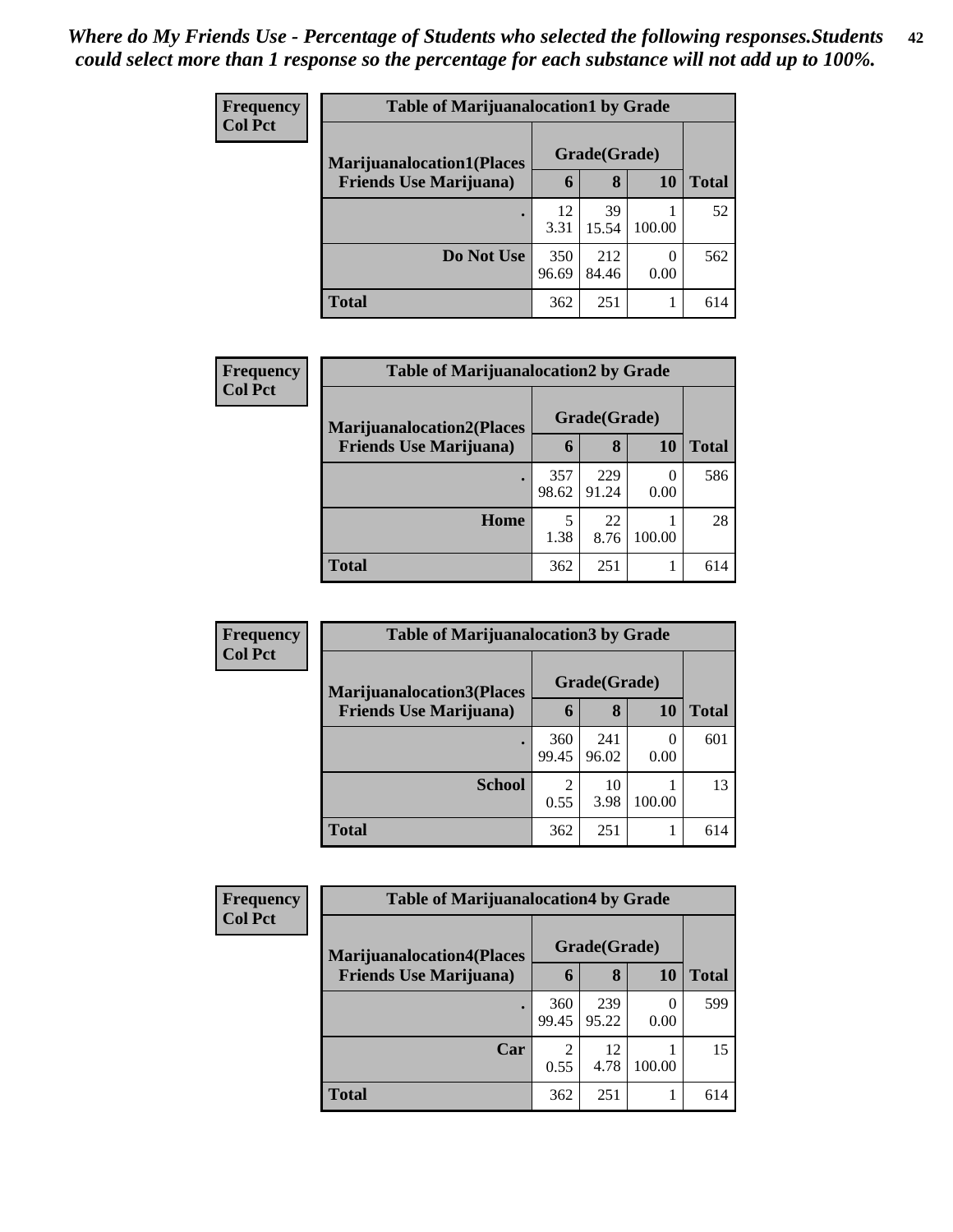| <b>Frequency</b> | <b>Table of Marijuanalocation5 by Grade</b> |              |              |        |       |  |  |
|------------------|---------------------------------------------|--------------|--------------|--------|-------|--|--|
| <b>Col Pct</b>   | <b>Marijuanalocation5</b> (Places           |              | Grade(Grade) |        |       |  |  |
|                  | <b>Friends Use Marijuana</b> )              | 6            | 8            | 10     | Total |  |  |
|                  |                                             | 359<br>99.17 | 225<br>89.64 | 0.00   | 584   |  |  |
|                  | <b>Friend's House</b>                       | 3<br>0.83    | 26<br>10.36  | 100.00 | 30    |  |  |
|                  | Total                                       | 362          | 251          |        | 614   |  |  |

| Frequency      | <b>Table of Marijuanalocation6 by Grade</b> |              |              |           |              |  |  |  |
|----------------|---------------------------------------------|--------------|--------------|-----------|--------------|--|--|--|
| <b>Col Pct</b> | <b>Marijuanalocation6(Places</b>            |              | Grade(Grade) |           |              |  |  |  |
|                | <b>Friends Use Marijuana</b> )              | 6            | 8            | 10        | <b>Total</b> |  |  |  |
|                |                                             | 358<br>98.90 | 222<br>88.45 | 0<br>0.00 | 580          |  |  |  |
|                | <b>Other</b>                                | 4<br>1.10    | 29<br>11.55  | 100.00    | 34           |  |  |  |
|                | <b>Total</b>                                | 362          | 251          |           | 614          |  |  |  |

| <b>Frequency</b> | <b>Table of Otherdruglocation1 by Grade</b>                          |              |              |        |       |  |
|------------------|----------------------------------------------------------------------|--------------|--------------|--------|-------|--|
| <b>Col Pct</b>   | <b>Otherdruglocation1(Places</b><br><b>Friends Use Other Illegal</b> |              | Grade(Grade) |        |       |  |
|                  | Drugs)                                                               | 6            | 8            | 10     | Total |  |
|                  | $\bullet$                                                            | 12<br>3.31   | 28<br>11.16  | 100.00 | 41    |  |
|                  | Do Not Use                                                           | 350<br>96.69 | 223<br>88.84 | 0.00   | 573   |  |
|                  | <b>Total</b>                                                         | 362          | 251          |        | 614   |  |

| <b>Frequency</b> | <b>Table of Otherdruglocation2 by Grade</b>                          |              |              |        |              |
|------------------|----------------------------------------------------------------------|--------------|--------------|--------|--------------|
| <b>Col Pct</b>   | <b>Otherdruglocation2(Places</b><br><b>Friends Use Other Illegal</b> |              | Grade(Grade) |        |              |
|                  | Drugs)                                                               | 6            | 8            | 10     | <b>Total</b> |
|                  |                                                                      | 360<br>99.45 | 241<br>96.02 | 0.00   | 601          |
|                  | <b>Home</b>                                                          | 2<br>0.55    | 10<br>3.98   | 100.00 | 13           |
|                  | <b>Total</b>                                                         | 362          | 251          |        | 614          |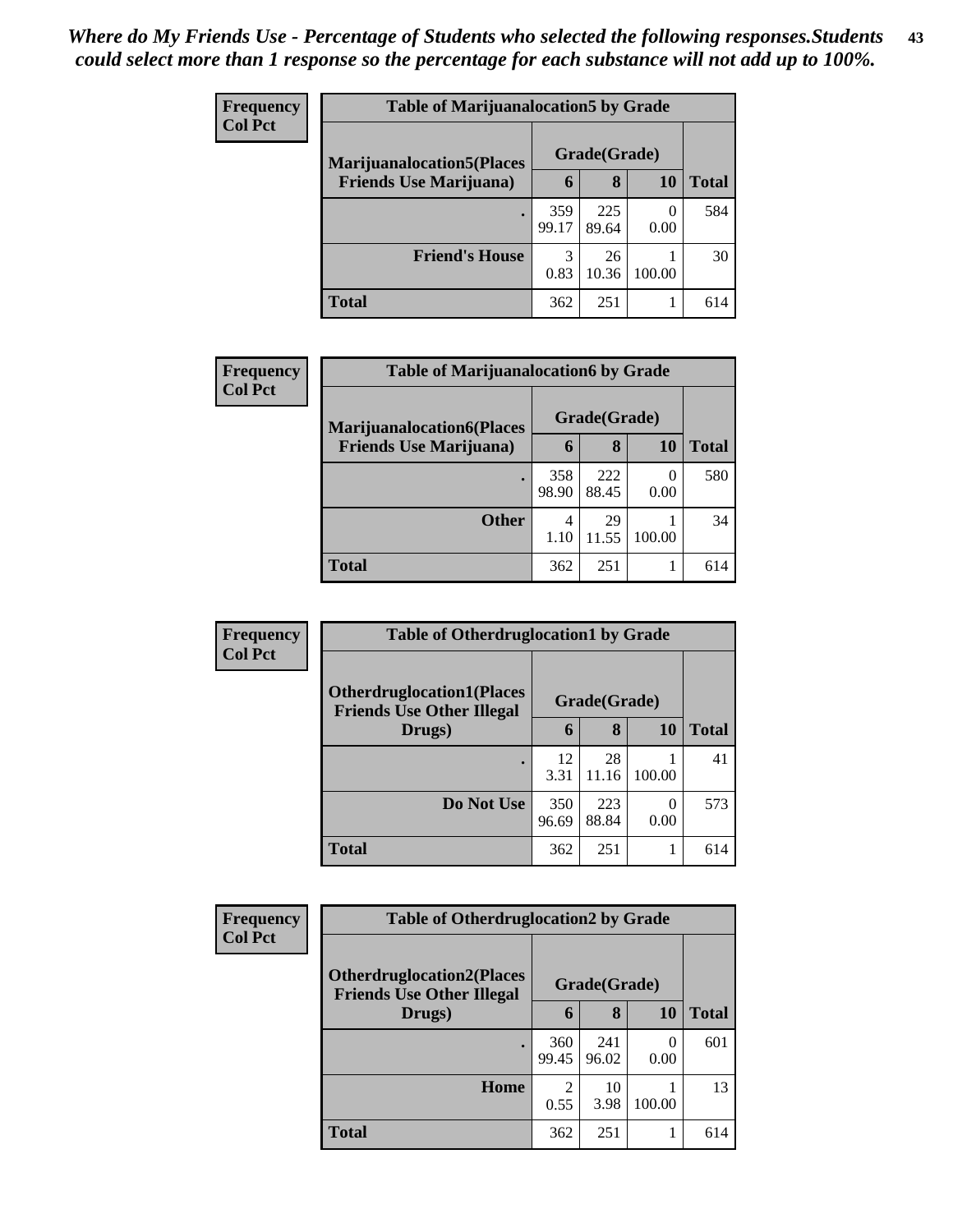| <b>Frequency</b> | <b>Table of Otherdruglocation3 by Grade</b>                                           |                       |                        |                  |              |  |
|------------------|---------------------------------------------------------------------------------------|-----------------------|------------------------|------------------|--------------|--|
| <b>Col Pct</b>   | <b>Otherdruglocation3(Places)</b><br>Grade(Grade)<br><b>Friends Use Other Illegal</b> |                       |                        |                  |              |  |
|                  | Drugs)                                                                                | 6                     | 8                      | 10               | <b>Total</b> |  |
|                  | $\bullet$                                                                             | 360<br>99.45          | 249<br>99.20           | $\Omega$<br>0.00 | 609          |  |
|                  | <b>School</b>                                                                         | $\mathcal{D}$<br>0.55 | $\mathfrak{D}$<br>0.80 | 100.00           |              |  |
|                  | <b>Total</b>                                                                          | 362                   | 251                    |                  | 614          |  |

| <b>Frequency</b><br><b>Col Pct</b> | <b>Table of Otherdruglocation4 by Grade</b>                           |              |              |                  |              |  |  |
|------------------------------------|-----------------------------------------------------------------------|--------------|--------------|------------------|--------------|--|--|
|                                    | <b>Otherdruglocation4(Places)</b><br><b>Friends Use Other Illegal</b> |              | Grade(Grade) |                  |              |  |  |
|                                    | Drugs)                                                                | $\mathbf b$  | 8            | 10               | <b>Total</b> |  |  |
|                                    |                                                                       | 359<br>99.17 | 250<br>99.60 | $\Omega$<br>0.00 | 609          |  |  |
|                                    | Car                                                                   | 3<br>0.83    | 0.40         | 100.00           | 5            |  |  |
|                                    | <b>Total</b>                                                          | 362          | 251          |                  | 614          |  |  |

| <b>Frequency</b> | <b>Table of Otherdruglocation5 by Grade</b>                          |              |              |        |              |
|------------------|----------------------------------------------------------------------|--------------|--------------|--------|--------------|
| <b>Col Pct</b>   | <b>Otherdruglocation5(Places</b><br><b>Friends Use Other Illegal</b> |              | Grade(Grade) |        |              |
|                  | Drugs)                                                               | 6            | 8            | 10     | <b>Total</b> |
|                  |                                                                      | 358<br>98.90 | 242<br>96.41 | 0.00   | 600          |
|                  | <b>Friend's House</b>                                                | 4<br>1.10    | Q<br>3.59    | 100.00 | 14           |
|                  | <b>Total</b>                                                         | 362          | 251          |        | 614          |

| <b>Frequency</b> | <b>Table of Otherdruglocation6 by Grade</b>                          |              |              |                  |              |  |
|------------------|----------------------------------------------------------------------|--------------|--------------|------------------|--------------|--|
| <b>Col Pct</b>   | <b>Otherdruglocation6(Places</b><br><b>Friends Use Other Illegal</b> |              | Grade(Grade) |                  |              |  |
|                  | Drugs)                                                               | 6            | 8            | 10               | <b>Total</b> |  |
|                  |                                                                      | 354<br>97.79 | 229<br>91.24 | $\Omega$<br>0.00 | 583          |  |
|                  | <b>Other</b>                                                         | 8<br>2.21    | 22<br>8.76   | 100.00           | 31           |  |
|                  | <b>Total</b>                                                         | 362          | 251          |                  | 614          |  |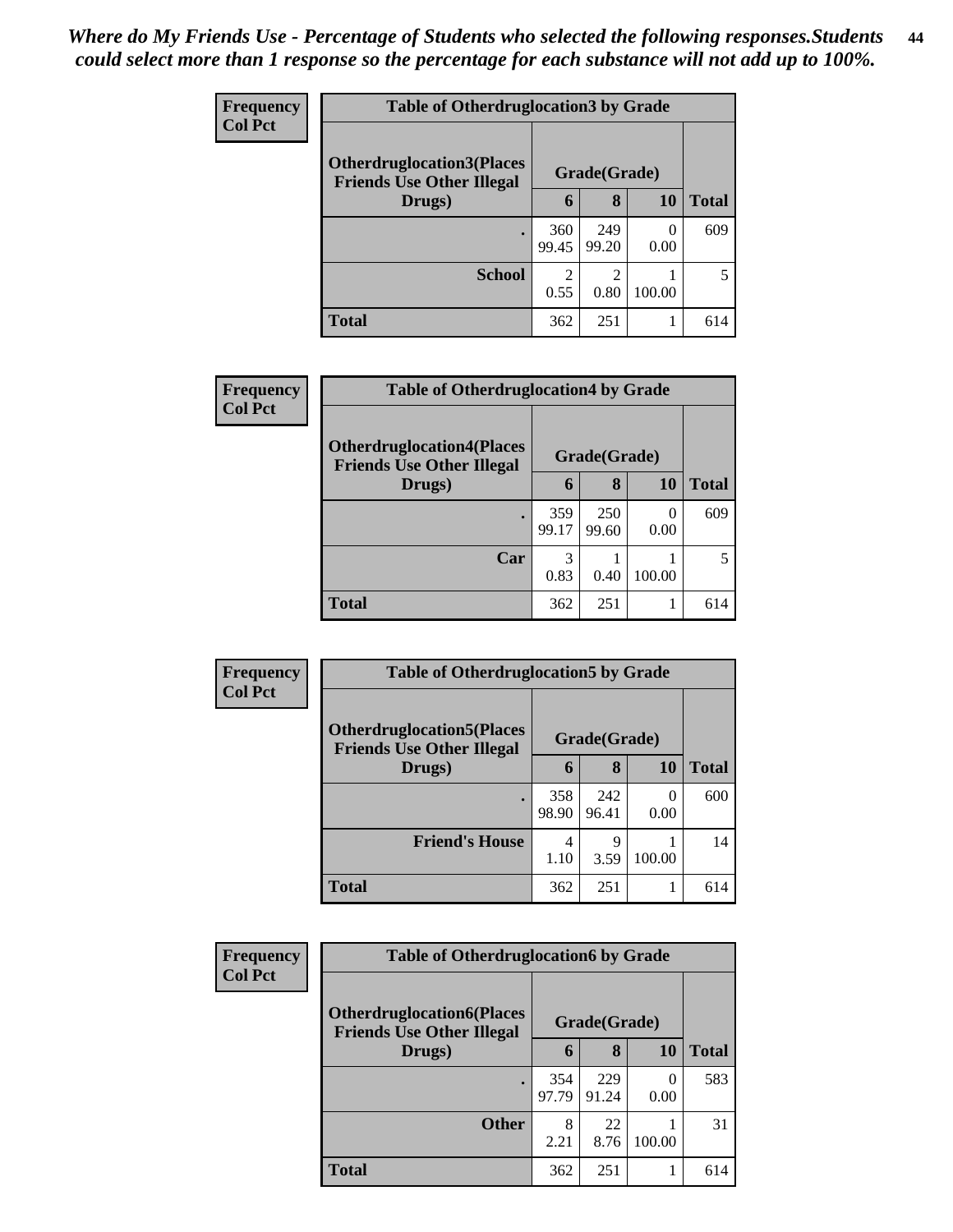| <b>Frequency</b> | <b>Table of Alcoholtime1 by Grade</b>           |              |              |           |              |
|------------------|-------------------------------------------------|--------------|--------------|-----------|--------------|
| <b>Col Pct</b>   | <b>Alcoholtime1(Times</b><br><b>Friends Use</b> |              | Grade(Grade) |           |              |
|                  | Alcohol)                                        | 6            | 8            | 10        | <b>Total</b> |
|                  | ٠                                               | 21<br>5.80   | 60<br>23.90  | 100.00    | 82           |
|                  | Do Not Use                                      | 341<br>94.20 | 191<br>76.10 | 0<br>0.00 | 532          |
|                  | <b>Total</b>                                    | 362          | 251          |           | 614          |

| Frequency      | <b>Table of Alcoholtime2 by Grade</b>           |              |              |                  |              |
|----------------|-------------------------------------------------|--------------|--------------|------------------|--------------|
| <b>Col Pct</b> | <b>Alcoholtime2(Times</b><br><b>Friends Use</b> | Grade(Grade) |              |                  |              |
|                | Alcohol)                                        | 6            | 8            | 10               | <b>Total</b> |
|                | $\bullet$                                       | 361<br>99.72 | 249<br>99.20 | $\Omega$<br>0.00 | 610          |
|                | <b>On Way to School</b>                         | 0.28         | 0.80         | 100.00           |              |
|                | <b>Total</b>                                    | 362          | 251          |                  | 614          |

| Frequency      | <b>Table of Alcoholtime3 by Grade</b>    |               |              |           |                |  |
|----------------|------------------------------------------|---------------|--------------|-----------|----------------|--|
| <b>Col Pct</b> | Alcoholtime3(Times<br><b>Friends Use</b> |               | Grade(Grade) |           |                |  |
|                | Alcohol)                                 | 6             | 8            | 10        | <b>Total</b>   |  |
|                |                                          | 362<br>100.00 | 248<br>98.80 | 0<br>0.00 | 610            |  |
|                | <b>During School</b>                     | 0<br>0.00     | 3<br>1.20    | 100.00    | $\overline{4}$ |  |
|                | <b>Total</b>                             | 362           | 251          | 1         | 614            |  |

| Frequency<br><b>Col Pct</b> | <b>Table of Alcoholtime4 by Grade</b> |              |              |        |       |  |  |
|-----------------------------|---------------------------------------|--------------|--------------|--------|-------|--|--|
|                             | <b>Alcoholtime4(Times</b>             |              | Grade(Grade) |        |       |  |  |
|                             | <b>Friends Use Alcohol)</b>           | 6            | 8            | 10     | Total |  |  |
|                             |                                       | 359<br>99.17 | 240<br>95.62 | 0.00   | 599   |  |  |
|                             | <b>On Way Home From School</b>        | 3<br>0.83    | 11<br>4.38   | 100.00 | 15    |  |  |
|                             | <b>Total</b>                          | 362          | 251          |        | 614   |  |  |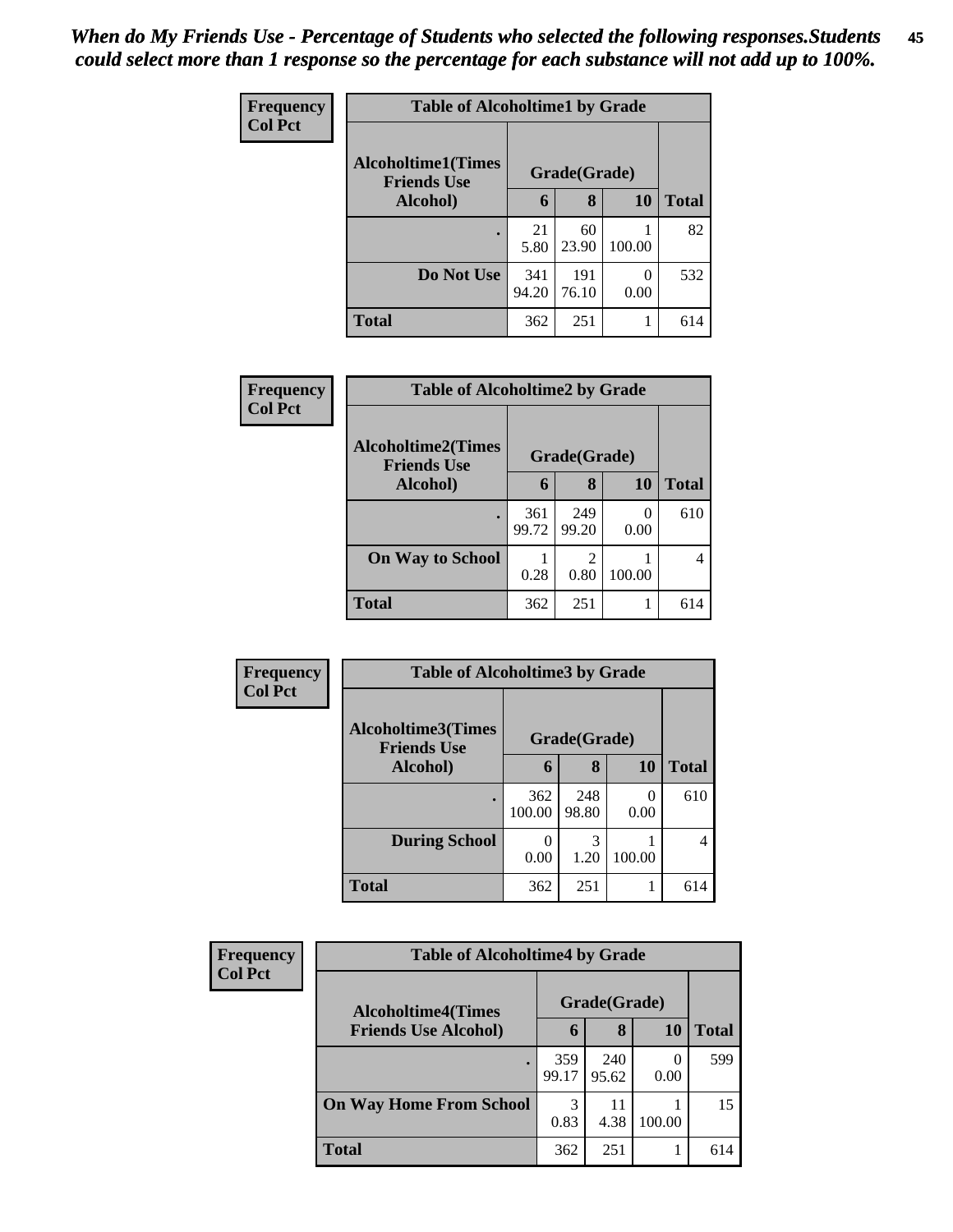| Frequency<br><b>Col Pct</b> | <b>Table of Alcoholtime5 by Grade</b>           |              |              |           |              |  |
|-----------------------------|-------------------------------------------------|--------------|--------------|-----------|--------------|--|
|                             | <b>Alcoholtime5(Times</b><br><b>Friends Use</b> |              | Grade(Grade) |           |              |  |
|                             | <b>Alcohol</b> )                                | 6            | 8            | 10        | <b>Total</b> |  |
|                             |                                                 | 354<br>97.79 | 233<br>92.83 | 0<br>0.00 | 587          |  |
|                             | <b>Weeknights</b>                               | 8<br>2.21    | 18<br>7.17   | 100.00    | 27           |  |
|                             | <b>Total</b>                                    | 362          | 251          | 1         | 614          |  |

| Frequency<br><b>Col Pct</b> |                                                 | <b>Table of Alcoholtime6 by Grade</b> |              |                  |              |  |  |
|-----------------------------|-------------------------------------------------|---------------------------------------|--------------|------------------|--------------|--|--|
|                             | <b>Alcoholtime6(Times</b><br><b>Friends Use</b> | Grade(Grade)                          |              |                  |              |  |  |
|                             | Alcohol)                                        | 6                                     | 8            | 10               | <b>Total</b> |  |  |
|                             | $\bullet$                                       | 344<br>95.03                          | 191<br>76.10 | $\Omega$<br>0.00 | 535          |  |  |
|                             | Weekends                                        | 18<br>4.97                            | 60<br>23.90  | 100.00           | 79           |  |  |
|                             | <b>Total</b>                                    | 362                                   | 251          |                  | 614          |  |  |

| <b>Frequency</b> | <b>Table of Tobaccotime1 by Grade</b>                           |              |              |           |              |  |
|------------------|-----------------------------------------------------------------|--------------|--------------|-----------|--------------|--|
| <b>Col Pct</b>   | <b>Tobaccotime1(Times</b><br>Grade(Grade)<br><b>Friends Use</b> |              |              |           |              |  |
|                  | <b>Tobacco</b> )                                                | 6            | 8            | <b>10</b> | <b>Total</b> |  |
|                  |                                                                 | 14<br>3.87   | 36<br>14.34  | 100.00    | 51           |  |
|                  | Do Not Use                                                      | 348<br>96.13 | 215<br>85.66 | 0<br>0.00 | 563          |  |
|                  | <b>Total</b>                                                    | 362          | 251          |           | 614          |  |

| Frequency<br><b>Col Pct</b> | <b>Table of Tobaccotime2 by Grade</b>           |              |              |        |              |  |
|-----------------------------|-------------------------------------------------|--------------|--------------|--------|--------------|--|
|                             | <b>Tobaccotime2(Times</b><br><b>Friends Use</b> |              | Grade(Grade) |        |              |  |
|                             | <b>Tobacco</b> )                                | 6            | 8            | 10     | <b>Total</b> |  |
|                             |                                                 | 361<br>99.72 | 248<br>98.80 | 0.00   | 609          |  |
|                             | <b>On Way to School</b>                         | 0.28         | 1.20         | 100.00 | 5            |  |
|                             | <b>Total</b>                                    | 362          | 251          |        | 614          |  |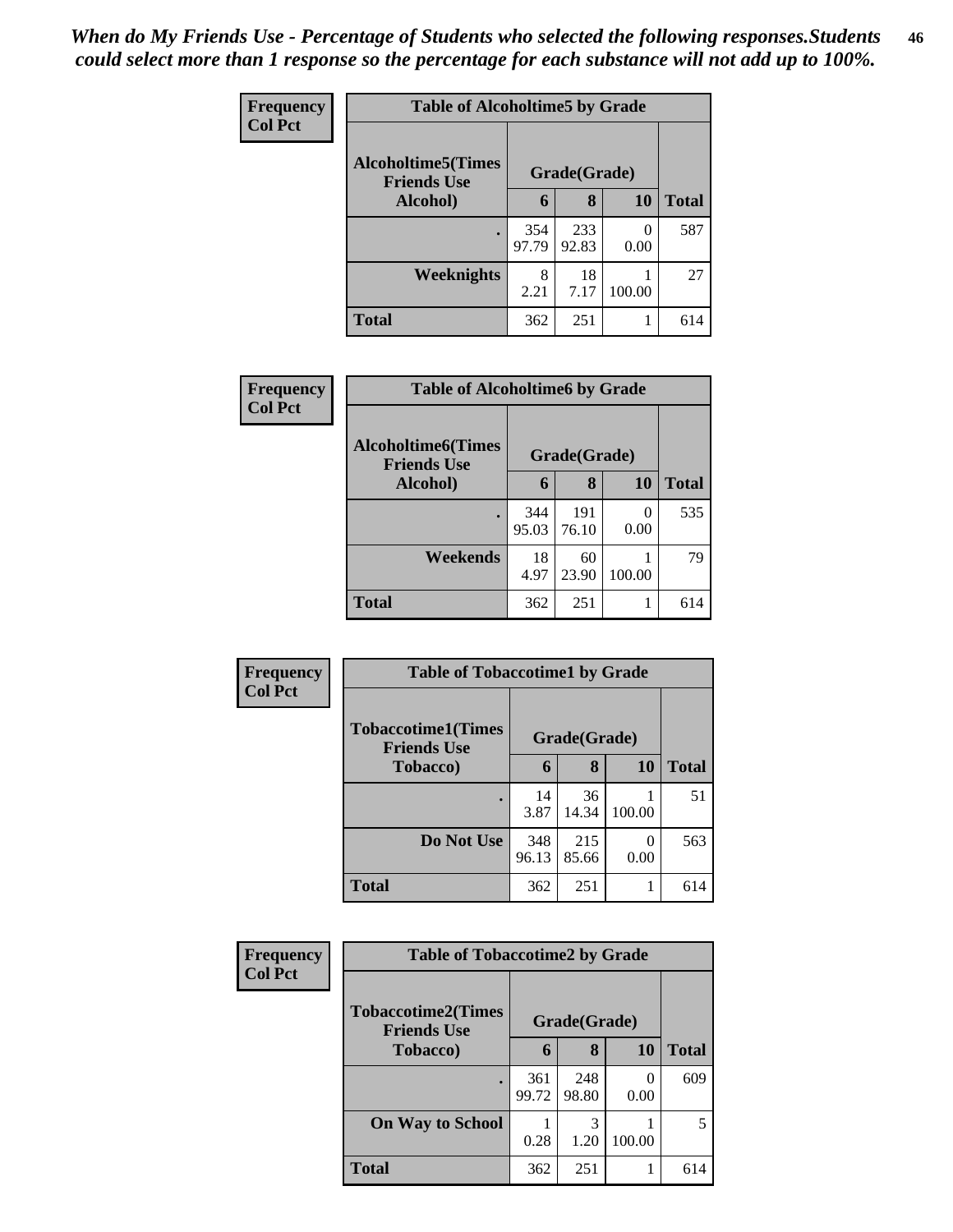| Frequency<br><b>Col Pct</b> | <b>Table of Tobaccotime3 by Grade</b>           |                        |              |           |              |  |
|-----------------------------|-------------------------------------------------|------------------------|--------------|-----------|--------------|--|
|                             | <b>Tobaccotime3(Times</b><br><b>Friends Use</b> |                        | Grade(Grade) |           |              |  |
|                             | <b>Tobacco</b> )                                | 6                      | 8            | 10        | <b>Total</b> |  |
|                             | $\bullet$                                       | 360<br>99.45           | 248<br>98.80 | 0<br>0.00 | 608          |  |
|                             | <b>During School</b>                            | $\mathfrak{D}$<br>0.55 | 3<br>1.20    | 100.00    | 6            |  |
|                             | <b>Total</b>                                    | 362                    | 251          |           | 614          |  |

| Frequency<br><b>Col Pct</b> | <b>Table of Tobaccotime4 by Grade</b> |              |              |              |     |  |
|-----------------------------|---------------------------------------|--------------|--------------|--------------|-----|--|
|                             | <b>Tobaccotime4(Times</b>             |              | Grade(Grade) |              |     |  |
| <b>Friends Use Tobacco)</b> | 6                                     | 8            | 10           | <b>Total</b> |     |  |
|                             |                                       | 359<br>99.17 | 240<br>95.62 | 0.00         | 599 |  |
|                             | <b>On Way Home From School</b>        | 3<br>0.83    | 11<br>4.38   | 100.00       | 15  |  |
|                             | <b>Total</b>                          | 362          | 251          |              | 614 |  |

| Frequency      | <b>Table of Tobaccotime5 by Grade</b>            |              |              |        |              |  |
|----------------|--------------------------------------------------|--------------|--------------|--------|--------------|--|
| <b>Col Pct</b> | <b>Tobaccotime5</b> (Times<br><b>Friends Use</b> |              | Grade(Grade) |        |              |  |
|                | <b>Tobacco</b> )                                 | 6            | 8            | 10     | <b>Total</b> |  |
|                | ٠                                                | 352<br>97.24 | 236<br>94.02 | 0.00   | 588          |  |
|                | Weeknights                                       | 10<br>2.76   | 15<br>5.98   | 100.00 | 26           |  |
|                | <b>Total</b>                                     | 362          | 251          | 1      | 614          |  |

| <b>Frequency</b> | <b>Table of Tobaccotime6 by Grade</b>           |              |              |        |              |  |
|------------------|-------------------------------------------------|--------------|--------------|--------|--------------|--|
| <b>Col Pct</b>   | <b>Tobaccotime6(Times</b><br><b>Friends Use</b> |              | Grade(Grade) |        |              |  |
|                  | <b>Tobacco</b> )                                | 6            | 8            | 10     | <b>Total</b> |  |
|                  | $\bullet$                                       | 352<br>97.24 | 218<br>86.85 | 0.00   | 570          |  |
|                  | Weekends                                        | 10<br>2.76   | 33<br>13.15  | 100.00 | 44           |  |
|                  | <b>Total</b>                                    | 362          | 251          |        | 614          |  |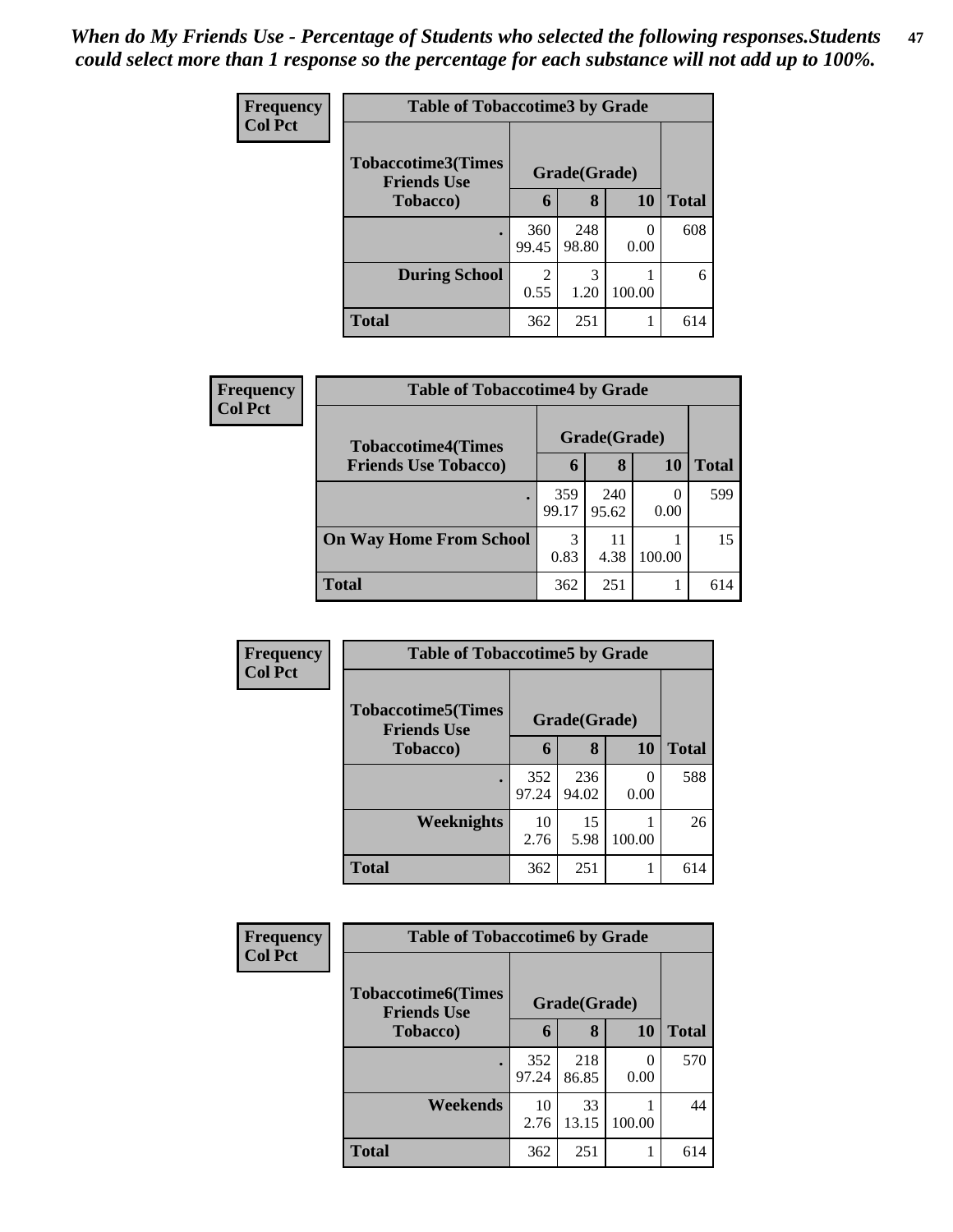| <b>Frequency</b> | <b>Table of Marijuanatime1 by Grade</b>            |              |              |           |              |
|------------------|----------------------------------------------------|--------------|--------------|-----------|--------------|
| <b>Col Pct</b>   | <b>Marijuanatime1</b> (Times<br><b>Friends Use</b> |              | Grade(Grade) |           |              |
|                  | Marijuana)                                         | 6            | 8            | 10        | <b>Total</b> |
|                  | ٠                                                  | 10<br>2.76   | 45<br>17.93  | 100.00    | 56           |
|                  | Do Not Use                                         | 352<br>97.24 | 206<br>82.07 | 0<br>0.00 | 558          |
|                  | <b>Total</b>                                       | 362          | 251          |           | 614          |

| Frequency      | <b>Table of Marijuanatime2 by Grade</b>    |               |              |                  |              |
|----------------|--------------------------------------------|---------------|--------------|------------------|--------------|
| <b>Col Pct</b> | Marijuanatime2(Times<br><b>Friends Use</b> |               | Grade(Grade) |                  |              |
|                | Marijuana)                                 | 6             | 8            | 10               | <b>Total</b> |
|                |                                            | 362<br>100.00 | 246<br>98.01 | $\Omega$<br>0.00 | 608          |
|                | <b>On Way to School</b>                    | 0<br>0.00     | 5<br>1.99    | 100.00           | 6            |
|                | <b>Total</b>                               | 362           | 251          |                  | 614          |

| Frequency<br><b>Col Pct</b> | <b>Table of Marijuanatime3 by Grade</b>    |              |              |                  |              |
|-----------------------------|--------------------------------------------|--------------|--------------|------------------|--------------|
|                             | Marijuanatime3(Times<br><b>Friends Use</b> |              | Grade(Grade) |                  |              |
|                             | Marijuana)                                 | 6            | 8            | 10               | <b>Total</b> |
|                             |                                            | 361<br>99.72 | 243<br>96.81 | $\left($<br>0.00 | 604          |
|                             | <b>During School</b>                       | 0.28         | 8<br>3.19    | 100.00           | 10           |
|                             | <b>Total</b>                               | 362          | 251          |                  | 614          |

| Frequency      | <b>Table of Marijuanatime4 by Grade</b>                        |              |              |        |              |  |
|----------------|----------------------------------------------------------------|--------------|--------------|--------|--------------|--|
| <b>Col Pct</b> | <b>Marijuanatime4</b> (Times<br><b>Friends Use Marijuana</b> ) |              | Grade(Grade) |        |              |  |
|                |                                                                | 6            | 8            | 10     | <b>Total</b> |  |
|                |                                                                | 361<br>99.72 | 237<br>94.42 | 0.00   | 598          |  |
|                | <b>On Way Home From School</b>                                 | 0.28         | 14<br>5.58   | 100.00 | 16           |  |
|                | <b>Total</b>                                                   | 362          | 251          |        | 614          |  |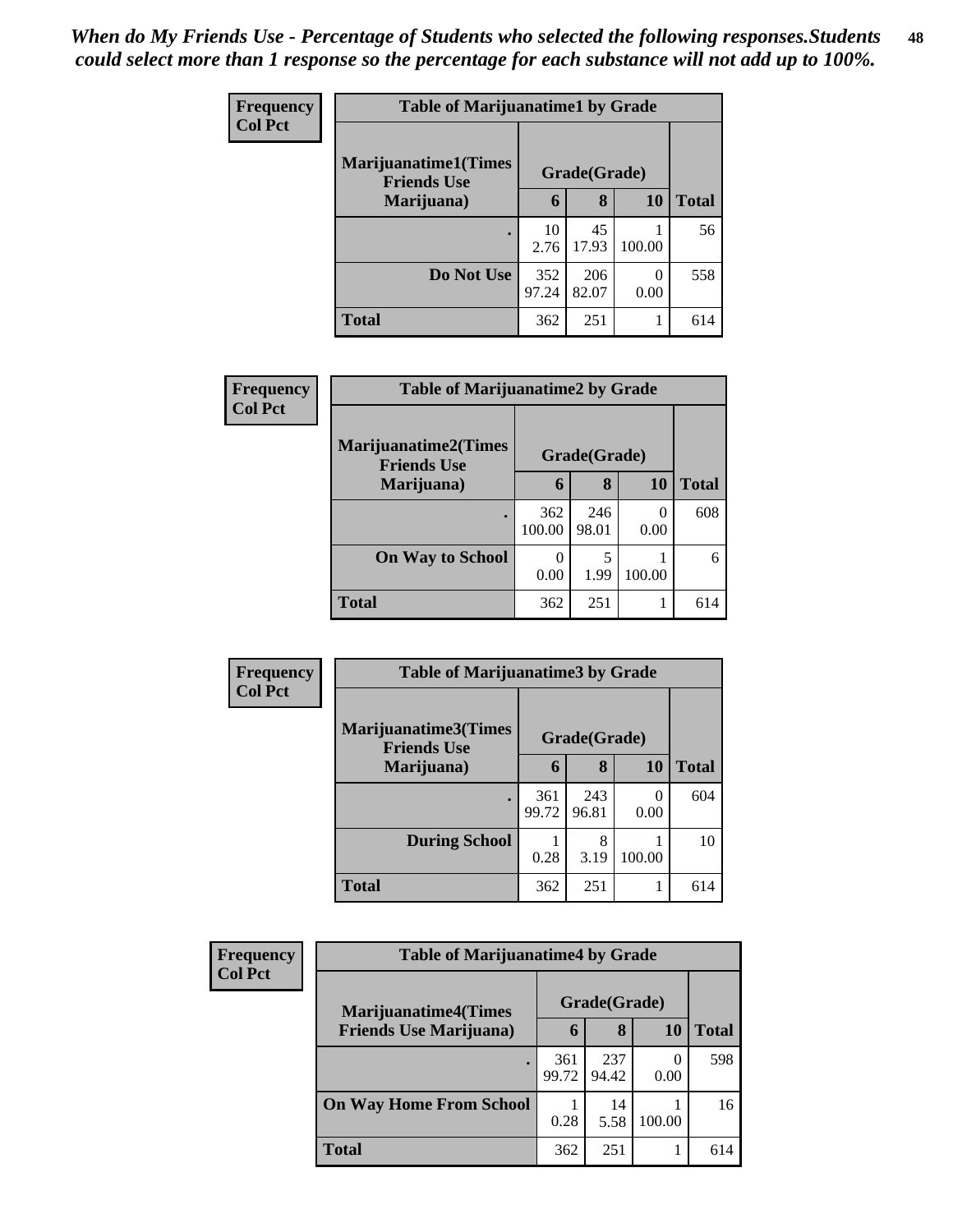| <b>Frequency</b> | <b>Table of Marijuanatime5 by Grade</b>            |              |              |        |              |
|------------------|----------------------------------------------------|--------------|--------------|--------|--------------|
| <b>Col Pct</b>   | <b>Marijuanatime5</b> (Times<br><b>Friends Use</b> |              | Grade(Grade) |        |              |
|                  | Marijuana)                                         | 6            | 8            | 10     | <b>Total</b> |
|                  |                                                    | 355<br>98.07 | 226<br>90.04 | 0.00   | 581          |
|                  | Weeknights                                         | 1.93         | 25<br>9.96   | 100.00 | 33           |
|                  | <b>Total</b>                                       | 362          | 251          |        | 614          |

| Frequency      | <b>Table of Marijuanatime6 by Grade</b>            |              |              |        |              |
|----------------|----------------------------------------------------|--------------|--------------|--------|--------------|
| <b>Col Pct</b> | <b>Marijuanatime6</b> (Times<br><b>Friends Use</b> |              | Grade(Grade) |        |              |
|                | Marijuana)                                         | 6            | 8            | 10     | <b>Total</b> |
|                | ٠                                                  | 356<br>98.34 | 209<br>83.27 | 0.00   | 565          |
|                | Weekends                                           | 6<br>1.66    | 42<br>16.73  | 100.00 | 49           |
|                | <b>Total</b>                                       | 362          | 251          |        | 614          |

| Frequency<br><b>Col Pct</b> | <b>Table of Otherdrugtime1 by Grade</b>                  |              |              |           |              |
|-----------------------------|----------------------------------------------------------|--------------|--------------|-----------|--------------|
|                             | <b>Otherdrugtime1</b> (Times<br><b>Friends Use Other</b> |              | Grade(Grade) |           |              |
|                             | <b>Illegal Drugs</b> )                                   | 6            | 8            | 10        | <b>Total</b> |
|                             |                                                          | 10<br>2.76   | 28<br>11.16  | 100.00    | 39           |
|                             | Do Not Use                                               | 352<br>97.24 | 223<br>88.84 | 0<br>0.00 | 575          |
|                             | <b>Total</b>                                             | 362          | 251          |           | 614          |

| <b>Frequency</b> | <b>Table of Otherdrugtime2 by Grade</b>                 |              |              |           |              |  |
|------------------|---------------------------------------------------------|--------------|--------------|-----------|--------------|--|
| <b>Col Pct</b>   | <b>Otherdrugtime2(Times</b><br><b>Friends Use Other</b> | Grade(Grade) |              |           |              |  |
|                  | <b>Illegal Drugs</b> )                                  | 6            | 8            | 10        | <b>Total</b> |  |
|                  |                                                         | 359<br>99.17 | 250<br>99.60 | 0<br>0.00 | 609          |  |
|                  | <b>On Way to School</b>                                 | 3<br>0.83    | 0.40         | 100.00    | 5            |  |
|                  | <b>Total</b>                                            | 362          | 251          |           | 614          |  |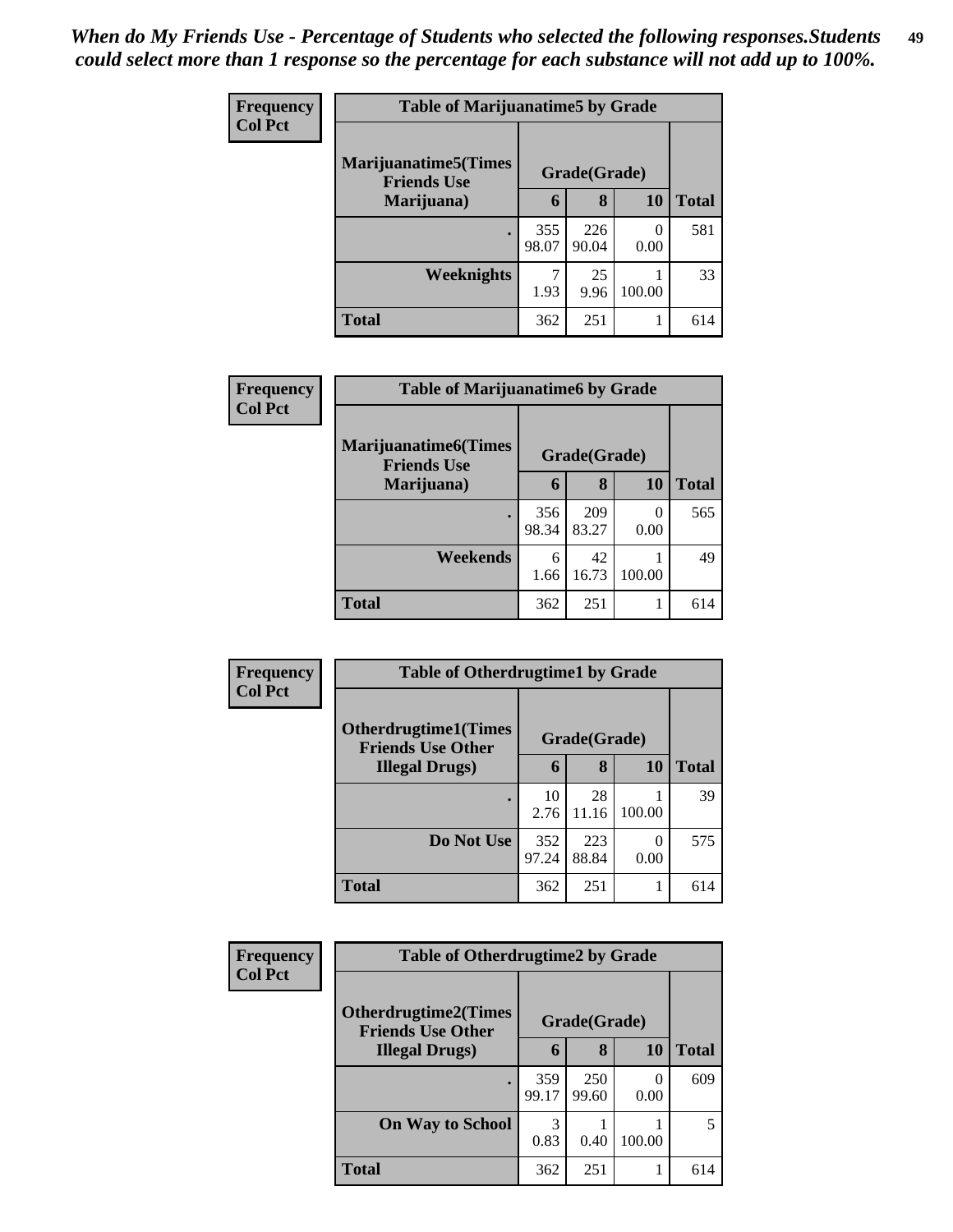| <b>Frequency</b> | <b>Table of Otherdrugtime3 by Grade</b>                          |                        |              |           |              |  |
|------------------|------------------------------------------------------------------|------------------------|--------------|-----------|--------------|--|
| <b>Col Pct</b>   | Otherdrugtime3(Times<br>Grade(Grade)<br><b>Friends Use Other</b> |                        |              |           |              |  |
|                  | <b>Illegal Drugs</b> )                                           | 6                      | 8            | 10        | <b>Total</b> |  |
|                  |                                                                  | 360<br>99.45           | 248<br>98.80 | 0<br>0.00 | 608          |  |
|                  | <b>During School</b>                                             | $\mathfrak{D}$<br>0.55 | 3<br>1.20    | 100.00    | 6            |  |
|                  | <b>Total</b>                                                     | 362                    | 251          |           | 614          |  |

| <b>Frequency</b> | <b>Table of Otherdrugtime4 by Grade</b>                         |                                     |              |                  |              |  |
|------------------|-----------------------------------------------------------------|-------------------------------------|--------------|------------------|--------------|--|
| <b>Col Pct</b>   | <b>Otherdrugtime4(Times</b><br><b>Friends Use Other Illegal</b> |                                     | Grade(Grade) |                  |              |  |
|                  | Drugs)                                                          | 6                                   | 8            | 10               | <b>Total</b> |  |
|                  |                                                                 | 360<br>99.45                        | 244<br>97.21 | $\theta$<br>0.00 | 604          |  |
|                  | <b>On Way Home From School</b>                                  | $\mathcal{D}_{\mathcal{L}}$<br>0.55 | 7<br>2.79    | 100.00           | 10           |  |
|                  | <b>Total</b>                                                    | 362                                 | 251          |                  | 614          |  |

| <b>Frequency</b><br><b>Col Pct</b> | <b>Table of Otherdrugtime5 by Grade</b>                  |              |              |           |              |  |  |
|------------------------------------|----------------------------------------------------------|--------------|--------------|-----------|--------------|--|--|
|                                    | <b>Otherdrugtime5</b> (Times<br><b>Friends Use Other</b> |              | Grade(Grade) |           |              |  |  |
|                                    | <b>Illegal Drugs</b> )                                   | 6            | 8            | 10        | <b>Total</b> |  |  |
|                                    |                                                          | 356<br>98.34 | 241<br>96.02 | 0<br>0.00 | 597          |  |  |
|                                    | Weeknights                                               | 6<br>1.66    | 10<br>3.98   | 100.00    | 17           |  |  |
|                                    | <b>Total</b>                                             | 362          | 251          |           | 614          |  |  |

| <b>Frequency</b> | <b>Table of Otherdrugtime6 by Grade</b>                  |              |              |                  |              |  |
|------------------|----------------------------------------------------------|--------------|--------------|------------------|--------------|--|
| <b>Col Pct</b>   | <b>Otherdrugtime6</b> (Times<br><b>Friends Use Other</b> |              | Grade(Grade) |                  |              |  |
|                  | <b>Illegal Drugs</b> )                                   | 6            | 8            | <b>10</b>        | <b>Total</b> |  |
|                  |                                                          | 353<br>97.51 | 223<br>88.84 | $\left($<br>0.00 | 576          |  |
|                  | Weekends                                                 | 9<br>2.49    | 28<br>11.16  | 100.00           | 38           |  |
|                  | <b>Total</b>                                             | 362          | 251          |                  | 614          |  |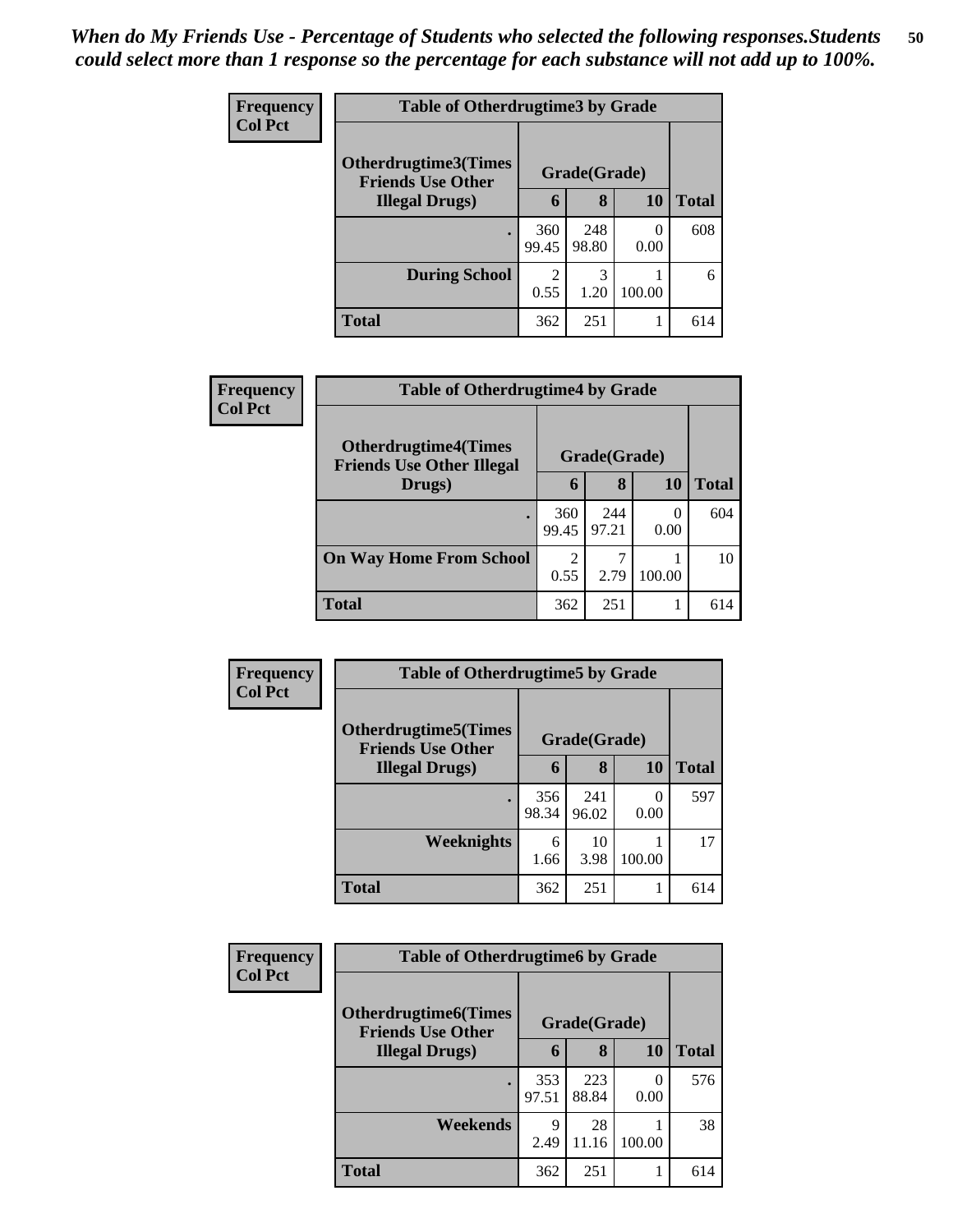| Frequency      | <b>Table of Educationalcohol by Grade</b>                                                                  |              |              |           |              |  |
|----------------|------------------------------------------------------------------------------------------------------------|--------------|--------------|-----------|--------------|--|
| <b>Col Pct</b> | Educationalcohol(I<br>have been taught<br>about alcohol,<br>tobacco,<br>and other drugs<br>within the last |              | Grade(Grade) |           |              |  |
|                | year at school)                                                                                            | 6            | 8            | <b>10</b> | <b>Total</b> |  |
|                | Yes                                                                                                        | 336<br>92.82 | 193<br>76.89 | 100.00    | 530          |  |
|                | N <sub>0</sub>                                                                                             | 26<br>7.18   | 58<br>23.11  | 0<br>0.00 | 84           |  |
|                | <b>Total</b>                                                                                               | 362          | 251          | 1         | 614          |  |

| Frequency      | <b>Table of Eversmoked by Grade</b> |              |              |           |              |  |  |  |
|----------------|-------------------------------------|--------------|--------------|-----------|--------------|--|--|--|
| <b>Col Pct</b> | Eversmoked(I<br>have smoked         |              | Grade(Grade) |           |              |  |  |  |
|                | a cigarette)                        | 6            | 8            | 10        | <b>Total</b> |  |  |  |
|                | <b>Yes</b>                          | 10<br>2.76   | 36<br>14.34  | 100.00    | 47           |  |  |  |
|                | N <sub>o</sub>                      | 352<br>97.24 | 215<br>85.66 | 0<br>0.00 | 567          |  |  |  |
|                | <b>Total</b>                        | 362          | 251          | 1         | 614          |  |  |  |

| <b>Frequency</b> | <b>Table of Drovedrinking by Grade</b> |          |              |        |              |  |
|------------------|----------------------------------------|----------|--------------|--------|--------------|--|
| <b>Col Pct</b>   |                                        |          |              |        |              |  |
|                  | Drovedrinking(In<br>the past 30 days I |          |              |        |              |  |
|                  | have driven a car                      |          |              |        |              |  |
|                  | or other vehicle<br>while I was        |          | Grade(Grade) |        |              |  |
|                  | drinking alcohol)                      | 6        | 8            | 10     | <b>Total</b> |  |
|                  | Yes                                    | $\Omega$ | 0            |        |              |  |
|                  |                                        |          |              | 100.00 |              |  |
|                  | <b>Total</b>                           | 0        | $\mathbf{0}$ |        |              |  |
|                  | Frequency Missing $= 613$              |          |              |        |              |  |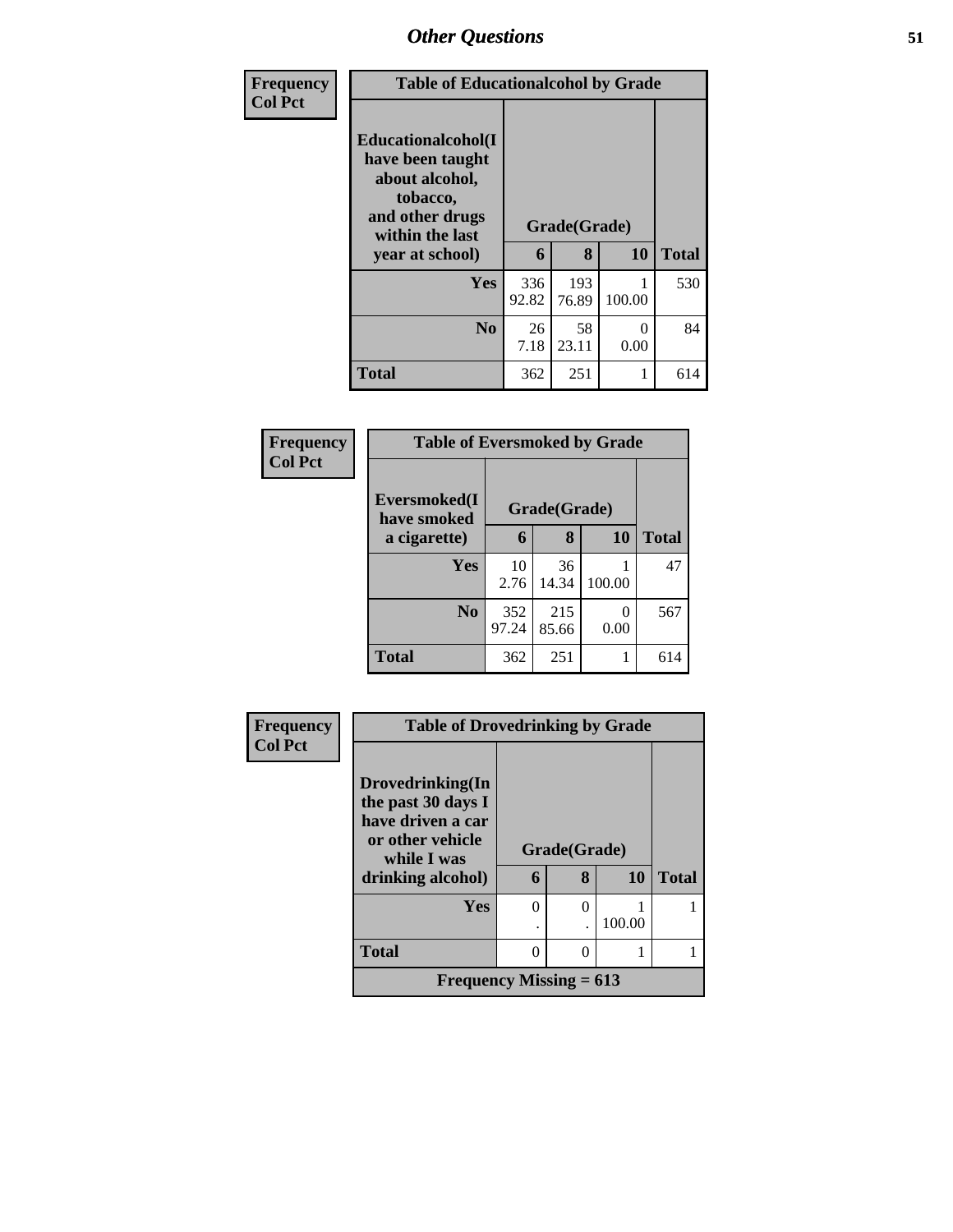| Frequency      | <b>Table of Rodedrinking by Grade</b>                                                                                  |              |                   |           |              |  |  |
|----------------|------------------------------------------------------------------------------------------------------------------------|--------------|-------------------|-----------|--------------|--|--|
| <b>Col Pct</b> | Rodedrinking(In<br>the past 30 days<br>I have ridden in<br>a car with a<br>driver who had<br>been drinking<br>alcohol) | 6            | Grade(Grade)<br>8 | 10        | <b>Total</b> |  |  |
|                | <b>Yes</b>                                                                                                             | 32<br>8.84   | 26<br>10.36       | 100.00    | 59           |  |  |
|                | N <sub>0</sub>                                                                                                         | 330<br>91.16 | 225<br>89.64      | 0<br>0.00 | 555          |  |  |
|                | <b>Total</b>                                                                                                           | 362          | 251               |           | 614          |  |  |

| <b>Frequency</b> | <b>Table of Drugsschool by Grade</b>                                                                                                   |              |                   |           |              |  |  |  |
|------------------|----------------------------------------------------------------------------------------------------------------------------------------|--------------|-------------------|-----------|--------------|--|--|--|
| <b>Col Pct</b>   | <b>Drugsschool</b> (During<br>the past 12 months,<br>I have been offered,<br>sold,<br>or given illegal<br>drugs on school<br>property) | 6            | Grade(Grade)<br>8 | 10        | <b>Total</b> |  |  |  |
|                  | Yes                                                                                                                                    | 20<br>5.52   | 27<br>10.76       | 100.00    | 48           |  |  |  |
|                  | N <sub>0</sub>                                                                                                                         | 342<br>94.48 | 224<br>89.24      | 0<br>0.00 | 566          |  |  |  |
|                  | <b>Total</b>                                                                                                                           | 362          | 251               |           | 614          |  |  |  |

| <b>Frequency</b> | <b>Table of Helpbullied by Grade</b>                             |                   |              |             |     |
|------------------|------------------------------------------------------------------|-------------------|--------------|-------------|-----|
| <b>Col Pct</b>   | Helpbullied(I<br>would help<br>someone who was<br>being bullied) | Grade(Grade)<br>6 | <b>Total</b> |             |     |
|                  |                                                                  |                   | 8            | 10          |     |
|                  | <b>Strongly Agree</b>                                            | 217<br>59.94      | 129<br>51.39 | 0<br>0.00   | 346 |
|                  | <b>Somewhat Agree</b>                                            | 113<br>31.22      | 95<br>37.85  | 0<br>0.00   | 208 |
|                  | <b>Somewhat Disagree</b>                                         | 16<br>4.42        | 11<br>4.38   | 0<br>0.00   | 27  |
|                  | <b>Strongly Disagree</b>                                         | 16<br>4.42        | 16<br>6.37   | 1<br>100.00 | 33  |
|                  | Total                                                            | 362               | 251          | 1           | 614 |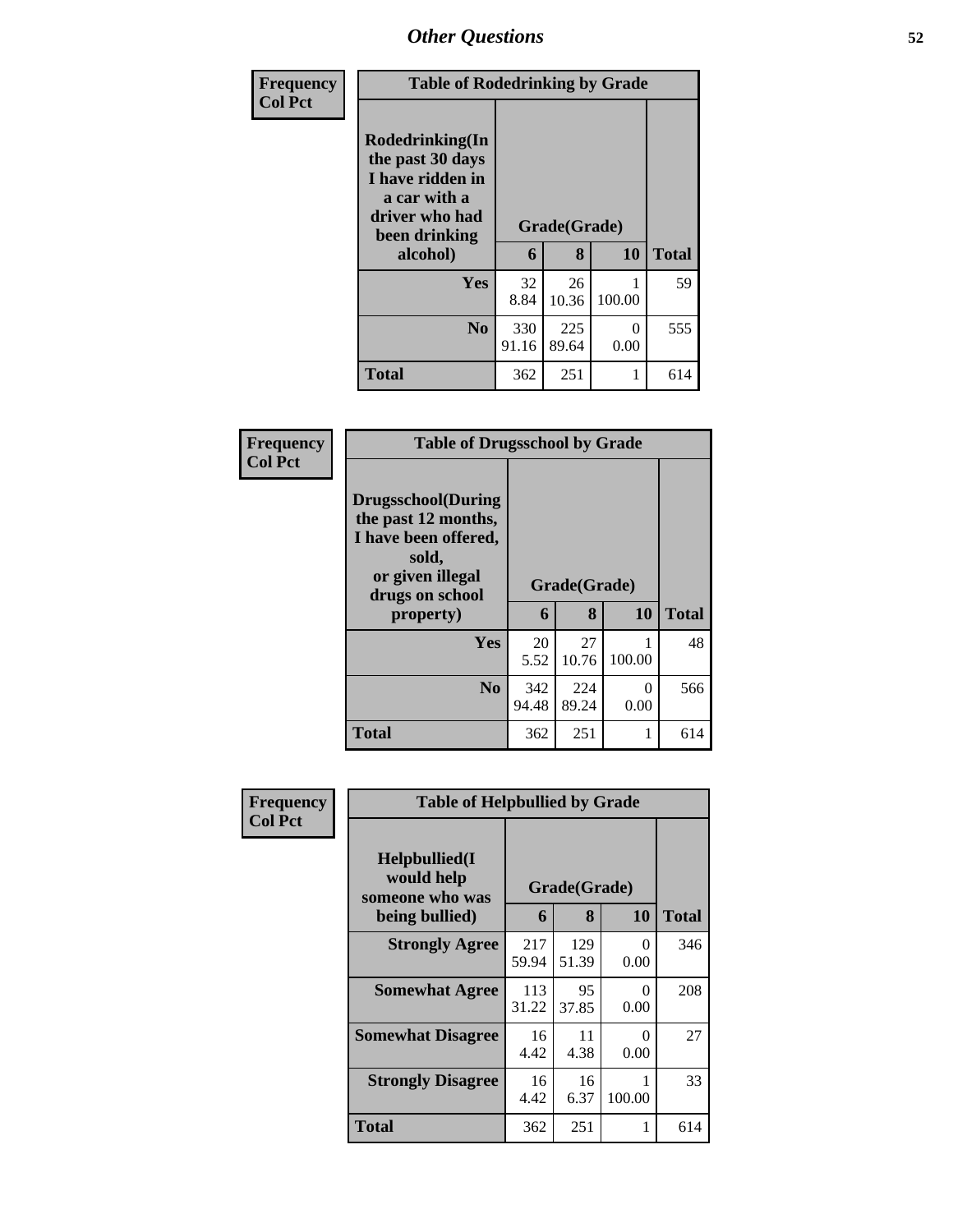| <b>Frequency</b> | <b>Table of Grade by Bingedrinking</b> |                             |                                                                                                                 |                   |                              |                   |              |
|------------------|----------------------------------------|-----------------------------|-----------------------------------------------------------------------------------------------------------------|-------------------|------------------------------|-------------------|--------------|
| <b>Row Pct</b>   |                                        |                             | <b>Bingedrinking</b> (I have drunk five<br>or more drinks of alcohol at one<br>sitting during the last 30 days) |                   |                              |                   |              |
|                  | Grade(Grade)                           | $\mathbf{0}$<br><b>Days</b> | 1 or 2<br>days                                                                                                  | 3 to<br>5<br>days | 6 <sub>to</sub><br>9<br>days | All<br>30<br>days | <b>Total</b> |
|                  | 6                                      | 362<br>100.00               | 0<br>0.00                                                                                                       | 0<br>0.00         | $\Omega$<br>0.00             | 0<br>0.00         | 362          |
|                  | 8                                      | 241<br>96.02                | 4<br>1.59                                                                                                       | 3<br>1.20         | 0.40                         | 2<br>0.80         | 251          |
|                  | 10                                     | $\Omega$<br>0.00            | 100.00                                                                                                          | $\Omega$<br>0.00  | $\Omega$<br>0.00             | $\Omega$<br>0.00  | 1            |
|                  | <b>Total</b>                           | 603                         | 5                                                                                                               | 3                 |                              | 2                 | 614          |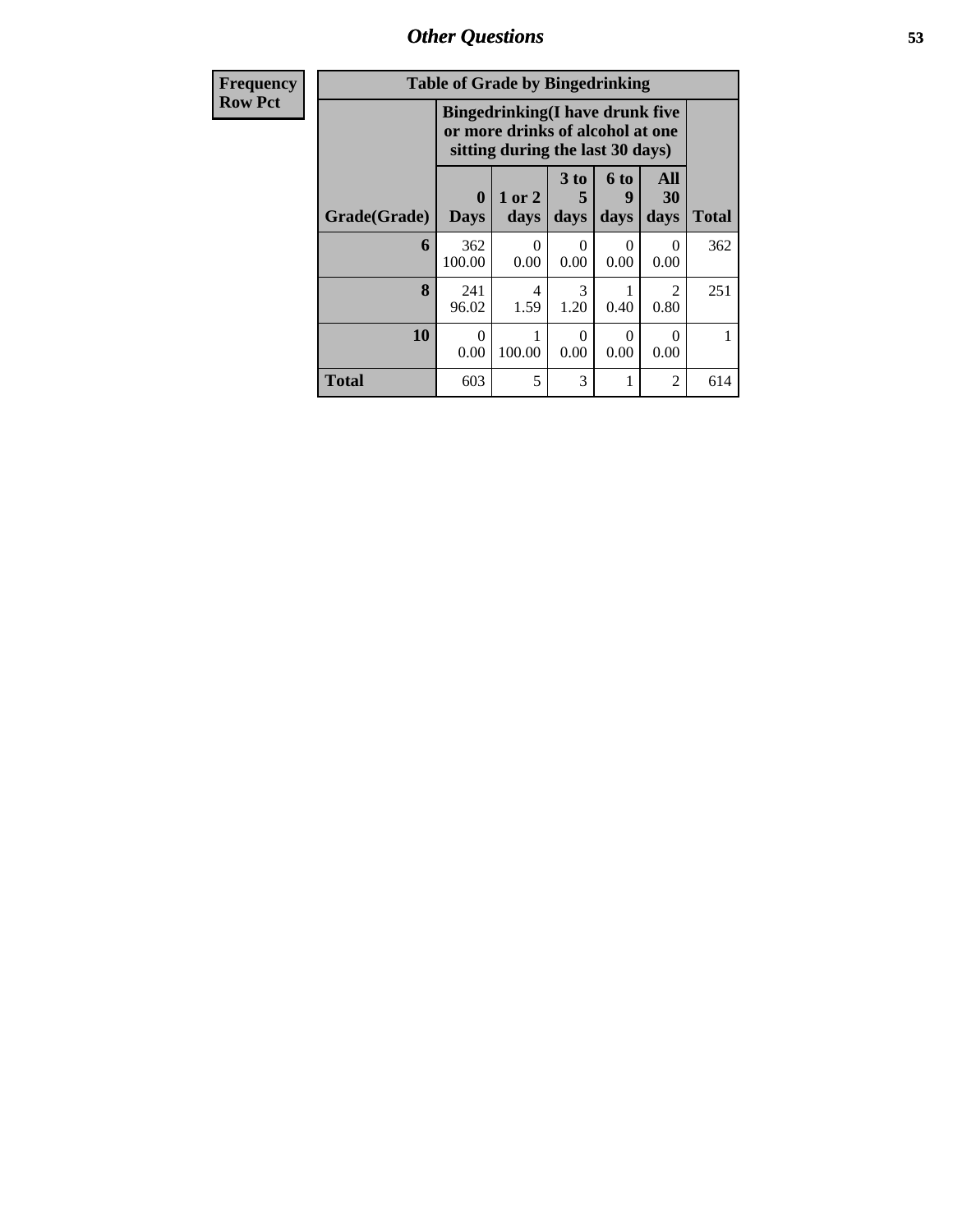#### *Nutrition* **54**

**Frequency Row Pct**

| <b>Table of Grade by Dairy</b> |                          |                                                                 |                                    |                                    |              |  |
|--------------------------------|--------------------------|-----------------------------------------------------------------|------------------------------------|------------------------------------|--------------|--|
|                                |                          | Dairy (I eat at least 3 servings of dairy<br>products each day) |                                    |                                    |              |  |
| Grade(Grade)                   | <b>Strongly</b><br>Agree | <b>Somewhat</b><br>Agree                                        | <b>Somewhat</b><br><b>Disagree</b> | <b>Strongly</b><br><b>Disagree</b> | <b>Total</b> |  |
| 6                              | 162<br>44.75             | 138<br>38.12                                                    | 47<br>12.98                        | 15<br>4.14                         | 362          |  |
| 8                              | 94<br>37.45              | 118<br>47.01                                                    | 25<br>9.96                         | 14<br>5.58                         | 251          |  |
| 10                             | 100.00                   | 0<br>0.00                                                       | 0<br>0.00                          | $\Omega$<br>0.00                   | 1            |  |
| <b>Total</b>                   | 257                      | 256                                                             | 72                                 | 29                                 | 614          |  |

**Frequency Row Pct**

| $\overline{I}$ | <b>Table of Grade by Fruitveg</b> |                          |                                                                          |                                        |                                    |              |  |  |
|----------------|-----------------------------------|--------------------------|--------------------------------------------------------------------------|----------------------------------------|------------------------------------|--------------|--|--|
|                |                                   |                          | Fruitveg(I eat at least 5 servings of fruits<br>and vegetables each day) |                                        |                                    |              |  |  |
|                | Grade(Grade)                      | <b>Strongly</b><br>Agree | Agree                                                                    | Somewhat   Somewhat<br><b>Disagree</b> | <b>Strongly</b><br><b>Disagree</b> | <b>Total</b> |  |  |
|                | 6                                 | 105<br>29.01             | 159<br>43.92                                                             | 73<br>20.17                            | 25<br>6.91                         | 362          |  |  |
|                | 8                                 | 68<br>27.09              | 93<br>37.05                                                              | 60<br>23.90                            | 30<br>11.95                        | 251          |  |  |
|                | 10                                | 100.00                   | 0<br>0.00                                                                | 0<br>0.00                              | 0.00                               |              |  |  |
|                | <b>Total</b>                      | 174                      | 252                                                                      | 133                                    | 55                                 | 614          |  |  |

| <b>Frequency</b> |
|------------------|
| <b>Row Pct</b>   |

| <b>Table of Grade by Cafeteriahealthy</b> |                          |                                                                       |                                    |                                    |              |  |
|-------------------------------------------|--------------------------|-----------------------------------------------------------------------|------------------------------------|------------------------------------|--------------|--|
|                                           |                          | Cafeteriahealthy (School meals in my<br>school cafeteria are healthy) |                                    |                                    |              |  |
| Grade(Grade)                              | <b>Strongly</b><br>Agree | <b>Somewhat</b><br>Agree                                              | <b>Somewhat</b><br><b>Disagree</b> | <b>Strongly</b><br><b>Disagree</b> | <b>Total</b> |  |
| 6                                         | 73<br>20.17              | 157<br>43.37                                                          | 84<br>23.20                        | 48<br>13.26                        | 362          |  |
| 8                                         | 28<br>11.16              | 99<br>39.44                                                           | 62<br>24.70                        | 62<br>24.70                        | 251          |  |
| 10                                        | 100.00                   | $\Omega$<br>0.00                                                      | 0<br>0.00                          | 0<br>0.00                          |              |  |
| <b>Total</b>                              | 102                      | 256                                                                   | 146                                | 110                                | 614          |  |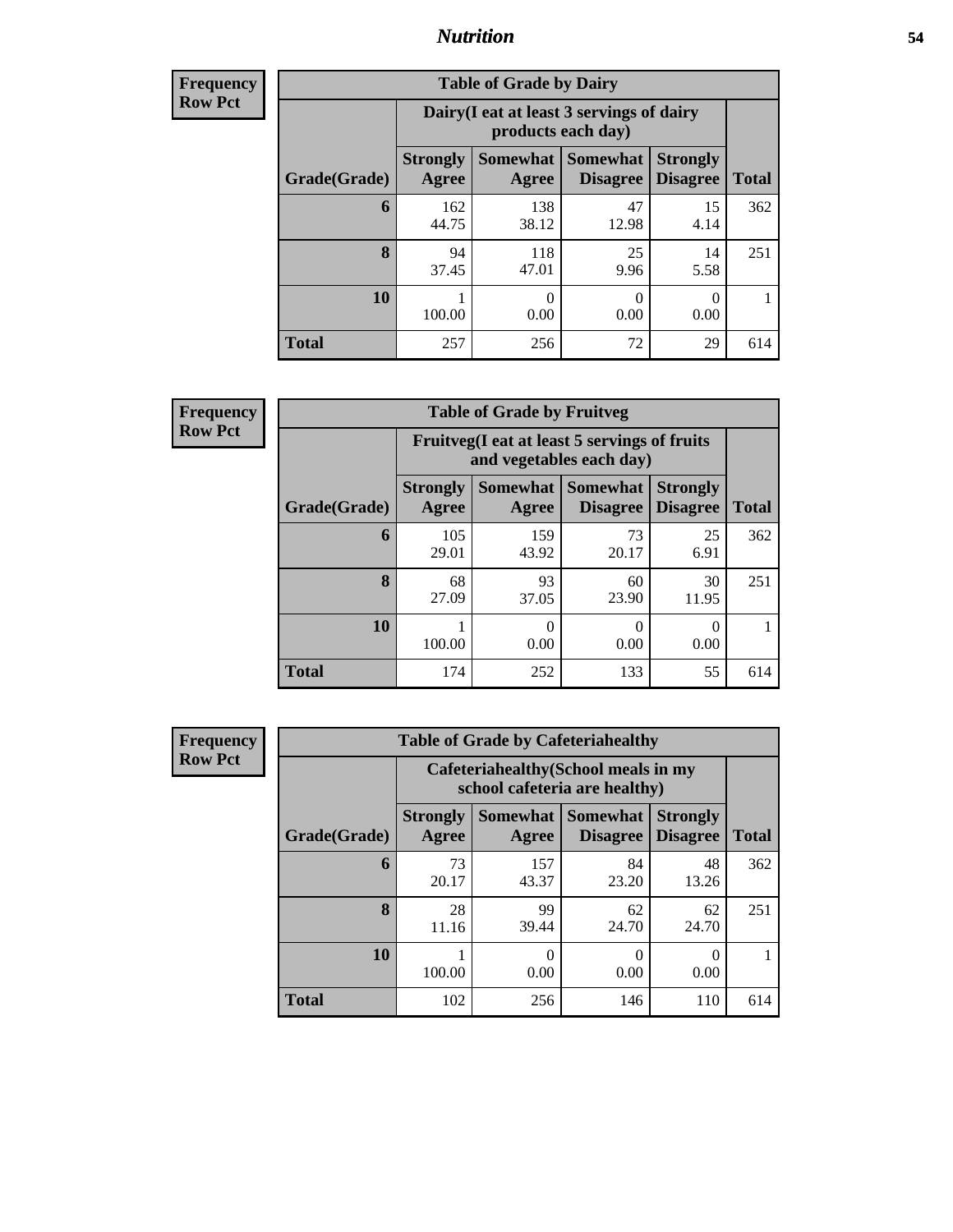### *Nutrition* **55**

| Frequency |
|-----------|
| Row Pct   |

| <b>Table of Grade by Cafeterianutrition</b> |                          |                                                                                           |                                    |                                    |              |  |
|---------------------------------------------|--------------------------|-------------------------------------------------------------------------------------------|------------------------------------|------------------------------------|--------------|--|
|                                             |                          | <b>Cafeterianutrition</b> (Facts about nutrition<br>are available in my school cafeteria) |                                    |                                    |              |  |
| Grade(Grade)                                | <b>Strongly</b><br>Agree | Somewhat  <br>Agree                                                                       | <b>Somewhat</b><br><b>Disagree</b> | <b>Strongly</b><br><b>Disagree</b> | <b>Total</b> |  |
| 6                                           | 108<br>29.83             | 124<br>34.25                                                                              | 69<br>19.06                        | 61<br>16.85                        | 362          |  |
| 8                                           | 65<br>25.90              | 87<br>34.66                                                                               | 47<br>18.73                        | 52<br>20.72                        | 251          |  |
| 10                                          | 100.00                   | 0<br>0.00                                                                                 | 0<br>0.00                          | 0.00                               |              |  |
| <b>Total</b>                                | 174                      | 211                                                                                       | 116                                | 113                                | 614          |  |

**Frequency Row Pct**

| <b>Table of Grade by Schoollunch</b> |                                                                 |                          |                             |                                    |              |  |
|--------------------------------------|-----------------------------------------------------------------|--------------------------|-----------------------------|------------------------------------|--------------|--|
|                                      | Schoollunch(I eat school lunch three or<br>more times per week) |                          |                             |                                    |              |  |
| Grade(Grade)                         | <b>Strongly</b><br>Agree                                        | <b>Somewhat</b><br>Agree | <b>Somewhat</b><br>Disagree | <b>Strongly</b><br><b>Disagree</b> | <b>Total</b> |  |
| 6                                    | 178<br>49.17                                                    | 40<br>11.05              | 24<br>6.63                  | 120<br>33.15                       | 362          |  |
| 8                                    | 107<br>42.63                                                    | 46<br>18.33              | 15<br>5.98                  | 83<br>33.07                        | 251          |  |
| 10                                   | 100.00                                                          | 0<br>0.00                | 0<br>0.00                   | 0.00                               |              |  |
| <b>Total</b>                         | 286                                                             | 86                       | 39                          | 203                                | 614          |  |

**Frequency Row Pct**

| <b>Table of Grade by Foodchoices</b> |                                 |                                                                            |                                    |                                    |              |  |  |
|--------------------------------------|---------------------------------|----------------------------------------------------------------------------|------------------------------------|------------------------------------|--------------|--|--|
|                                      |                                 | <b>Foodchoices</b> (I make healthy food choices in<br>my school cafeteria) |                                    |                                    |              |  |  |
| Grade(Grade)                         | <b>Strongly</b><br><b>Agree</b> | <b>Somewhat</b><br>Agree                                                   | <b>Somewhat</b><br><b>Disagree</b> | <b>Strongly</b><br><b>Disagree</b> | <b>Total</b> |  |  |
| 6                                    | 145<br>40.06                    | 154<br>42.54                                                               | 36<br>9.94                         | 27<br>7.46                         | 362          |  |  |
| 8                                    | 73<br>29.08                     | 102<br>40.64                                                               | 36<br>14.34                        | 40<br>15.94                        | 251          |  |  |
| 10                                   | 100.00                          | $\Omega$<br>0.00                                                           | 0<br>0.00                          | 0<br>0.00                          |              |  |  |
| <b>Total</b>                         | 219                             | 256                                                                        | 72                                 | 67                                 | 614          |  |  |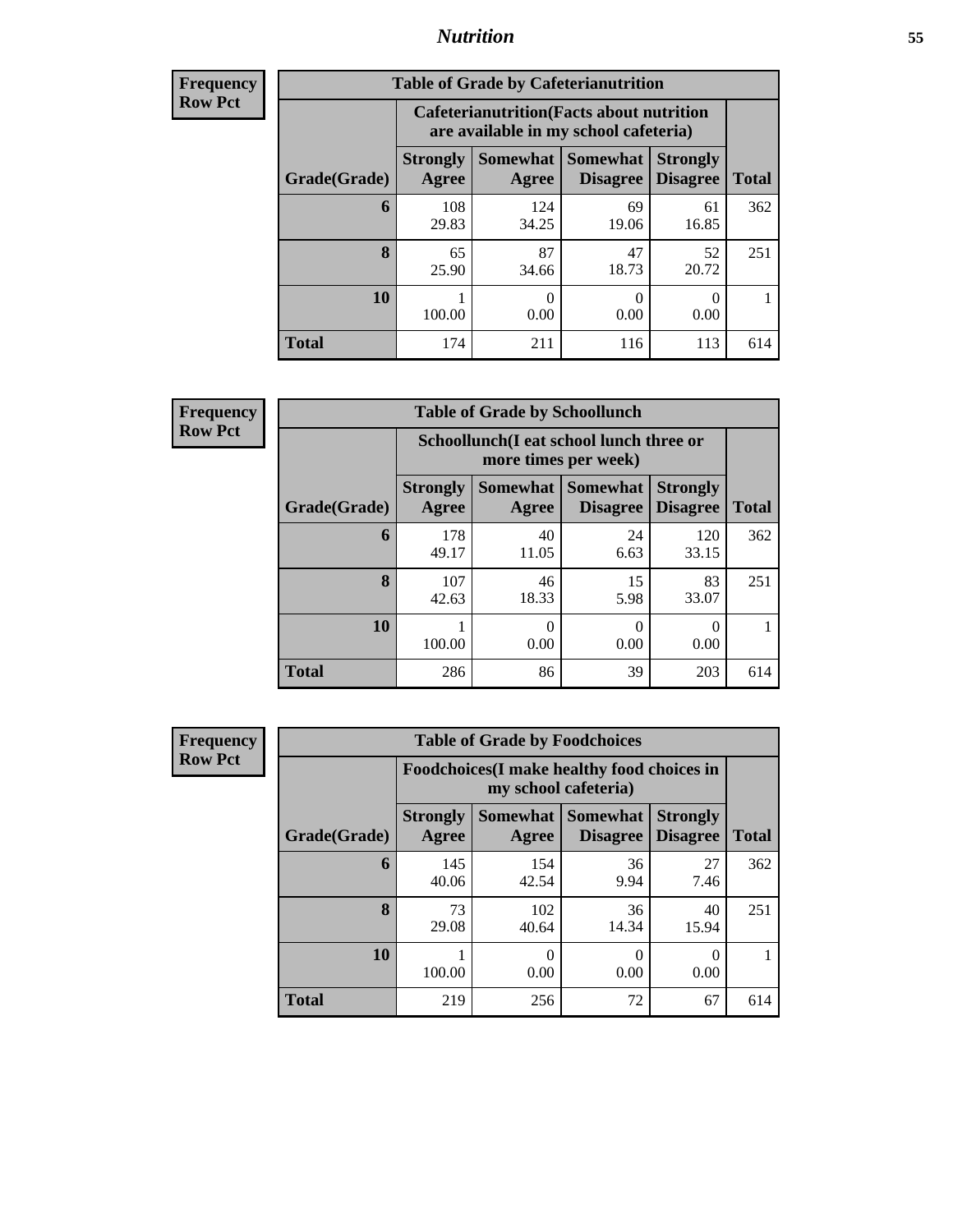### *Nutrition* **56**

| Frequency |
|-----------|
| Row Pct   |

| <b>Table of Grade by Wholewheat</b> |                                                                                                             |                          |                                    |                                    |              |  |
|-------------------------------------|-------------------------------------------------------------------------------------------------------------|--------------------------|------------------------------------|------------------------------------|--------------|--|
|                                     | Wholewheat (There are whole wheat and<br>multigrain breads and cereals available in<br>my school cafeteria) |                          |                                    |                                    |              |  |
| Grade(Grade)                        | <b>Strongly</b><br>Agree                                                                                    | <b>Somewhat</b><br>Agree | <b>Somewhat</b><br><b>Disagree</b> | <b>Strongly</b><br><b>Disagree</b> | <b>Total</b> |  |
| 6                                   | 83<br>22.93                                                                                                 | 115<br>31.77             | 94<br>25.97                        | 70<br>19.34                        | 362          |  |
| 8                                   | 44<br>17.53                                                                                                 | 71<br>28.29              | 47<br>18.73                        | 89<br>35.46                        | 251          |  |
| 10                                  | 100.00                                                                                                      | 0<br>0.00                | 0<br>0.00                          | 0<br>0.00                          |              |  |
| <b>Total</b>                        | 128                                                                                                         | 186                      | 141                                | 159                                | 614          |  |

**Frequency Row Pct**

| $\overline{7}$ | <b>Table of Grade by Healthyvending</b>                                                                                                       |                          |                          |                             |                                    |              |  |  |
|----------------|-----------------------------------------------------------------------------------------------------------------------------------------------|--------------------------|--------------------------|-----------------------------|------------------------------------|--------------|--|--|
|                | Healthyvending (If only healthy snacks and<br>beverages were available in the vending<br>machines during the school day,<br>I would buy them) |                          |                          |                             |                                    |              |  |  |
|                | Grade(Grade)                                                                                                                                  | <b>Strongly</b><br>Agree | <b>Somewhat</b><br>Agree | Somewhat<br><b>Disagree</b> | <b>Strongly</b><br><b>Disagree</b> | <b>Total</b> |  |  |
|                | 6                                                                                                                                             | 152<br>41.99             | 123<br>33.98             | 55<br>15.19                 | 32<br>8.84                         | 362          |  |  |
|                | 8                                                                                                                                             | 84<br>33.47              | 84<br>33.47              | 30<br>11.95                 | 53<br>21.12                        | 251          |  |  |
|                | 10                                                                                                                                            | 0.00                     | 0<br>0.00                | 0<br>0.00                   | 100.00                             |              |  |  |
|                | <b>Total</b>                                                                                                                                  | 236                      | 207                      | 85                          | 86                                 | 614          |  |  |

**Frequency Row Pct**

| <b>Table of Grade by Schoolbreakfast</b> |                          |                                                                                                                                         |                                          |                                    |              |  |  |
|------------------------------------------|--------------------------|-----------------------------------------------------------------------------------------------------------------------------------------|------------------------------------------|------------------------------------|--------------|--|--|
|                                          |                          | Schoolbreakfast (If breakfast were<br>available at school,<br>but outside the cafeteria,<br>I would eat breakfast at school more often) |                                          |                                    |              |  |  |
| Grade(Grade)                             | <b>Strongly</b><br>Agree | Agree                                                                                                                                   | Somewhat   Somewhat  <br><b>Disagree</b> | <b>Strongly</b><br><b>Disagree</b> | <b>Total</b> |  |  |
| 6                                        | 115<br>31.77             | 101<br>27.90                                                                                                                            | 68<br>18.78                              | 78<br>21.55                        | 362          |  |  |
| 8                                        | 95<br>37.85              | 70<br>27.89                                                                                                                             | 46<br>18.33                              | 40<br>15.94                        | 251          |  |  |
| 10                                       | 100.00                   | $\Omega$<br>0.00                                                                                                                        | 0<br>0.00                                | 0<br>0.00                          |              |  |  |
| Total                                    | 211                      | 171                                                                                                                                     | 114                                      | 118                                | 614          |  |  |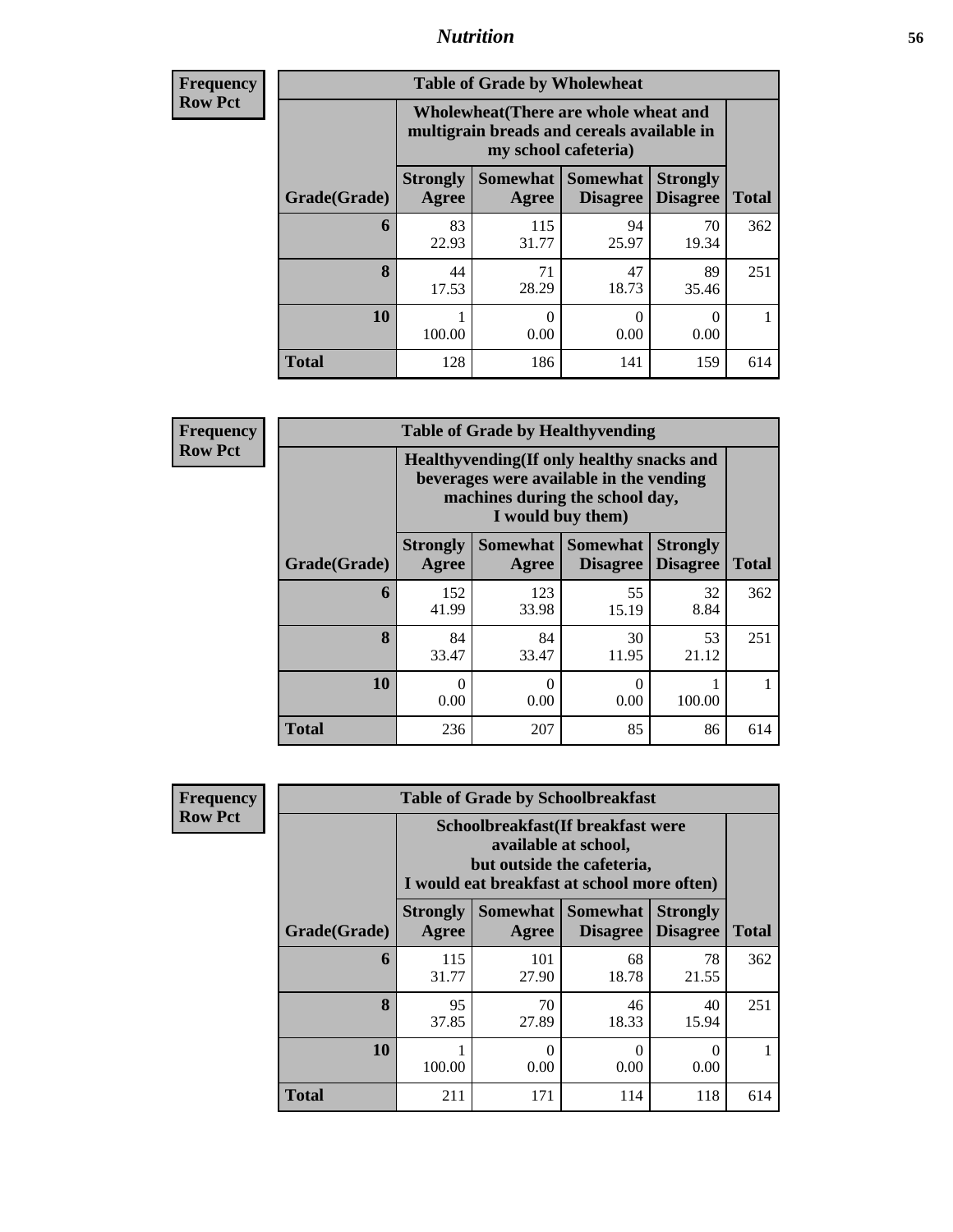| Frequency      | <b>Table of Educationaids by Grade</b>                                                                    |              |                   |           |              |
|----------------|-----------------------------------------------------------------------------------------------------------|--------------|-------------------|-----------|--------------|
| <b>Col Pct</b> | <b>Educationaids</b> (I<br>have been<br>taught about<br><b>HIV/AIDS</b> at<br>school in the<br>past year) | 6            | Grade(Grade)<br>8 | 10        | <b>Total</b> |
|                | <b>Yes</b>                                                                                                | 218<br>60.22 | 178<br>70.92      | 100.00    | 397          |
|                | N <sub>0</sub>                                                                                            | 144<br>39.78 | 73<br>29.08       | 0<br>0.00 | 217          |
|                | <b>Total</b>                                                                                              | 362          | 251               |           | 614          |

| Frequency      | <b>Table of Educationcharacter by Grade</b>                                          |              |              |                  |              |  |  |
|----------------|--------------------------------------------------------------------------------------|--------------|--------------|------------------|--------------|--|--|
| <b>Col Pct</b> | Educationcharacter(I<br>have been taught<br>about character<br>education in the past | Grade(Grade) |              |                  |              |  |  |
|                | year at school)                                                                      | 6            | 8            | 10               | <b>Total</b> |  |  |
|                | Yes                                                                                  | 278<br>76.80 | 192<br>76.49 | $\Omega$<br>0.00 | 470          |  |  |
|                | N <sub>0</sub>                                                                       | 84<br>23.20  | 59<br>23.51  | 100.00           | 144          |  |  |
|                | <b>Total</b>                                                                         | 362          | 251          |                  | 614          |  |  |

| Frequency      |                                                  | <b>Table of Gradcoach1 by Grade</b> |              |           |              |  |  |
|----------------|--------------------------------------------------|-------------------------------------|--------------|-----------|--------------|--|--|
| <b>Col Pct</b> | Gradcoach1(I<br>know who my<br><b>Graduation</b> |                                     | Grade(Grade) |           |              |  |  |
|                | Coach is)                                        | 6                                   | 8            | 10        | <b>Total</b> |  |  |
|                | Yes                                              | 45<br>12.43                         | 45<br>17.93  | 0<br>0.00 | 90           |  |  |
|                | N <sub>0</sub>                                   | 317<br>87.57                        | 206<br>82.07 | 100.00    | 524          |  |  |
|                | <b>Total</b>                                     | 362                                 | 251          |           | 614          |  |  |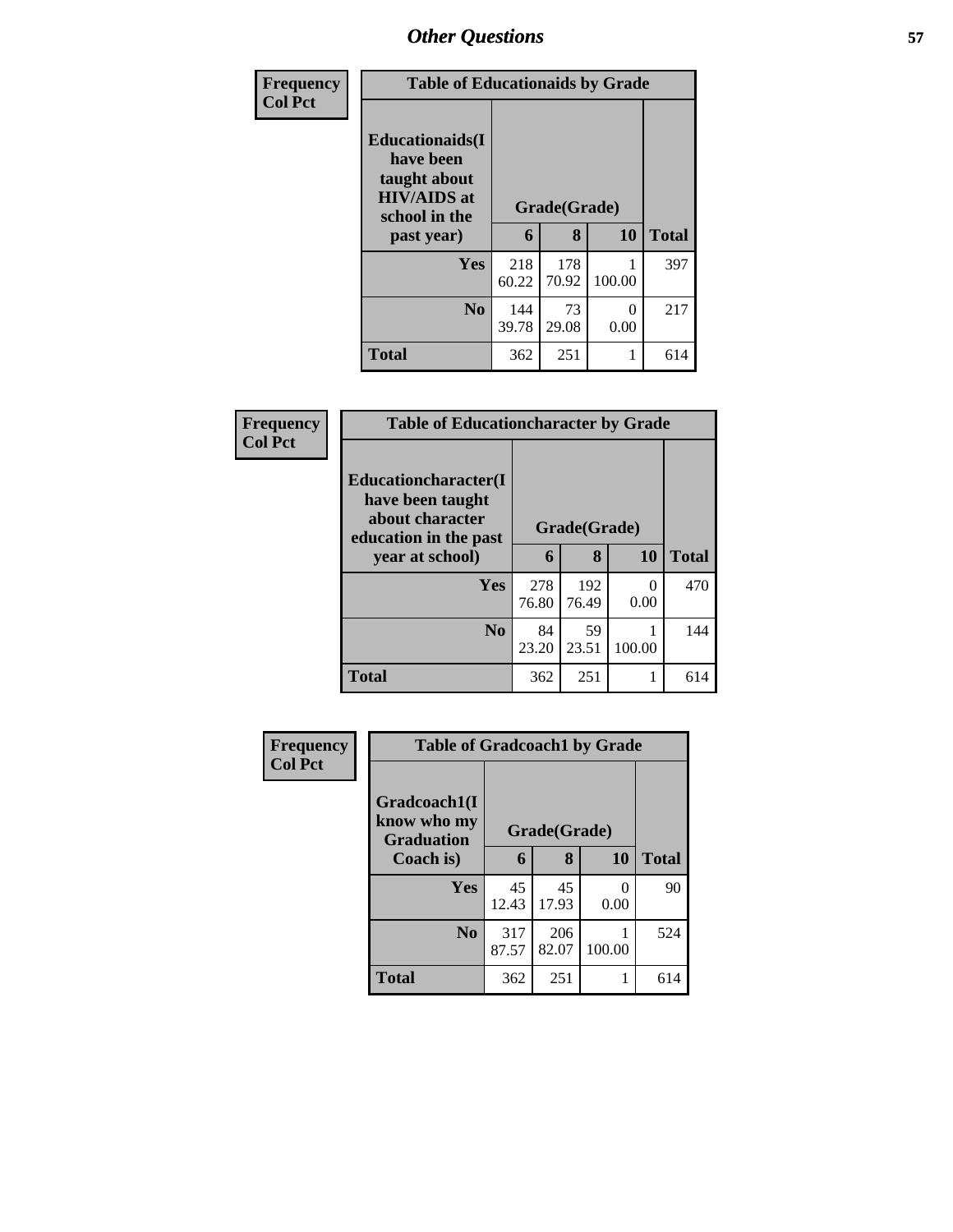| <b>Frequency</b> | <b>Table of Gradcoach2 by Grade</b>                       |              |              |                       |              |
|------------------|-----------------------------------------------------------|--------------|--------------|-----------------------|--------------|
| <b>Col Pct</b>   | Gradcoach2(I<br>have<br>contacted my<br><b>Graduation</b> | Grade(Grade) |              |                       |              |
|                  | Coach)                                                    | 6            | 8            | 10                    | <b>Total</b> |
|                  | Yes                                                       | 21<br>5.80   | 21<br>8.37   | $\mathcal{O}$<br>0.00 | 42           |
|                  | N <sub>0</sub>                                            | 341<br>94.20 | 230<br>91.63 | 100.00                | 572          |
|                  | Total                                                     | 362          | 251          |                       | 614          |

| <b>Frequency</b><br><b>Col Pct</b> | <b>Table of Gradcoach3 by Grade</b>                                         |              |              |           |              |
|------------------------------------|-----------------------------------------------------------------------------|--------------|--------------|-----------|--------------|
|                                    | Gradcoach3(I<br>have received<br>assistance<br>from my<br><b>Graduation</b> |              | Grade(Grade) |           |              |
|                                    | Coach)                                                                      | 6            | 8            | 10        | <b>Total</b> |
|                                    | Yes                                                                         | 16<br>4.42   | 20<br>7.97   | 0<br>0.00 | 36           |
|                                    | N <sub>0</sub>                                                              | 143<br>39.50 | 69<br>27.49  | 0<br>0.00 | 212          |
|                                    | Don't know                                                                  | 203<br>56.08 | 162<br>64.54 | 100.00    | 366          |
|                                    | <b>Total</b>                                                                | 362          | 251          |           | 614          |

| Frequency      | <b>Table of Selfharm by Grade</b>                                                                                                                                          |              |              |             |              |  |
|----------------|----------------------------------------------------------------------------------------------------------------------------------------------------------------------------|--------------|--------------|-------------|--------------|--|
| <b>Col Pct</b> | <b>Selfharm</b> (During<br>the past 12<br>months,<br>I harmed myself<br>on purpose<br><b>Suicideconsider</b><br>During the past<br>12 months,<br>I seriously<br>considered |              | Grade(Grade) |             |              |  |
|                | suicide)                                                                                                                                                                   | 6            | 8            | 10          | <b>Total</b> |  |
|                | Yes                                                                                                                                                                        | 34<br>9.39   | 21<br>8.37   | 0<br>0.00   | 55           |  |
|                | N <sub>0</sub>                                                                                                                                                             | 328<br>90.61 | 230<br>91.63 | 1<br>100.00 | 559          |  |
|                | Total                                                                                                                                                                      | 362          | 251          | 1           | 614          |  |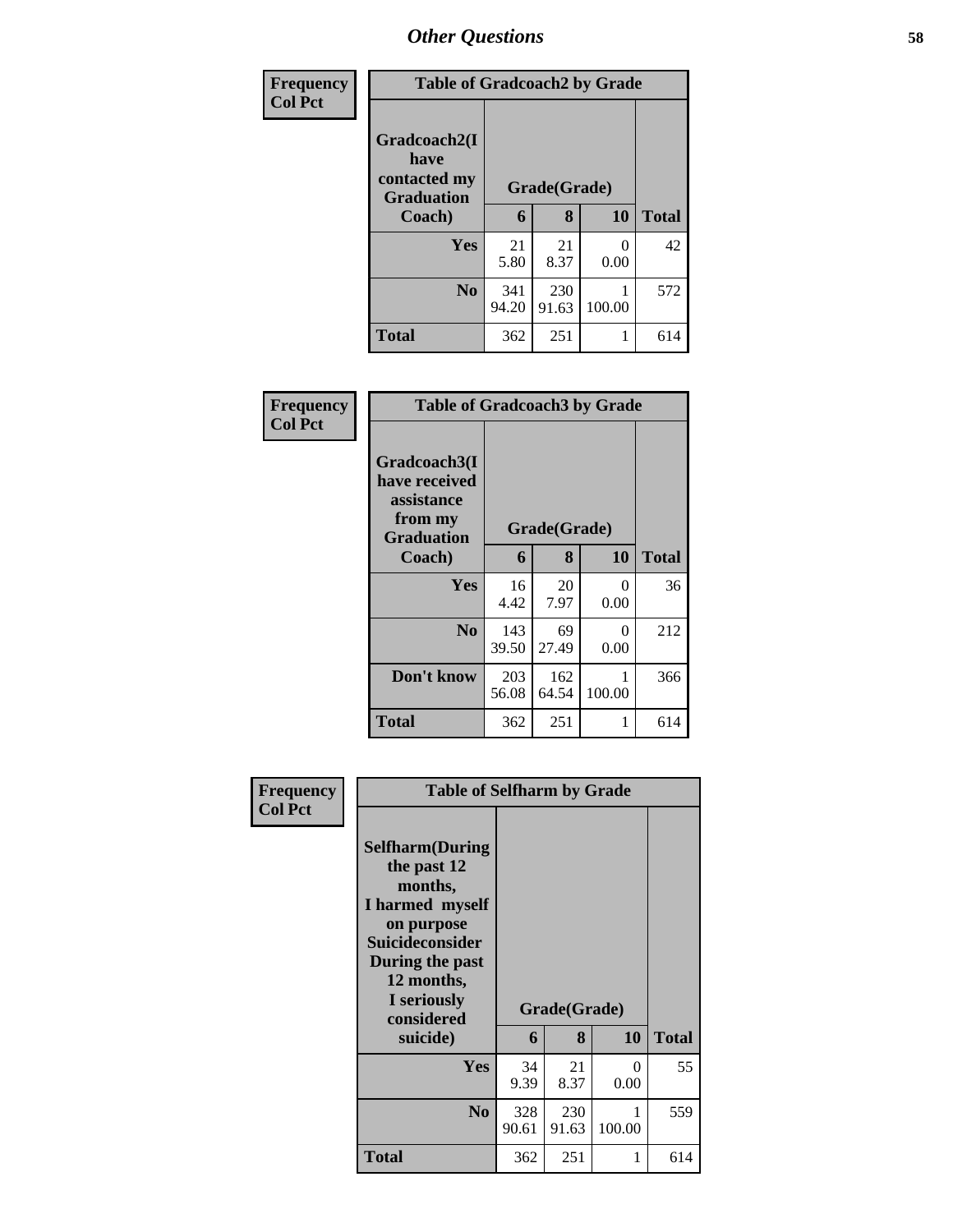| <b>Frequency</b> | <b>Table of Suicideconsider by Grade</b> |              |              |           |              |
|------------------|------------------------------------------|--------------|--------------|-----------|--------------|
| <b>Col Pct</b>   |                                          | Grade(Grade) |              |           |              |
|                  | Suicideconsider                          | 6            | 8            | <b>10</b> | <b>Total</b> |
|                  | <b>Yes</b>                               | 26<br>7.18   | 17<br>6.77   | 100.00    | 44           |
|                  | N <sub>0</sub>                           | 336<br>92.82 | 234<br>93.23 | 0.00      | 570          |
|                  | <b>Total</b>                             | 362          | 251          |           | 614          |

| Frequency      | <b>Table of Suicideattempt by Grade</b>              |              |              |        |              |
|----------------|------------------------------------------------------|--------------|--------------|--------|--------------|
| <b>Col Pct</b> | Suicideattempt(I<br>have attempted<br>suicide in the |              | Grade(Grade) |        |              |
|                | last year)                                           | 6            | 8            | 10     | <b>Total</b> |
|                | Yes                                                  | 8<br>2.21    | 9<br>3.59    | 0.00   | 17           |
|                | N <sub>0</sub>                                       | 354<br>97.79 | 242<br>96.41 | 100.00 | 597          |
|                | <b>Total</b>                                         | 362          | 251          | 1      | 614          |

| Frequency      | <b>Table of Instantmessaged by Grade</b>               |              |              |           |              |  |
|----------------|--------------------------------------------------------|--------------|--------------|-----------|--------------|--|
| <b>Col Pct</b> | Instantmessaged(I<br>have instant<br>messaged people I | Grade(Grade) |              |           |              |  |
|                | do not even know)                                      | 6            | 8            | 10        | <b>Total</b> |  |
|                | Yes                                                    | 39<br>10.77  | 74<br>29.48  | 0<br>0.00 | 113          |  |
|                | N <sub>0</sub>                                         | 323<br>89.23 | 177<br>70.52 | 100.00    | 501          |  |
|                | <b>Total</b>                                           | 362          | 251          |           | 614          |  |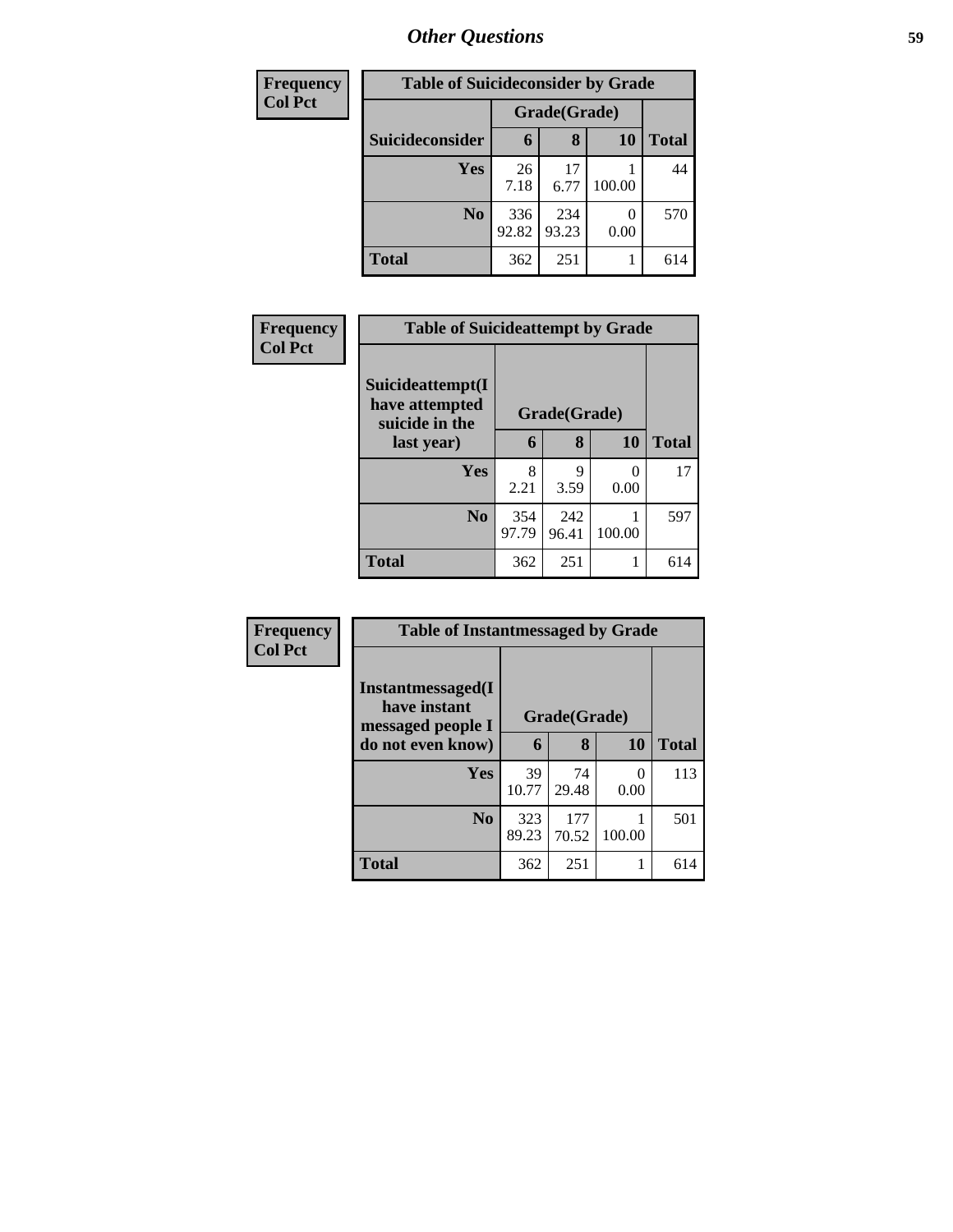| Frequency      | <b>Table of Getsalong by Grade</b>                  |              |              |           |              |
|----------------|-----------------------------------------------------|--------------|--------------|-----------|--------------|
| <b>Col Pct</b> | Getsalong(I get<br>along with other<br>students and |              | Grade(Grade) |           |              |
|                | adults)                                             |              | 8            | <b>10</b> | <b>Total</b> |
|                | <b>Strongly Agree</b>                               | 191<br>52.76 | 127<br>50.60 | 0<br>0.00 | 318          |
|                | <b>Somewhat Agree</b>                               | 151<br>41.71 | 107<br>42.63 | 0<br>0.00 | 258          |
|                | <b>Somewhat Disagree</b>                            | 13<br>3.59   | 7<br>2.79    | 0<br>0.00 | 20           |
|                | <b>Strongly Disagree</b>                            | 7<br>1.93    | 10<br>3.98   | 100.00    | 18           |
|                | Total                                               | 362          | 251          | 1         | 614          |

| Frequency      | <b>Table of Safehome by Grade</b> |              |                   |                           |              |
|----------------|-----------------------------------|--------------|-------------------|---------------------------|--------------|
| <b>Col Pct</b> | Safehome(I feel<br>safe at home)  | 6            | Grade(Grade)<br>8 | 10                        | <b>Total</b> |
|                | <b>Strongly Agree</b>             | 257<br>70.99 | 191<br>76.10      | 0<br>0.00                 | 448          |
|                | <b>Somewhat Agree</b>             | 76<br>20.99  | 47<br>18.73       | $\mathbf{\Omega}$<br>0.00 | 123          |
|                | <b>Somewhat Disagree</b>          | 13<br>3.59   | 8<br>3.19         | 0<br>0.00                 | 21           |
|                | <b>Strongly Disagree</b>          | 16<br>4.42   | 5<br>1.99         | 100.00                    | 22           |
|                | <b>Total</b>                      | 362          | 251               |                           | 614          |

| Frequency      | <b>Table of Adulttalk by Grade</b>                                                                |              |                   |           |              |  |  |  |
|----------------|---------------------------------------------------------------------------------------------------|--------------|-------------------|-----------|--------------|--|--|--|
| <b>Col Pct</b> | <b>Adulttalk(I</b><br>know an<br>adult at<br>school that<br>I can talk<br>with if I<br>need help) | 6            | Grade(Grade)<br>8 | 10        | <b>Total</b> |  |  |  |
|                | <b>Yes</b>                                                                                        | 291<br>80.39 | 199<br>79.28      | 0<br>0.00 | 490          |  |  |  |
|                | N <sub>0</sub>                                                                                    | 71<br>19.61  | 52<br>20.72       | 100.00    | 124          |  |  |  |
|                | <b>Total</b>                                                                                      | 362          | 251               |           | 614          |  |  |  |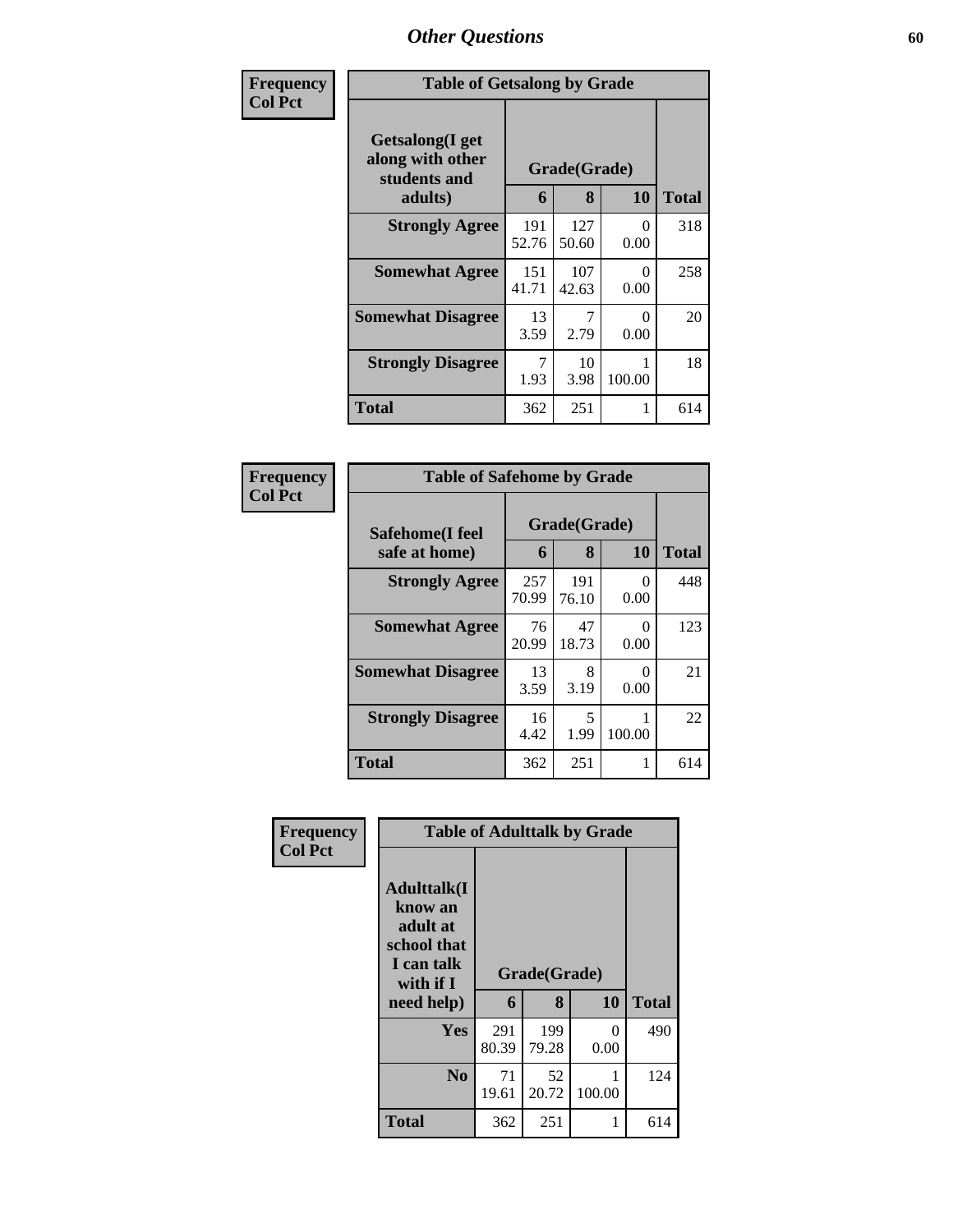**Frequency Row Pct**

| <b>Table of Grade by Tytime</b> |                          |                                                                                        |             |                      |                      |                   |              |
|---------------------------------|--------------------------|----------------------------------------------------------------------------------------|-------------|----------------------|----------------------|-------------------|--------------|
|                                 |                          | Tvtime(On an average school day,<br>how much unsupervised time do I spend watching TV) |             |                      |                      |                   |              |
| Grade(Grade)                    | None                     | <b>Less that</b><br>hour/day                                                           | hour/day    | $2 - 3$<br>hours/day | $4 - 5$<br>hours/day | $6+$<br>hours/day | <b>Total</b> |
| 6                               | 70<br>19.34              | 99<br>27.35                                                                            | 61<br>16.85 | 85<br>23.48          | 32<br>8.84           | 15<br>4.14        | 362          |
| 8                               | 55<br>21.91              | 33<br>13.15                                                                            | 47<br>18.73 | 78<br>31.08          | 19<br>7.57           | 19<br>7.57        | 251          |
| 10                              | $\left( \right)$<br>0.00 | $\Omega$<br>0.00                                                                       | 100.00      | 0.00                 | 0.00                 | 0.00              |              |
| <b>Total</b>                    | 125                      | 132                                                                                    | 109         | 163                  | 51                   | 34                | 614          |

**Frequency**

**Row Pct**

| <b>Table of Grade by Computertime</b> |             |                                                                                                   |                  |                      |                      |                   |              |
|---------------------------------------|-------------|---------------------------------------------------------------------------------------------------|------------------|----------------------|----------------------|-------------------|--------------|
|                                       |             | Computertime (On an average school day,<br>how much unsupervised time do I spend on the computer) |                  |                      |                      |                   |              |
| Grade(Grade)                          | None $ $    | <b>Less that</b><br>hour/day                                                                      | hour/day         | $2 - 3$<br>hours/day | $4 - 5$<br>hours/day | $6+$<br>hours/day | <b>Total</b> |
| 6                                     | 75<br>20.72 | 140<br>38.67                                                                                      | 54<br>14.92      | 65<br>17.96          | 11<br>3.04           | 17<br>4.70        | 362          |
| 8                                     | 50<br>19.92 | 63<br>25.10                                                                                       | 50<br>19.92      | 57<br>22.71          | 11<br>4.38           | 20<br>7.97        | 251          |
| 10                                    | 0.00        | 0.00                                                                                              | $\left($<br>0.00 | 100.00               | 0.00                 | 0.00              |              |
| <b>Total</b>                          | 125         | 203                                                                                               | 104              | 123                  | 22                   | 37                | 614          |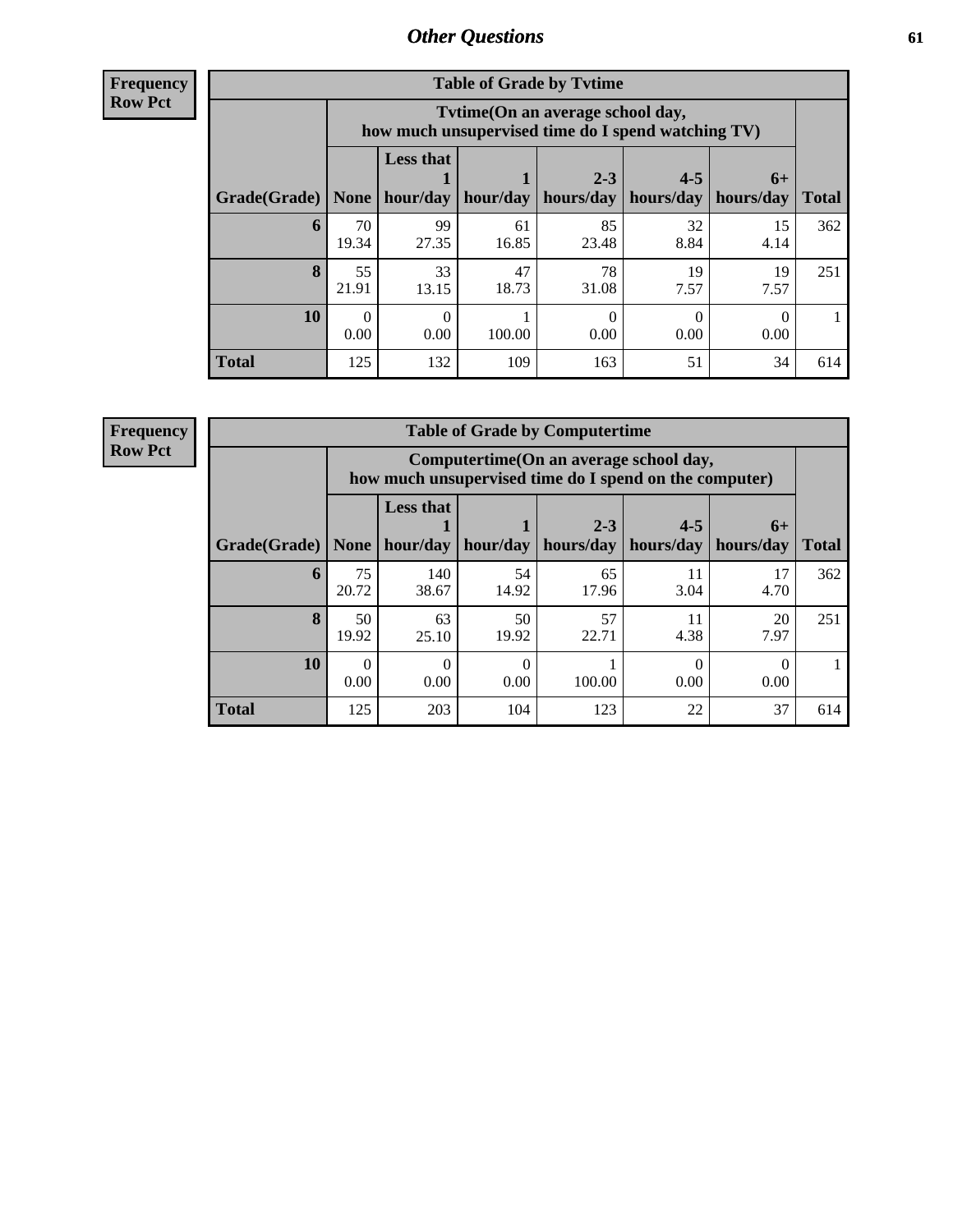### *Questions about Driving Laws* **62** *Driving Questions were asked only of high school students.*

| Frequency      | <b>Table of Grade by License1</b> |                                                                                                                                                                    |                |  |
|----------------|-----------------------------------|--------------------------------------------------------------------------------------------------------------------------------------------------------------------|----------------|--|
| <b>Row Pct</b> |                                   | <b>License1(During</b><br>the first 6<br>months of<br>driving with a<br>provisional<br>license,<br>the only<br>passengers who<br>can ride with<br>the driver are:) |                |  |
|                | Grade(Grade)                      | Family<br><b>Members</b>                                                                                                                                           | <b>Total</b>   |  |
|                | 6                                 | 0                                                                                                                                                                  | $\theta$       |  |
|                | 8                                 | $\Omega$                                                                                                                                                           | $\overline{0}$ |  |
|                | 10                                | 100.00                                                                                                                                                             | 1              |  |
|                | <b>Total</b>                      | 1                                                                                                                                                                  | 1              |  |
|                |                                   | Frequency Missing $= 613$                                                                                                                                          |                |  |

| Frequency      | <b>Table of Grade by License2</b> |                                                                                                                                     |              |  |
|----------------|-----------------------------------|-------------------------------------------------------------------------------------------------------------------------------------|--------------|--|
| <b>Row Pct</b> |                                   | License2(17<br>yr old<br>drivers<br>with a<br>provisional<br>driver's<br>license<br>cannot<br>drive<br>between<br>the hours<br>of:) |              |  |
|                | Grade(Grade)                      | Don't<br><b>Know</b>                                                                                                                | <b>Total</b> |  |
|                | 6                                 | 0                                                                                                                                   | $\theta$     |  |
|                | 8                                 | 0                                                                                                                                   | 0            |  |
|                | 10                                | 1<br>100.00                                                                                                                         | 1            |  |
|                | <b>Total</b>                      | 1                                                                                                                                   | 1            |  |
|                |                                   | <b>Frequency Missing = 613</b>                                                                                                      |              |  |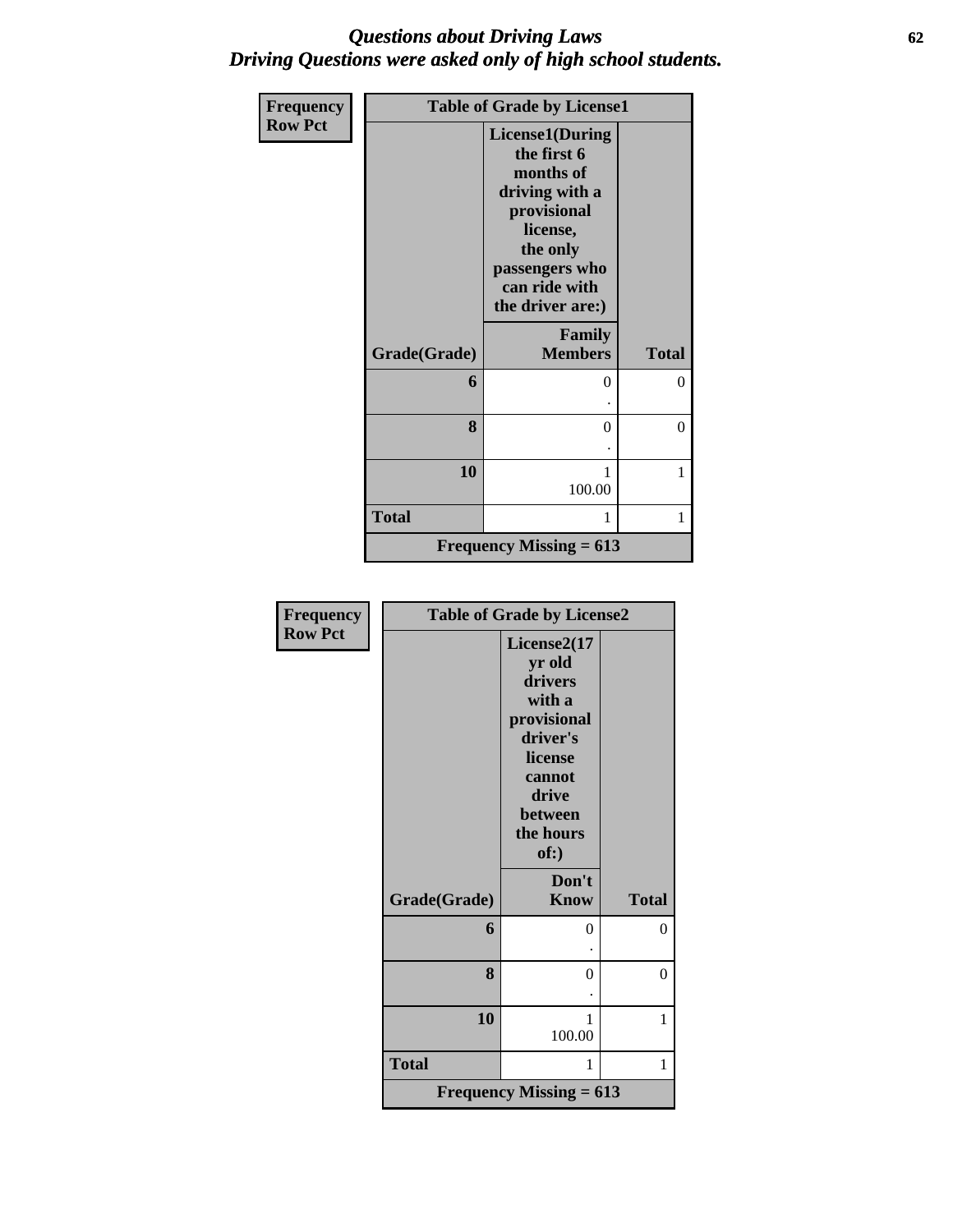### *Questions about Driving Laws* **63** *Driving Questions were asked only of high school students.*

| <b>Frequency</b> | <b>Table of Grade by License3</b> |                                                                                                             |              |  |
|------------------|-----------------------------------|-------------------------------------------------------------------------------------------------------------|--------------|--|
| <b>Row Pct</b>   |                                   | License3(For<br>drivers<br>under the<br>age of 21,<br>what level of<br>alcohol is<br>considered<br>$DUI$ ?) |              |  |
|                  | Grade(Grade)                      | <b>Any Amount</b>                                                                                           | <b>Total</b> |  |
|                  | 6                                 | 0                                                                                                           | 0            |  |
|                  | 8                                 | $\Omega$                                                                                                    | 0            |  |
|                  | 10                                | 100.00                                                                                                      | 1            |  |
|                  | <b>Total</b>                      | 1                                                                                                           | 1            |  |
|                  |                                   | <b>Frequency Missing = 613</b>                                                                              |              |  |

| Frequency      |              | <b>Table of Grade by License4</b>                                                                                                         |              |
|----------------|--------------|-------------------------------------------------------------------------------------------------------------------------------------------|--------------|
| <b>Row Pct</b> |              | License4(A<br>driver under<br>21<br>automatically<br>loses his/her<br>license if<br>caught<br>exceeding the<br>posted speet<br>limit by:) |              |
|                | Grade(Grade) | $15+mph$                                                                                                                                  | <b>Total</b> |
|                | 6            | 0                                                                                                                                         | 0            |
|                |              |                                                                                                                                           |              |
|                | 8            | 0                                                                                                                                         | 0            |
|                |              |                                                                                                                                           |              |
|                | 10           | 1                                                                                                                                         | 1            |
|                |              | 100.00                                                                                                                                    |              |
|                | <b>Total</b> | 1                                                                                                                                         | 1            |
|                |              | <b>Frequency Missing = 613</b>                                                                                                            |              |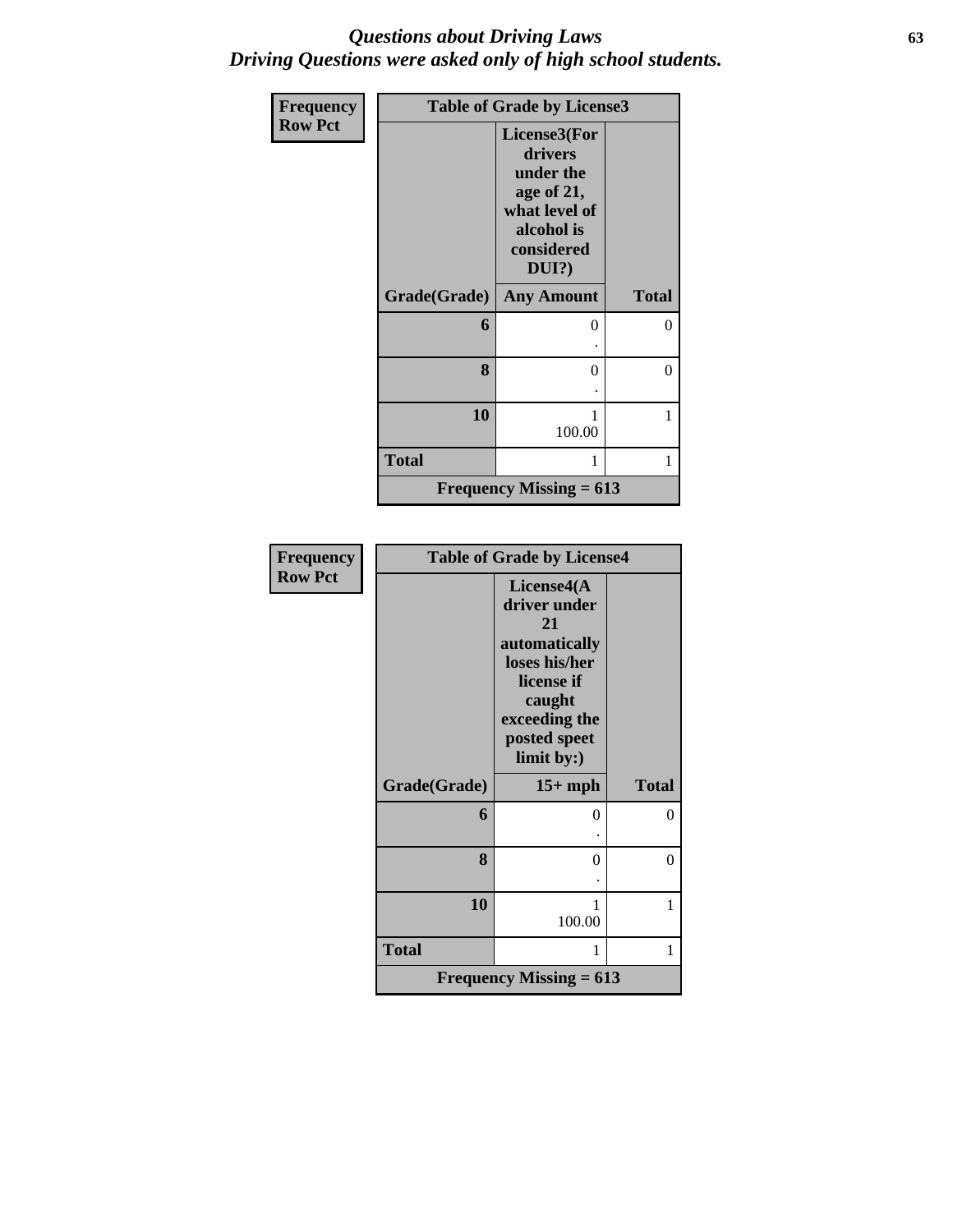#### *Questions about Driving Laws* **64** *Driving Questions were asked only of high school students.*

| <b>Frequency</b> | <b>Table of Grade by License5</b> |                                                                                                                                                                           |              |  |
|------------------|-----------------------------------|---------------------------------------------------------------------------------------------------------------------------------------------------------------------------|--------------|--|
| <b>Row Pct</b>   |                                   | License5(A<br>Georgia<br>teenager<br>with family<br>connections<br>or a good<br>lawyer can<br>break a<br>teen<br>driving law<br>and keep<br>their<br>driver's<br>license) |              |  |
|                  | Grade(Grade)                      | N <sub>0</sub>                                                                                                                                                            | <b>Total</b> |  |
|                  | 6                                 | $\theta$                                                                                                                                                                  | 0            |  |
|                  | 8                                 | $\theta$                                                                                                                                                                  | $\theta$     |  |
|                  | 10                                | 1<br>100.00                                                                                                                                                               | 1            |  |
|                  | <b>Total</b>                      | 1                                                                                                                                                                         | 1            |  |
|                  |                                   | <b>Frequency Missing = 613</b>                                                                                                                                            |              |  |

| <b>Frequency</b> | <b>Table of Grade by License6</b> |                                                                                                                                            |                |  |
|------------------|-----------------------------------|--------------------------------------------------------------------------------------------------------------------------------------------|----------------|--|
| <b>Row Pct</b>   |                                   | License <sub>6</sub> (I<br>know a<br>friend or<br>classmate<br>that<br>broke a<br>teen<br>driving<br>law,<br>but was<br>allowed to<br>keep |                |  |
|                  |                                   | his/her<br>license)                                                                                                                        |                |  |
|                  | Grade(Grade)                      | N <sub>0</sub>                                                                                                                             | <b>Total</b>   |  |
|                  | 6                                 | 0                                                                                                                                          | $\overline{0}$ |  |
|                  | 8                                 | $\overline{0}$                                                                                                                             | $\overline{0}$ |  |
|                  | 10                                | 1<br>100.00                                                                                                                                | 1              |  |
|                  | <b>Total</b>                      | 1                                                                                                                                          | 1              |  |
|                  |                                   | <b>Frequency Missing = 613</b>                                                                                                             |                |  |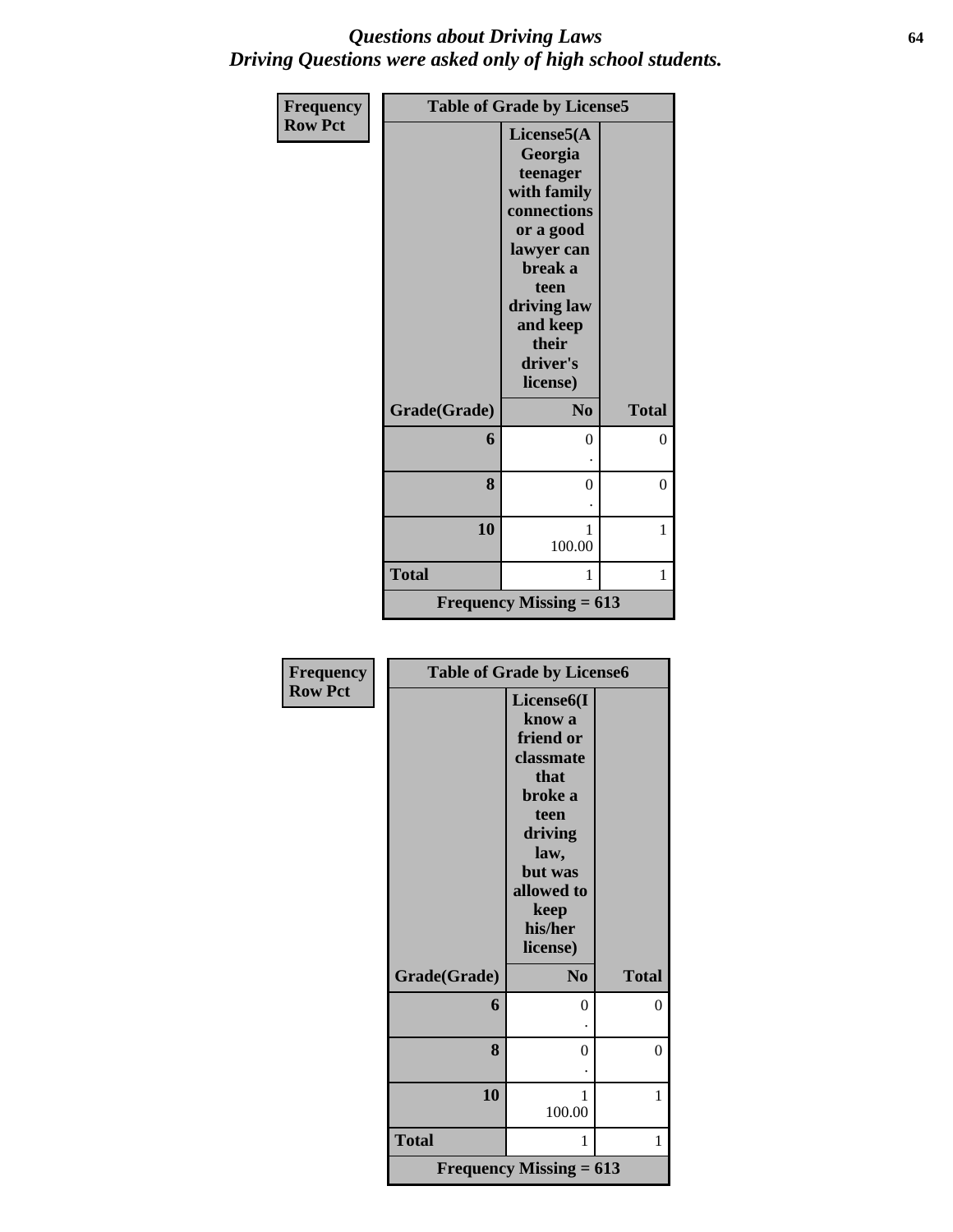### *Questions about Driving Laws* **65** *Driving Questions were asked only of high school students.*

| <b>Frequency</b> |              | <b>Table of Grade by License7</b>                                                                                     |              |
|------------------|--------------|-----------------------------------------------------------------------------------------------------------------------|--------------|
| <b>Row Pct</b>   |              | License7(A<br>student<br>under the<br>age of 18<br>cam loser<br>his/her<br>driving<br>privileges<br>if he or<br>she:) |              |
|                  | Grade(Grade) | All of the<br>above                                                                                                   | <b>Total</b> |
|                  | 6            | 0                                                                                                                     | $\theta$     |
|                  | 8            | $\theta$                                                                                                              | 0            |
|                  | 10           | 1<br>100.00                                                                                                           | 1            |
|                  | <b>Total</b> | 1                                                                                                                     | 1            |
|                  |              | Frequency Missing $= 613$                                                                                             |              |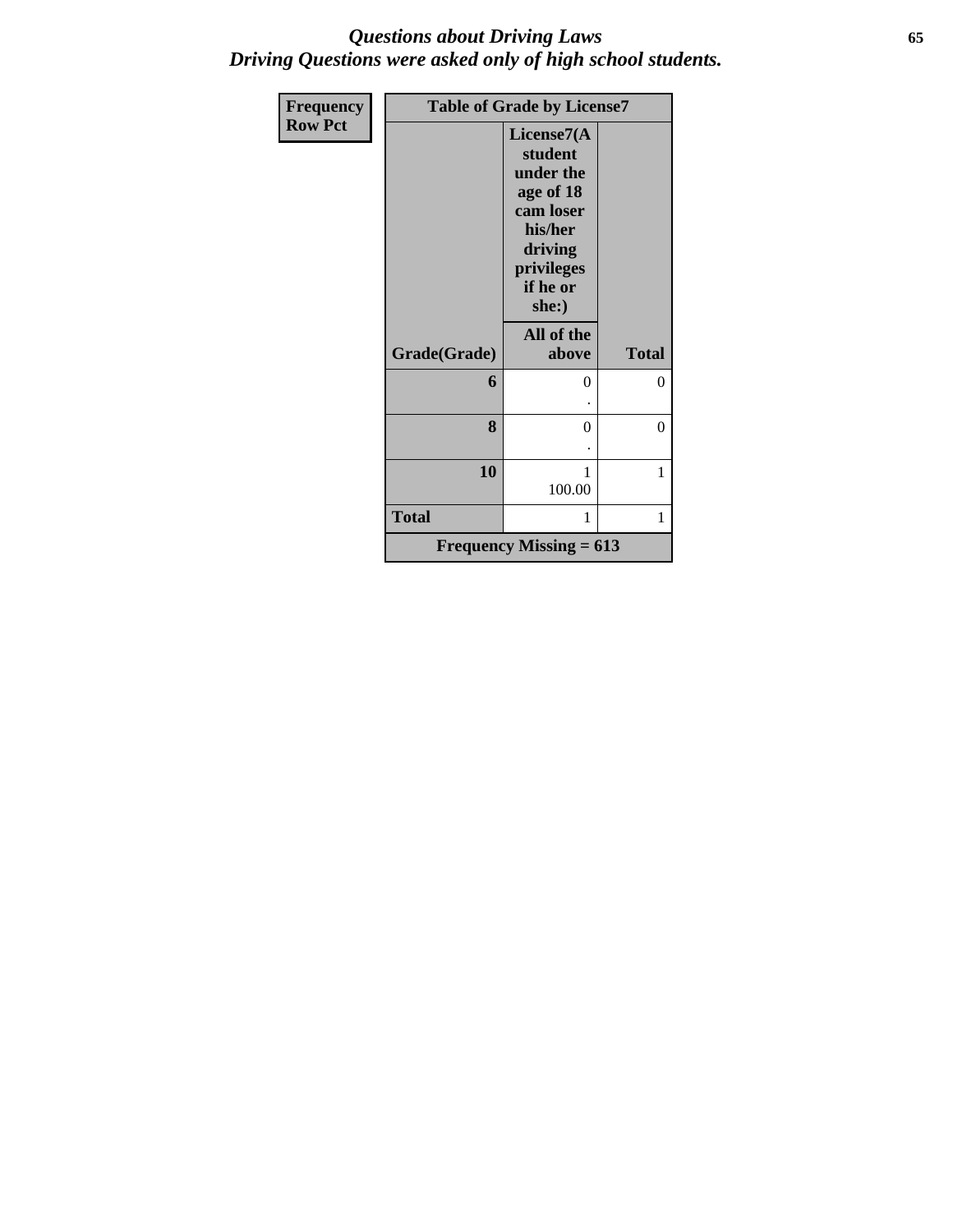## *Select Results by Gender* **66**

| Frequency      | <b>Table of SchoolClimate2 by Gender</b>          |                                 |              |              |  |
|----------------|---------------------------------------------------|---------------------------------|--------------|--------------|--|
| <b>Col Pct</b> | SchoolClimate2(I<br>feel successful at<br>school) | Gender(Gender)<br><b>Female</b> | <b>Male</b>  | <b>Total</b> |  |
|                | <b>Strongly Agree</b>                             | 132<br>40.37                    | 113<br>39.37 | 245          |  |
|                | <b>Somewhat Agree</b>                             | 165<br>50.46                    | 139<br>48.43 | 304          |  |
|                | <b>Somewhat Disagree</b>                          | 28<br>8.56                      | 28<br>9.76   | 56           |  |
|                | <b>Strongly Disagree</b>                          | $\mathcal{L}$<br>0.61           | 7<br>2.44    | 9            |  |
|                | <b>Total</b>                                      | 327                             | 287          | 614          |  |

| Frequency      | <b>Table of SchoolClimate6 by Gender</b>                 |                                 |              |              |  |
|----------------|----------------------------------------------------------|---------------------------------|--------------|--------------|--|
| <b>Col Pct</b> | <b>SchoolClimate6(Teachers</b><br>treat me with respect) | Gender(Gender)<br><b>Female</b> | <b>Male</b>  | <b>Total</b> |  |
|                | <b>Strongly Agree</b>                                    | 181<br>55.35                    | 119<br>41.46 | 300          |  |
|                | <b>Somewhat Agree</b>                                    | 108<br>33.03                    | 115<br>40.07 | 223          |  |
|                | <b>Somewhat Disagree</b>                                 | 30<br>9.17                      | 35<br>12.20  | 65           |  |
|                | <b>Strongly Disagree</b>                                 | 8<br>2.45                       | 18<br>6.27   | 26           |  |
|                | <b>Total</b>                                             | 327                             | 287          | 614          |  |

| <b>Frequency</b> | <b>Table of SchoolClimate8 by Gender</b>                                             |               |                               |              |
|------------------|--------------------------------------------------------------------------------------|---------------|-------------------------------|--------------|
| <b>Col Pct</b>   | <b>SchoolClimate8(Students</b><br>are frequently<br>recognized for good<br>behavior) | <b>Female</b> | Gender(Gender)<br><b>Male</b> | <b>Total</b> |
|                  | <b>Strongly Agree</b>                                                                | 103<br>31.50  | 63<br>21.95                   | 166          |
|                  | <b>Somewhat Agree</b>                                                                | 162<br>49.54  | 130<br>45.30                  | 292          |
|                  | <b>Somewhat Disagree</b>                                                             | 51<br>15.60   | 67<br>23.34                   | 118          |
|                  | <b>Strongly Disagree</b>                                                             | 11<br>3.36    | 27<br>9.41                    | 38           |
|                  | Total                                                                                | 327           | 287                           | 614          |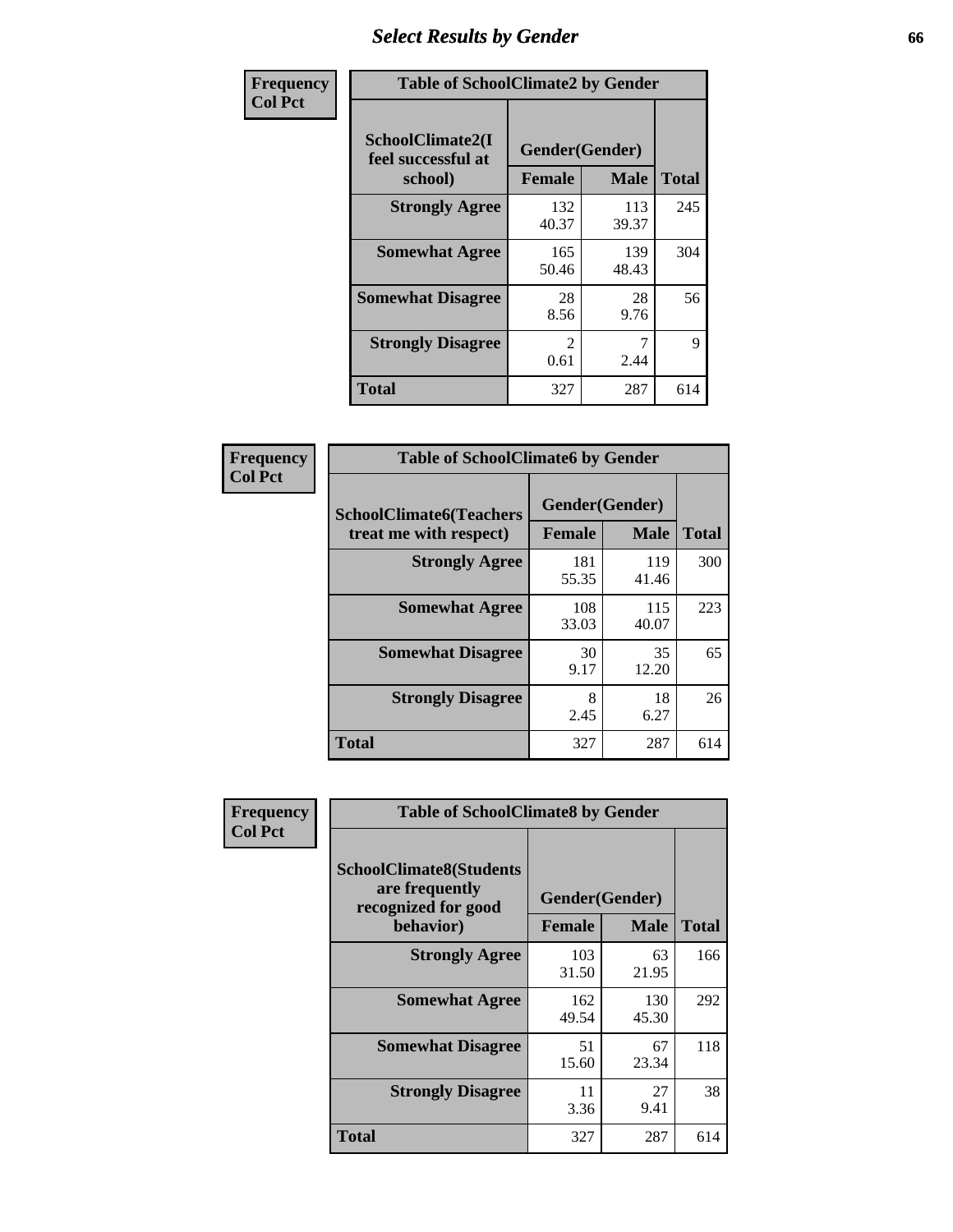## **Select Results by Gender 67**

| Frequency      | <b>Table of Gender by Dropout</b> |                                                                        |                |              |
|----------------|-----------------------------------|------------------------------------------------------------------------|----------------|--------------|
| <b>Row Pct</b> |                                   | Dropout(I<br>have<br>thought<br>about<br>dropping<br>out of<br>school) |                |              |
|                | Gender(Gender)                    | Yes                                                                    | N <sub>0</sub> | <b>Total</b> |
|                | <b>Female</b>                     | 46<br>14.07                                                            | 281<br>85.93   | 327          |
|                | <b>Male</b>                       | 68<br>23.69                                                            | 219<br>76.31   | 287          |
|                | <b>Total</b>                      | 114                                                                    | 500            | 614          |

| <b>Frequency</b> | <b>Table of Gender by Dropoutreason</b> |                             |                                                                    |                          |                                |              |              |
|------------------|-----------------------------------------|-----------------------------|--------------------------------------------------------------------|--------------------------|--------------------------------|--------------|--------------|
| <b>Row Pct</b>   |                                         |                             | Dropoutreason(If I dropped out the<br>reason would most likely be) |                          |                                |              |              |
|                  | <b>Gender</b> (Gender)                  | Won't<br><b>Drop</b><br>out | <b>Bored</b>                                                       | Family<br><b>Reasons</b> | <b>Being</b><br><b>Bullied</b> | <b>Other</b> | <b>Total</b> |
|                  | <b>Female</b>                           | 229<br>70.03                | 29<br>8.87                                                         | 20<br>6.12               | 18<br>5.50                     | 31<br>9.48   | 327          |
|                  | <b>Male</b>                             | 160<br>55.75                | 54<br>18.82                                                        | 26<br>9.06               | 10<br>3.48                     | 37<br>12.89  | 287          |
|                  | <b>Total</b>                            | 389                         | 83                                                                 | 46                       | 28                             | 68           | 614          |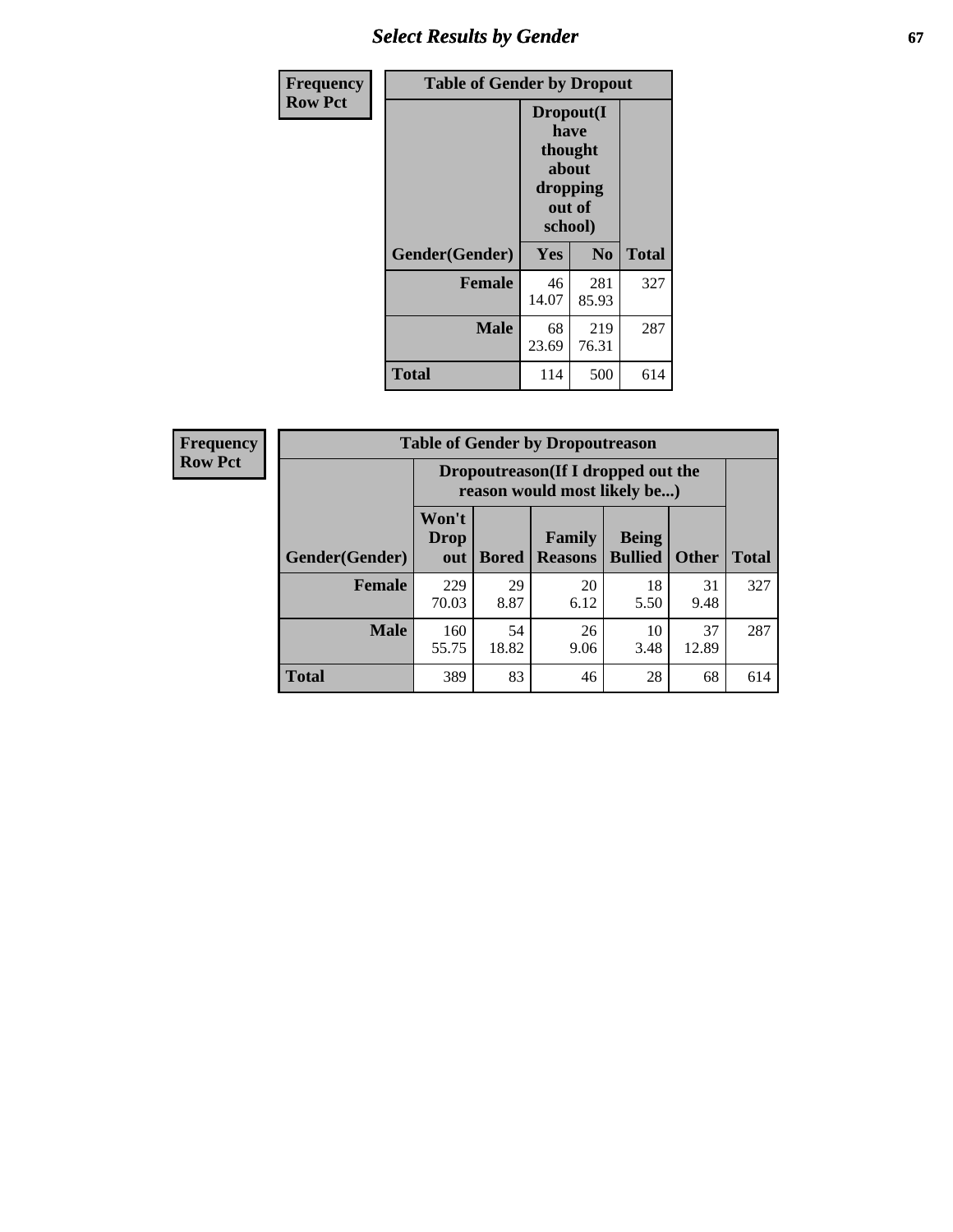*School Safety* **68**

| Frequency      | <b>Table of Gender by Bullied2</b> |                 |                |              |
|----------------|------------------------------------|-----------------|----------------|--------------|
| <b>Row Pct</b> |                                    | <b>Bullied2</b> |                |              |
|                | Gender(Gender)                     | Yes             | N <sub>0</sub> | <b>Total</b> |
|                | <b>Female</b>                      | 45<br>13.76     | 282<br>86.24   | 327          |
|                | <b>Male</b>                        | 62<br>21.60     | 225<br>78.40   | 287          |
|                | <b>Total</b>                       | 107             | 507            | 614          |

| <b>Frequency</b> | <b>Table of Gender by Bulliedothers2</b> |                       |                |              |
|------------------|------------------------------------------|-----------------------|----------------|--------------|
| <b>Row Pct</b>   |                                          | <b>Bulliedothers2</b> |                |              |
|                  | Gender(Gender)                           | Yes                   | N <sub>0</sub> | <b>Total</b> |
|                  | <b>Female</b>                            | 18<br>5.50            | 309<br>94.50   | 327          |
|                  | <b>Male</b>                              | 27<br>9.41            | 260<br>90.59   | 287          |
|                  | <b>Total</b>                             | 45                    | 569            | 614          |

| Frequency      | <b>Table of Gender by Weaponschool2</b> |               |                |              |
|----------------|-----------------------------------------|---------------|----------------|--------------|
| <b>Row Pct</b> |                                         | Weaponschool2 |                |              |
|                | Gender(Gender)                          | Yes           | N <sub>0</sub> | <b>Total</b> |
|                | <b>Female</b>                           | 0.00          | 327<br>100.00  | 327          |
|                | <b>Male</b>                             | 2.44          | 280<br>97.56   | 287          |
|                | <b>Total</b>                            |               | 607            |              |

| Frequency      | <b>Table of Gender by Absentunsafe2</b> |               |                |              |
|----------------|-----------------------------------------|---------------|----------------|--------------|
| <b>Row Pct</b> |                                         | Absentunsafe2 |                |              |
|                | Gender(Gender)                          | Yes           | N <sub>0</sub> | <b>Total</b> |
|                | <b>Female</b>                           | 2.14          | 320<br>97.86   | 327          |
|                | <b>Male</b>                             | 2.79          | 279<br>97.21   | 287          |
|                | <b>Total</b>                            | 15            | 599            | 614          |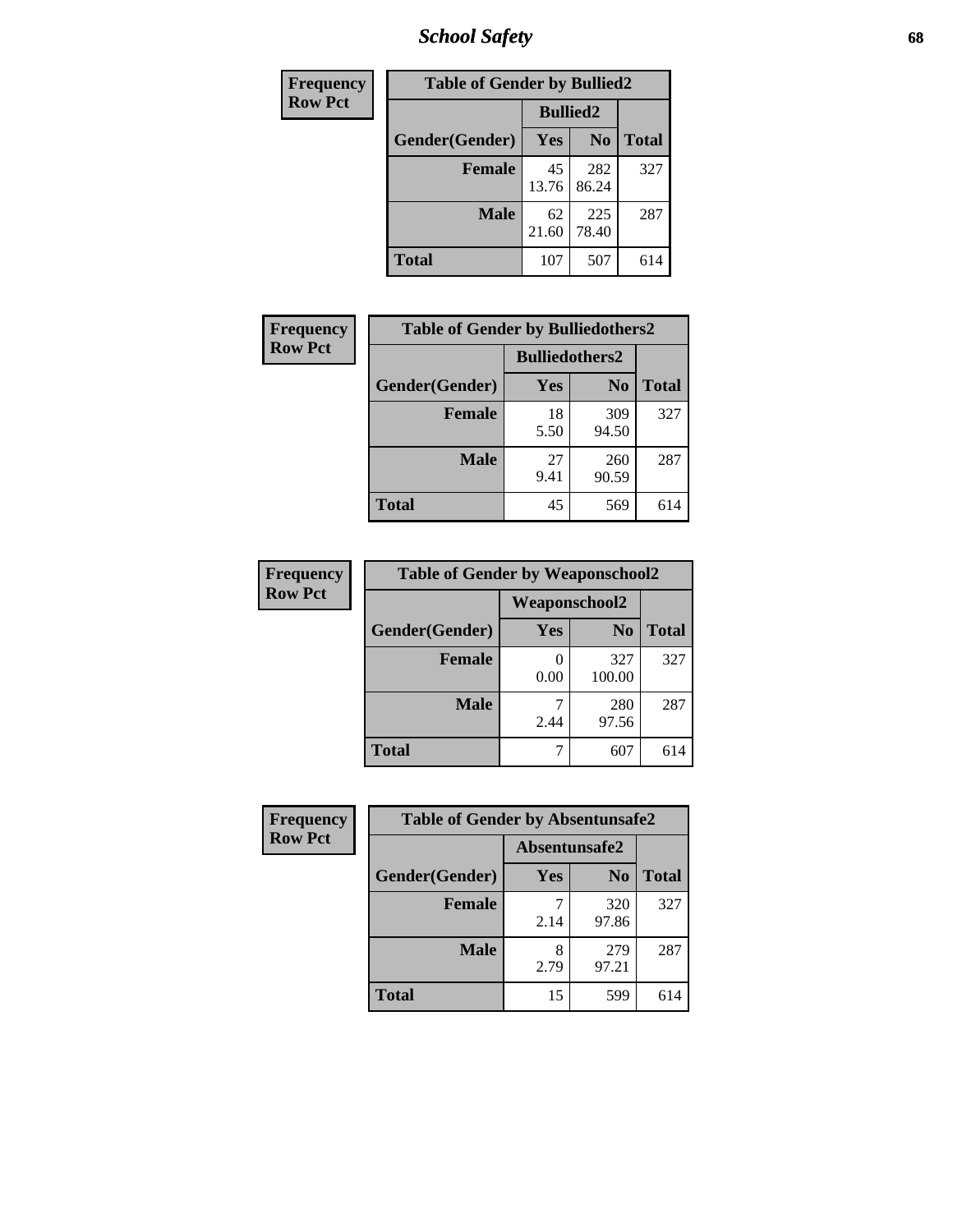*School Safety* **69**

| Frequency      | <b>Table of Gender by Gangself</b> |                                                                                                |                |              |
|----------------|------------------------------------|------------------------------------------------------------------------------------------------|----------------|--------------|
| <b>Row Pct</b> |                                    | Gangself(I<br>have<br>participated<br>in illegal gang<br>activities in<br>the past 30<br>days) |                |              |
|                | Gender(Gender)                     | Yes                                                                                            | N <sub>0</sub> | <b>Total</b> |
|                | <b>Female</b>                      | 3<br>0.92                                                                                      | 324<br>99.08   | 327          |
|                | <b>Male</b>                        | 22<br>7.67                                                                                     | 265<br>92.33   | 287          |
|                | <b>Total</b>                       | 25                                                                                             | 589            | 614          |

| Frequency      |                | <b>Table of Gender by Gangpeers</b>                                                                                         |                |              |  |
|----------------|----------------|-----------------------------------------------------------------------------------------------------------------------------|----------------|--------------|--|
| <b>Row Pct</b> |                | <b>Gangpeers</b> (I<br>have friends<br>who have<br>participated<br>in illegal gang<br>activities in<br>the past 30<br>days) |                |              |  |
|                | Gender(Gender) | <b>Yes</b>                                                                                                                  | N <sub>0</sub> | <b>Total</b> |  |
|                | <b>Female</b>  | 29<br>8.87                                                                                                                  | 298<br>91.13   | 327          |  |
|                | <b>Male</b>    | 49<br>17.07                                                                                                                 | 238<br>82.93   | 287          |  |
|                | <b>Total</b>   | 78                                                                                                                          | 536            | 614          |  |

| Frequency      | <b>Table of Gender by Pickedon2</b> |              |                |              |
|----------------|-------------------------------------|--------------|----------------|--------------|
| <b>Row Pct</b> |                                     | Pickedon2    |                |              |
|                | Gender(Gender)                      | Yes          | N <sub>0</sub> | <b>Total</b> |
|                | <b>Female</b>                       | 117<br>35.78 | 210<br>64.22   | 327          |
|                | <b>Male</b>                         | 109<br>37.98 | 178<br>62.02   | 287          |
|                | <b>Total</b>                        | 226          | 388            | 614          |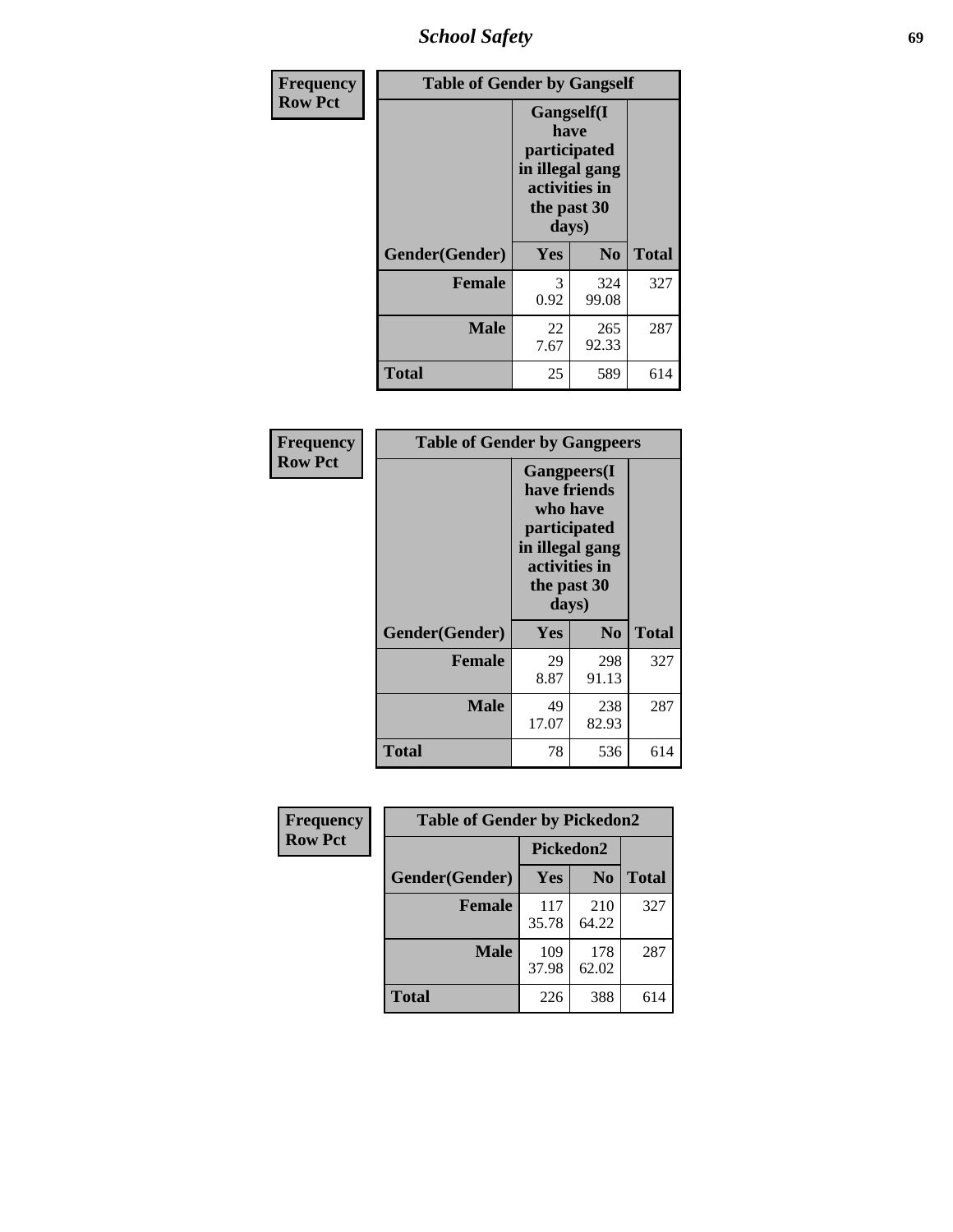*School Safety* **70**

| Frequency      | <b>Table of Gender by Safeschool2</b> |              |                |              |  |
|----------------|---------------------------------------|--------------|----------------|--------------|--|
| <b>Row Pct</b> |                                       | Safeschool2  |                |              |  |
|                | Gender(Gender)                        | <b>Yes</b>   | N <sub>0</sub> | <b>Total</b> |  |
|                | <b>Female</b>                         | 275<br>84.10 | 52<br>15.90    | 327          |  |
|                | <b>Male</b>                           | 227<br>79.09 | 60<br>20.91    | 287          |  |
|                | <b>Total</b>                          | 502          | 112            | 614          |  |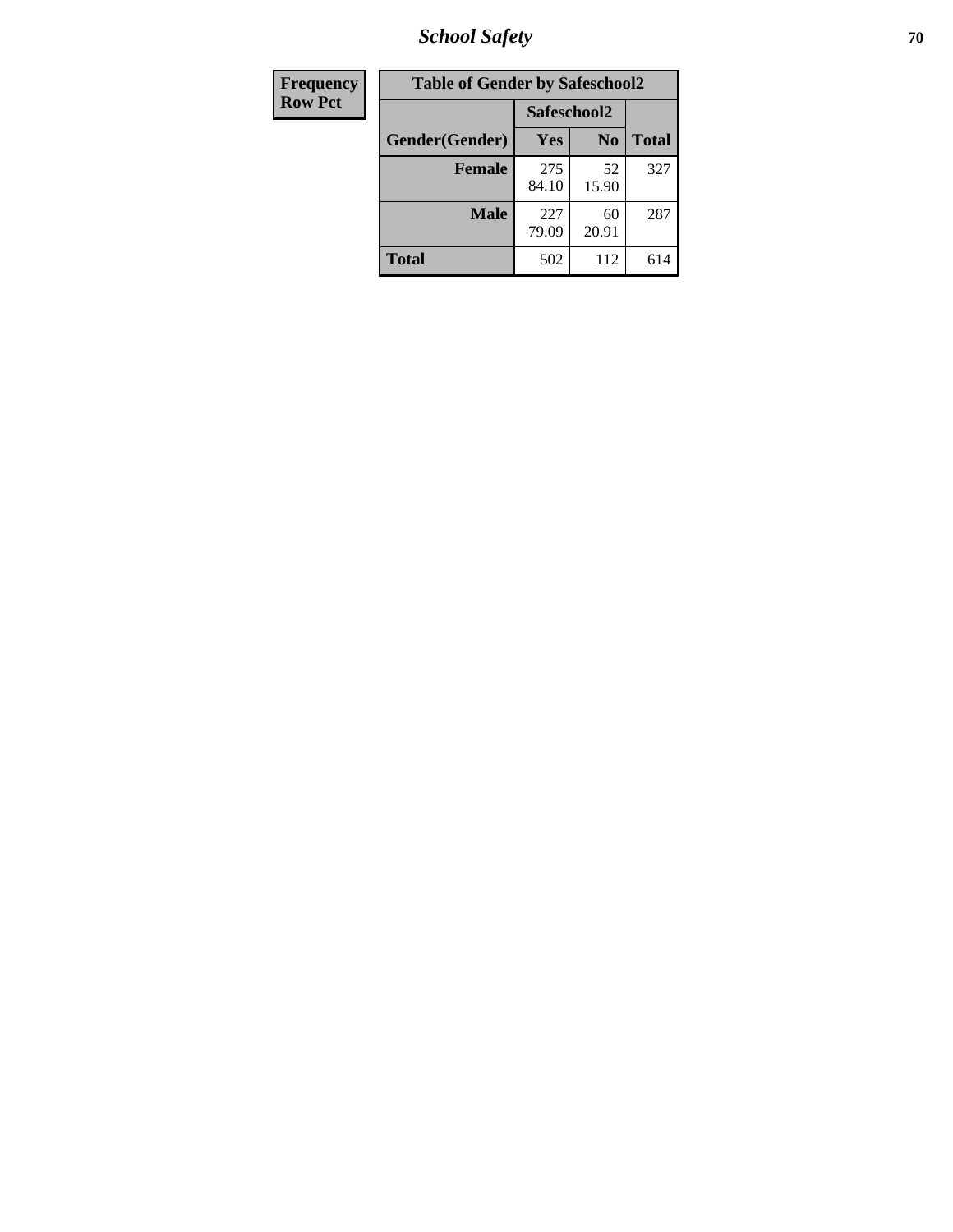# *Incidence of Drug Use* <sup>71</sup>

| <b>Frequency</b> | <b>Table of Gender by AlcoholAlt</b>     |            |                |              |  |
|------------------|------------------------------------------|------------|----------------|--------------|--|
| <b>Row Pct</b>   | AlcoholAlt(Alcohol<br>use, past 30 days) |            |                |              |  |
|                  | Gender(Gender)                           | Yes        | N <sub>0</sub> | <b>Total</b> |  |
|                  | <b>Female</b>                            | 8<br>2.45  | 319<br>97.55   | 327          |  |
|                  | <b>Male</b>                              | 23<br>8.01 | 264<br>91.99   | 287          |  |
|                  | <b>Total</b>                             | 31         | 583            | 614          |  |

| <b>Frequency</b> | <b>Table of Gender by TobaccoAny</b> |                                          |                |              |  |
|------------------|--------------------------------------|------------------------------------------|----------------|--------------|--|
| <b>Row Pct</b>   |                                      | TobaccoAny(Tobacco<br>use, past 30 days) |                |              |  |
|                  | Gender(Gender)                       | Yes                                      | N <sub>0</sub> | <b>Total</b> |  |
|                  | <b>Female</b>                        | 6<br>1.83                                | 321<br>98.17   | 327          |  |
|                  | <b>Male</b>                          | 10<br>3.48                               | 277<br>96.52   | 287          |  |
|                  | <b>Total</b>                         | 16                                       | 598            | 614          |  |

| <b>Frequency</b> | <b>Table of Gender by MarijuanaAlt</b> |                                              |                |              |
|------------------|----------------------------------------|----------------------------------------------|----------------|--------------|
| <b>Row Pct</b>   |                                        | MarijuanaAlt(Marijuana<br>use, past 30 days) |                |              |
|                  | Gender(Gender)                         | <b>Yes</b>                                   | N <sub>0</sub> | <b>Total</b> |
|                  | <b>Female</b>                          | 0.31                                         | 326<br>99.69   | 327          |
|                  | <b>Male</b>                            | 11<br>3.83                                   | 276<br>96.17   | 287          |
|                  | <b>Total</b>                           | 12                                           | 602            | 614          |

| <b>Frequency</b> | <b>Table of Gender by OtherDrugAny</b> |                                                      |                |              |
|------------------|----------------------------------------|------------------------------------------------------|----------------|--------------|
| <b>Row Pct</b>   |                                        | <b>OtherDrugAny(Other</b><br>drug use, past 30 days) |                |              |
|                  | Gender(Gender)                         | <b>Yes</b>                                           | N <sub>0</sub> | <b>Total</b> |
|                  | <b>Female</b>                          | 12<br>3.67                                           | 315<br>96.33   | 327          |
|                  | <b>Male</b>                            | 14<br>4.88                                           | 273<br>95.12   | 287          |
|                  | <b>Total</b>                           | 26                                                   | 588            | 614          |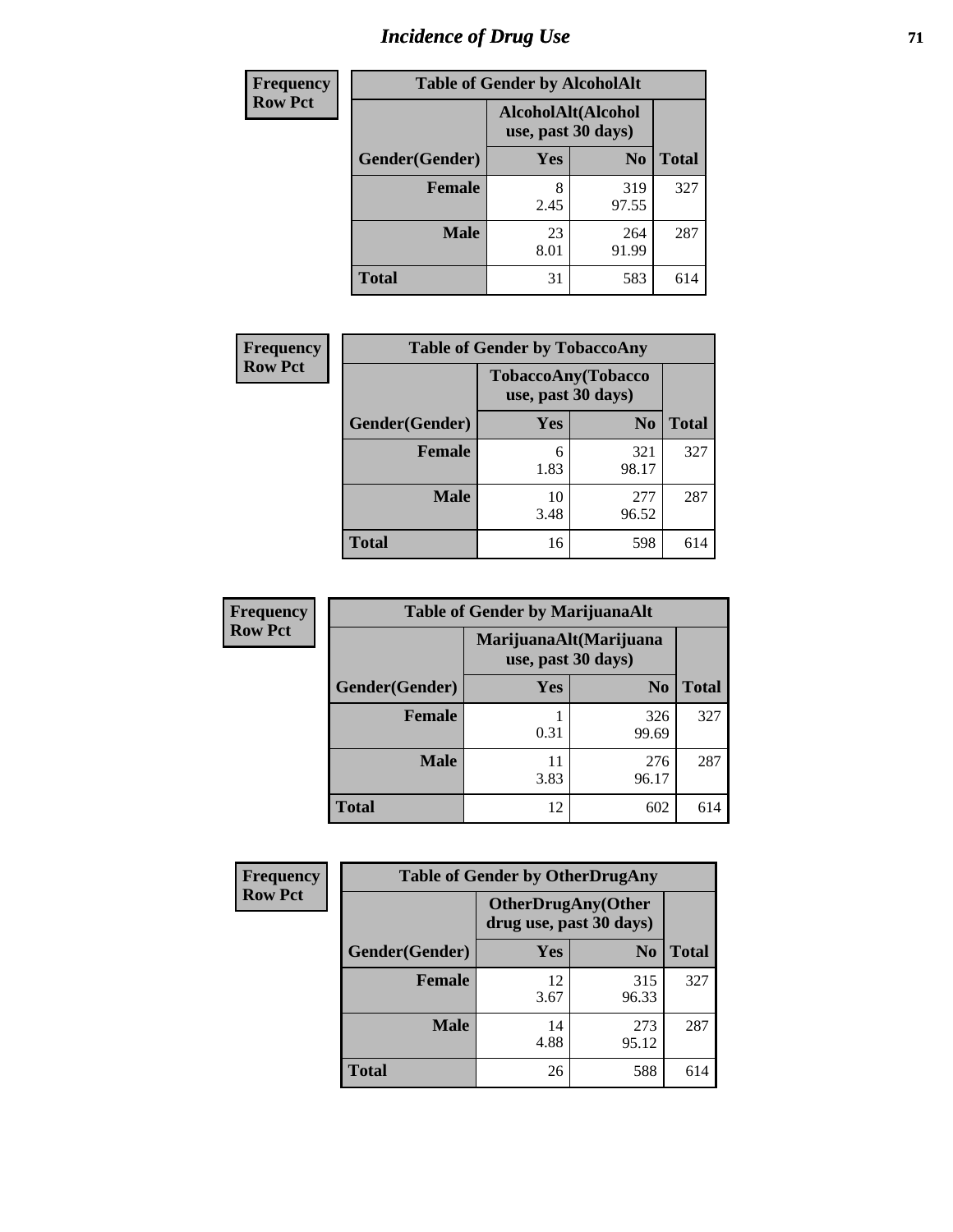### *Average Age at Onset of Use* **72** *Results for "Average Age at Onset of Use" questions exclude students who said they did not use that substance*

#### **Gender=Female**

| <b>Variable</b>                 | Label                                                              | <b>Mean</b> |
|---------------------------------|--------------------------------------------------------------------|-------------|
| Alcoholinit2                    | I started using alcohol when I was                                 | 10.31       |
| Cigarettesinit2                 | I started smoking tobacco when I was                               | 12.17       |
| Smokelessinit2                  | I started chewing tobacco when I was                               | 9.00        |
| Marijuanainit2                  | I started using marijuana when I was                               | 12.00       |
| Cocaineinit2                    | I started using cocaine when I was                                 |             |
| Inhalantsinit2                  | I started using inhalants when I was                               | 9.50        |
| Steroidsinit2                   | I started using steroids when I was                                | 8.00        |
| Ecstasyinit2                    | I started using ecstasy when I was                                 |             |
| Methinit2                       | I started using methamphetamines when I was                        |             |
| Hallucinogensinit2              | I started using hallucinogens when I was                           |             |
| Prescription in it <sub>2</sub> | I started using prescription drugs not prescribed to me when I was | 9.67        |

#### **Gender=Male**

| <b>Variable</b>    | Label                                                              | <b>Mean</b> |
|--------------------|--------------------------------------------------------------------|-------------|
| Alcoholinit2       | I started using alcohol when I was                                 | 10.81       |
| Cigarettesinit2    | I started smoking tobacco when I was                               | 10.79       |
| Smokelessinit2     | I started chewing tobacco when I was                               | 8.00        |
| Marijuanainit2     | I started using marijuana when I was                               | 10.67       |
| Cocaineinit2       | I started using cocaine when I was                                 | 9.67        |
| Inhalantsinit2     | I started using inhalants when I was                               | 9.43        |
| Steroidsinit2      | I started using steroids when I was                                | 8.86        |
| Ecstasyinit2       | I started using ecstasy when I was                                 | 10.25       |
| Methinit2          | I started using methamphetamines when I was                        | 10.50       |
| Hallucinogensinit2 | I started using hallucinogens when I was                           | 10.20       |
| Prescriptioninit2  | I started using prescription drugs not prescribed to me when I was | 10.67       |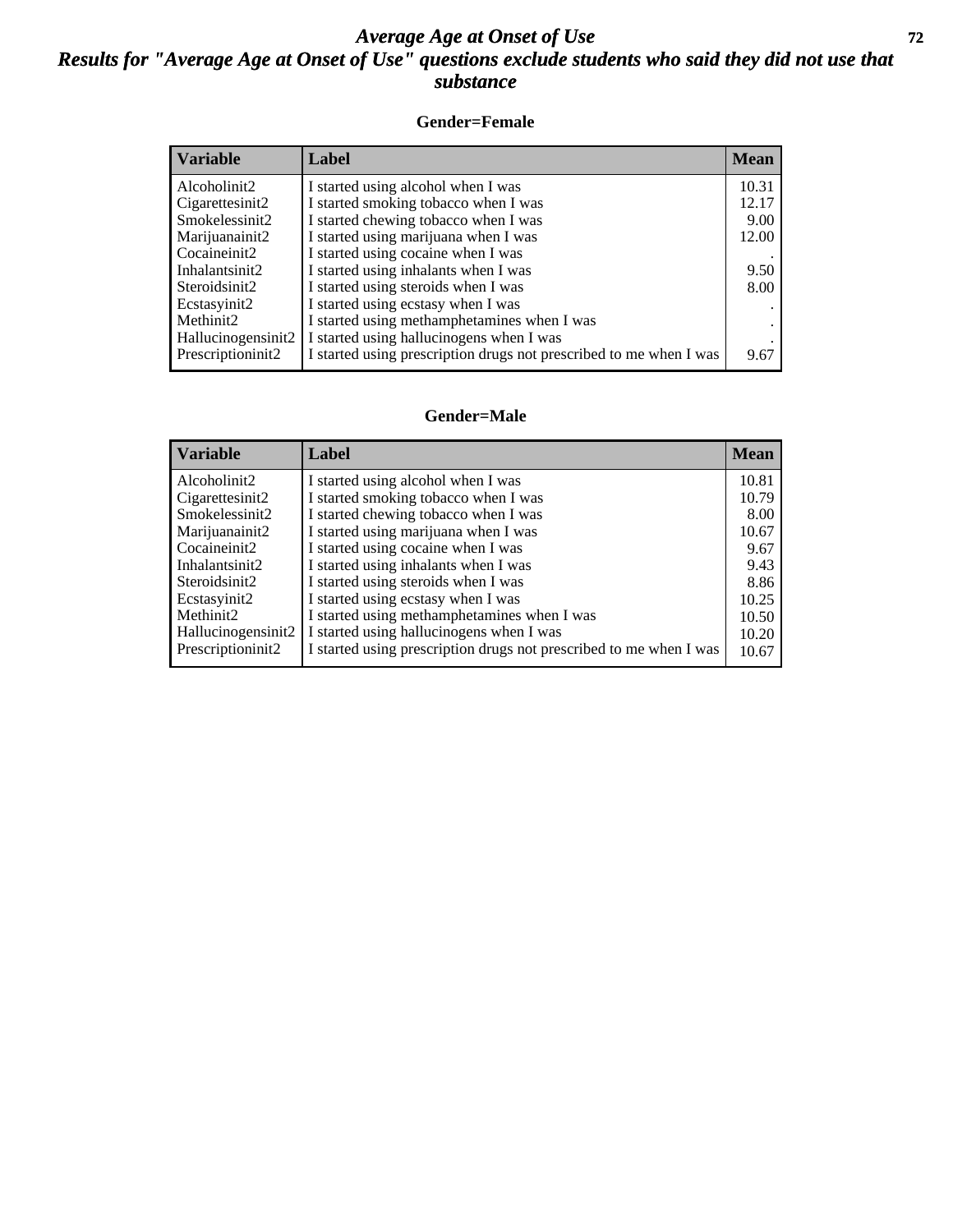# *I Think These Drugs are Harmful* **73**

| <b>Frequency</b> | <b>Table of Gender by Alcoholharmdich</b> |                                                   |                |              |
|------------------|-------------------------------------------|---------------------------------------------------|----------------|--------------|
| <b>Row Pct</b>   |                                           | Alcoholharmdich(I<br>think alcohol is<br>harmful) |                |              |
|                  | Gender(Gender)                            | Yes                                               | N <sub>0</sub> | <b>Total</b> |
|                  | <b>Female</b>                             | 290<br>88.69                                      | 37<br>11.31    | 327          |
|                  | <b>Male</b>                               | 231<br>80.49                                      | 56<br>19.51    | 287          |
|                  | Total                                     | 521                                               | 93             | 614          |

| Frequency      | <b>Table of Gender by Tobaccoharmdich</b> |                                                   |                |              |
|----------------|-------------------------------------------|---------------------------------------------------|----------------|--------------|
| <b>Row Pct</b> |                                           | Tobaccoharmdich(I<br>think tobacco is<br>harmful) |                |              |
|                | Gender(Gender)                            | <b>Yes</b>                                        | N <sub>0</sub> | <b>Total</b> |
|                | <b>Female</b>                             | 299<br>91.44                                      | 28<br>8.56     | 327          |
|                | <b>Male</b>                               | 252<br>87.80                                      | 35<br>12.20    | 287          |
|                | <b>Total</b>                              | 551                                               | 63             | 614          |

| Frequency      | <b>Table of Gender by Marijuanaharmdich</b> |                                                       |                |              |
|----------------|---------------------------------------------|-------------------------------------------------------|----------------|--------------|
| <b>Row Pct</b> |                                             | Marijuanaharmdich(I<br>think marijuana is<br>harmful) |                |              |
|                | Gender(Gender)                              | <b>Yes</b>                                            | N <sub>0</sub> | <b>Total</b> |
|                | <b>Female</b>                               | 299<br>91.44                                          | 28<br>8.56     | 327          |
|                | <b>Male</b>                                 | 240<br>83.62                                          | 47<br>16.38    | 287          |
|                | <b>Total</b>                                | 539                                                   | 75             | 614          |

| Frequency      | <b>Table of Gender by Otherdrugharmdich</b> |                                                          |                |              |
|----------------|---------------------------------------------|----------------------------------------------------------|----------------|--------------|
| <b>Row Pct</b> |                                             | Otherdrugharmdich(I<br>think other drugs are<br>harmful) |                |              |
|                | Gender(Gender)                              | <b>Yes</b>                                               | N <sub>0</sub> | <b>Total</b> |
|                | <b>Female</b>                               | 299<br>91.44                                             | 28<br>8.56     | 327          |
|                | <b>Male</b>                                 | 256<br>89.20                                             | 31<br>10.80    | 287          |
|                | <b>Total</b>                                | 555                                                      | 59             | 614          |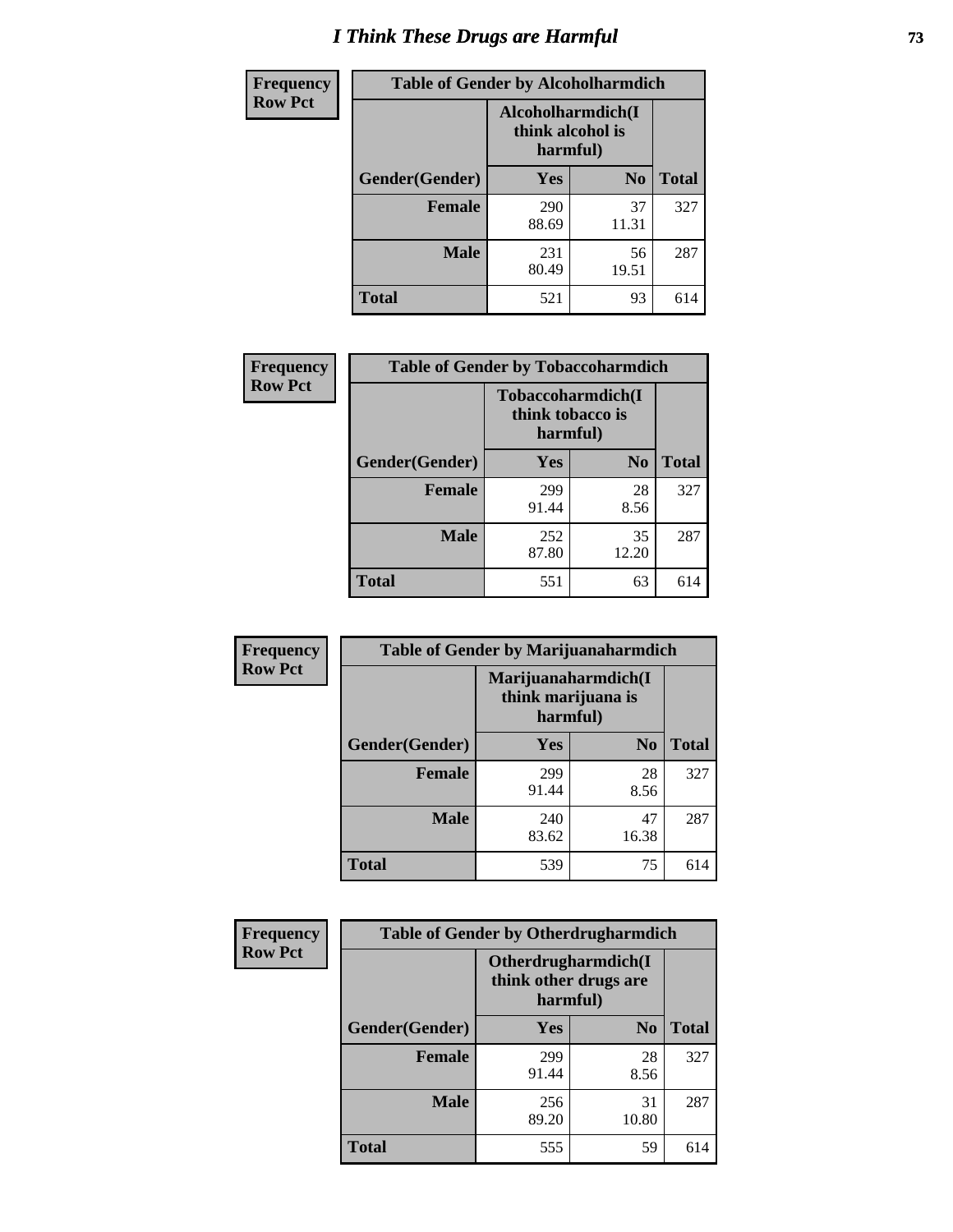| <b>Frequency</b> | <b>Table of Gender by Alcohollocation1</b> |                                                               |              |              |
|------------------|--------------------------------------------|---------------------------------------------------------------|--------------|--------------|
| <b>Row Pct</b>   |                                            | <b>Alcohollocation1(Places</b><br><b>Friends Use Alcohol)</b> |              |              |
|                  | Gender(Gender)                             |                                                               | Do Not Use   | <b>Total</b> |
|                  | <b>Female</b>                              | 42<br>12.84                                                   | 285<br>87.16 | 327          |
|                  | <b>Male</b>                                | 50<br>17.42                                                   | 237<br>82.58 | 287          |
|                  | Total                                      | 92                                                            | 522          | 614          |

| <b>Frequency</b> |                        | <b>Table of Gender by Alcohollocation2</b>                    |             |              |
|------------------|------------------------|---------------------------------------------------------------|-------------|--------------|
| <b>Row Pct</b>   |                        | <b>Alcohollocation2(Places</b><br><b>Friends Use Alcohol)</b> |             |              |
|                  | <b>Gender</b> (Gender) |                                                               | Home        | <b>Total</b> |
|                  | <b>Female</b>          | 304<br>92.97                                                  | 23<br>7.03  | 327          |
|                  | <b>Male</b>            | 256<br>89.20                                                  | 31<br>10.80 | 287          |
|                  | <b>Total</b>           | 560                                                           | 54          | 614          |

| Frequency      | <b>Table of Gender by Alcohollocation3</b> |                                                               |               |              |
|----------------|--------------------------------------------|---------------------------------------------------------------|---------------|--------------|
| <b>Row Pct</b> |                                            | <b>Alcohollocation3(Places</b><br><b>Friends Use Alcohol)</b> |               |              |
|                | Gender(Gender)                             |                                                               | <b>School</b> | <b>Total</b> |
|                | <b>Female</b>                              | 327<br>100.00                                                 | 0.00          | 327          |
|                | <b>Male</b>                                | 281<br>97.91                                                  | 6<br>2.09     | 287          |
|                | <b>Total</b>                               | 608                                                           | 6             | 614          |

| Frequency      | <b>Table of Gender by Alcohollocation4</b> |                                                               |           |              |
|----------------|--------------------------------------------|---------------------------------------------------------------|-----------|--------------|
| <b>Row Pct</b> |                                            | <b>Alcohollocation4(Places</b><br><b>Friends Use Alcohol)</b> |           |              |
|                | Gender(Gender)                             |                                                               | Car       | <b>Total</b> |
|                | <b>Female</b>                              | 325<br>99.39                                                  | 0.61      | 327          |
|                | <b>Male</b>                                | 281<br>97.91                                                  | 6<br>2.09 | 287          |
|                | <b>Total</b>                               | 606                                                           | 8         | 614          |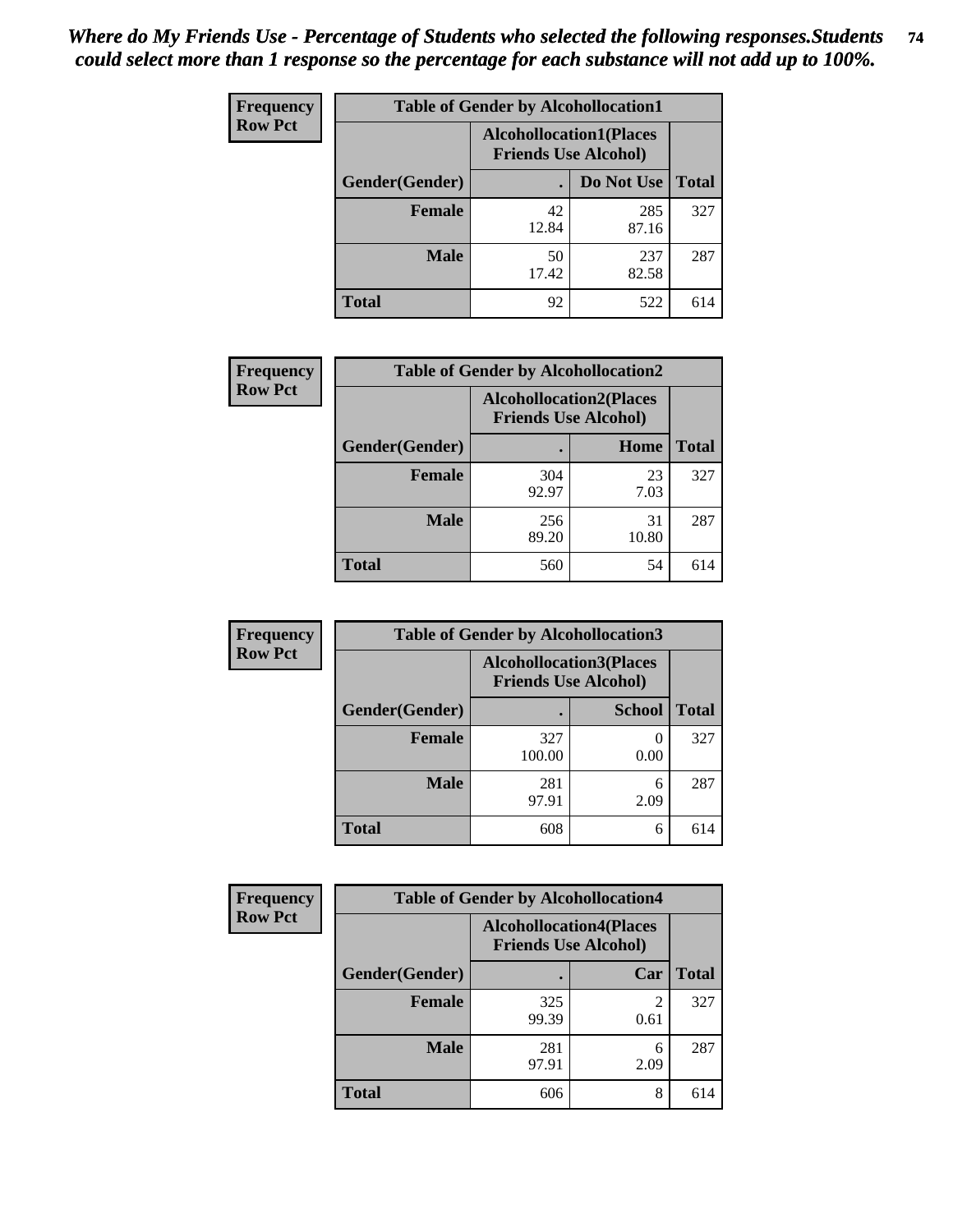| <b>Frequency</b> | <b>Table of Gender by Alcohollocation5</b> |                                                               |                                 |              |
|------------------|--------------------------------------------|---------------------------------------------------------------|---------------------------------|--------------|
| <b>Row Pct</b>   |                                            | <b>Alcohollocation5(Places</b><br><b>Friends Use Alcohol)</b> |                                 |              |
|                  | Gender(Gender)                             |                                                               | <b>Friend's</b><br><b>House</b> | <b>Total</b> |
|                  | <b>Female</b>                              | 301<br>92.05                                                  | 26<br>7.95                      | 327          |
|                  | <b>Male</b>                                | 264<br>91.99                                                  | 23<br>8.01                      | 287          |
|                  | <b>Total</b>                               | 565                                                           | 49                              | 614          |

| Frequency      | <b>Table of Gender by Alcohollocation6</b> |                                                               |              |              |
|----------------|--------------------------------------------|---------------------------------------------------------------|--------------|--------------|
| <b>Row Pct</b> |                                            | <b>Alcohollocation6(Places</b><br><b>Friends Use Alcohol)</b> |              |              |
|                | <b>Gender</b> (Gender)                     |                                                               | <b>Other</b> | <b>Total</b> |
|                | <b>Female</b>                              | 306<br>93.58                                                  | 21<br>6.42   | 327          |
|                | <b>Male</b>                                | 269<br>93.73                                                  | 18<br>6.27   | 287          |
|                | <b>Total</b>                               | 575                                                           | 39           | 614          |

| Frequency      | <b>Table of Gender by Tobaccolocation1</b> |                                                               |              |              |  |
|----------------|--------------------------------------------|---------------------------------------------------------------|--------------|--------------|--|
| <b>Row Pct</b> |                                            | <b>Tobaccolocation1(Places</b><br><b>Friends Use Tobacco)</b> |              |              |  |
|                | Gender(Gender)                             |                                                               | Do Not Use   | <b>Total</b> |  |
|                | Female                                     | 14<br>4.28                                                    | 313<br>95.72 | 327          |  |
|                | <b>Male</b>                                | 37<br>12.89                                                   | 250<br>87.11 | 287          |  |
|                | <b>Total</b>                               | 51                                                            | 563          | 614          |  |

| <b>Frequency</b> | <b>Table of Gender by Tobaccolocation2</b> |                                                               |            |              |
|------------------|--------------------------------------------|---------------------------------------------------------------|------------|--------------|
| <b>Row Pct</b>   |                                            | <b>Tobaccolocation2(Places</b><br><b>Friends Use Tobacco)</b> |            |              |
|                  | Gender(Gender)                             |                                                               | Home       | <b>Total</b> |
|                  | Female                                     | 320<br>97.86                                                  | 2.14       | 327          |
|                  | <b>Male</b>                                | 271<br>94.43                                                  | 16<br>5.57 | 287          |
|                  | <b>Total</b>                               | 591                                                           | 23         | 614          |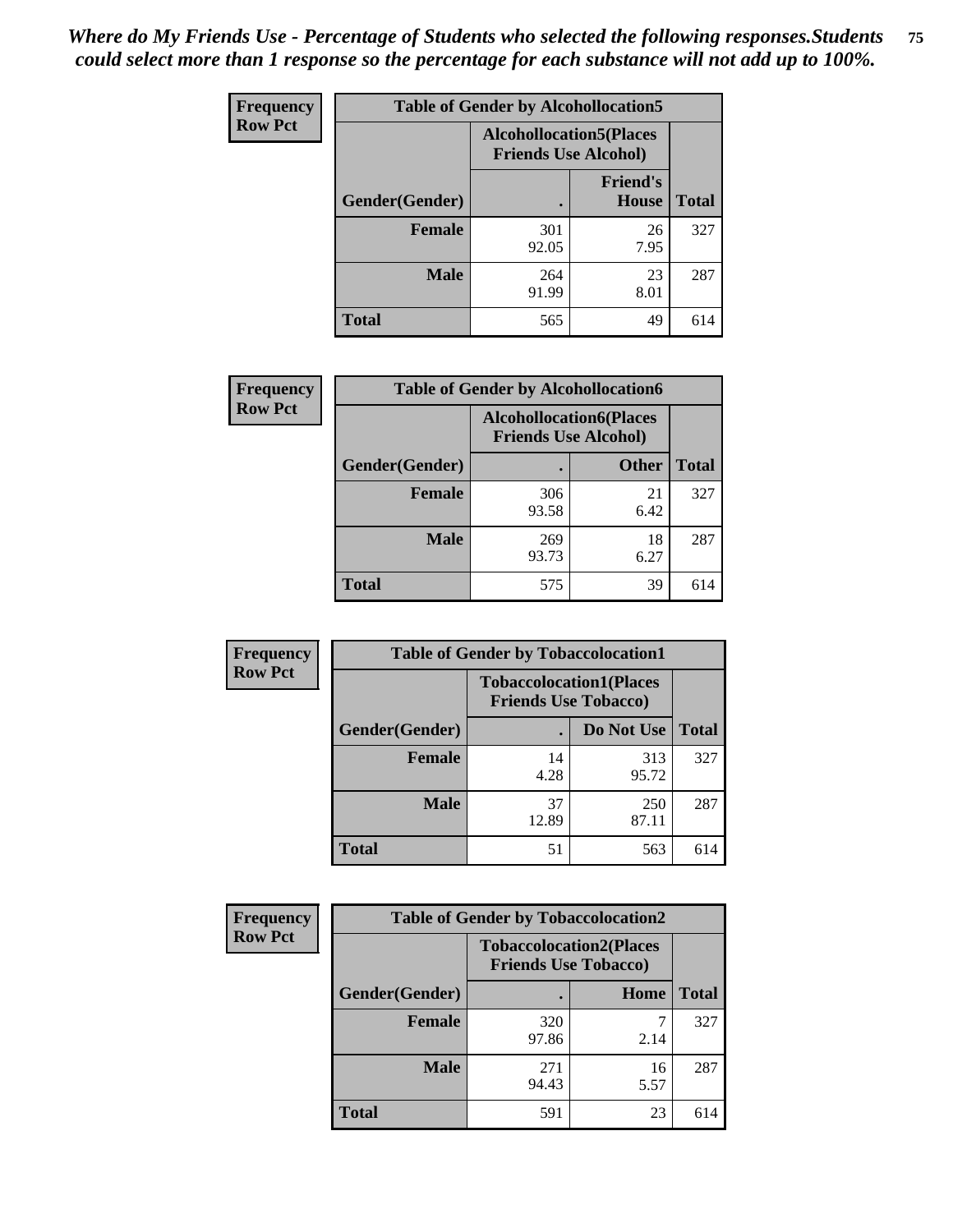| <b>Frequency</b> | <b>Table of Gender by Tobaccolocation3</b> |                             |                                |              |
|------------------|--------------------------------------------|-----------------------------|--------------------------------|--------------|
| <b>Row Pct</b>   |                                            | <b>Friends Use Tobacco)</b> | <b>Tobaccolocation3(Places</b> |              |
|                  | Gender(Gender)                             |                             | <b>School</b>                  | <b>Total</b> |
|                  | <b>Female</b>                              | 326<br>99.69                | 0.31                           | 327          |
|                  | <b>Male</b>                                | 282<br>98.26                | 1.74                           | 287          |
|                  | <b>Total</b>                               | 608                         | 6                              | 614          |

| <b>Frequency</b> | <b>Table of Gender by Tobaccolocation4</b> |              |                                                               |              |
|------------------|--------------------------------------------|--------------|---------------------------------------------------------------|--------------|
| <b>Row Pct</b>   |                                            |              | <b>Tobaccolocation4(Places</b><br><b>Friends Use Tobacco)</b> |              |
|                  | Gender(Gender)                             |              | Car                                                           | <b>Total</b> |
|                  | <b>Female</b>                              | 324<br>99.08 | 0.92                                                          | 327          |
|                  | <b>Male</b>                                | 281<br>97.91 | 6<br>2.09                                                     | 287          |
|                  | <b>Total</b>                               | 605          | 9                                                             | 614          |

| <b>Frequency</b> | <b>Table of Gender by Tobaccolocation5</b> |                             |                                 |              |
|------------------|--------------------------------------------|-----------------------------|---------------------------------|--------------|
| <b>Row Pct</b>   |                                            | <b>Friends Use Tobacco)</b> | <b>Tobaccolocation5(Places</b>  |              |
|                  | Gender(Gender)                             |                             | <b>Friend's</b><br><b>House</b> | <b>Total</b> |
|                  | <b>Female</b>                              | 319<br>97.55                | 8<br>2.45                       | 327          |
|                  | <b>Male</b>                                | 273<br>95.12                | 14<br>4.88                      | 287          |
|                  | <b>Total</b>                               | 592                         | 22                              | 614          |

| <b>Frequency</b> |                | <b>Table of Gender by Tobaccolocation6</b>                    |              |              |  |  |
|------------------|----------------|---------------------------------------------------------------|--------------|--------------|--|--|
| <b>Row Pct</b>   |                | <b>Tobaccolocation6(Places</b><br><b>Friends Use Tobacco)</b> |              |              |  |  |
|                  | Gender(Gender) |                                                               | <b>Other</b> | <b>Total</b> |  |  |
|                  | Female         | 318<br>97.25                                                  | q<br>2.75    | 327          |  |  |
|                  | <b>Male</b>    | 265<br>92.33                                                  | 22<br>7.67   | 287          |  |  |
|                  | <b>Total</b>   | 583                                                           | 31           | 614          |  |  |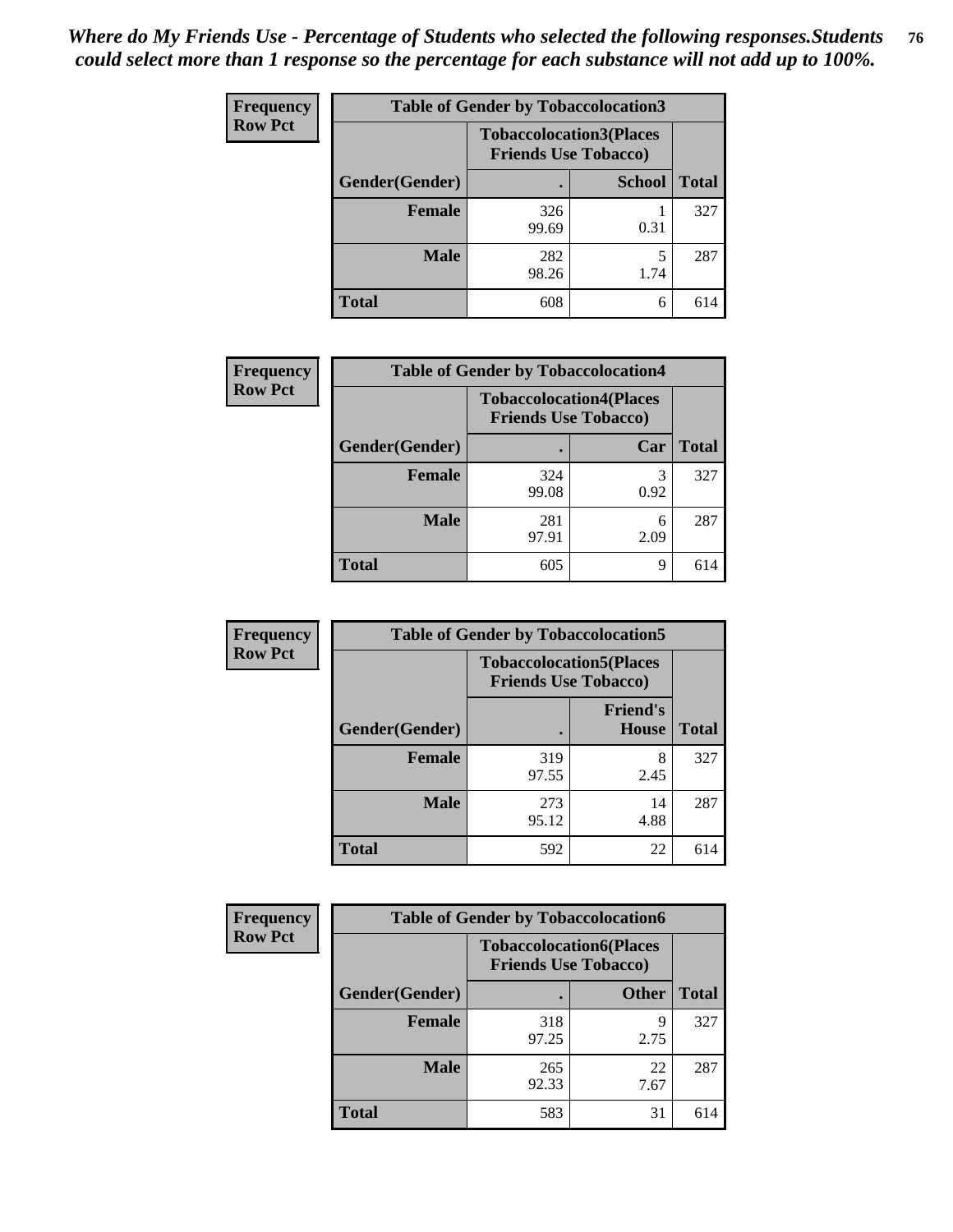| <b>Frequency</b> | <b>Table of Gender by Marijuanalocation1</b> |                                                                    |              |              |  |
|------------------|----------------------------------------------|--------------------------------------------------------------------|--------------|--------------|--|
| <b>Row Pct</b>   |                                              | <b>Marijuanalocation1(Places</b><br><b>Friends Use Marijuana</b> ) |              |              |  |
|                  | Gender(Gender)                               |                                                                    | Do Not Use   | <b>Total</b> |  |
|                  | <b>Female</b>                                | 15<br>4.59                                                         | 312<br>95.41 | 327          |  |
|                  | <b>Male</b>                                  | 37<br>12.89                                                        | 250<br>87.11 | 287          |  |
|                  | Total                                        | 52                                                                 | 562          | 614          |  |

| <b>Frequency</b> | <b>Table of Gender by Marijuanalocation2</b> |                                |                                  |              |
|------------------|----------------------------------------------|--------------------------------|----------------------------------|--------------|
| <b>Row Pct</b>   |                                              | <b>Friends Use Marijuana</b> ) | <b>Marijuanalocation2(Places</b> |              |
|                  | <b>Gender</b> (Gender)                       |                                | Home                             | <b>Total</b> |
|                  | <b>Female</b>                                | 321<br>98.17                   | 6<br>1.83                        | 327          |
|                  | <b>Male</b>                                  | 265<br>92.33                   | 22<br>7.67                       | 287          |
|                  | <b>Total</b>                                 | 586                            | 28                               | 614          |

| Frequency      | <b>Table of Gender by Marijuanalocation3</b> |                                                                    |               |              |
|----------------|----------------------------------------------|--------------------------------------------------------------------|---------------|--------------|
| <b>Row Pct</b> |                                              | <b>Marijuanalocation3(Places</b><br><b>Friends Use Marijuana</b> ) |               |              |
|                | Gender(Gender)                               |                                                                    | <b>School</b> | <b>Total</b> |
|                | Female                                       | 324<br>99.08                                                       | 0.92          | 327          |
|                | <b>Male</b>                                  | 277<br>96.52                                                       | 10<br>3.48    | 287          |
|                | <b>Total</b>                                 | 601                                                                | 13            | 614          |

| Frequency      | <b>Table of Gender by Marijuanalocation4</b> |                                |                                  |              |  |
|----------------|----------------------------------------------|--------------------------------|----------------------------------|--------------|--|
| <b>Row Pct</b> |                                              | <b>Friends Use Marijuana</b> ) | <b>Marijuanalocation4(Places</b> |              |  |
|                | Gender(Gender)                               |                                | Car                              | <b>Total</b> |  |
|                | <b>Female</b>                                | 325<br>99.39                   | 0.61                             | 327          |  |
|                | <b>Male</b>                                  | 274<br>95.47                   | 13<br>4.53                       | 287          |  |
|                | <b>Total</b>                                 | 599                            | 15                               | 614          |  |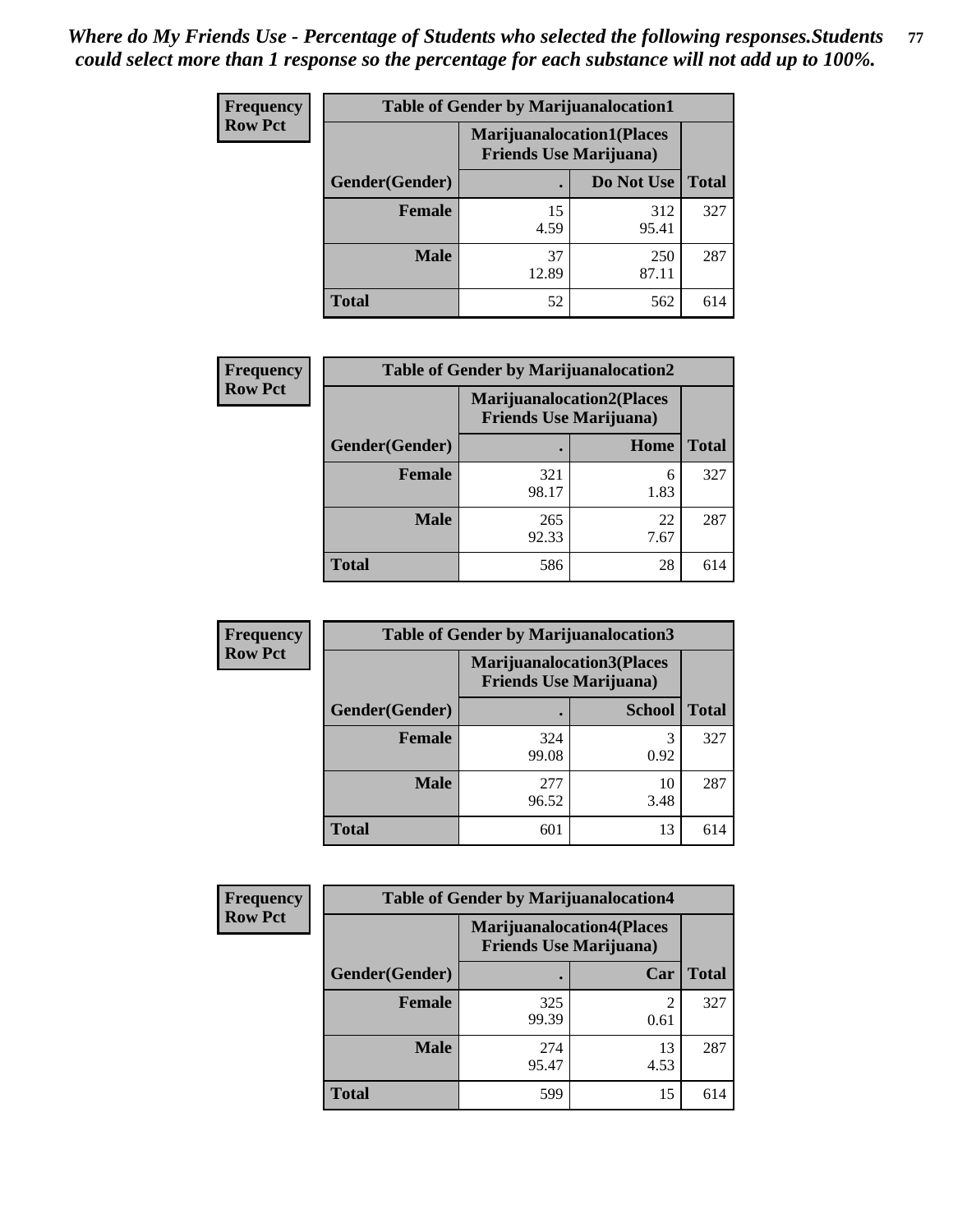| <b>Frequency</b> |                | <b>Table of Gender by Marijuanalocation5</b>                        |                          |              |
|------------------|----------------|---------------------------------------------------------------------|--------------------------|--------------|
| <b>Row Pct</b>   |                | <b>Marijuanalocation5</b> (Places<br><b>Friends Use Marijuana</b> ) |                          |              |
|                  | Gender(Gender) |                                                                     | <b>Friend's</b><br>House | <b>Total</b> |
|                  | <b>Female</b>  | 319<br>97.55                                                        | 8<br>2.45                | 327          |
|                  | <b>Male</b>    | 265<br>92.33                                                        | 22<br>7.67               | 287          |
|                  | <b>Total</b>   | 584                                                                 | 30                       | 614          |

| <b>Frequency</b> | <b>Table of Gender by Marijuanalocation6</b> |                                |                                  |              |
|------------------|----------------------------------------------|--------------------------------|----------------------------------|--------------|
| <b>Row Pct</b>   |                                              | <b>Friends Use Marijuana</b> ) | <b>Marijuanalocation6(Places</b> |              |
|                  | Gender(Gender)                               |                                | <b>Other</b>                     | <b>Total</b> |
|                  | <b>Female</b>                                | 318<br>97.25                   | 9<br>2.75                        | 327          |
|                  | <b>Male</b>                                  | 262<br>91.29                   | 25<br>8.71                       | 287          |
|                  | <b>Total</b>                                 | 580                            | 34                               | 614          |

| <b>Frequency</b> | <b>Table of Gender by Otherdruglocation1</b> |                                                                                |              |              |
|------------------|----------------------------------------------|--------------------------------------------------------------------------------|--------------|--------------|
| <b>Row Pct</b>   |                                              | <b>Otherdruglocation1(Places</b><br><b>Friends Use Other Illegal</b><br>Drugs) |              |              |
|                  | <b>Gender</b> (Gender)                       |                                                                                | Do Not Use   | <b>Total</b> |
|                  | <b>Female</b>                                | 16<br>4.89                                                                     | 311<br>95.11 | 327          |
|                  | <b>Male</b>                                  | 25<br>8.71                                                                     | 262<br>91.29 | 287          |
|                  | <b>Total</b>                                 | 41                                                                             | 573          | 614          |

| Frequency      | <b>Table of Gender by Otherdruglocation2</b> |                                                                                |            |              |
|----------------|----------------------------------------------|--------------------------------------------------------------------------------|------------|--------------|
| <b>Row Pct</b> |                                              | <b>Otherdruglocation2(Places</b><br><b>Friends Use Other Illegal</b><br>Drugs) |            |              |
|                | Gender(Gender)                               |                                                                                | Home       | <b>Total</b> |
|                | <b>Female</b>                                | 324<br>99.08                                                                   | 3<br>0.92  | 327          |
|                | <b>Male</b>                                  | 277<br>96.52                                                                   | 10<br>3.48 | 287          |
|                | <b>Total</b>                                 | 601                                                                            | 13         | 614          |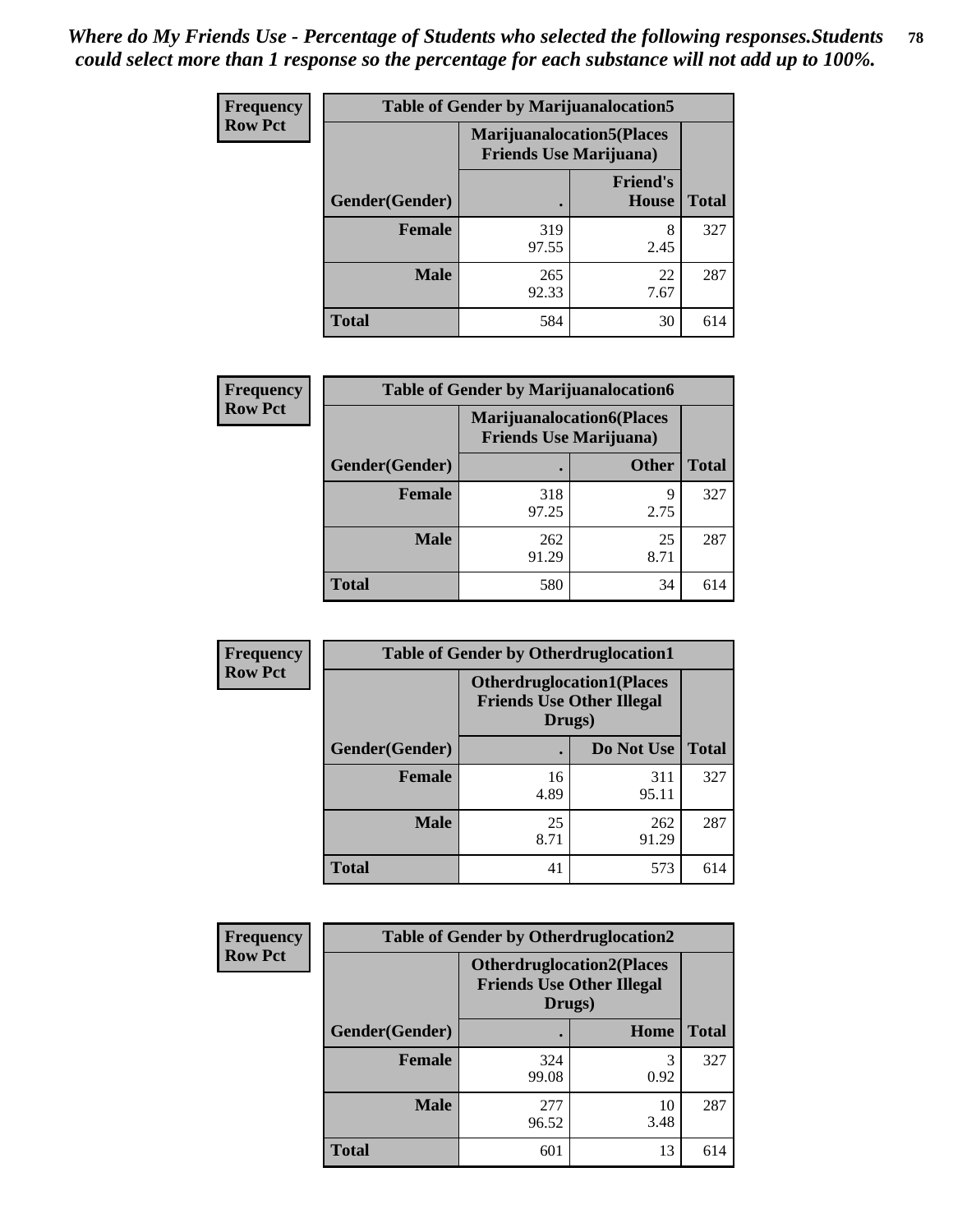| Frequency      | <b>Table of Gender by Otherdruglocation3</b> |                                                                                |               |              |
|----------------|----------------------------------------------|--------------------------------------------------------------------------------|---------------|--------------|
| <b>Row Pct</b> |                                              | <b>Otherdruglocation3(Places</b><br><b>Friends Use Other Illegal</b><br>Drugs) |               |              |
|                | Gender(Gender)                               |                                                                                | <b>School</b> | <b>Total</b> |
|                | <b>Female</b>                                | 327<br>100.00                                                                  | 0.00          | 327          |
|                | <b>Male</b>                                  | 282<br>98.26                                                                   | 1.74          | 287          |
|                | <b>Total</b>                                 | 609                                                                            | 5             | 614          |

| Frequency      | <b>Table of Gender by Otherdruglocation4</b> |                                                                                |           |              |
|----------------|----------------------------------------------|--------------------------------------------------------------------------------|-----------|--------------|
| <b>Row Pct</b> |                                              | <b>Otherdruglocation4(Places</b><br><b>Friends Use Other Illegal</b><br>Drugs) |           |              |
|                | Gender(Gender)                               |                                                                                | Car       | <b>Total</b> |
|                | Female                                       | 326<br>99.69                                                                   | 0.31      | 327          |
|                | <b>Male</b>                                  | 283<br>98.61                                                                   | 4<br>1.39 | 287          |
|                | <b>Total</b>                                 | 609                                                                            | 5         | 614          |

| Frequency      | <b>Table of Gender by Otherdruglocation5</b> |                                                                                |                                 |              |
|----------------|----------------------------------------------|--------------------------------------------------------------------------------|---------------------------------|--------------|
| <b>Row Pct</b> |                                              | <b>Otherdruglocation5(Places</b><br><b>Friends Use Other Illegal</b><br>Drugs) |                                 |              |
|                | Gender(Gender)                               |                                                                                | <b>Friend's</b><br><b>House</b> | <b>Total</b> |
|                | <b>Female</b>                                | 321<br>98.17                                                                   | 6<br>1.83                       | 327          |
|                | <b>Male</b>                                  | 279<br>97.21                                                                   | 8<br>2.79                       | 287          |
|                | <b>Total</b>                                 | 600                                                                            | 14                              | 614          |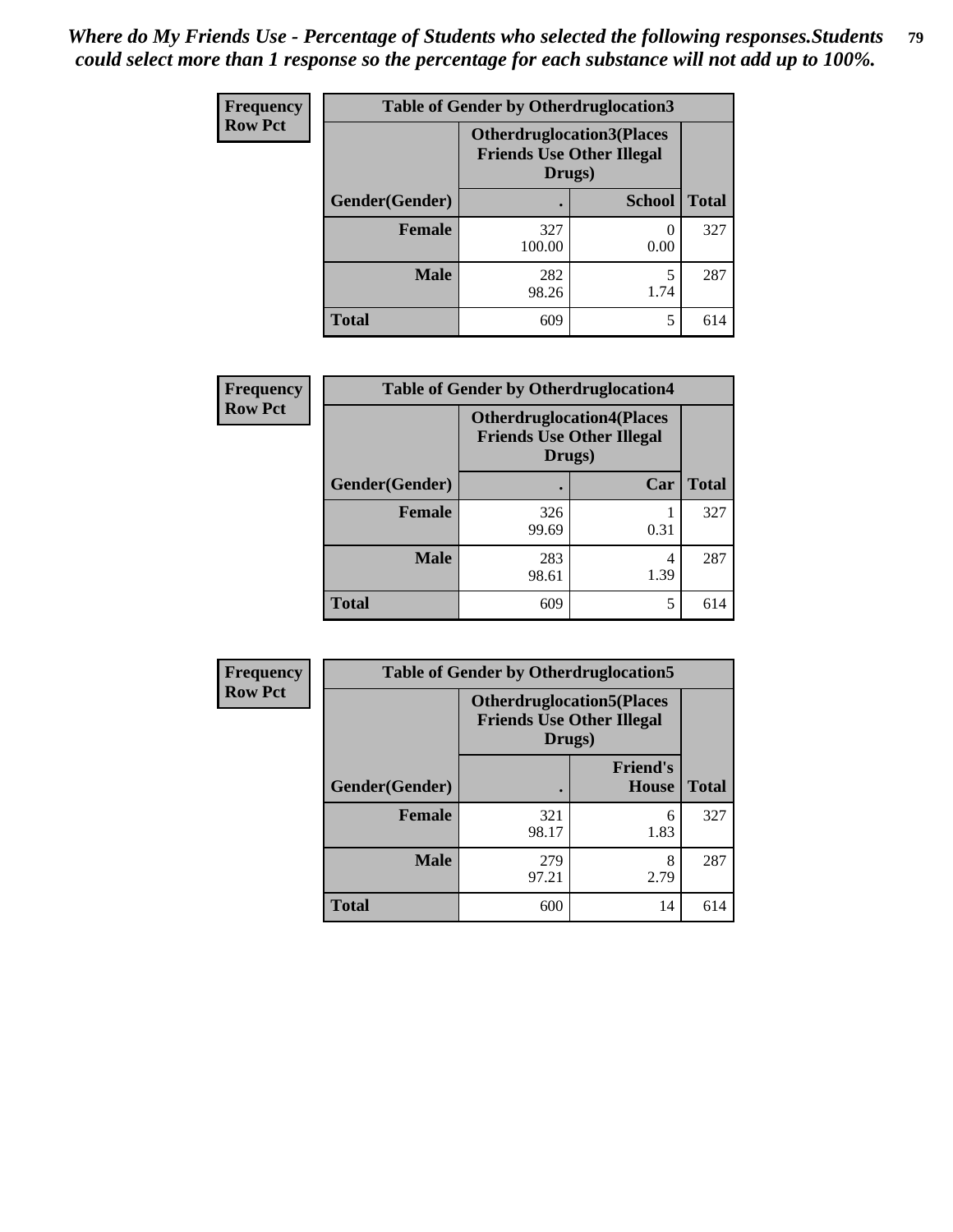| <b>Frequency</b> | <b>Table of Gender by Otherdruglocation6</b> |                                            |                                  |              |
|------------------|----------------------------------------------|--------------------------------------------|----------------------------------|--------------|
| <b>Row Pct</b>   |                                              | <b>Friends Use Other Illegal</b><br>Drugs) | <b>Otherdruglocation6(Places</b> |              |
|                  | Gender(Gender)                               |                                            | <b>Other</b>                     | <b>Total</b> |
|                  | <b>Female</b>                                | 313<br>95.72                               | 14<br>4.28                       | 327          |
|                  | <b>Male</b>                                  | 270<br>94.08                               | 17<br>5.92                       | 287          |
|                  | <b>Total</b>                                 | 583                                        | 31                               | 614          |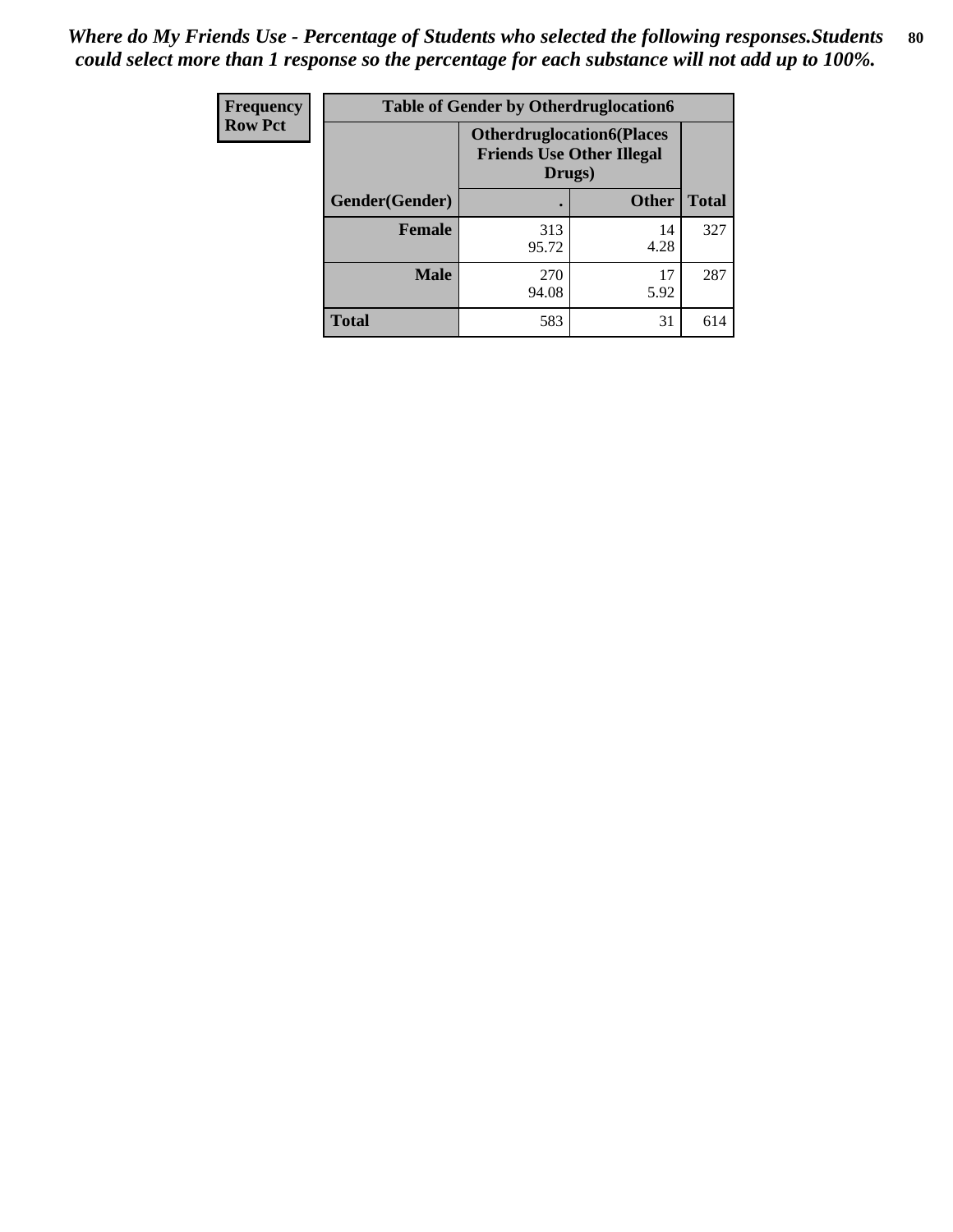| <b>Frequency</b> | <b>Table of Gender by Alcoholtime1</b> |                                                          |                      |              |
|------------------|----------------------------------------|----------------------------------------------------------|----------------------|--------------|
| <b>Row Pct</b>   |                                        | <b>Alcoholtime1(Times</b><br><b>Friends Use Alcohol)</b> |                      |              |
|                  | <b>Gender</b> (Gender)                 |                                                          | Do Not<br><b>Use</b> | <b>Total</b> |
|                  | <b>Female</b>                          | 34<br>10.40                                              | 293<br>89.60         | 327          |
|                  | <b>Male</b>                            | 48<br>16.72                                              | 239<br>83.28         | 287          |
|                  | <b>Total</b>                           | 82                                                       | 532                  | 614          |

| Frequency      | <b>Table of Gender by Alcoholtime2</b> |                                                          |                            |              |
|----------------|----------------------------------------|----------------------------------------------------------|----------------------------|--------------|
| <b>Row Pct</b> |                                        | <b>Alcoholtime2(Times</b><br><b>Friends Use Alcohol)</b> |                            |              |
|                | Gender(Gender)                         |                                                          | <b>On Way</b><br>to School | <b>Total</b> |
|                | <b>Female</b>                          | 326<br>99.69                                             | 0.31                       | 327          |
|                | <b>Male</b>                            | 284<br>98.95                                             | 3<br>1.05                  | 287          |
|                | <b>Total</b>                           | 610                                                      | 4                          | 614          |

| Frequency      | <b>Table of Gender by Alcoholtime3</b> |                                                          |                                |              |
|----------------|----------------------------------------|----------------------------------------------------------|--------------------------------|--------------|
| <b>Row Pct</b> |                                        | <b>Alcoholtime3(Times</b><br><b>Friends Use Alcohol)</b> |                                |              |
|                | Gender(Gender)                         |                                                          | <b>During</b><br><b>School</b> | <b>Total</b> |
|                | Female                                 | 327<br>100.00                                            | 0<br>0.00                      | 327          |
|                | <b>Male</b>                            | 283<br>98.61                                             | 4<br>1.39                      | 287          |
|                | <b>Total</b>                           | 610                                                      | 4                              | 614          |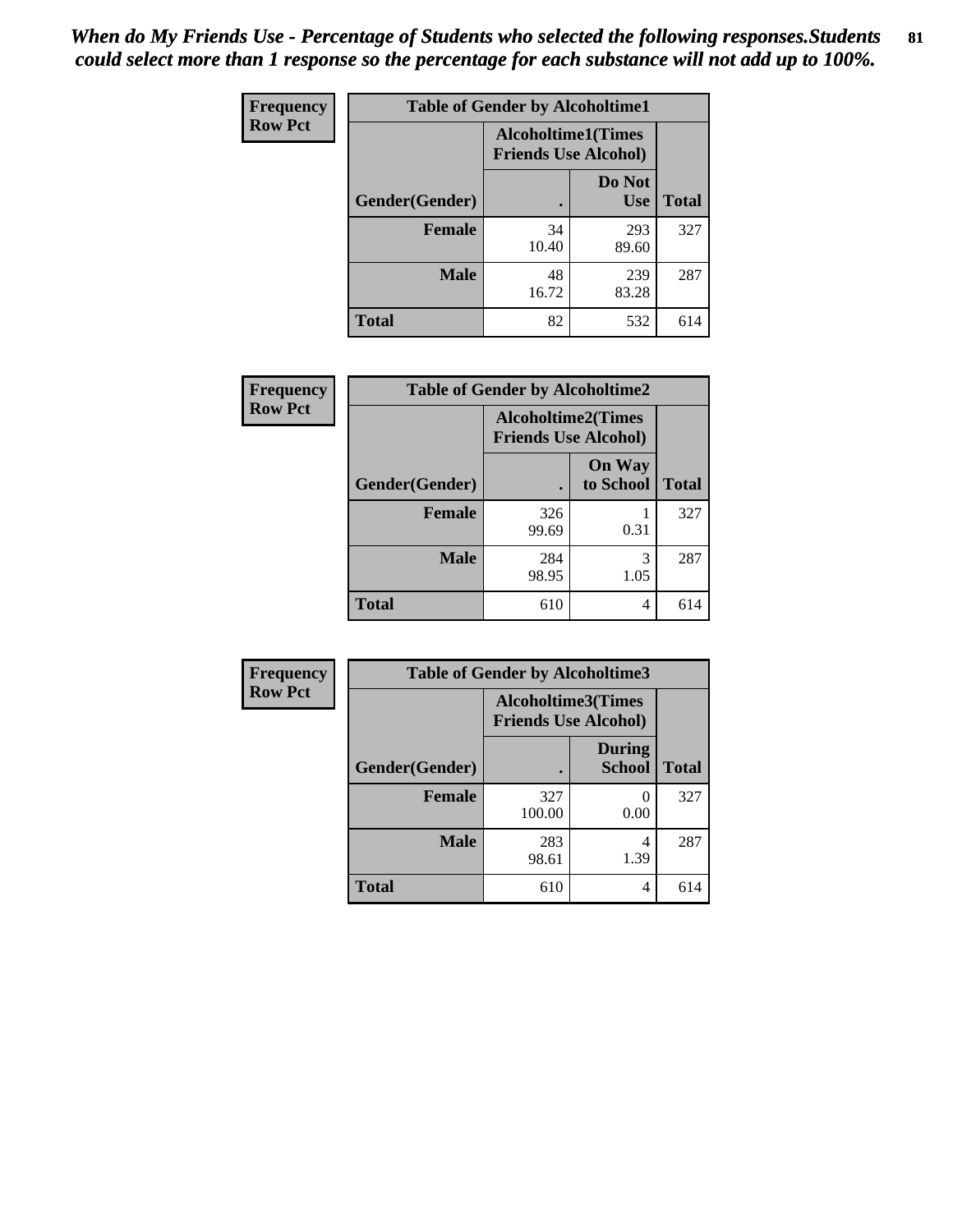*When do My Friends Use - Percentage of Students who selected the following responses.Students could select more than 1 response so the percentage for each substance will not add up to 100%.* **82**

| <b>Frequency</b> | <b>Table of Gender by Alcoholtime4</b> |                                                          |                                                |              |
|------------------|----------------------------------------|----------------------------------------------------------|------------------------------------------------|--------------|
| <b>Row Pct</b>   |                                        | <b>Alcoholtime4(Times</b><br><b>Friends Use Alcohol)</b> |                                                |              |
|                  | Gender(Gender)                         |                                                          | <b>On Way</b><br>Home<br>From<br><b>School</b> | <b>Total</b> |
|                  | <b>Female</b>                          | 324<br>99.08                                             | 3<br>0.92                                      | 327          |
|                  | <b>Male</b>                            | 275<br>95.82                                             | 12<br>4.18                                     | 287          |
|                  | <b>Total</b>                           | 599                                                      | 15                                             | 614          |

| <b>Frequency</b> | <b>Table of Gender by Alcoholtime5</b> |                                                           |            |              |
|------------------|----------------------------------------|-----------------------------------------------------------|------------|--------------|
| <b>Row Pct</b>   |                                        | <b>Alcoholtime5</b> (Times<br><b>Friends Use Alcohol)</b> |            |              |
|                  | Gender(Gender)                         |                                                           | Weeknights | <b>Total</b> |
|                  | <b>Female</b>                          | 317<br>96.94                                              | 10<br>3.06 | 327          |
|                  | <b>Male</b>                            | 270<br>94.08                                              | 17<br>5.92 | 287          |
|                  | <b>Total</b>                           | 587                                                       | 27         | 614          |

| <b>Frequency</b> | <b>Table of Gender by Alcoholtime6</b> |                                                          |             |              |
|------------------|----------------------------------------|----------------------------------------------------------|-------------|--------------|
| <b>Row Pct</b>   |                                        | <b>Alcoholtime6(Times</b><br><b>Friends Use Alcohol)</b> |             |              |
|                  | Gender(Gender)                         |                                                          | Weekends    | <b>Total</b> |
|                  | Female                                 | 289<br>88.38                                             | 38<br>11.62 | 327          |
|                  | <b>Male</b>                            | 246<br>85.71                                             | 41<br>14.29 | 287          |
|                  | <b>Total</b>                           | 535                                                      | 79          | 614          |

| Frequency      | <b>Table of Gender by Tobaccotime1</b> |                                                          |                      |              |
|----------------|----------------------------------------|----------------------------------------------------------|----------------------|--------------|
| <b>Row Pct</b> |                                        | <b>Tobaccotime1(Times</b><br><b>Friends Use Tobacco)</b> |                      |              |
|                | Gender(Gender)                         |                                                          | Do Not<br><b>Use</b> | <b>Total</b> |
|                | <b>Female</b>                          | 15<br>4.59                                               | 312<br>95.41         | 327          |
|                | <b>Male</b>                            | 36<br>12.54                                              | 251<br>87.46         | 287          |
|                | <b>Total</b>                           | 51                                                       | 563                  | 614          |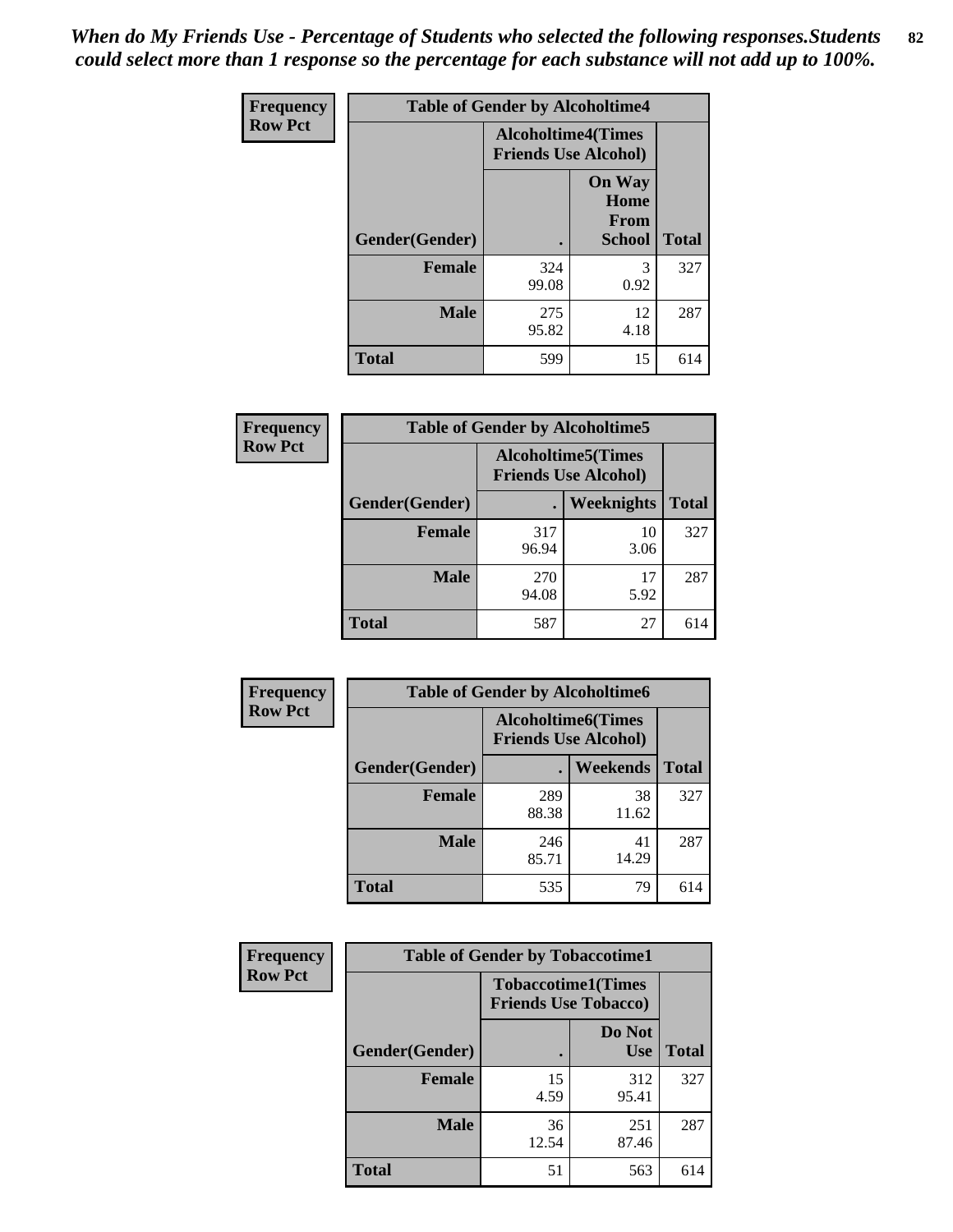| <b>Frequency</b> | <b>Table of Gender by Tobaccotime2</b> |                                                          |                            |              |
|------------------|----------------------------------------|----------------------------------------------------------|----------------------------|--------------|
| <b>Row Pct</b>   |                                        | <b>Tobaccotime2(Times</b><br><b>Friends Use Tobacco)</b> |                            |              |
|                  | Gender(Gender)                         | $\bullet$                                                | <b>On Way</b><br>to School | <b>Total</b> |
|                  | <b>Female</b>                          | 326<br>99.69                                             | 0.31                       | 327          |
|                  | <b>Male</b>                            | 283<br>98.61                                             | 4<br>1.39                  | 287          |
|                  | <b>Total</b>                           | 609                                                      | 5                          | 614          |

| Frequency      | <b>Table of Gender by Tobaccotime3</b> |                                                          |                                |              |
|----------------|----------------------------------------|----------------------------------------------------------|--------------------------------|--------------|
| <b>Row Pct</b> |                                        | <b>Tobaccotime3(Times</b><br><b>Friends Use Tobacco)</b> |                                |              |
|                | Gender(Gender)                         |                                                          | <b>During</b><br><b>School</b> | <b>Total</b> |
|                | Female                                 | 326<br>99.69                                             | 0.31                           | 327          |
|                | <b>Male</b>                            | 282<br>98.26                                             | 5<br>1.74                      | 287          |
|                | <b>Total</b>                           | 608                                                      | 6                              | 614          |

| <b>Frequency</b> | <b>Table of Gender by Tobaccotime4</b> |                                                          |                                                |              |
|------------------|----------------------------------------|----------------------------------------------------------|------------------------------------------------|--------------|
| <b>Row Pct</b>   |                                        | <b>Tobaccotime4(Times</b><br><b>Friends Use Tobacco)</b> |                                                |              |
|                  | Gender(Gender)                         |                                                          | <b>On Way</b><br>Home<br><b>From</b><br>School | <b>Total</b> |
|                  | <b>Female</b>                          | 324<br>99.08                                             | 3<br>0.92                                      | 327          |
|                  | <b>Male</b>                            | 275<br>95.82                                             | 12<br>4.18                                     | 287          |
|                  | <b>Total</b>                           | 599                                                      | 15                                             | 614          |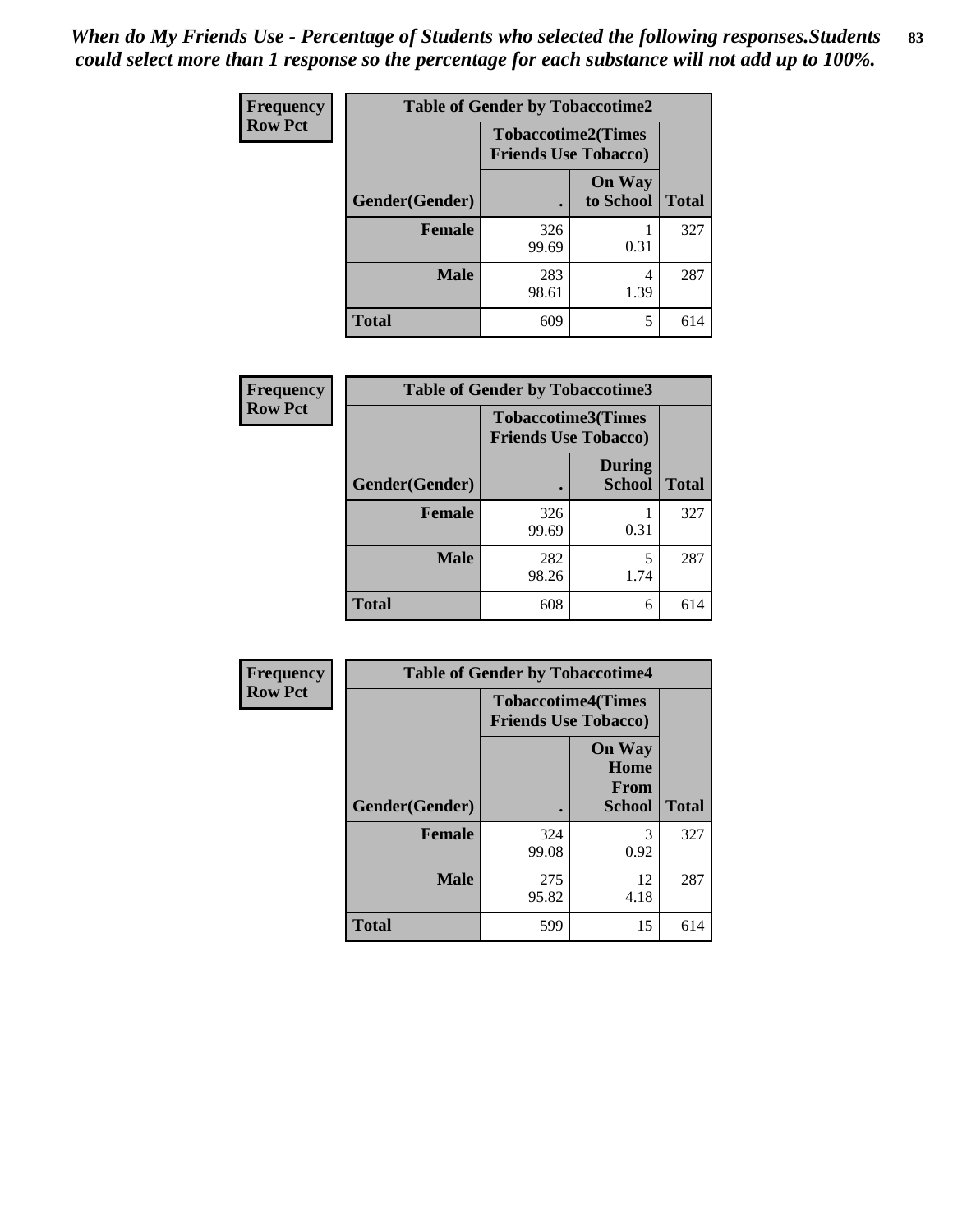| <b>Frequency</b> | <b>Table of Gender by Tobaccotime5</b> |                                                          |            |              |  |
|------------------|----------------------------------------|----------------------------------------------------------|------------|--------------|--|
| <b>Row Pct</b>   |                                        | <b>Tobaccotime5(Times</b><br><b>Friends Use Tobacco)</b> |            |              |  |
|                  | <b>Gender</b> (Gender)                 |                                                          | Weeknights | <b>Total</b> |  |
|                  | <b>Female</b>                          | 321<br>98.17                                             | 6<br>1.83  | 327          |  |
|                  | <b>Male</b>                            | 267<br>93.03                                             | 20<br>6.97 | 287          |  |
|                  | Total                                  | 588                                                      | 26         | 614          |  |

| <b>Frequency</b> | <b>Table of Gender by Tobaccotime6</b> |                                                          |            |              |
|------------------|----------------------------------------|----------------------------------------------------------|------------|--------------|
| <b>Row Pct</b>   |                                        | <b>Tobaccotime6(Times</b><br><b>Friends Use Tobacco)</b> |            |              |
|                  | Gender(Gender)                         |                                                          | Weekends   | <b>Total</b> |
|                  | Female                                 | 310<br>94.80                                             | 17<br>5.20 | 327          |
|                  | <b>Male</b>                            | 260<br>90.59                                             | 27<br>9.41 | 287          |
|                  | <b>Total</b>                           | 570                                                      | 44         | 614          |

| Frequency      | <b>Table of Gender by Marijuanatime1</b> |                                |                             |              |
|----------------|------------------------------------------|--------------------------------|-----------------------------|--------------|
| <b>Row Pct</b> |                                          | <b>Friends Use Marijuana</b> ) | <b>Marijuanatime1(Times</b> |              |
|                | Gender(Gender)                           |                                | Do Not Use                  | <b>Total</b> |
|                | <b>Female</b>                            | 16<br>4.89                     | 311<br>95.11                | 327          |
|                | <b>Male</b>                              | 40<br>13.94                    | 247<br>86.06                | 287          |
|                | <b>Total</b>                             | 56                             | 558                         | 614          |

| <b>Frequency</b> | <b>Table of Gender by Marijuanatime2</b> |                                                               |                            |              |
|------------------|------------------------------------------|---------------------------------------------------------------|----------------------------|--------------|
| <b>Row Pct</b>   |                                          | <b>Marijuanatime2(Times</b><br><b>Friends Use Marijuana</b> ) |                            |              |
|                  | Gender(Gender)                           |                                                               | On Way to<br><b>School</b> | <b>Total</b> |
|                  | Female                                   | 325<br>99.39                                                  | $\mathfrak{D}$<br>0.61     | 327          |
|                  | <b>Male</b>                              | 283<br>98.61                                                  | 4<br>1.39                  | 287          |
|                  | <b>Total</b>                             | 608                                                           | 6                          | 614          |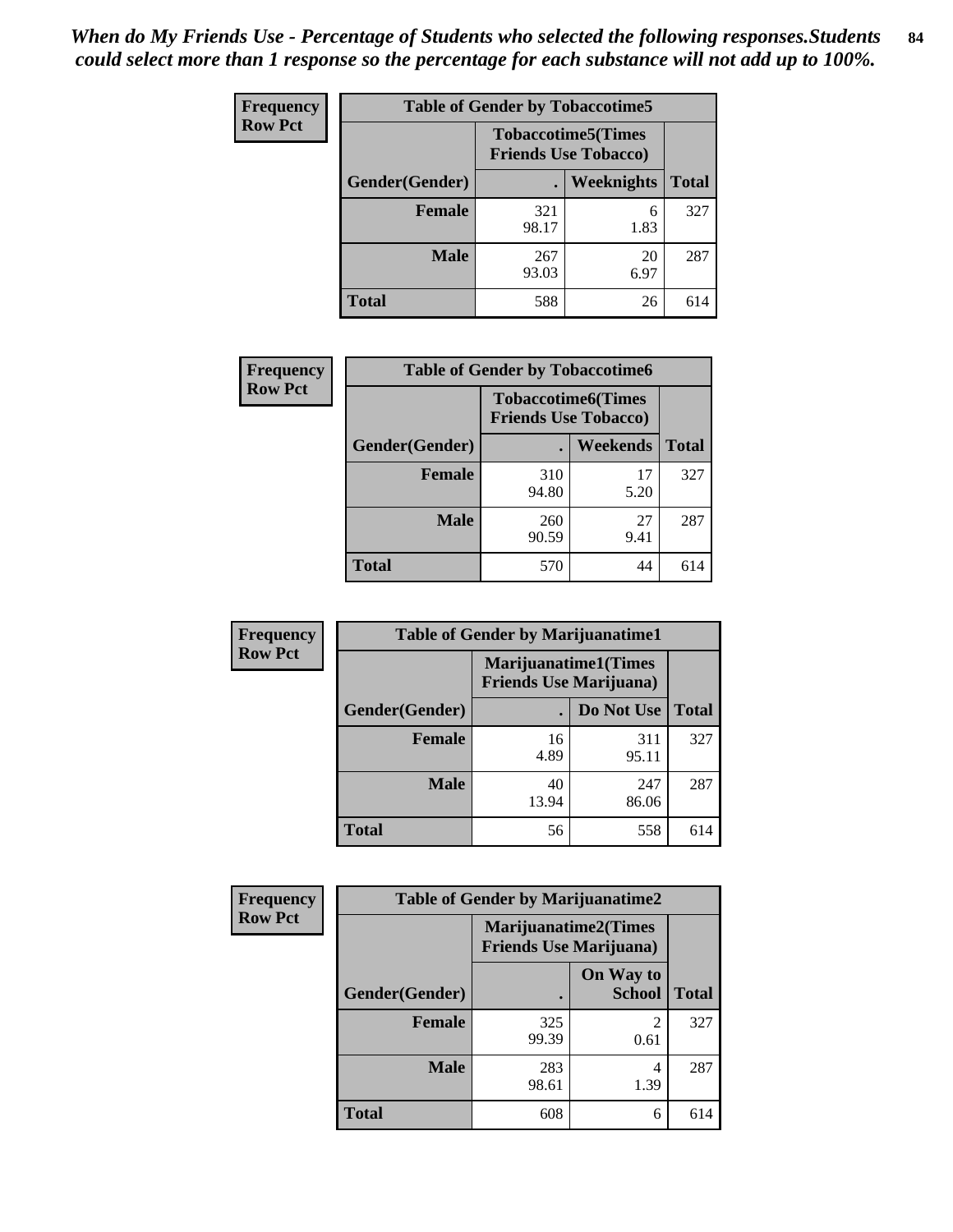*When do My Friends Use - Percentage of Students who selected the following responses.Students could select more than 1 response so the percentage for each substance will not add up to 100%.* **85**

| <b>Frequency</b> | <b>Table of Gender by Marijuanatime3</b> |                                                        |                                |              |
|------------------|------------------------------------------|--------------------------------------------------------|--------------------------------|--------------|
| <b>Row Pct</b>   |                                          | Marijuanatime3(Times<br><b>Friends Use Marijuana</b> ) |                                |              |
|                  | Gender(Gender)                           |                                                        | <b>During</b><br><b>School</b> | <b>Total</b> |
|                  | <b>Female</b>                            | 327<br>100.00                                          | $\theta$<br>0.00               | 327          |
|                  | <b>Male</b>                              | 277<br>96.52                                           | 10<br>3.48                     | 287          |
|                  | <b>Total</b>                             | 604                                                    | 10                             | 614          |

| Frequency      | <b>Table of Gender by Marijuanatime4</b> |                                                               |                                                |              |
|----------------|------------------------------------------|---------------------------------------------------------------|------------------------------------------------|--------------|
| <b>Row Pct</b> |                                          | <b>Marijuanatime4(Times</b><br><b>Friends Use Marijuana</b> ) |                                                |              |
|                | Gender(Gender)                           |                                                               | <b>On Way</b><br>Home<br>From<br><b>School</b> | <b>Total</b> |
|                | <b>Female</b>                            | 323<br>98.78                                                  | 4<br>1.22                                      | 327          |
|                | <b>Male</b>                              | 275<br>95.82                                                  | 12<br>4.18                                     | 287          |
|                | <b>Total</b>                             | 598                                                           | 16                                             | 614          |

| Frequency      |                | <b>Table of Gender by Marijuanatime5</b> |                                                                |              |  |
|----------------|----------------|------------------------------------------|----------------------------------------------------------------|--------------|--|
| <b>Row Pct</b> |                |                                          | <b>Marijuanatime5</b> (Times<br><b>Friends Use Marijuana</b> ) |              |  |
|                | Gender(Gender) | ٠                                        | Weeknights                                                     | <b>Total</b> |  |
|                | <b>Female</b>  | 321<br>98.17                             | 6<br>1.83                                                      | 327          |  |
|                | <b>Male</b>    | 260<br>90.59                             | 27<br>9.41                                                     | 287          |  |
|                | <b>Total</b>   | 581                                      | 33                                                             | 614          |  |

| <b>Frequency</b> | <b>Table of Gender by Marijuanatime6</b> |                                |                             |              |  |
|------------------|------------------------------------------|--------------------------------|-----------------------------|--------------|--|
| <b>Row Pct</b>   |                                          | <b>Friends Use Marijuana</b> ) | <b>Marijuanatime6(Times</b> |              |  |
|                  | Gender(Gender)                           |                                | <b>Weekends</b>             | <b>Total</b> |  |
|                  | <b>Female</b>                            | 309<br>94.50                   | 18<br>5.50                  | 327          |  |
|                  | <b>Male</b>                              | 256<br>89.20                   | 31<br>10.80                 | 287          |  |
|                  | <b>Total</b>                             | 565                            | 49                          | 614          |  |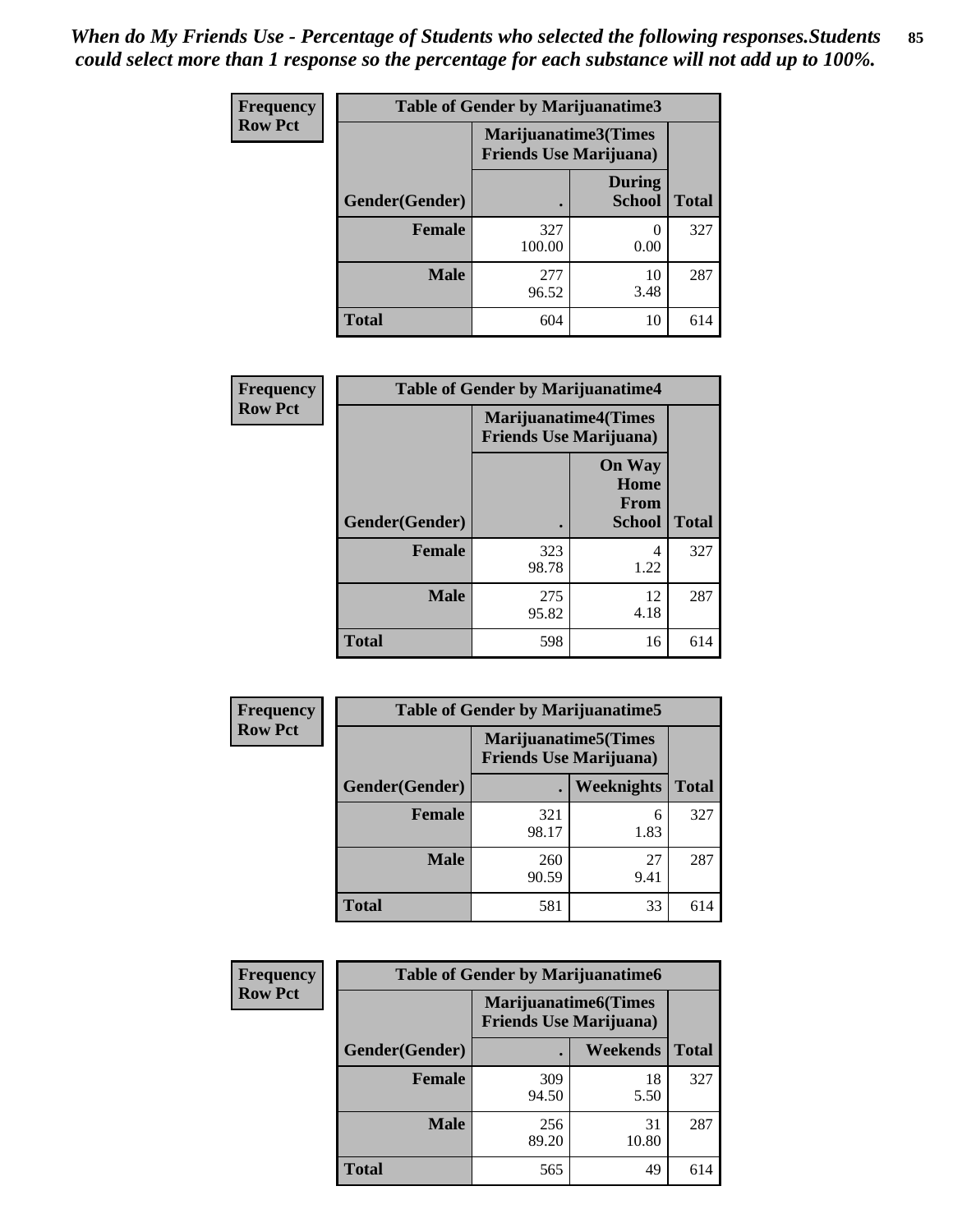| <b>Frequency</b> | <b>Table of Gender by Otherdrugtime1</b> |                                                                                   |              |              |
|------------------|------------------------------------------|-----------------------------------------------------------------------------------|--------------|--------------|
| <b>Row Pct</b>   |                                          | <b>Otherdrugtime1(Times</b><br><b>Friends Use Other</b><br><b>Illegal Drugs</b> ) |              |              |
|                  | Gender(Gender)                           |                                                                                   | Do Not Use   | <b>Total</b> |
|                  | <b>Female</b>                            | 15<br>4.59                                                                        | 312<br>95.41 | 327          |
|                  | <b>Male</b>                              | 24<br>8.36                                                                        | 263<br>91.64 | 287          |
|                  | <b>Total</b>                             | 39                                                                                | 575          | 614          |

| Frequency      | <b>Table of Gender by Otherdrugtime2</b> |                                                                                   |                            |              |
|----------------|------------------------------------------|-----------------------------------------------------------------------------------|----------------------------|--------------|
| <b>Row Pct</b> |                                          | <b>Otherdrugtime2(Times</b><br><b>Friends Use Other</b><br><b>Illegal Drugs</b> ) |                            |              |
|                | <b>Gender</b> (Gender)                   |                                                                                   | On Way to<br><b>School</b> | <b>Total</b> |
|                | <b>Female</b>                            | 326<br>99.69                                                                      | 0.31                       | 327          |
|                | <b>Male</b>                              | 283<br>98.61                                                                      | 4<br>1.39                  | 287          |
|                | <b>Total</b>                             | 609                                                                               | 5                          | 614          |

| Frequency      | <b>Table of Gender by Otherdrugtime3</b> |                        |                                                         |              |
|----------------|------------------------------------------|------------------------|---------------------------------------------------------|--------------|
| <b>Row Pct</b> |                                          | <b>Illegal Drugs</b> ) | <b>Otherdrugtime3(Times</b><br><b>Friends Use Other</b> |              |
|                | Gender(Gender)                           |                        | <b>During</b><br><b>School</b>                          | <b>Total</b> |
|                | <b>Female</b>                            | 327<br>100.00          | $\Omega$<br>0.00                                        | 327          |
|                | <b>Male</b>                              | 281<br>97.91           | 6<br>2.09                                               | 287          |
|                | <b>Total</b>                             | 608                    | 6                                                       | 614          |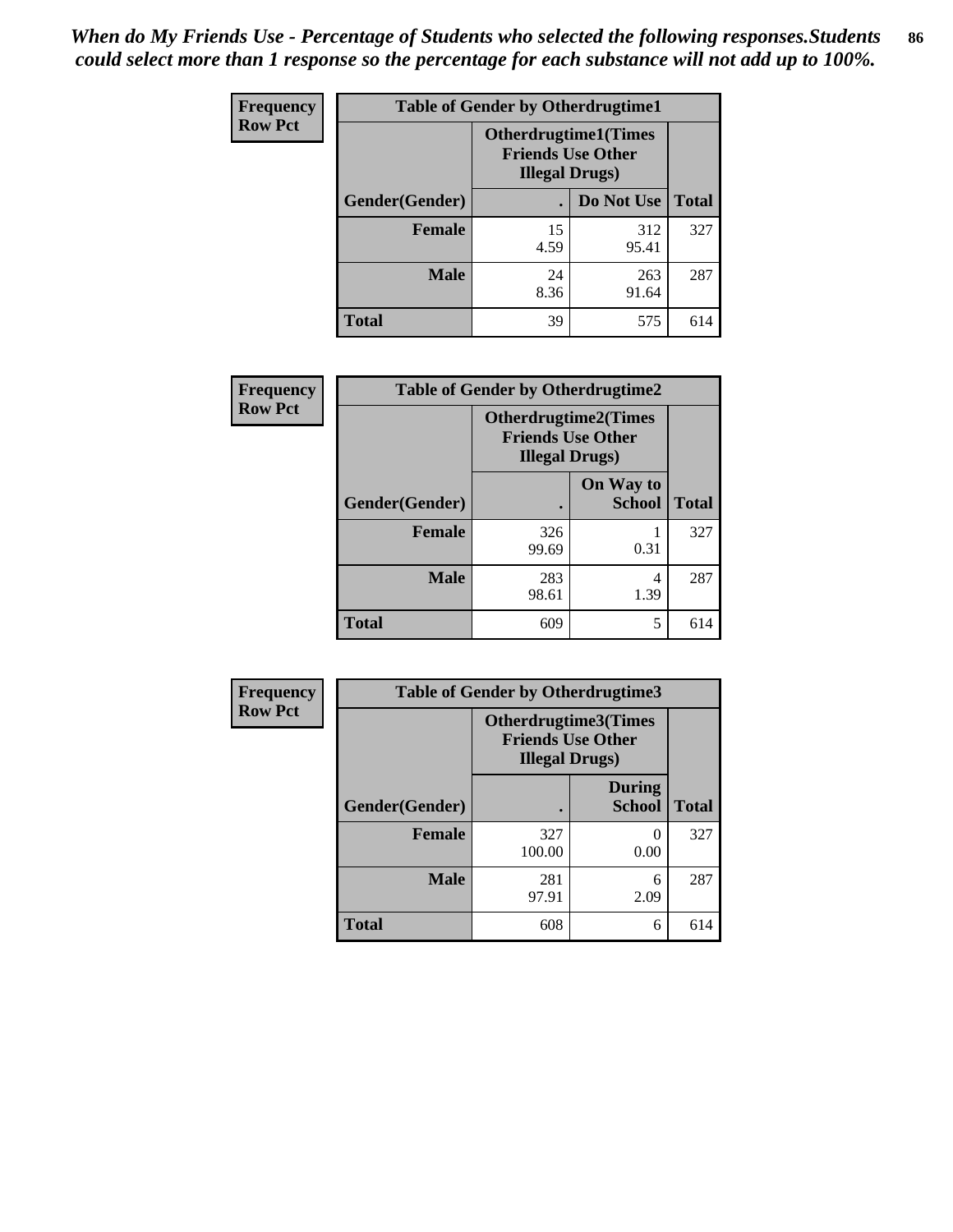*When do My Friends Use - Percentage of Students who selected the following responses.Students could select more than 1 response so the percentage for each substance will not add up to 100%.* **87**

| <b>Frequency</b> | <b>Table of Gender by Otherdrugtime4</b> |                        |                                                         |              |
|------------------|------------------------------------------|------------------------|---------------------------------------------------------|--------------|
| <b>Row Pct</b>   |                                          | <b>Illegal Drugs</b> ) | <b>Otherdrugtime4(Times</b><br><b>Friends Use Other</b> |              |
|                  | Gender(Gender)                           |                        | <b>On Way</b><br>Home<br><b>From</b><br><b>School</b>   | <b>Total</b> |
|                  | <b>Female</b>                            | 324<br>99.08           | 3<br>0.92                                               | 327          |
|                  | <b>Male</b>                              | 280<br>97.56           | 2.44                                                    | 287          |
|                  | <b>Total</b>                             | 604                    | 10                                                      | 614          |

| <b>Frequency</b> | <b>Table of Gender by Otherdrugtime5</b> |                                                                                    |            |              |
|------------------|------------------------------------------|------------------------------------------------------------------------------------|------------|--------------|
| <b>Row Pct</b>   |                                          | <b>Otherdrugtime5</b> (Times<br><b>Friends Use Other</b><br><b>Illegal Drugs</b> ) |            |              |
|                  | Gender(Gender)                           |                                                                                    | Weeknights | <b>Total</b> |
|                  | <b>Female</b>                            | 321<br>98.17                                                                       | 6<br>1.83  | 327          |
|                  | <b>Male</b>                              | 276<br>96.17                                                                       | 11<br>3.83 | 287          |
|                  | Total                                    | 597                                                                                | 17         | 614          |

| <b>Frequency</b> | <b>Table of Gender by Otherdrugtime6</b> |                                                                                   |            |              |  |
|------------------|------------------------------------------|-----------------------------------------------------------------------------------|------------|--------------|--|
| <b>Row Pct</b>   |                                          | <b>Otherdrugtime6(Times</b><br><b>Friends Use Other</b><br><b>Illegal Drugs</b> ) |            |              |  |
|                  | Gender(Gender)                           |                                                                                   | Weekends   | <b>Total</b> |  |
|                  | <b>Female</b>                            | 310<br>94.80                                                                      | 17<br>5.20 | 327          |  |
|                  | <b>Male</b>                              | 266<br>92.68                                                                      | 21<br>7.32 | 287          |  |
|                  | <b>Total</b>                             | 576                                                                               | 38         | 614          |  |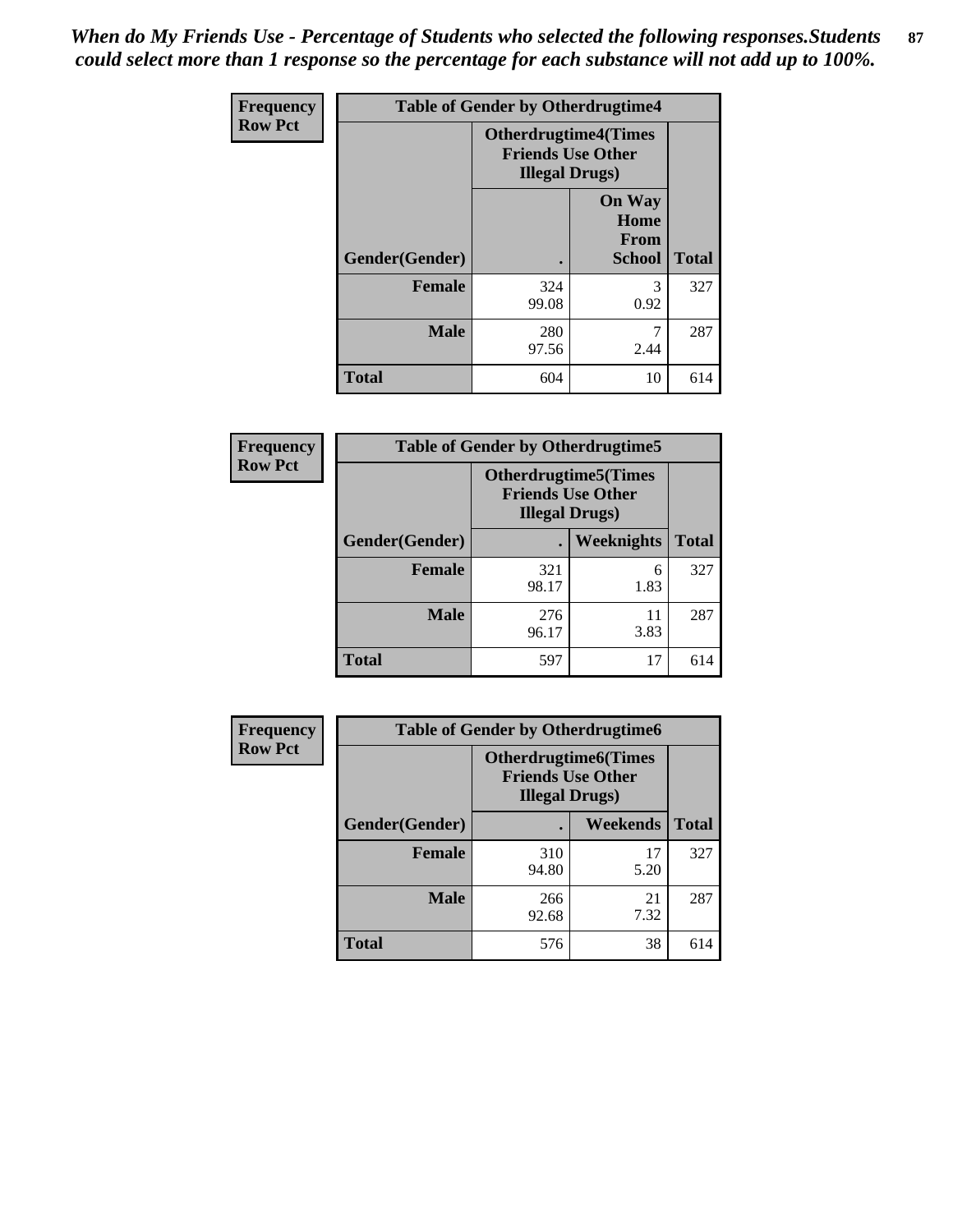## *Other Questions* **88**

| <b>Frequency</b> | <b>Table of Gender by Educationalcohol</b> |                                                                                                                                       |             |              |
|------------------|--------------------------------------------|---------------------------------------------------------------------------------------------------------------------------------------|-------------|--------------|
| <b>Row Pct</b>   |                                            | <b>Educationalcohol</b> (I<br>have been taught<br>about alcohol,<br>tobacco,<br>and other drugs<br>within the last year<br>at school) |             |              |
|                  | Gender(Gender)                             | <b>Yes</b>                                                                                                                            | $\bf No$    | <b>Total</b> |
|                  | <b>Female</b>                              | 296<br>90.52                                                                                                                          | 31<br>9.48  | 327          |
|                  | <b>Male</b>                                | 234<br>81.53                                                                                                                          | 53<br>18.47 | 287          |
|                  | <b>Total</b>                               | 530                                                                                                                                   | 84          | 614          |

| Frequency      | <b>Table of Gender by Rodedrinking</b> |                                                                                                                     |              |              |
|----------------|----------------------------------------|---------------------------------------------------------------------------------------------------------------------|--------------|--------------|
| <b>Row Pct</b> |                                        | Rodedrinking(In<br>the past 30 days I<br>have ridden in a<br>car with a driver<br>who had been<br>drinking alcohol) |              |              |
|                | Gender(Gender)                         | Yes                                                                                                                 | $\bf N_0$    | <b>Total</b> |
|                | <b>Female</b>                          | 31<br>9.48                                                                                                          | 296<br>90.52 | 327          |
|                | <b>Male</b>                            | 28<br>9.76                                                                                                          | 259<br>90.24 | 287          |
|                | <b>Total</b>                           | 59                                                                                                                  | 555          | 614          |

| Frequency      | <b>Table of Gender by Drugsschool</b> |                                                                                                                                     |                |              |
|----------------|---------------------------------------|-------------------------------------------------------------------------------------------------------------------------------------|----------------|--------------|
| <b>Row Pct</b> |                                       | <b>Drugsschool</b> (During<br>the past 12 months,<br>I have been offered,<br>sold,<br>or given illegal drugs<br>on school property) |                |              |
|                | Gender(Gender)                        | Yes                                                                                                                                 | N <sub>0</sub> | <b>Total</b> |
|                | <b>Female</b>                         | 14<br>4.28                                                                                                                          | 313<br>95.72   | 327          |
|                | <b>Male</b>                           | 34<br>11.85                                                                                                                         | 253<br>88.15   | 287          |
|                | <b>Total</b>                          | 48                                                                                                                                  | 566            | 614          |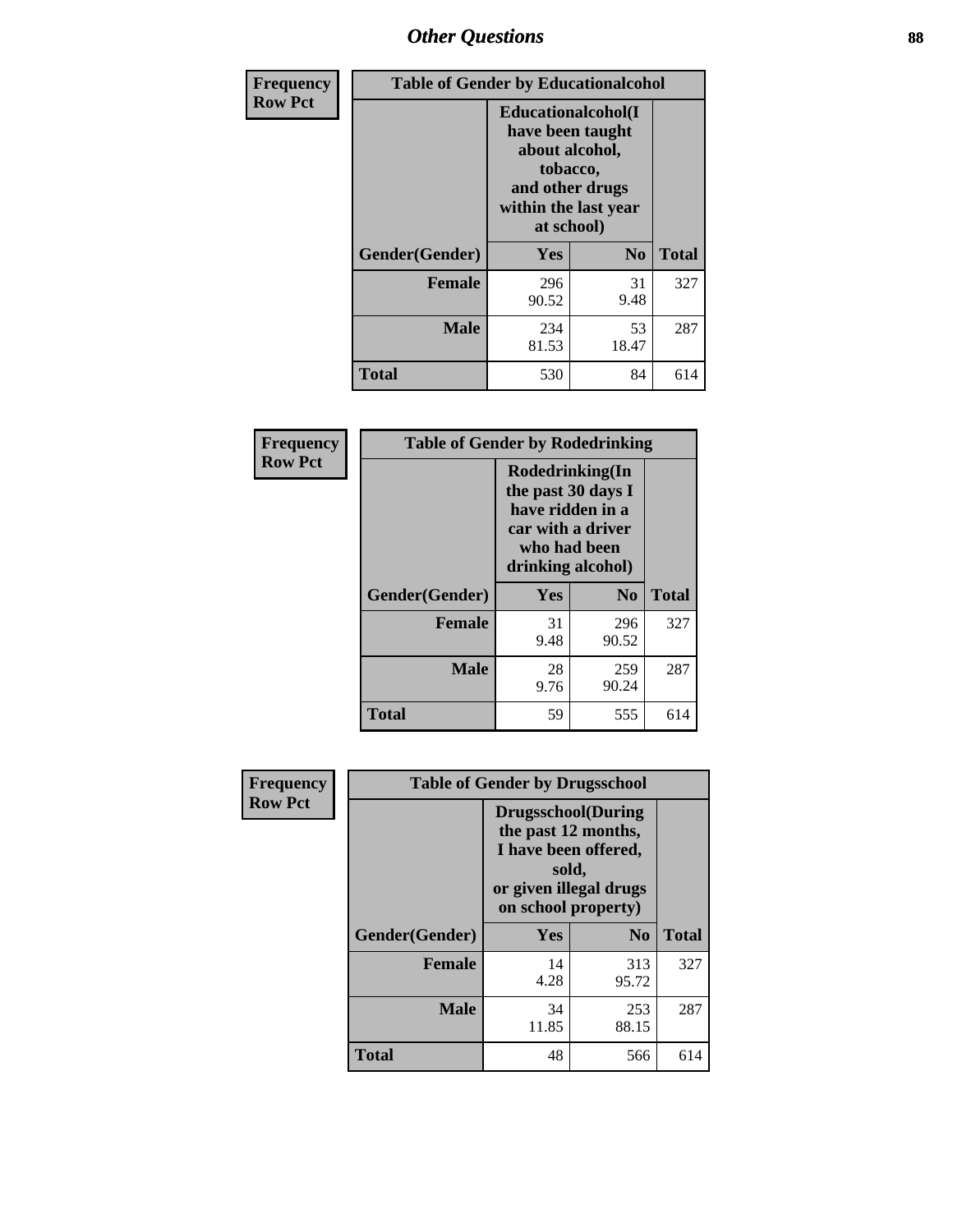*Other Questions* **89**

| <b>Frequency</b> | <b>Table of Gender by Bingedrinking</b> |                             |                                                                                                                   |                              |                          |                   |              |
|------------------|-----------------------------------------|-----------------------------|-------------------------------------------------------------------------------------------------------------------|------------------------------|--------------------------|-------------------|--------------|
| <b>Row Pct</b>   |                                         |                             | <b>Bingedrinking(I have drunk</b><br>five or more drinks of alcohol<br>at one sitting during the last<br>30 days) |                              |                          |                   |              |
|                  | <b>Gender</b> (Gender)                  | $\mathbf{0}$<br><b>Days</b> | 1 or<br>2<br>days                                                                                                 | 3 <sub>to</sub><br>5<br>days | <b>6 to</b><br>9<br>days | All<br>30<br>days | <b>Total</b> |
|                  | Female                                  | 323<br>98.78                | 0.31                                                                                                              | $\mathfrak{D}$<br>0.61       | $\theta$<br>0.00         | 0.31              | 327          |
|                  | <b>Male</b>                             | 280<br>97.56                | 4<br>1.39                                                                                                         | 0.35                         | 0.35                     | 0.35              | 287          |
|                  | <b>Total</b>                            | 603                         | 5                                                                                                                 | 3                            |                          | 2                 | 614          |

| Frequency      | <b>Table of Gender by Educationaids</b> |                                                                                                 |              |              |
|----------------|-----------------------------------------|-------------------------------------------------------------------------------------------------|--------------|--------------|
| <b>Row Pct</b> |                                         | <b>Educationaids</b> (I<br>have been taught<br>about HIV/AIDS<br>at school in the<br>past year) |              |              |
|                | Gender(Gender)                          | Yes                                                                                             | $\bf N_0$    | <b>Total</b> |
|                | <b>Female</b>                           | 206<br>63.00                                                                                    | 121<br>37.00 | 327          |
|                | <b>Male</b>                             | 191<br>66.55                                                                                    | 96<br>33.45  | 287          |
|                | <b>Total</b>                            | 397                                                                                             | 217          | 614          |

| <b>Frequency</b> | <b>Table of Gender by Suicideconsider</b> |                 |                |              |
|------------------|-------------------------------------------|-----------------|----------------|--------------|
| <b>Row Pct</b>   |                                           | Suicideconsider |                |              |
|                  | Gender(Gender)                            | Yes             | N <sub>0</sub> | <b>Total</b> |
|                  | <b>Female</b>                             | 25<br>7.65      | 302<br>92.35   | 327          |
|                  | <b>Male</b>                               | 19<br>6.62      | 268<br>93.38   | 287          |
|                  | <b>Total</b>                              | 44              | 570            | 614          |